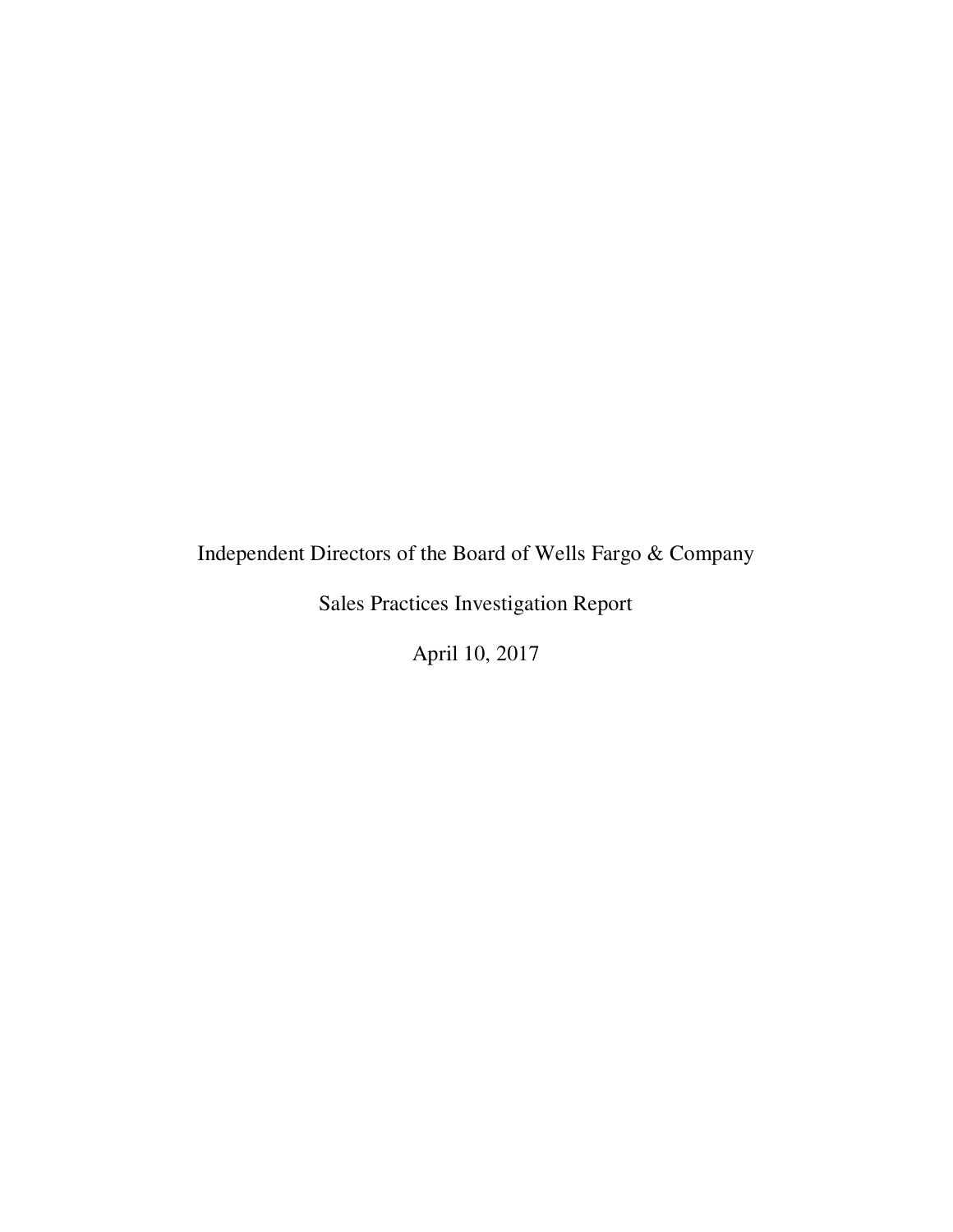# Overview of the Report

This is the report of the Independent Directors of the Board of Wells Fargo & Company on their investigation of sales practices at the Community Bank, conducted by a four-director Oversight Committee, assisted by independent counsel Shearman & Sterling LLP. The Independent Directors' goals in conducting the investigation were to understand the root causes of improper sales practices in the Community Bank, to identify remedial actions so these issues can never be repeated and to rebuild the trust customers place in the bank. Shearman & Sterling conducted 100 interviews and searched across more than 35 million documents.

# Principal Findings

The root cause of sales practice failures was the distortion of the Community Bank's sales culture and performance management system, which, when combined with aggressive sales management, created pressure on employees to sell unwanted or unneeded products to customers and, in some cases, to open unauthorized accounts. Wells Fargo's decentralized corporate structure gave too much autonomy to the Community Bank's senior leadership, who were unwilling to change the sales model or even recognize it as the root cause of the problem. Community Bank leadership resisted and impeded outside scrutiny or oversight and, when forced to report, minimized the scale and nature of the problem.

The former Chief Executive Officer, relying on Wells Fargo's decades of success with cross-sell and positive customer and employee survey results, was too slow to investigate or critically challenge sales practices in the Community Bank. He also failed to appreciate the seriousness of the problem and the substantial reputational risk to Wells Fargo.

Corporate control functions were constrained by the decentralized organizational structure and a culture of substantial deference to the business units. In addition, a transactional approach to problem-solving obscured their view of the broader context. As a result, they missed opportunities to analyze, size and escalate sales practice issues.

Sales practices were not identified to the Board as a noteworthy risk until 2014. By early 2015, management reported that corrective action was working. Throughout 2015 and 2016, the Board was regularly engaged on the issue; however, management reports did not accurately convey the scope of the problem. The Board only learned that approximately 5,300 employees had been terminated for sales practices violations through the September 2016 settlements with the Los Angeles City Attorney, the OCC and the CFPB.

# Reform and Accountability

The Board has taken numerous actions and supported management steps to address these issues. Wells Fargo has replaced and reorganized the leadership of the Community Bank. It has also eliminated sales goals and reformed incentive compensation. Centralization of control functions is being accelerated. The Board has separated the role of the Chairman and the CEO, strengthened the charters of Board Committees and established regular reporting to the Board by the new Office of Ethics, Oversight and Integrity. As a result of the investigation, the Board has terminated for cause five senior executives of the Community Bank and has imposed forfeitures, clawbacks and compensation adjustments on senior leaders totaling more than \$180 million.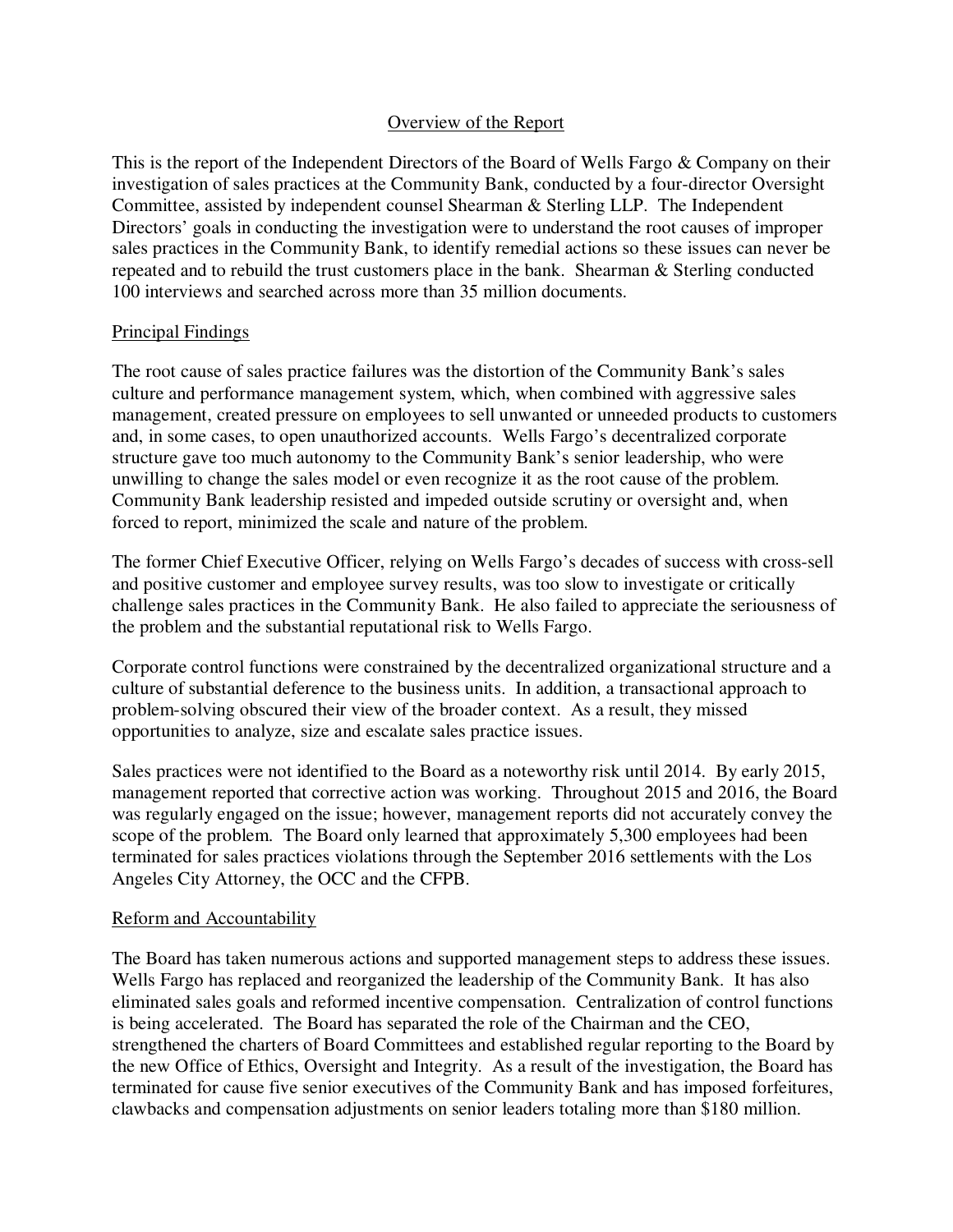# **Table of Contents**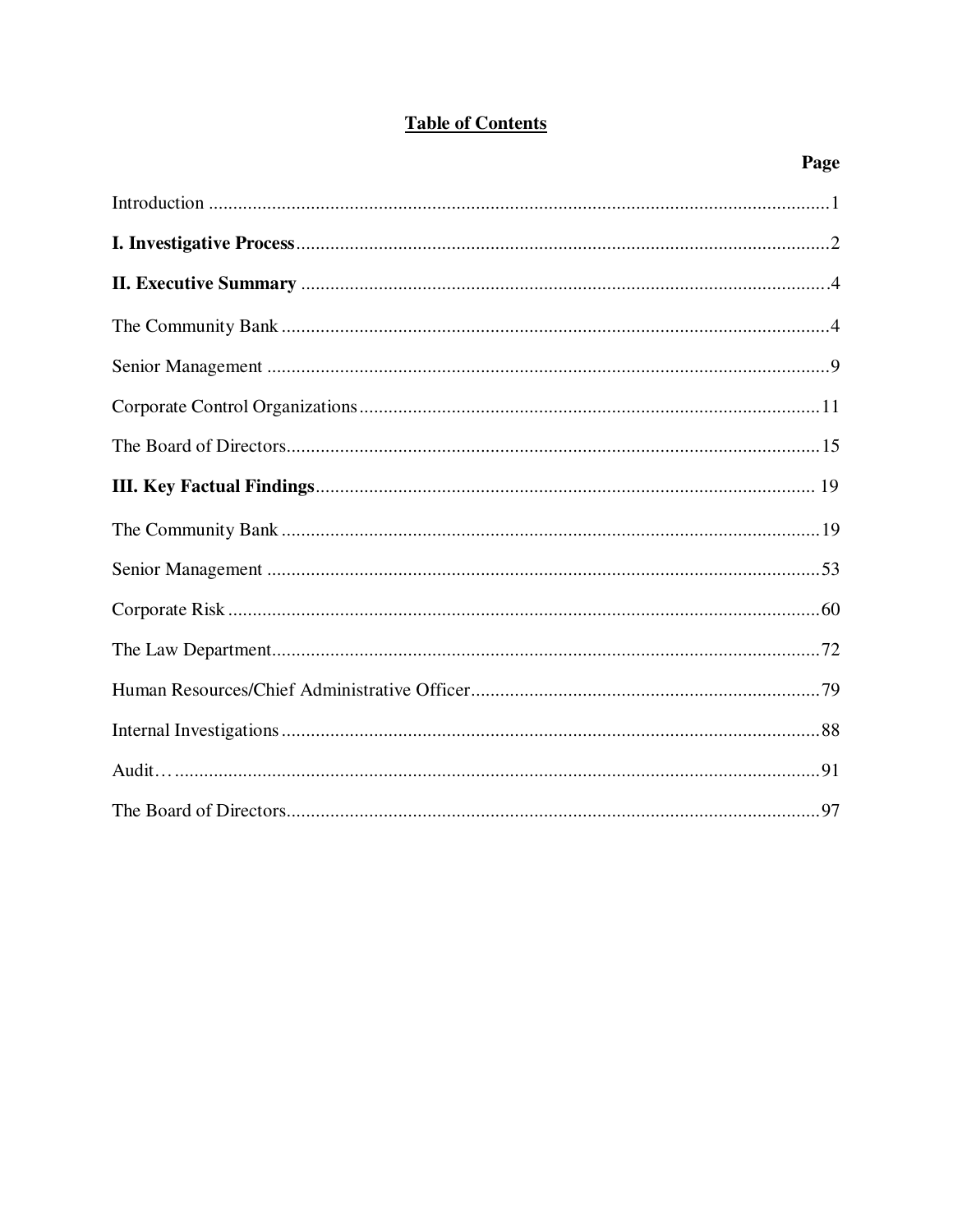#### Introduction

As announced on September 27, 2016, the Independent Directors of the Board of Wells Fargo & Company ("Wells Fargo") created an Oversight Committee (the "Committee") to conduct a comprehensive investigation of sales practice issues that arose in Wells Fargo's Community Bank. This report (the "Report") sets forth the key factual findings of that investigation.

The Report, which has been reviewed and approved by the Independent Directors of the Board, is divided into three parts:

- Part I describes the investigative process;
- Part II provides an executive summary of the key factual findings and conclusions of the Committee;
- Part III details the facts and circumstances that form the basis of the findings and conclusions, and certain of the remedial steps undertaken to address them, organized around the functional areas of Wells Fargo that had substantive contact with the Community Bank's sales practice issues, including the Community Bank itself, senior management, various Wells Fargo control functions and the Board.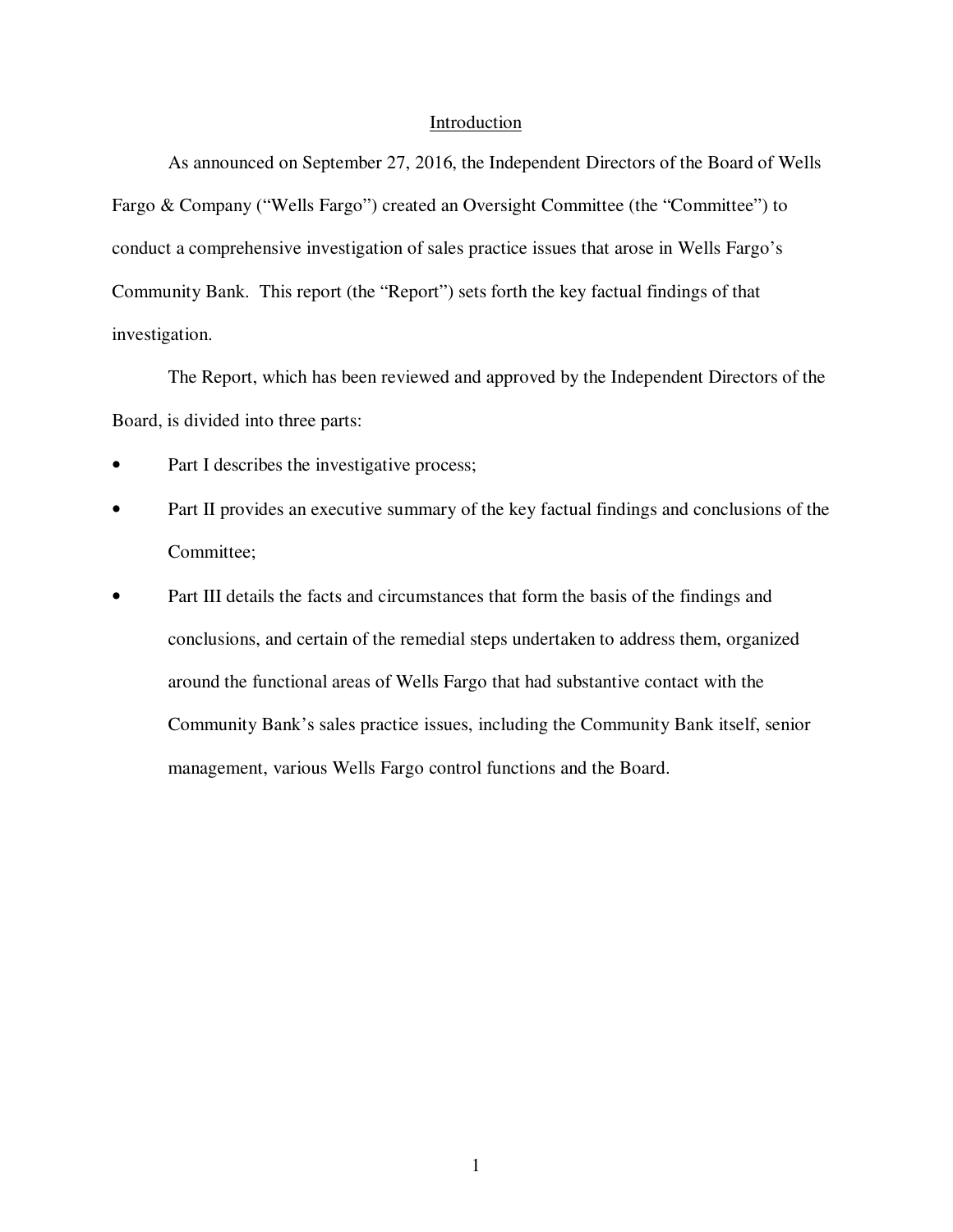#### **Investigative Process**

On September 25, 2016, the Independent Directors created the Committee, which consists of four Independent Directors, Stephen W. Sanger (current Chairman of the Board and the Committee), Elizabeth A. Duke (Vice Chair of the Board), Donald M. James and Enrique Hernandez, Jr. The Independent Directors authorized the Committee to take all actions it deemed appropriate and necessary to examine the issues relating to improper sales practices, and to make findings and recommendations to the Independent Directors; the Independent Directors retained Shearman & Sterling LLP ("Shearman & Sterling"), which had been determined to be independent of Wells Fargo, to assist the Committee in conducting the investigation. Concurrently, the Committee was also authorized to investigate and recommend to the Board whether to accept or reject certain derivative litigation demands made on the Board by putative shareholders of Wells Fargo; the Board's response to the derivative demands is not part of this Report, and the Board will address those demands separately.

During the investigation, the Committee received regular reports from Shearman & Sterling, including convening seven in-person meetings, several telephonic meetings and numerous group and individual communications. Shearman & Sterling has also reported to all of the Independent Directors at three Board meetings.

Neither the Report nor any interim findings were shared with Wells Fargo management until April 8, 2017. Wells Fargo cooperated with the investigation by providing requested witnesses, documents and other information.

The investigation has been extensive. Shearman & Sterling has conducted 100 interviews of current and former employees, members of Wells Fargo's Board of Directors and other relevant parties. Shearman & Sterling's interviews focused primarily on senior members

**I.**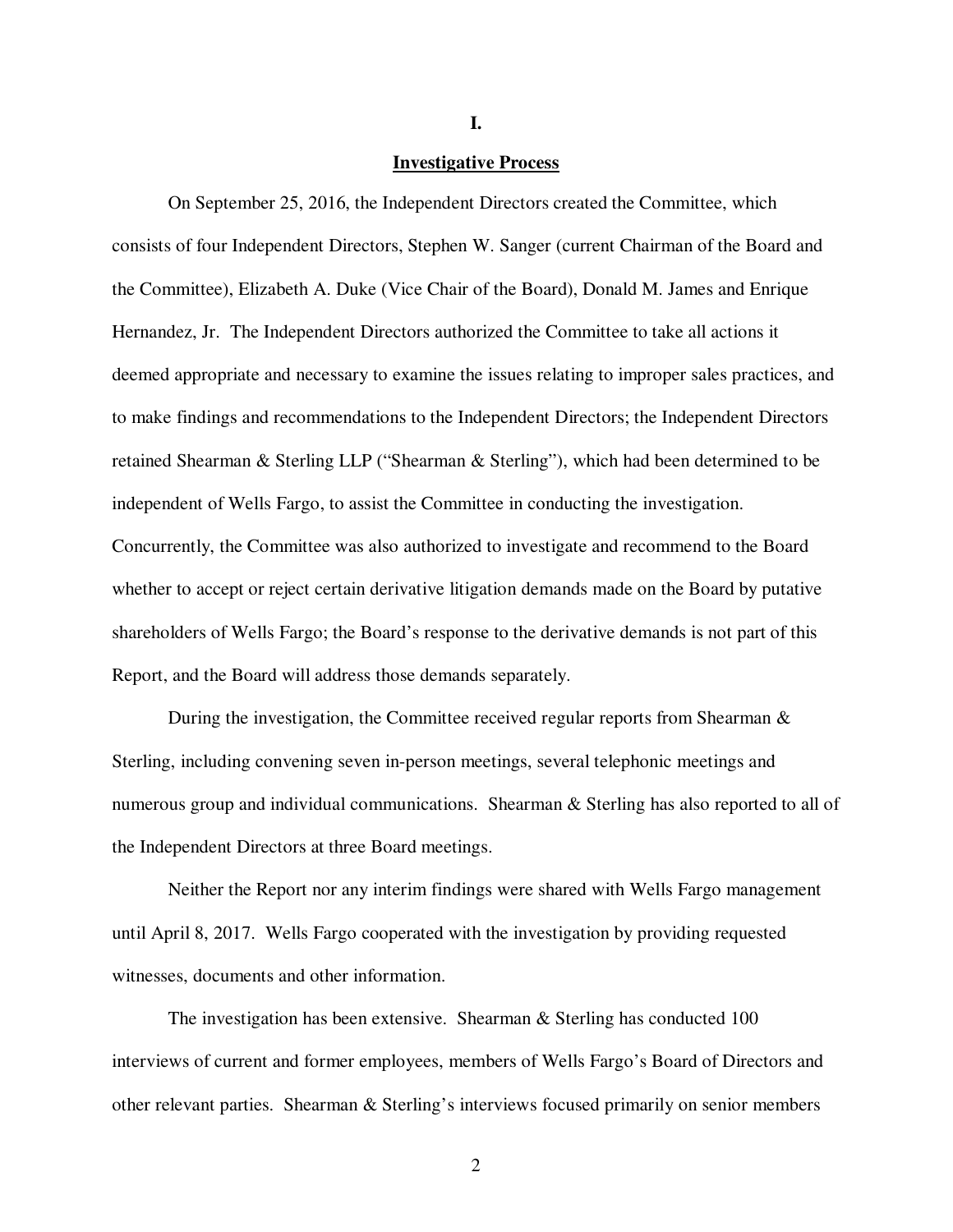of management across all of the areas that had significant contact with sales practice issues. In addition, Shearman & Sterling reviewed the product of hundreds of interviews of more junior employees conducted by or on behalf of Wells Fargo. Shearman & Sterling also reviewed information concerning more than 1,000 investigations of lower level employees terminated for sales integrity violations, which Wells Fargo's Internal Investigations group conducted.

Shearman & Sterling made hundreds of requests for documents and materials from Wells Fargo, and received and searched across more than 35 million documents, including communications and other materials of more than 300 custodians. Shearman & Sterling also reviewed thousands of documents of interest designated by Wells Fargo in its own review of millions of documents in connection with various investigations and requests from external parties.

Shearman & Sterling also retained the services of FTI Consulting, Inc. ("FTI Consulting"), a forensic consulting and data analytics firm, which had direct and unrestricted access to relevant Wells Fargo account, investigations and human resources systems and databases.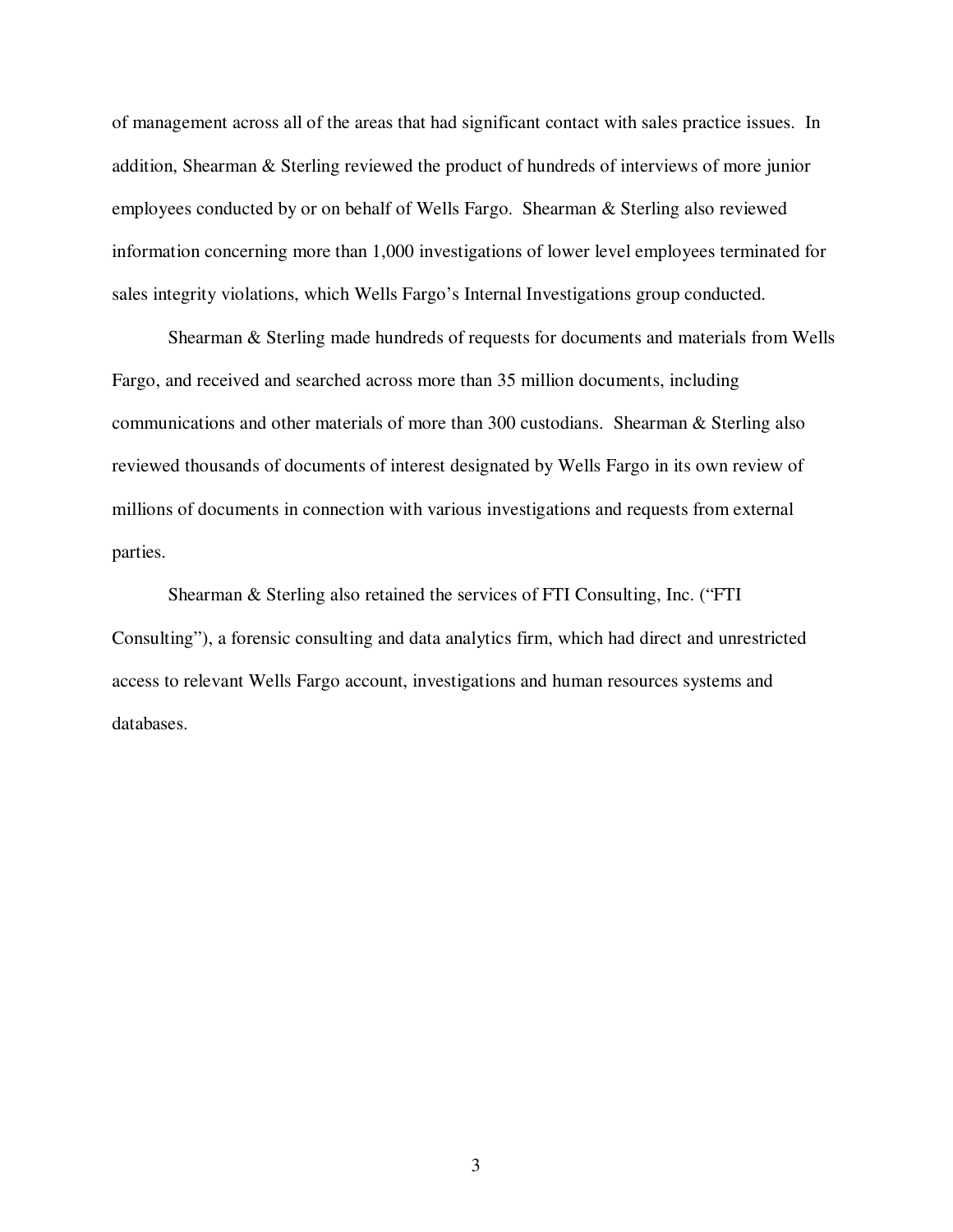#### **II.**

#### **Executive Summary**

When the Independent Directors of the Board authorized this investigation, the purpose was to examine the root causes of sales practice abuses and to assess how issues of corporate structure and culture as well as individual actions contributed to the injuries inflicted upon Wells Fargo's customers and the extraordinary damage to Wells Fargo's brand and reputation, not merely to determine compensation or disciplinary action. The Board did so in the spirit of lessons to be learned, to promote accountability, to strengthen the organization and to minimize the likelihood of future occurrences. This section of the Report summarizes the factual findings of the investigation, which are developed in greater detail in the subsequent sections. It also sets forth some of the key steps and corrective actions that have been and are being undertaken to address sales practice issues and the findings of this Report.

#### The Community Bank

Wells Fargo, with its successful Community Bank, had a long history of strong performance as a self-identified sales organization with a decentralized corporate structure guided by its Vision & Values statement. While there is nothing necessarily pernicious about sales goals, a sales-oriented culture or a decentralized corporate structure, these same cultural and structural characteristics unfortunately coalesced and failed dramatically here. There was a growing conflict over time in the Community Bank between Wells Fargo's Vision & Values and the Community Bank's emphasis on sales goals. Aided by a culture of strong deference to management of the lines of business (embodied in the oft-repeated "run it like you own it" mantra), the Community Bank's senior leaders distorted the sales model and performance management system, fostering an atmosphere that prompted low quality sales and improper and unethical behavior.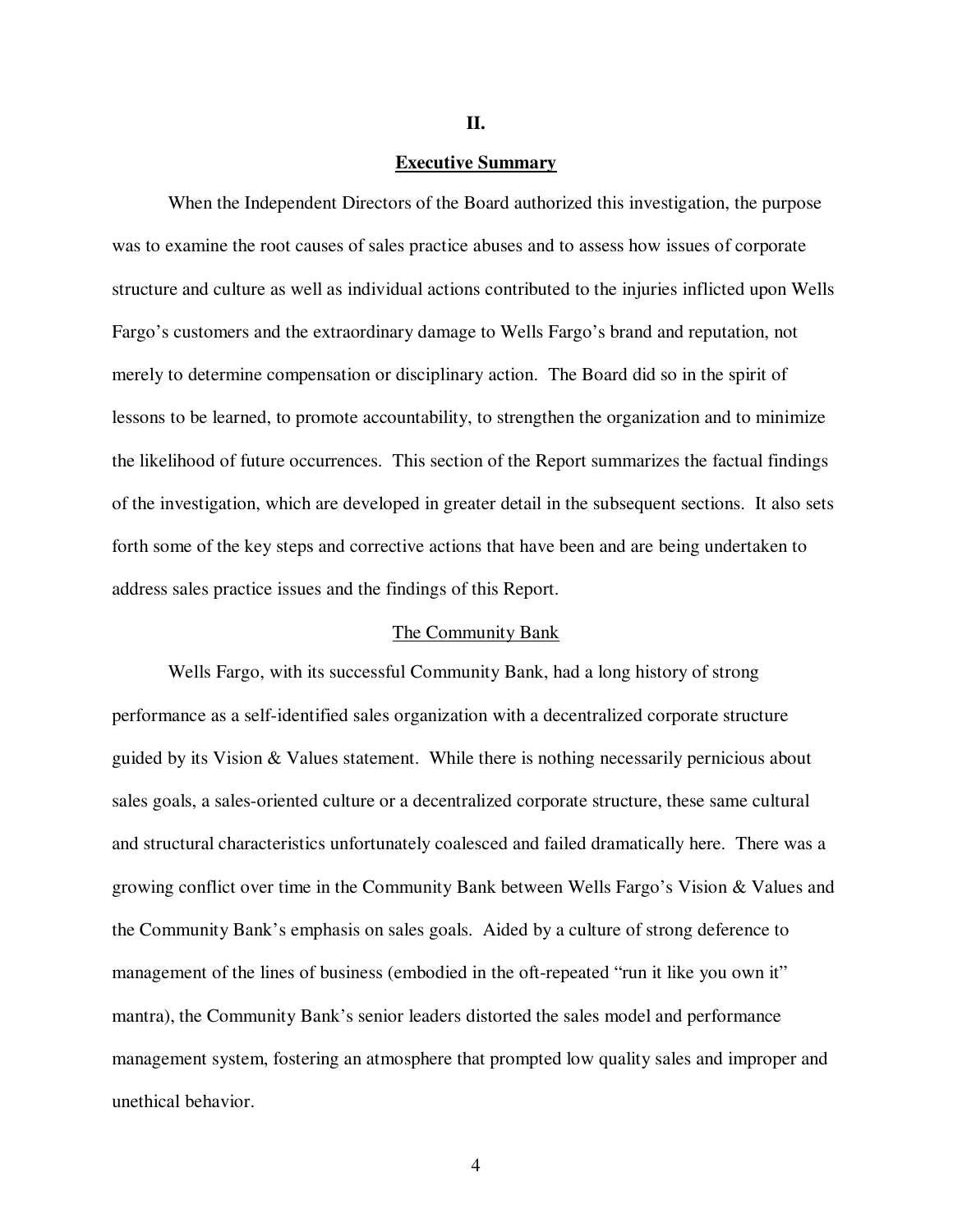Senior management in the Community Bank had a deep-seated adherence to its sales model. The model generally called for significant annual growth in the number of products, such as checking accounts, savings accounts and credit cards, sold each year. Even when challenged by their regional leaders, the senior leadership of the Community Bank failed to appreciate or accept that their sales goals were too high and becoming increasingly untenable.

Over time, even as senior regional leaders challenged and criticized the increasingly unrealistic sales goals — arguing that they generated sales of products that customers neither needed nor used — the Community Bank's senior management tolerated low quality accounts as a necessary by-product of a sales-driven organization. In particular, the Community Bank's senior leaders were concerned that tightening up too much on quality would risk lowering sales of products that customers actively used; and, more generally, the senior leaders were reluctant to take steps that they believed might have a negative impact on the Community Bank's financial performance. They also failed to adequately consider that low quality accounts could be indicative of unauthorized accounts. It was convenient instead to blame the problem of low quality and unauthorized accounts and other employee misconduct on individual wrongdoers and poor management in the field rather than on the Community Bank's sales model.

To assist the investigation, Shearman & Sterling retained FTI Consulting. The firm analyzed various metrics to assist in determining the impact of the Community Bank's sales culture. First, it examined Wells Fargo's investigations data for allegations of sales integrity violations and associated terminations and resignations. And second, it analyzed information relating to the rate at which the Community Bank's customers were funding — that is, making initial deposits into — new checking and savings accounts. While there can be many reasons a customer might not fund an account, lower funding rates (the proportion of new accounts with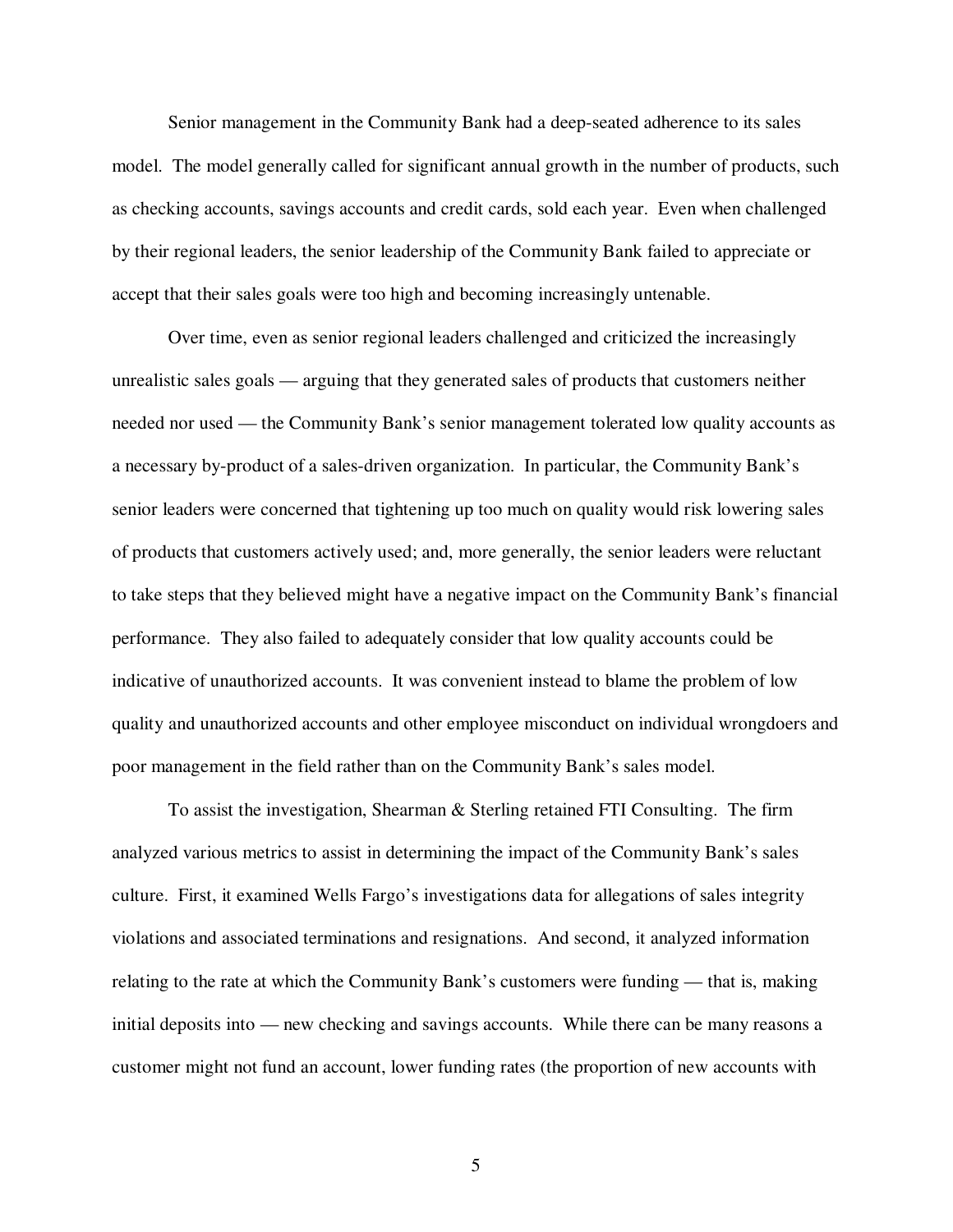more than de minimis deposits) suggest that some customers were sold accounts that they may not have wanted or needed.

Trends in the data show, perhaps not surprisingly, that as sales goals became harder to achieve, the number of allegations and terminations increased and the quality of accounts declined. Thus, the number of sales integrity-related allegations and associated terminations and resignations increased relatively steadily from the second quarter of 2007 and both peaked in the fourth quarter of 2013, when a newspaper article brought to light improper sales practices in Los Angeles. After the Community Bank and the corporate control functions started to focus more resources and attention on the problem and the growth of sales goals moderated somewhat starting in 2013, the number of sales integrity-related allegations and associated terminations and resignations steadily fell.

This was mirrored by the funding rate. It dropped steadily, from approximately 90% in 2005 to below 80% in 2012; it then rose somewhat in 2013, continued climbing thereafter, and exceeded 95% by 2016, paralleling Wells Fargo's increasing focus on sales practices after 2013.

As reflected in the reduction in plan sales goals for 2013, while the Community Bank did take steps over time to address issues associated with sales practice violations and aggressive sales goals, those steps were incremental, implemented slowly and insufficient to address the root cause of the problem. There was a disinclination among the Community Bank's senior leadership, regardless of the scope of improper behavior or the number of terminated employees, to see the problem as systemic. It was common to blame employees who violated Wells Fargo's rules without analyzing what caused or motivated them to do so. Effect was confused with cause. When Wells Fargo did identify misconduct, its solution generally was to terminate the offending employee without considering causes for the offending conduct or determining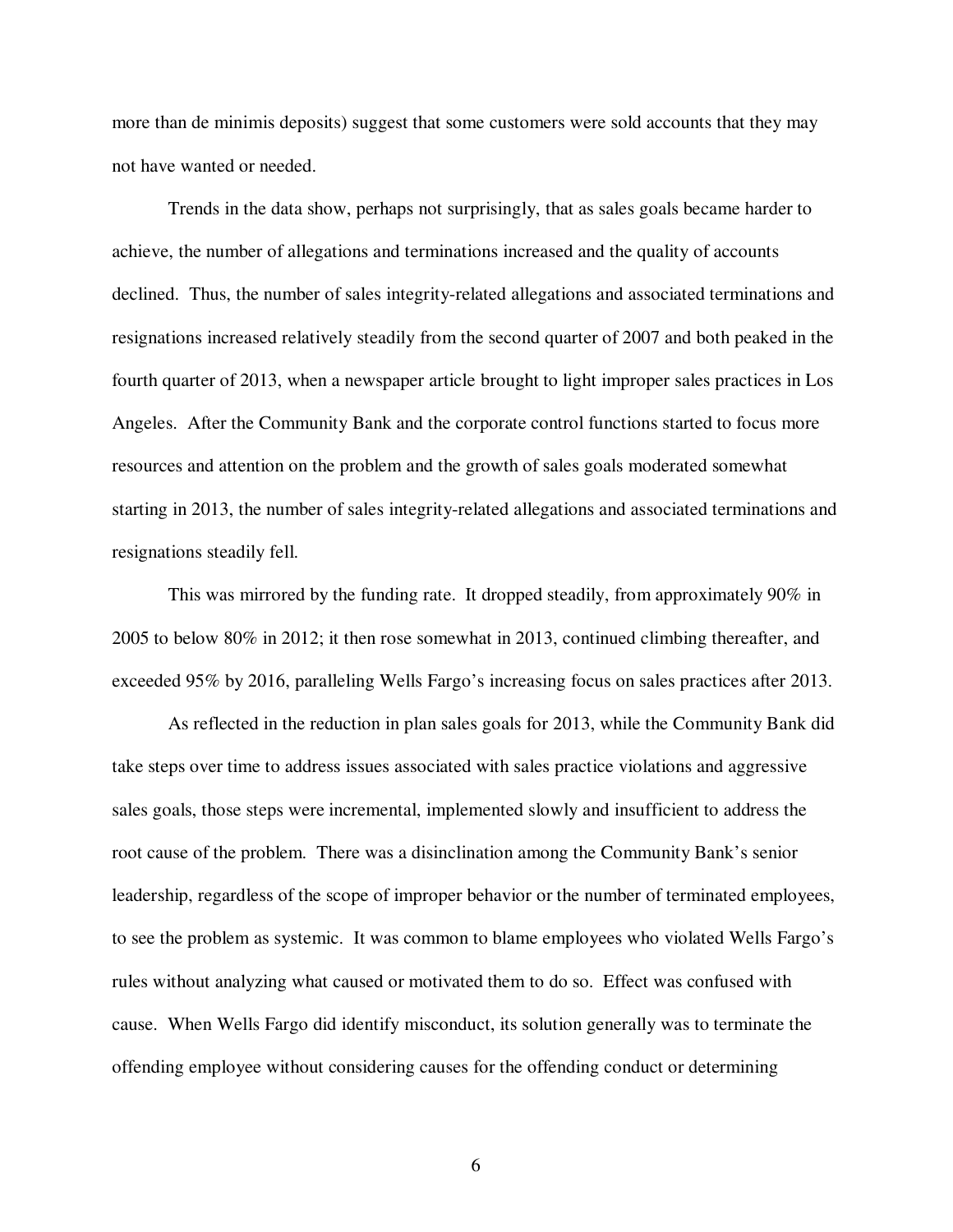whether there were responsible individuals who, while they might not have directed the specific misconduct, contributed to the environment that increased the chances of its occurrence. Carrie Tolstedt, head of the Community Bank, and certain of her senior leaders paid insufficient regard to the substantial risk to Wells Fargo's brand and reputation from improper and unethical sales practices even as they failed to recognize the potential for financial or other harm to customers.

In addition, keeping the sales model intact and sales growing meant that the Community Bank's performance management system had to exert significant, and in some cases extreme, pressure on employees to meet or exceed their goals. Many employees felt that failing to meet sales goals could (and sometimes did) result in termination or career-hindering criticism by their supervisors. Employees who engaged in misconduct most frequently associated their behavior with sales pressure, rather than compensation incentives, although the latter contributed to problematic behavior by over-weighting sales as against customer service or other factors. Conversely, employees saw that the individuals most likely to be praised, rewarded and held out as models for success were high sales performers.

This was especially true in areas where bad practices tended to disproportionately cluster, like Los Angeles and Arizona. Senior bankers there were particularly associated with extreme pressure, in some cases calling their subordinates several times a day to check in on sales performance and chastising those who failed to meet sales objectives. Certain managers also explicitly encouraged their subordinates to sell unnecessary products to their customers in an effort to meet the Community Bank's sales goals.

The Community Bank identified itself as a sales organization, like department or retail stores, rather than a service-oriented financial institution. This provided justification for a relentless focus on sales, abbreviated training and high employee turnover.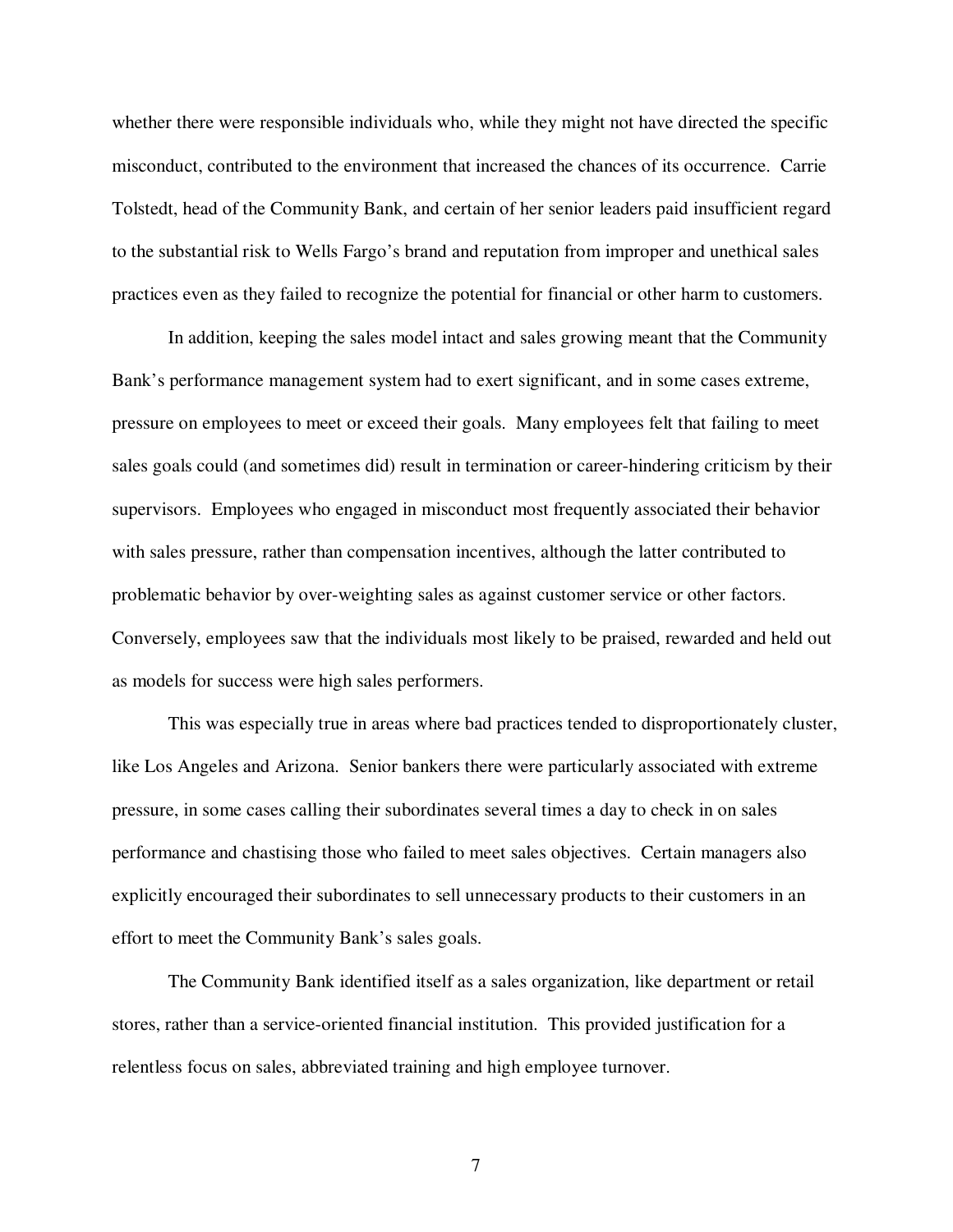Wells Fargo's decentralized organizational structure and the deference paid to the lines of business contributed to the persistence of this environment. Tolstedt and certain of her inner circle were insular and defensive and did not like to be challenged or hear negative information. Even senior leaders within the Community Bank were frequently afraid of or discouraged from airing contrary views. Tolstedt effectively challenged and resisted scrutiny both from within and outside the Community Bank. She and her group risk officer not only failed to escalate issues outside the Community Bank, but also worked to impede such escalation, including by keeping from the Board information regarding the number of employees terminated for sales practice violations. Although they likely did so to give themselves freedom to address these issues on their own terms, rather than to encourage improper behavior,<sup>1</sup> the dire consequences and cost to Wells Fargo are the same.

As this investigation confirmed, the only way definitively to address the broken sales model and the root cause of sales practice abuses was to emphasize other metrics for performance and to abandon exerting pressure through sales goals and sales-driven incentive programs. With the concurrence of the Board, Wells Fargo announced on September 13, 2016, that the Community Bank would eliminate product sales goals in the retail bank. To address misaligned compensation incentives, in January 2017 Wells Fargo put in place a new incentive program that focused on customer service rather than selling products.

Also, growing out of this investigation, on February 21, 2017, the Board announced the termination for cause of four officers within the Community Bank: its Group Risk Officer, its Head of Strategic Planning and Finance, who was primarily responsible for overseeing the sales goals and incentive system, and two senior regional banking leaders who had headed Los

-

<sup>&</sup>lt;sup>1</sup> Tolstedt provided no explanation since she declined, on advice of counsel, to be interviewed as part of this investigation.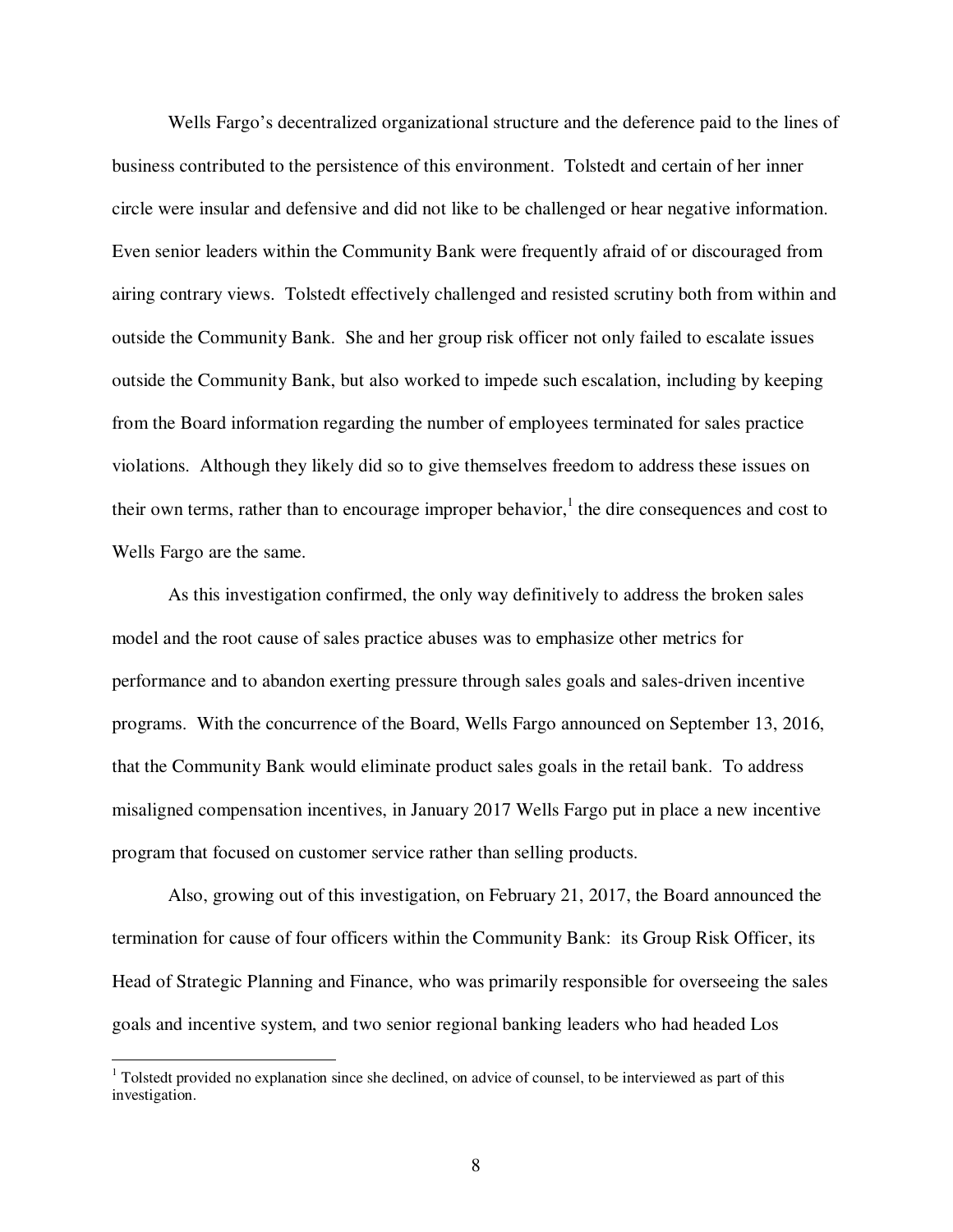Angeles and Arizona and who encouraged and deployed especially improper and excessive sales practices. In doing so, the Board accorded credit to and treated differently other senior Community Bank leaders who made reasonable, good faith efforts to challenge and escalate concerns over sales goals and conduct.

Previously, on September 25, 2016, the Board caused to be forfeited \$19 million of Carrie Tolstedt's unvested equity awards and determined that she should not receive a bonus or severance. On April 7, 2017, following consideration by the Human Resources Committee and by the Independent Directors, it was determined that the finding made by the Board on September 25, 2016, that cause existed for terminating Tolstedt's employment was appropriate, with resulting forfeiture of her outstanding stock options awards with a current intrinsic value of approximately \$47.3 million.

# Senior Management

#### John Stumpf

On September 29, 2016, in testimony before the House Financial Services Committee, John Stumpf stated that he is "fully accountable for all unethical sales practices in our retail banking business" and acknowledged his failure for "not doing more sooner to address the causes of this unacceptable activity." While responsibility most surely does not lie with John Stumpf alone, he rightfully acknowledged that he made significant mistakes and helped create the culture that resulted in sales practice abuses.

After decades of success, Stumpf was Wells Fargo's principal proponent and champion of the decentralized business model and of cross-sell and the sales culture. His commitment to them colored his response when sales practice issues became more prominent in 2013 and subsequent years and led him to stand back and rely on the Community Bank to fix the problem, even in the face of growing indications that the situation was worsening and threatened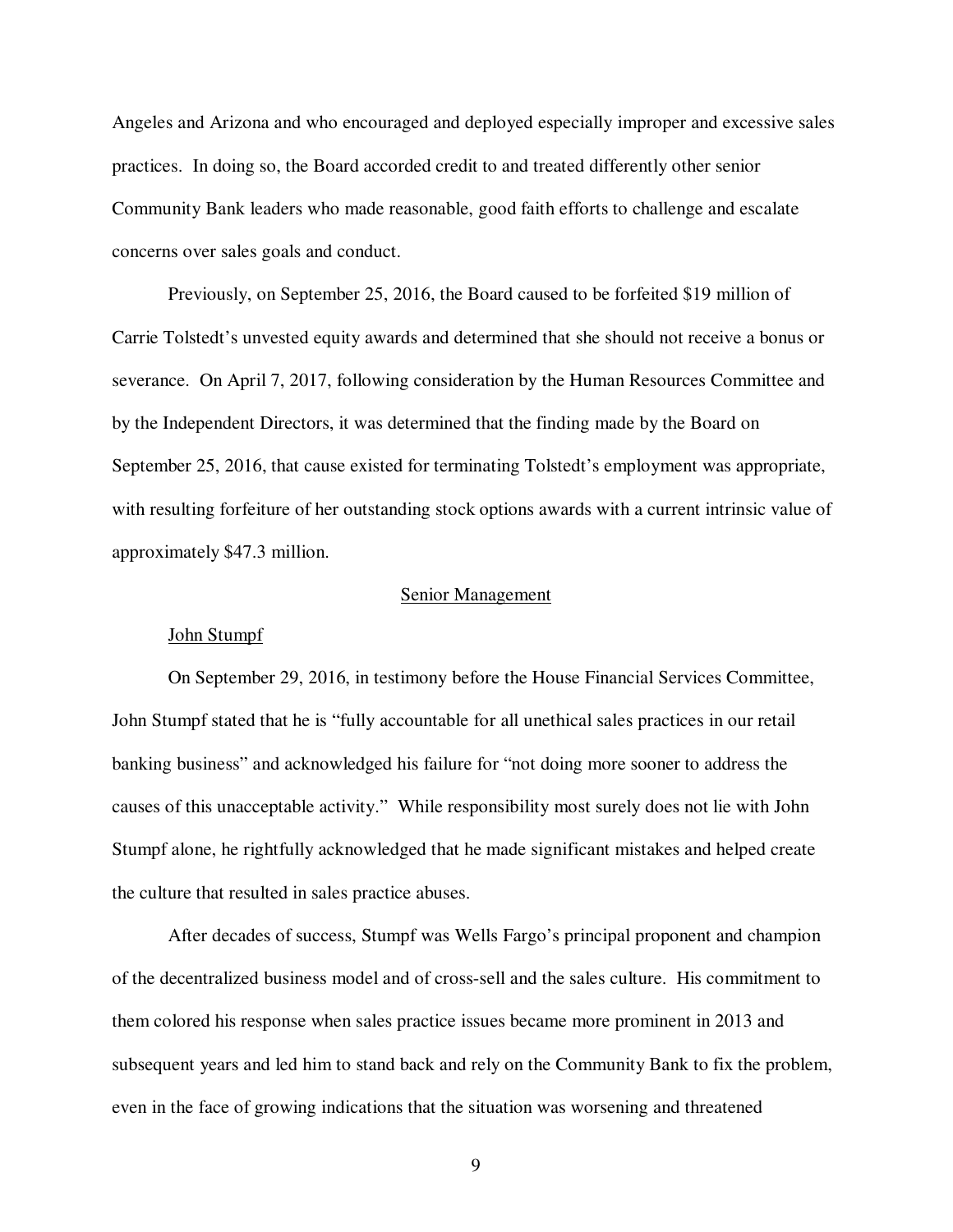substantial reputational harm to Wells Fargo. Because it was the responsibility of Community Bank leadership to run the business "like they owned it," Stumpf did not engage in investigation and critical analysis to fully understand the problem. And, as discussed below, the corporate control functions that reported to him and upon which he relied were similarly constrained by Wells Fargo's decentralized model.

Stumpf's commitment to the sales culture also led him to minimize problems with it, even when plausibly brought to his attention. Stumpf was by nature an optimistic executive who refused to believe that the sales model was seriously impaired. His reaction invariably was that a few bad employees were causing issues, but that the overwhelming majority of employees were behaving properly. He was too late and too slow to call for inspection of or critical challenge to the basic business model.

Stumpf's long-standing working relationship with Tolstedt influenced his judgment as well. Tolstedt reported to Stumpf until late 2015 and he admired her as a banker and for the contributions she made to the Community Bank over many years. At the same time, he was aware that many doubted that she remained the right person to lead the Community Bank in the face of sales practice revelations, including the Board's lead independent director and the head of its Risk Committee. Stumpf nonetheless moved too slowly to address the management issue.

On September 25, 2016, in recognition of his accountability for unacceptable retail banking sales practices, John Stumpf agreed with the Board to forfeit all of his unvested equity awards in the approximate amount of \$41 million and to receive no annual bonus for 2016. He resigned as CEO and Chairman on October 12, 2016. On April 7, 2017, the Board additionally determined that Wells Fargo will claw back approximately \$28 million of Stumpf's incentive compensation paid in March 2016 under an equity grant made in 2013.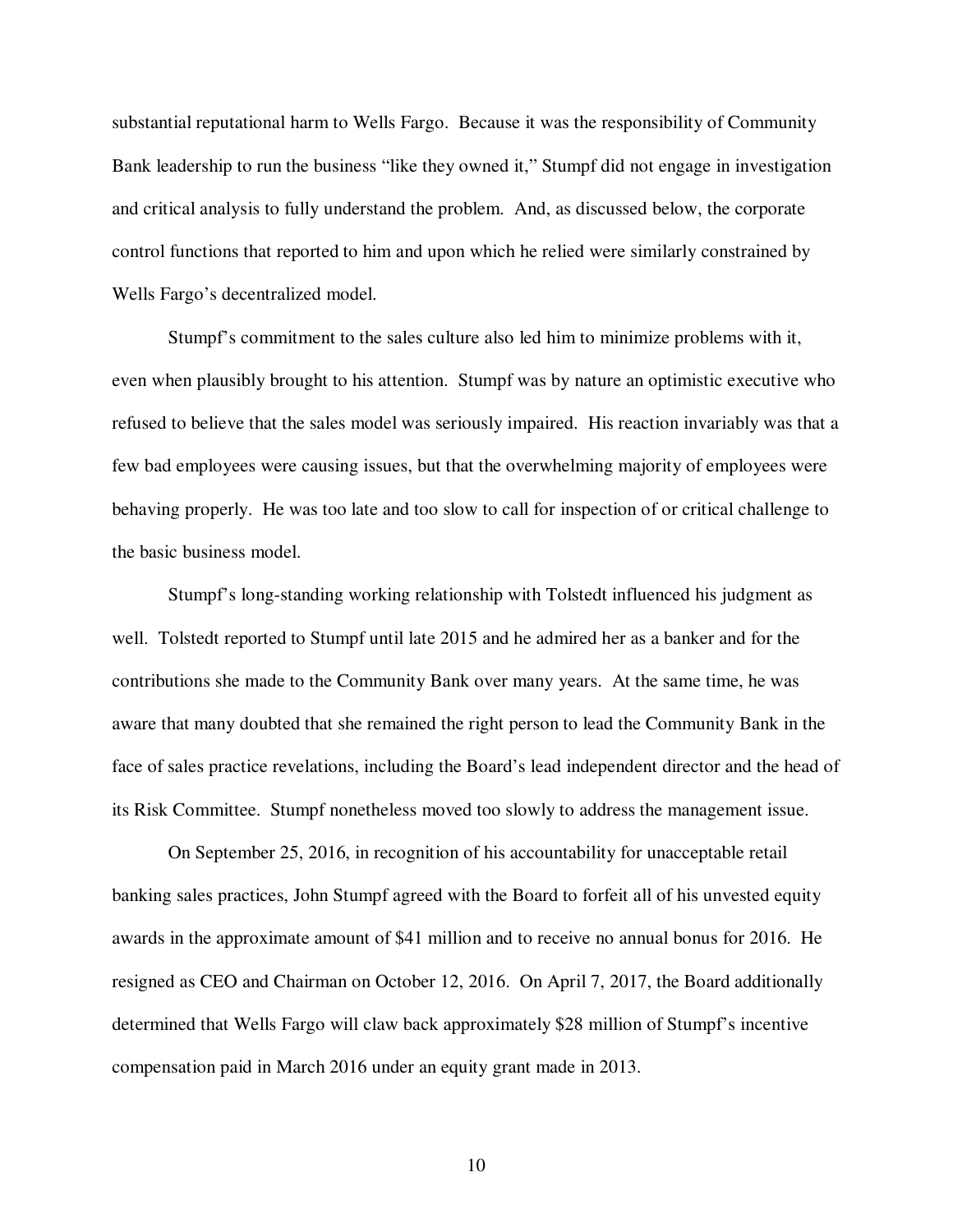#### Tim Sloan

-

Sloan served as Chief Financial Officer from 2011 to 2014 and then as head of the Wholesale Bank until he was promoted to President and Chief Operating Officer in November 2015. In the latter position, he became Tolstedt's immediate supervisor and assessed her performance over several months before deciding that she should not continue to lead the Community Bank.

In his two earlier positions, Sloan had little contact with sales practice matters. He heard complaints about Tolstedt, including that she was a controlling manager who was not open to criticism and did not work well with other parts of the organization. But by virtue of his positions and responsibilities prior to becoming President and COO, his direct involvement with sales practice issues was limited. $^{2}$ 

#### Corporate Control Organizations

Sections of the Report below describe how Wells Fargo control functions, specifically Corporate Risk, the Law Department, Human Resources, Internal Investigations and Audit, dealt with sales practice issues in the Community Bank. Several common themes — again, substantially related to Wells Fargo's culture and structure — hampered the ability of these organizations to effectively analyze, size and escalate sales practice issues.

First, Wells Fargo's decentralized organizational structure meant that centralized functions had parallel units in the Community Bank, which impeded corporate-level insight into and influence over the Community Bank. Historically, the risk function at Wells Fargo was highly decentralized. The line of business risk managers were answerable principally to the heads of their businesses and yet took the lead in assessing and addressing risk within their

 $2$  Sloan's 2016 bonus and 2014 performance share payouts were reduced as part of the senior leadership collective accountability actions discussed on pages 14-15.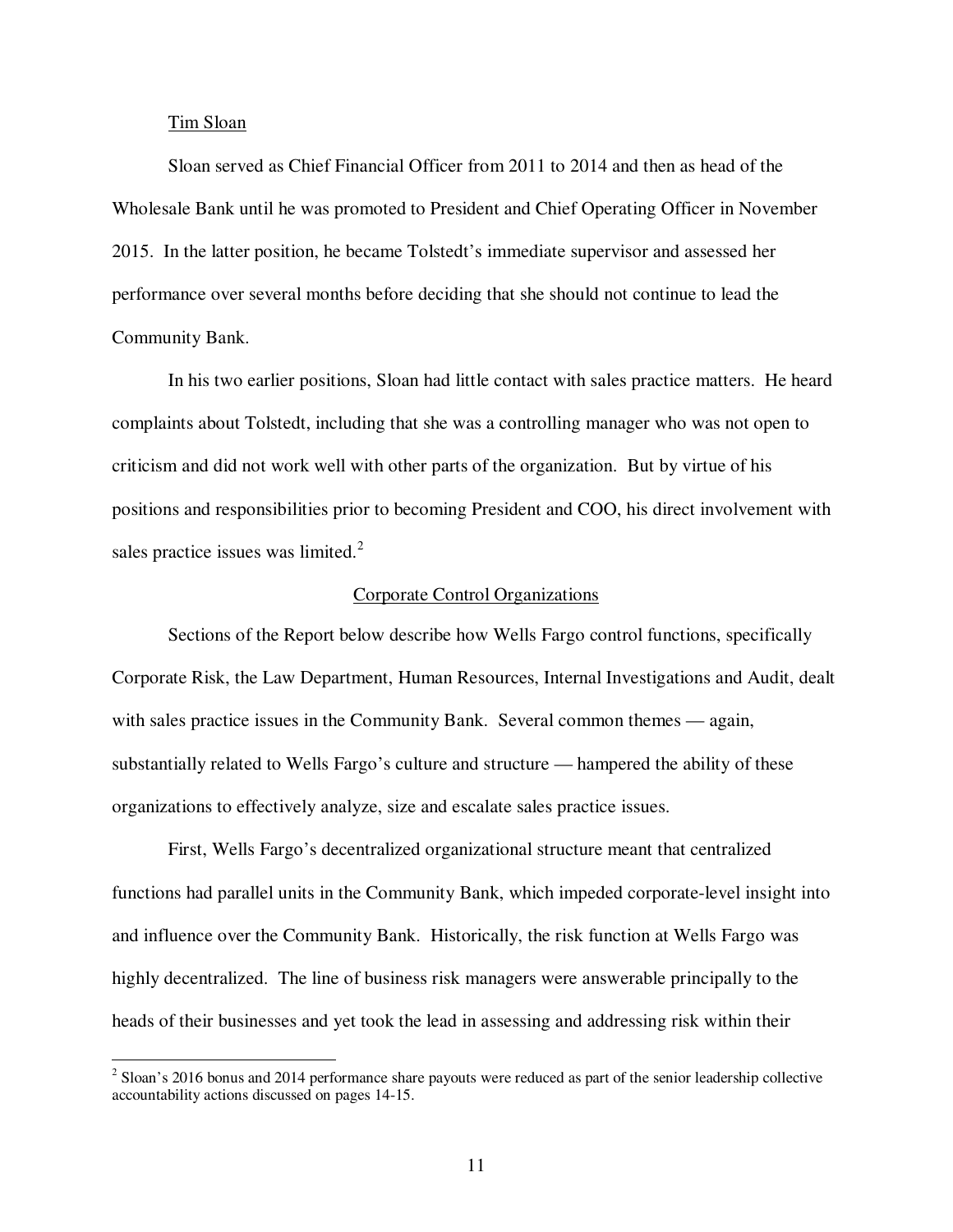business units. The Risk Committee of the Board, consisting of the chairs of all the Board's standing committees, was created in 2011 to oversee risk across the enterprise. This involved a multi-year plan starting in 2013 to substantially grow Corporate Risk, to move toward centralization of more risk functions and to enhance Corporate Risk's ability to oversee the management of risk in the lines of business. Consistent with this plan, the Board supported major funding increases for Corporate Risk for 2014-2016. But, as problems with sales practices in the Community Bank became more apparent in 2013-2015, Corporate Risk was still a work in progress and the Chief Risk Officer had limited authority with respect to the Community Bank. As events were unfolding, his visibility into risk issues at the Community Bank was hampered by his dependence on its group risk officer and he was essentially confined to attempting to cajole and persuade Tolstedt and the Community Bank to be more responsive to sales practice-related risks.

Similarly, the decentralized structure of Human Resources contributed to a lack of visibility into the scope and nature of sales practice problems. Almost all sales integrity cases and issues touched upon some facet of the HR function, including with respect to employee terminations, hiring, training, coaching, discipline, incentive compensation, performance management, turnover, morale, work environment, claims and litigations. Despite this, there was no coordinated effort by HR, either within the Community Bank or in Corporate HR, to track, analyze or report on sales practice issues.

The fragmentation and decentralization of control functions needs to be and is being addressed. In 2016, Corporate Risk realigned 4,100 risk employees from the business units to the central risk organization, with an additional 1,100 to be realigned in 2017. Similarly, in 2016, Wells Fargo realigned and centralized various HR groups, including compensation and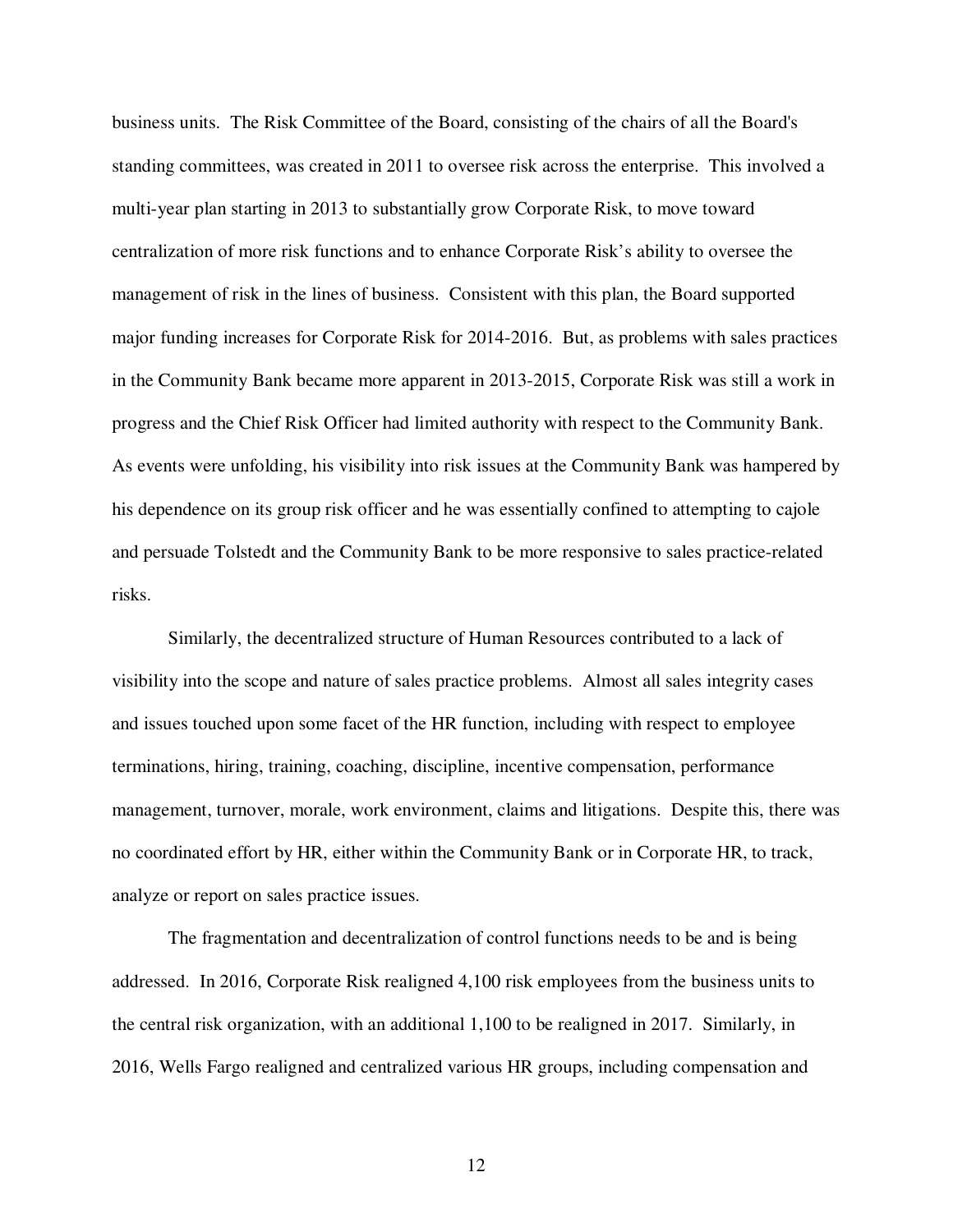employee relations, so that they now report to Corporate HR rather than to the lines of business. As a result, the head of HR in the Community Bank now reports to Corporate HR rather than to the head of the Community Bank.

Second, and relatedly, the culture of substantial deference accorded to the lines of business carried over into the control functions. Even when senior executives came to recognize that sales practice issues within the Community Bank were a serious problem or were not being addressed timely and sufficiently, they relied on Tolstedt and her senior managers to carry out corrective actions. This culture of deference was particularly powerful in this instance since Tolstedt was respected for her historical success at the Community Bank, was perceived to have strong support from the CEO and was notoriously resistant to outside intervention and oversight.

Third, certain of the control functions often adopted a narrow "transactional" approach to issues as they arose. They focused on the specific employee complaint or individual lawsuit that was before them, missing opportunities to put them together in a way that might have revealed sales practice problems to be more significant and systemic than was appreciated. As an example, while HR had a great deal of information recorded in its systems, it had not developed the means to consolidate information on sales practice issues and to report on them.

Similarly, attorneys in the Law Department's Employment Section had visibility into the scope and causes of sales practice misconduct and in fact made commendable attempts to address it through, among other things, work on various committees. However, the Law Department, particularly at its senior levels, did not discuss or appreciate the seriousness and scale of sales practice issues within the Community Bank or fully consider whether there might be a pattern of illegal conduct involved. Rather, the Department's focus was on advising on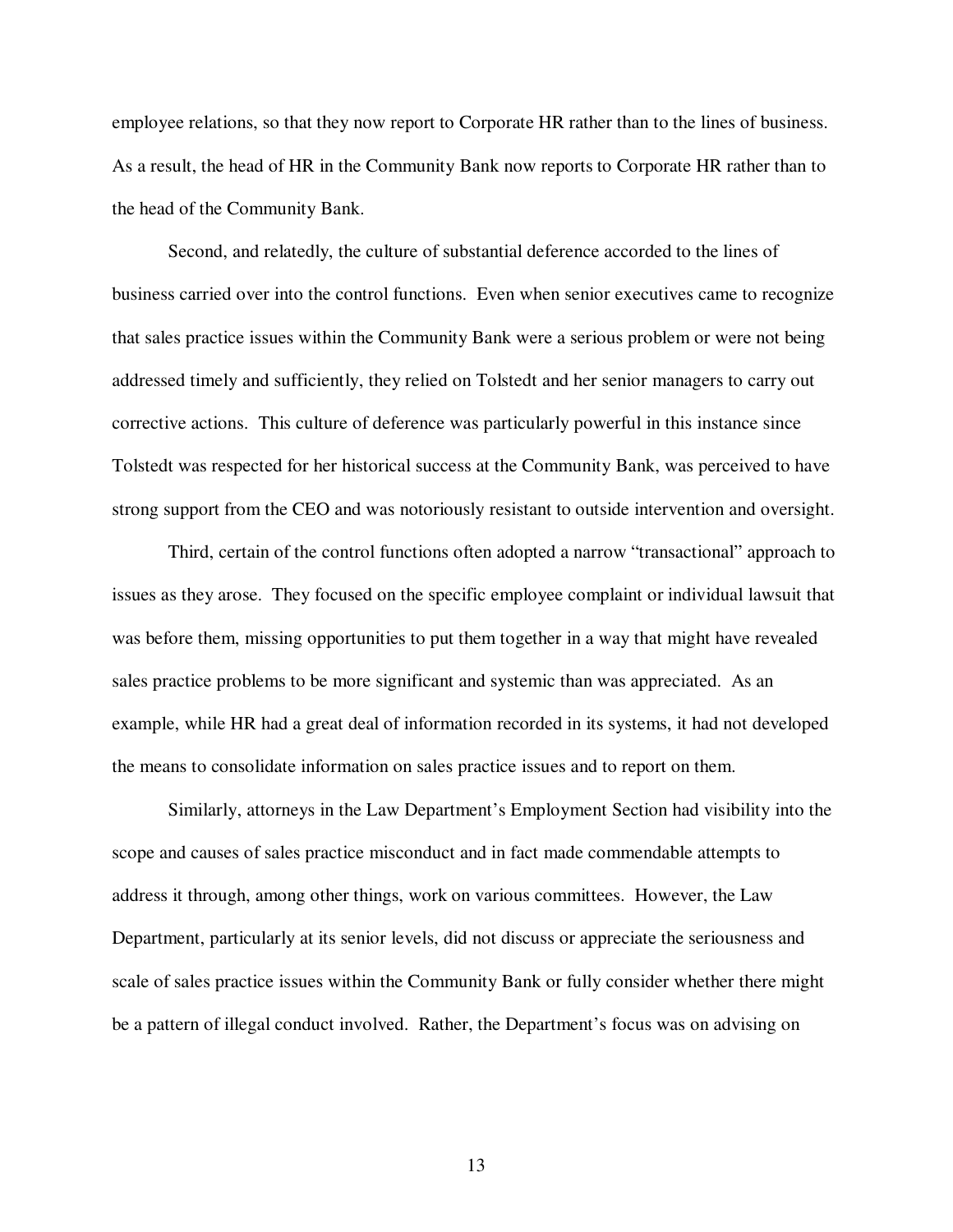discrete legal problems as they arose and on managing Wells Fargo's exposure to specific litigation risks.

The same holds true for Audit. Audit reviewed relevant controls and processes and largely found them to be effective; however, while it had access to information regarding sales practice concerns, it did not view its role to include analyzing more broadly the root cause of improper conduct.

Finally, until as late as 2015, even as sales practices were labeled a "high risk" in materials provided to the Risk Committee of the Board, there was a general perception within Wells Fargo's control functions that sales practice abuses were a problem of relatively modest significance, the equivalent of a tolerable number of minor infractions or victimless crimes. This underreaction to sales practice issues resulted in part from the incorrect belief, extending well into 2015, that improper practices did not cause any "customer harm"; and "customer harm" itself was narrowly construed to mean only financial harm such as fees and penalties. This flawed perspective made it easy to undervalue the risk to Wells Fargo's brand and reputation arising from the misuse of customer information and the breaches of trust occasioned by improper sales practices.

On February 28, 2017, the Board reduced compensation for eight current members of Wells Fargo's Operating Committee, including the heads of Corporate Risk, the Law Department, Human Resources and Audit, based on senior leadership's collective accountability for operational and reputational risk. Annual 2016 bonuses for these individuals were eliminated and the 2014 Performance Share Award payout was reduced by up to 50%, for an aggregate reduction in compensation for these individuals of approximately \$32 million. No further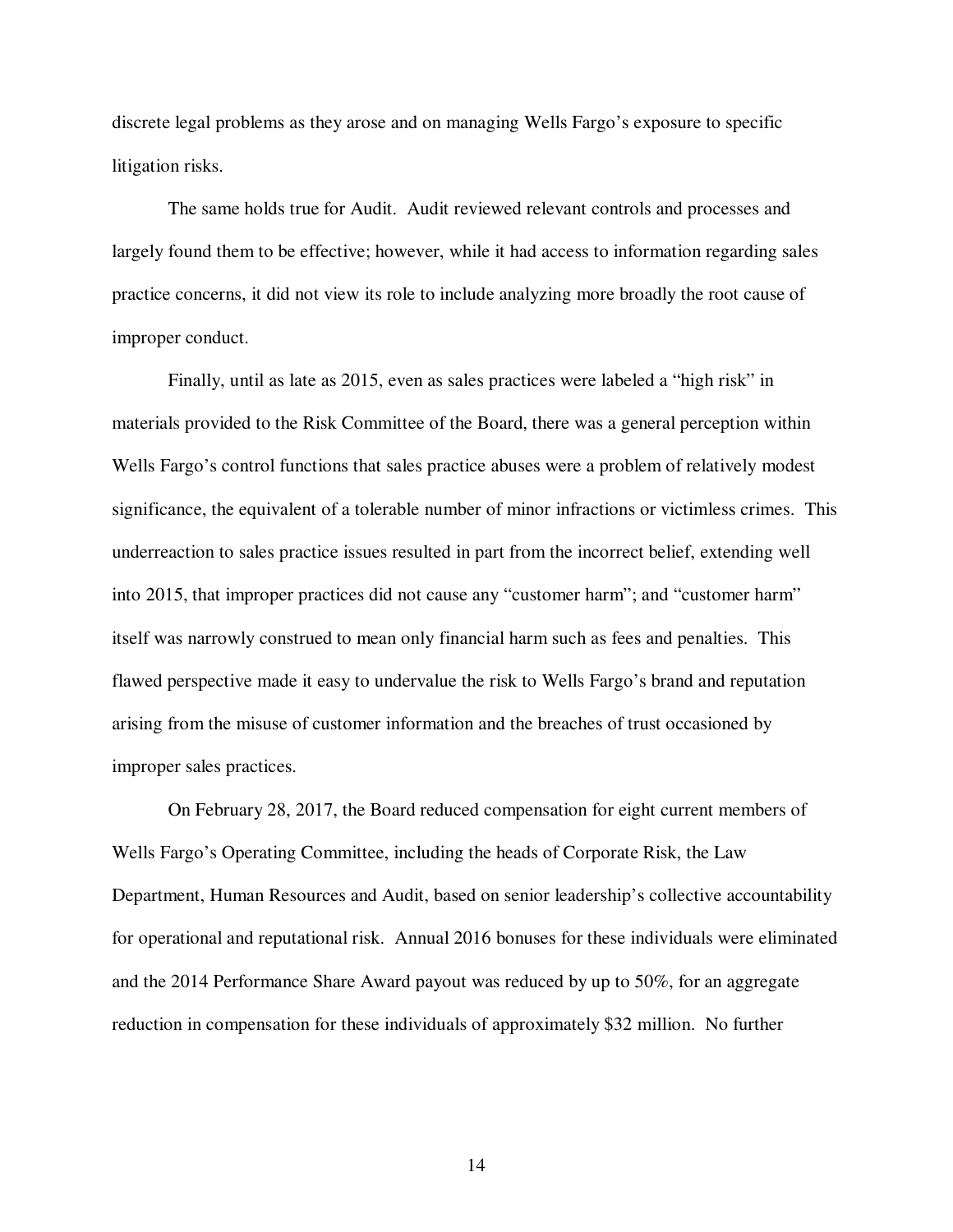adjustments to the compensation of Operating Committee members are contemplated based on the findings of this investigation.

# The Board of Directors

In February 2014, following publication of newspaper articles critical of Wells Fargo's practices in Los Angeles, and continuously thereafter, management identified sales practices as a "noteworthy risk" to the Board and Risk Committee. Before that time, sales practice issues had not been identified to the Board as a noteworthy risk. The directors in 2014 received reports from the Community Bank, from Corporate Risk and from Corporate Human Resources that sales practice issues were receiving scrutiny and attention and, by early 2015, that the risks associated with them had decreased. At the same time, as referenced above, the Risk Committee and the Chief Risk Officer were continuing the program that had begun in 2013 to centralize and increase the resources of Corporate Risk.

In May 2015, the Los Angeles City Attorney filed a lawsuit alleging widespread improper sales practices at Wells Fargo branches in Los Angeles. Regulatory scrutiny intensified as well. From May 2015 until settlements were announced in September 2016, the Board's and Risk Committee's meetings addressed sales practice issues, resolving the Los Angeles litigation, responding to regulatory concerns and remediating customer harm. The Board and Risk Committee authorized the retention of third-party consultants to investigate sales practices and procedures in the Community Bank and to conduct an analysis of customer harm and remediation.

While management appropriately identified sales practice issues to the Board and Risk Committee by way of the written noteworthy risk reports, the written and oral presentations made to the Risk Committee in May 2015 and to the full Board in October 2015 were inadequate. Board members believe that they were misinformed by the presentation made to the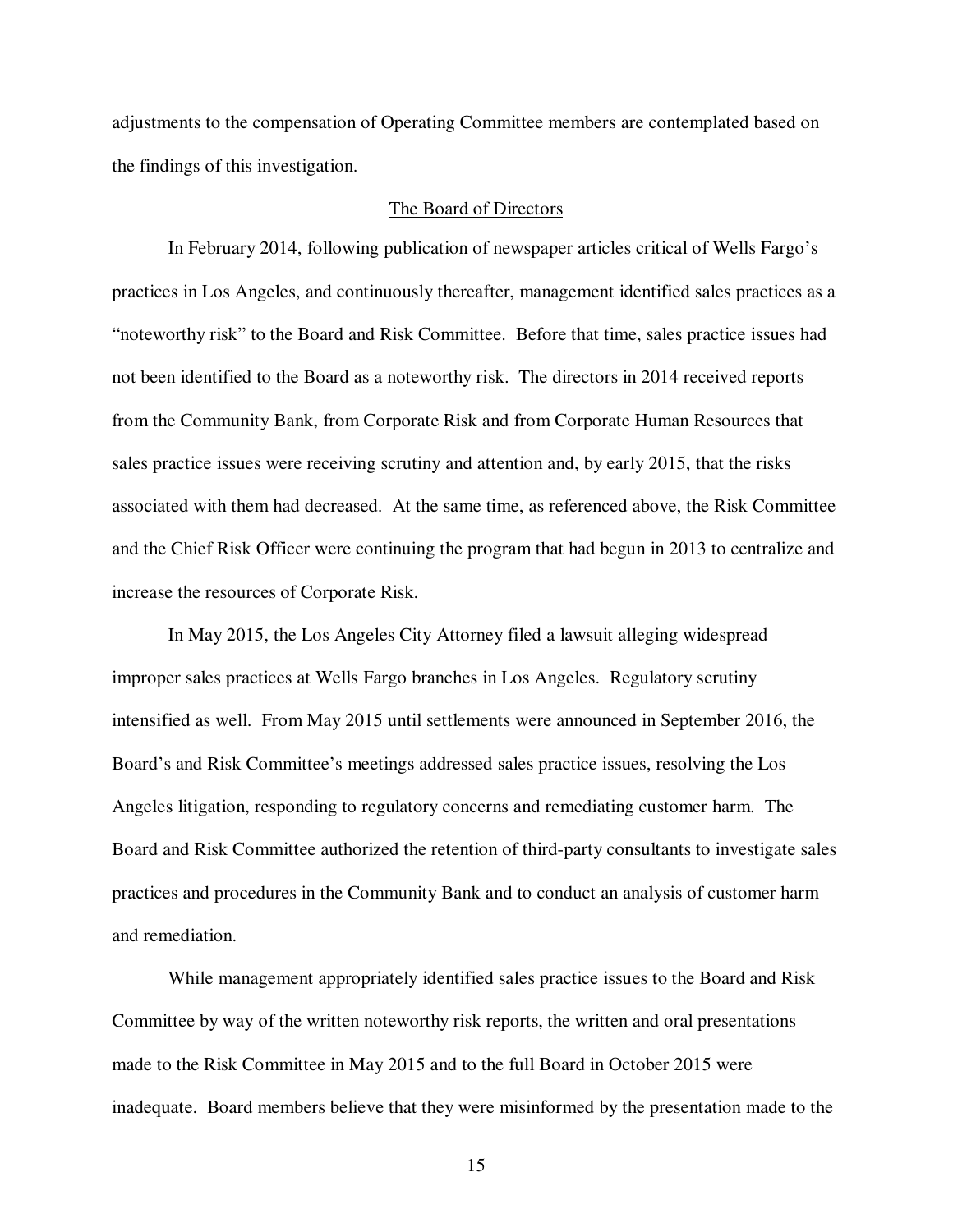Risk Committee in May 2015 — which disclosed that 230 employees had been terminated in the Community Bank but did not provide aggregate Community Bank-wide termination figures that the Risk Committee had expressly requested and which were far higher. A subsequent report to the entire Board by Tolstedt in October 2015 was widely viewed by directors as having minimized and understated problems at the Community Bank.

In May 2016, the Board's Audit & Examination ("A&E") Committee received a written presentation providing accurate termination figures for sales practice violations in the Community Bank for 2014 and 2015: 1,327 in 2014, declining by 30% to 960 in 2015. In July, the A&E Committee received termination figures for the first five months of 2016: 483 in the Community Bank. Tolstedt left the Community Bank effective July 31, 2016.

On September 8, 2016, through settlements with the Consumer Financial Protection Bureau (the "CFPB"), the Office of the Comptroller of the Currency ("OCC") and the Los Angeles City Attorney, the Board learned for the first time that approximately 5,300 Wells Fargo employees had been terminated for sales practice violations between January 1, 2011, and March 7, 2016. Discontinuation of sales goals and commencement of this investigation followed shortly thereafter.

The Committee believes that the Board's own actions could have been improved in three respects. First, even though the Risk Committee and Board initiated a comprehensive program in 2013, noted above, to increase the resources and enhance the effectiveness of Corporate Risk, Wells Fargo should have moved toward the centralization of the risk function earlier than it did. While the advisability of centralization was subject to considerable disagreement within Wells Fargo, events show that a strong centralized risk function is most suited to the effective management of risk.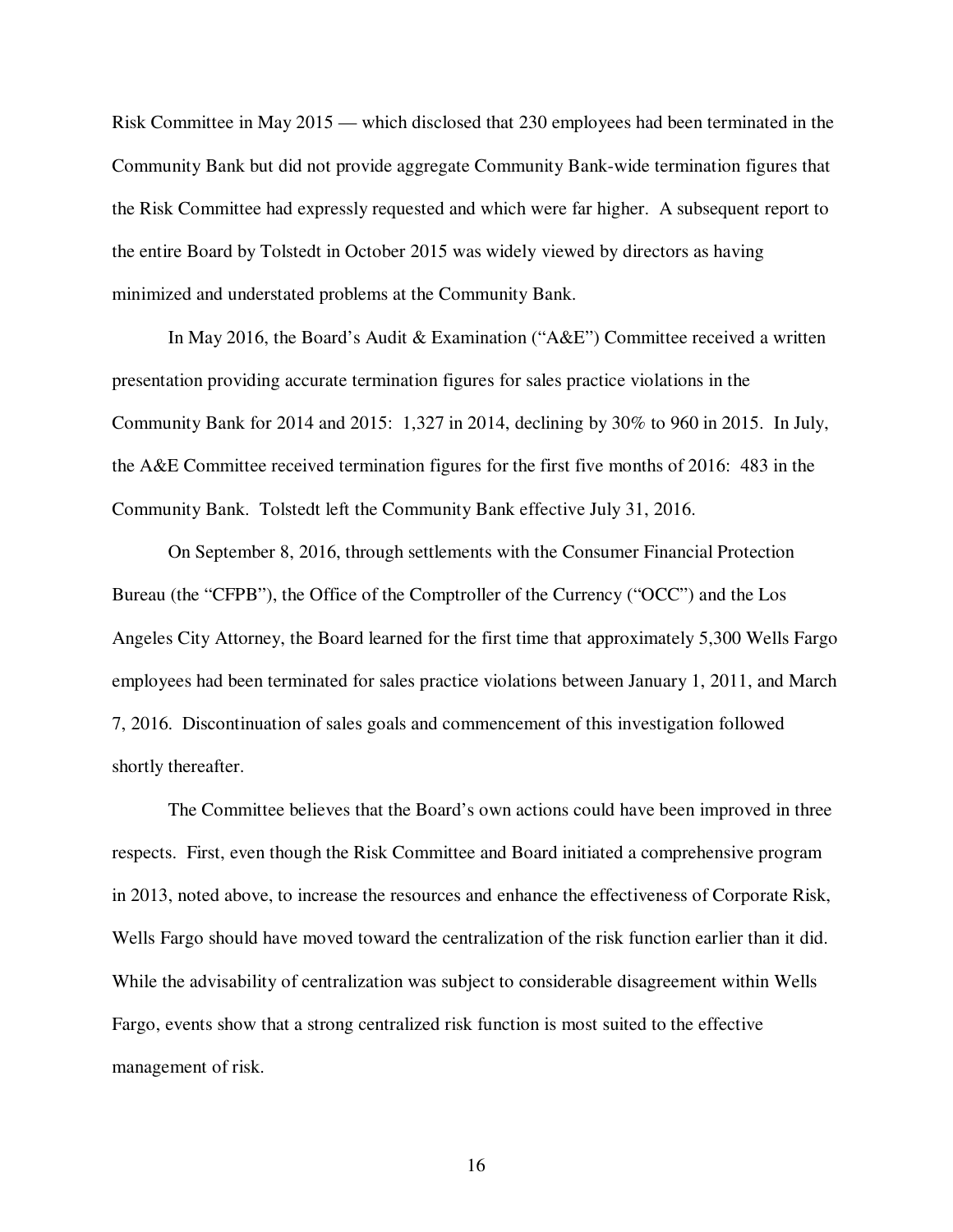Second, starting in February 2014 and continuing thereafter, the Board and Risk

Committee received from management assurances that Corporate Risk, HR and the Community Bank were undertaking enhanced monitoring and otherwise were addressing sales practice abuses, which were said to be subsiding. Management's reports, however, generally lacked detail and were not accompanied by concrete action plans and metrics to track plan performance. The Risk Committee and Board should have insisted on more detailed and concrete plans, a practice initiated this year.

Third, in light of the Board's substantial doubts about and dissatisfaction with Tolstedt's leadership by the time of the October 2015 Board meeting, the Board should have been more forceful in pushing Stumpf to change leadership so that the Community Bank could move forward more quickly.

Finally, without waiting for completion of this investigation, the Board made several changes to its own corporate governance. In early 2017, Wells Fargo combined Global Ethics and Integrity, Internal Investigations and sales practices and complaint oversight into a new Office of Ethics, Oversight, and Integrity, and the Risk Committee's responsibilities have been expanded to include oversight of that office. In addition, the Office of Ethics, Oversight, and Integrity will report on its activities to the full Board at least twice a year. The Human Resources Committee's charter was modified to expand oversight of the incentive compensation risk management program, with support from Corporate HR, and to increase its oversight of terminations, culture and EthicsLine implementation. The Corporate Responsibility Committee's charter was also amended to require that the committee receive enhanced reporting from management on customer complaints and allegations from other sources, such as the EthicsLine, relating to customers. And the A&E Committee's oversight responsibilities for legal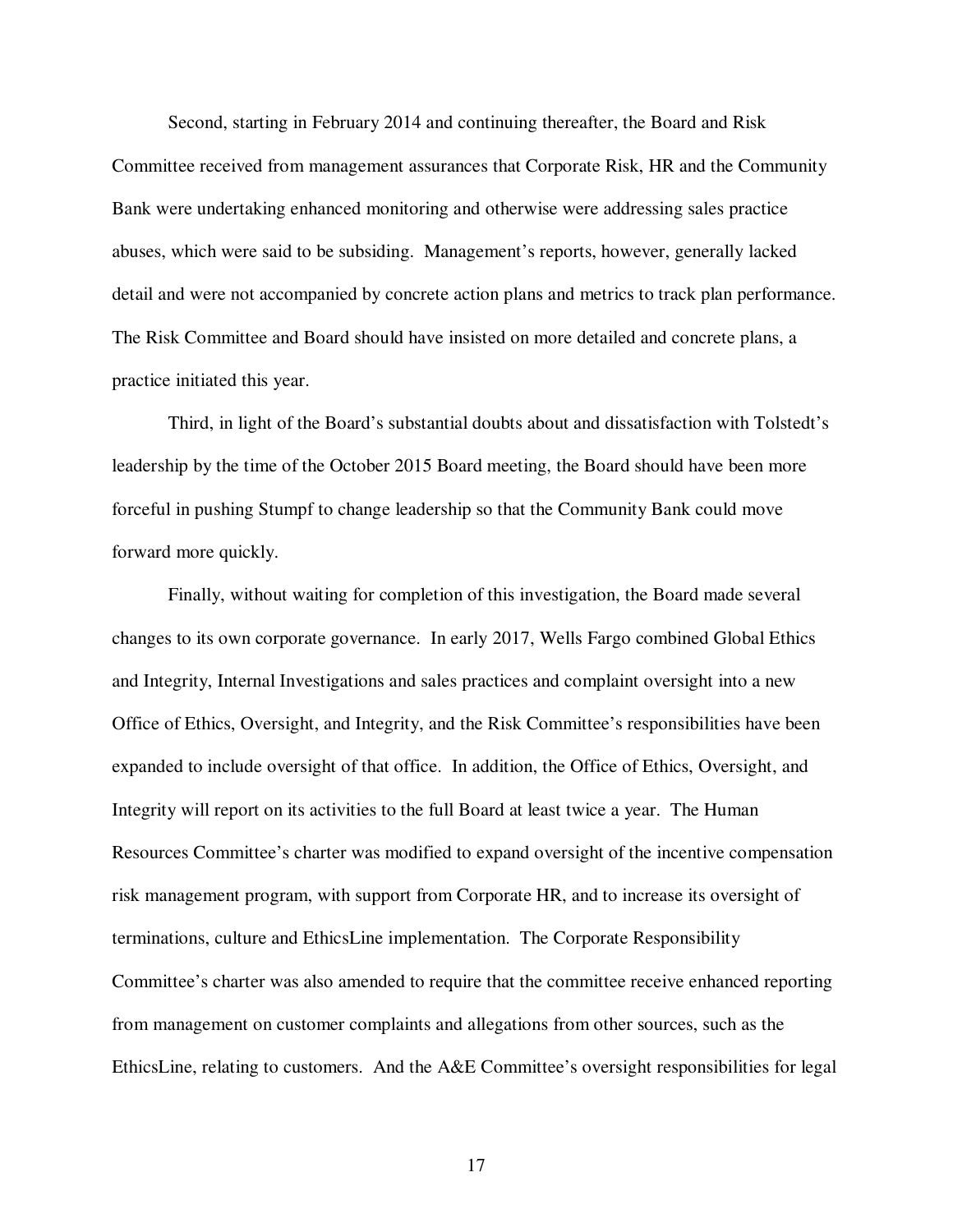and regulatory compliance were broadened to include the company's compliance culture. These steps should help to clarify Board oversight of conduct risk, provide for greater centralization of review and oversight and augment reporting to the Board of the type of issues that contributed to the breakdown in Wells Fargo's sales culture.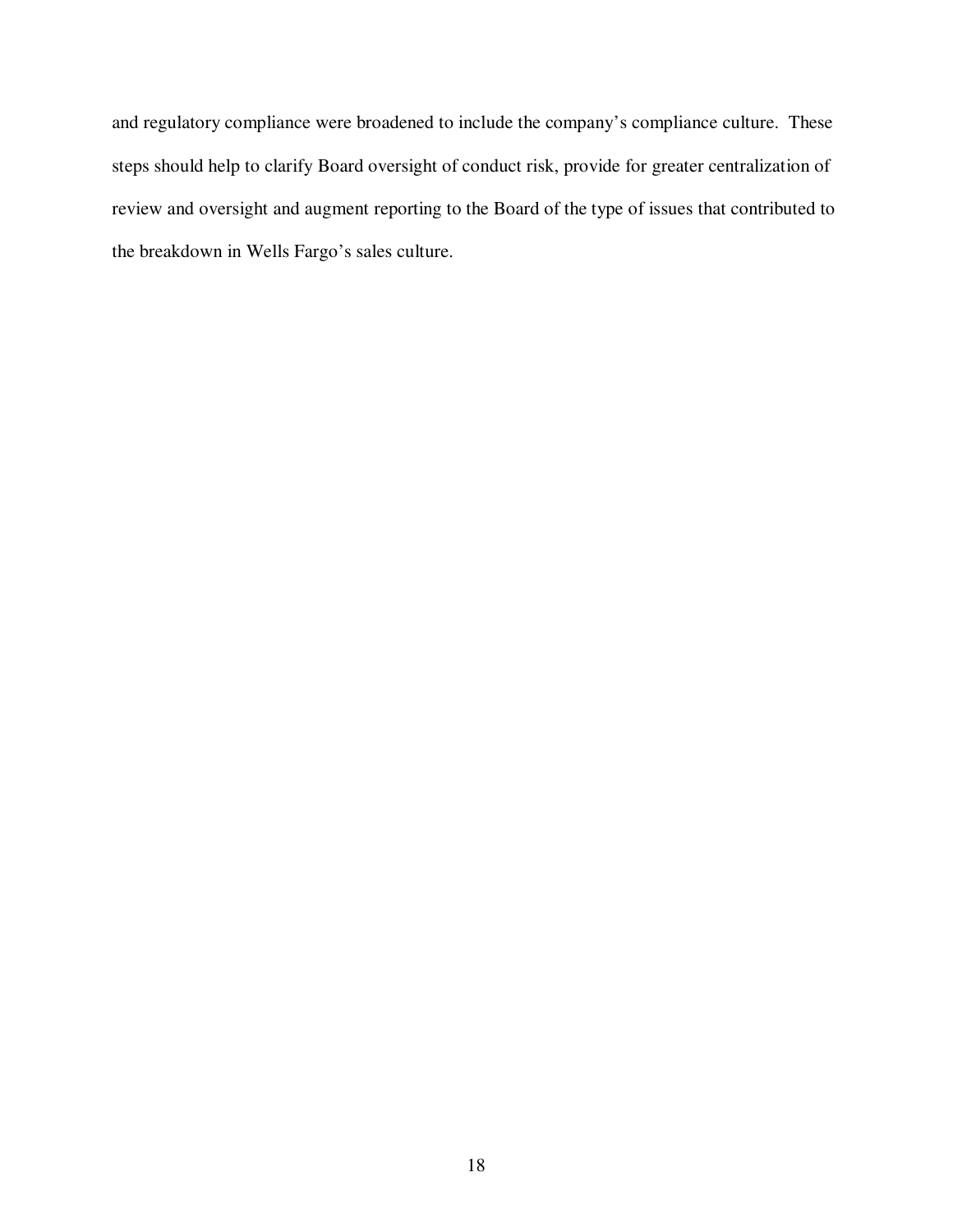# **III.**

#### **Key Factual Findings**

#### The Community Bank

#### A. Introduction

Wells Fargo operated on a decentralized model inherited from Norwest. Since at least the time of the 1998 merger between the two banks, a commonplace phrase within the company was "run it like you own it." This guiding principle encapsulated the freedom Wells Fargo's lines of business traditionally had not only to determine their own business activities, but also to independently exercise staff and control functions, such as Risk and Human Resources.

Carrie Tolstedt, who was promoted to be the head of regional banking in the Community Bank in 2002 and the head of the Community Bank in 2007, was one of those leaders. And while Wells Fargo's decentralized model naturally afforded Tolstedt significant independence in that position, her record of success and strong financial performance enabled Tolstedt to maintain and enhance her authority.

# B. The Community Bank's Aggressive Sales Culture

The Community Bank's sales model emphasized sales volume and relied heavily on consistent year-over-year sales growth. While the level of input into each year's goals by regional banking leaders — those responsible for particular retail banking regions — rose and fell over time, sales goals were ultimately the responsibility of Community Bank leadership, in particular Carrie Tolstedt and Matthew Raphaelson, the Community Bank's head of Strategic Planning and Finance. In many instances, Community Bank leadership recognized that their plans were unattainable — they were commonly referred to as 50/50 plans, meaning that there was an expectation that only half the regions would be able to meet them.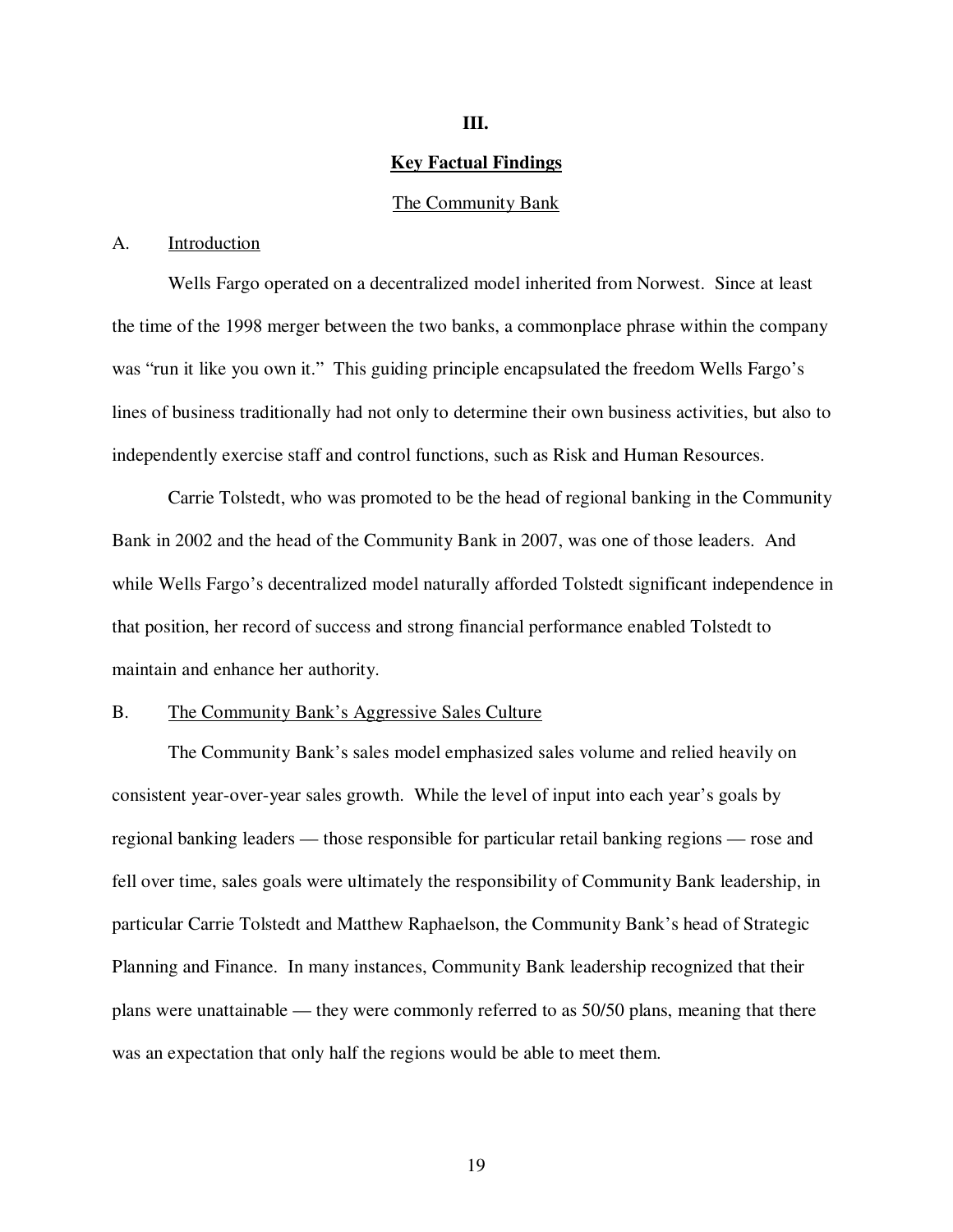Once set, the sales goals were pushed down to the regions, and ultimately to Wells Fargo retail bank branches, and at each level in the hierarchy, employees were measured on how they performed relative to these goals. They were ranked against one another on their performance relative to goals, and their incentive compensation and promotional opportunities were determined relative to those goals. That system created intense pressure to perform and, in certain areas, local or regional managers imposed excessive pressure on their subordinates.

#### 1. Regional bank-wide rankings and campaigns

#### a. Motivator reports

Regional bank-wide sales-reporting processes included frequent rankings against individual, branch and regional sales goals, and against one another. Witnesses frequently cited daily and monthly "Motivator" reports as a source of pressure. These reports contained monthly, quarterly and year-to-date sales goals, and highlighted sales rankings down to the retail bank district level. Circulation of the reports — and their focus on sales-based rankings — ramped up pressure on managers, such that some "lived and died by" the Motivator results. Witnesses also described that in some areas there was an extremely competitive environment, driven in significant part by regular rankings. These reports were ultimately discontinued in 2014 after the Community Bank hosted "Leadership Summits" in which regional leaders recommended changing or eliminating Motivators due to the culture of shaming and sales pressure they perpetuated.

# b. Retail scorecards

Similarly, retail scorecards generated significant sales pressure within the Community Bank. The scorecards, instituted by Tolstedt when she took over the Community Bank, measured how an employee or manager was performing compared to the sales plan. Scorecards were segmented by business drivers and updated on a daily basis, and employees and managers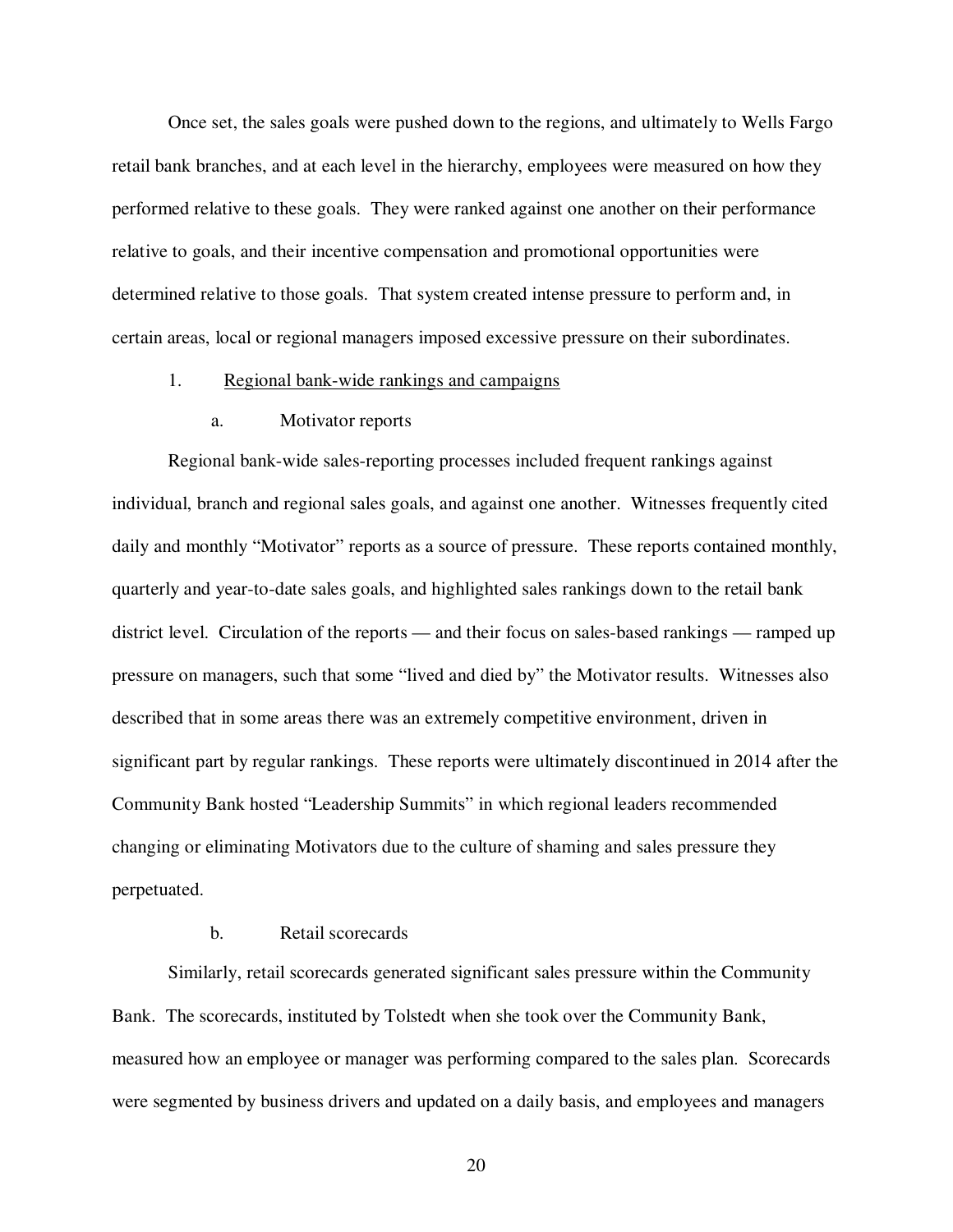could check their progress against the sales plan at any time and were actively encouraged to do so. Certain managers made meeting scorecard requirements their sole objective, a tactic referred to as "managing to the scorecard." As a result, employees reporting to these managers were consistently pressured to meet scorecard goals.

#### c. Sales campaigns (including Jump into January)

Regional bank-wide sales campaigns — most significantly, the Jump into January campaign — were also closely associated with increasing misconduct over time. Jump into January, created in 2003, aimed to motivate employees to "start the New Year strong by achieving and exceeding January goals." The Community Bank imposed higher daily sales targets on bankers in the month of January and emphasized and rewarded higher sales activity levels. While many witnesses suggested that the initial impetus for the campaign was appropriate, witnesses almost universally agreed that the campaign was distorted over time and became a breeding ground for bad behavior that helped cement the sales culture's negative characteristics. Witnesses recalled that bankers were encouraged to make prospect lists of friends and family members who were potential Jump into January sales targets, and often would "sandbag" (temporarily withhold) December account openings until January in order to meet sales targets and incentives. The pressure associated with the campaign manifested itself in higher rates of low quality accounts, as confirmed by the "Rolling Funding Rate," a quality metric used by the Community Bank to track the rate at which its customers "fund" (place more than a de minimis amount into) new checking or savings accounts.<sup>3</sup> FTI Consulting's analysis of the Rolling Funding Rate showed that the Community Bank rate of funding for January was lower than the average Community Bank monthly Rolling Funding Rate in all years starting in

 $\overline{a}$ 

<sup>&</sup>lt;sup>3</sup> While many reasons may explain why a customer chooses not to fund a new account, the Rolling Funding Rate was useful in measuring the rate at which the Community Bank was making "quality" sales to its customers.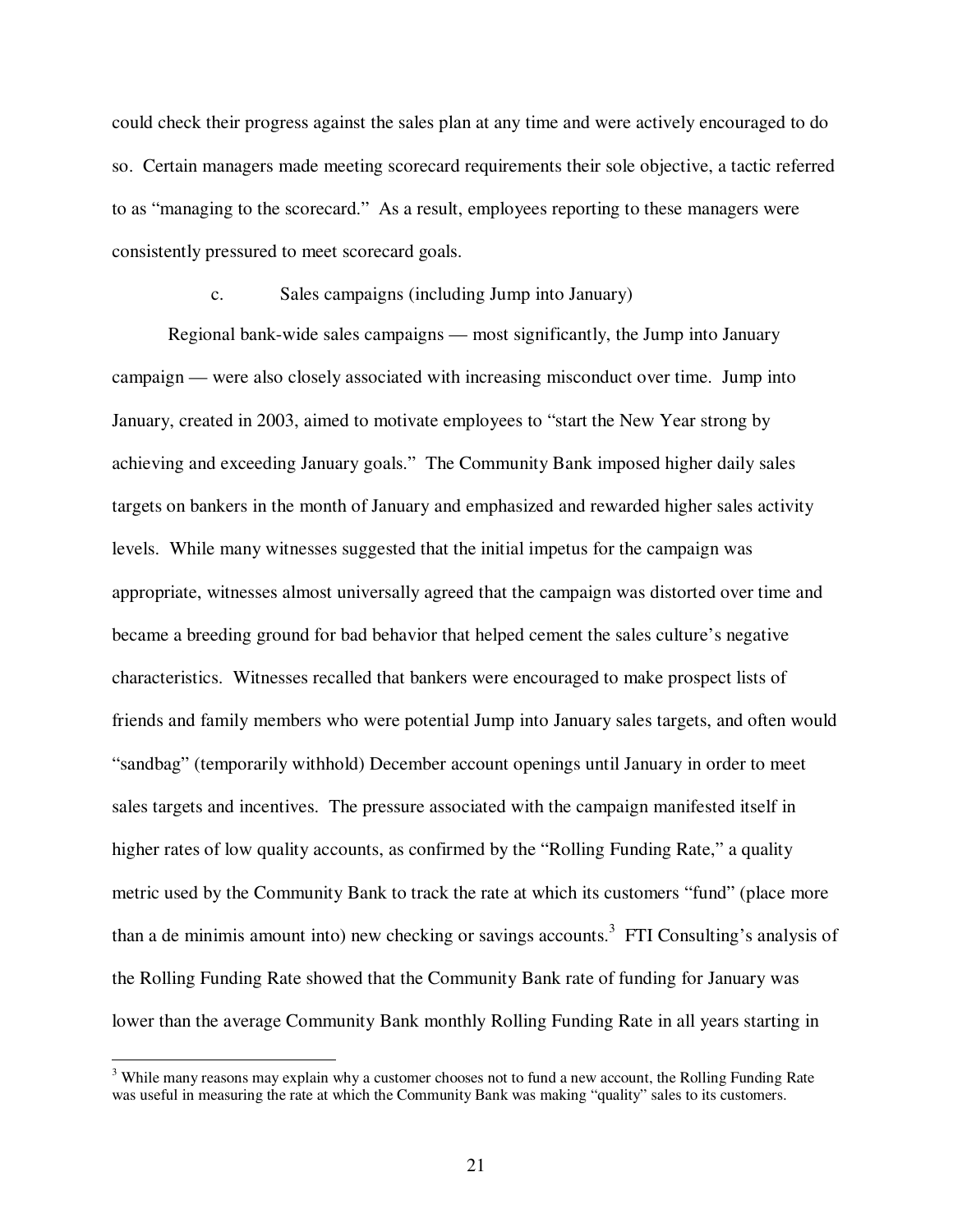2008. The January campaign also resulted in increased employee turnover and, in some areas, no paid-time-off or training during the month.

As the Jump into January program continued, many senior regional leaders expressed concerns over the high sales pressure it fostered and referenced the prevalence of lower quality accounts opened in January. But, according to one witness, the Community Bank was hesitant to end the program because Tolstedt was "scared to death" that it could hurt sales figures for the entire year. In 2013, Jump into January was replaced with Accelerate, a sales campaign that ran from January to March. The Accelerate campaign placed more emphasis on banker-customer interactions and the customer experience, but some witnesses described Accelerate as feeling like a mere "name change" from the Jump into January campaign.

#### 2. Regional management practices

The negative consequences of these regional bank-wide processes were exacerbated by management in certain regions who over-emphasized the use of sales rankings and campaigns and employed other aggressive practices. California and Arizona in particular consistently ranked among the top states for sales practice problems, in part based on sales pressure tactics encouraged by certain regional managers.

# a. Los Angeles

Los Angeles experienced a disproportionately high rate of sales integrity issues over time, and certain leaders in Los Angeles were associated with creating a high-pressure environment. Witnesses consistently described Shelley Freeman — who was Regional President in Los Angeles until 2009, then became the Lead Regional President in Florida until 2013 — as an aggressive sales manager who created significant sales pressure. For instance, Freeman authored her own "motivator" emails, which featured her team's ranking on the Community Bank's "Motivator" and strongly emphasized the importance of increasing sales and being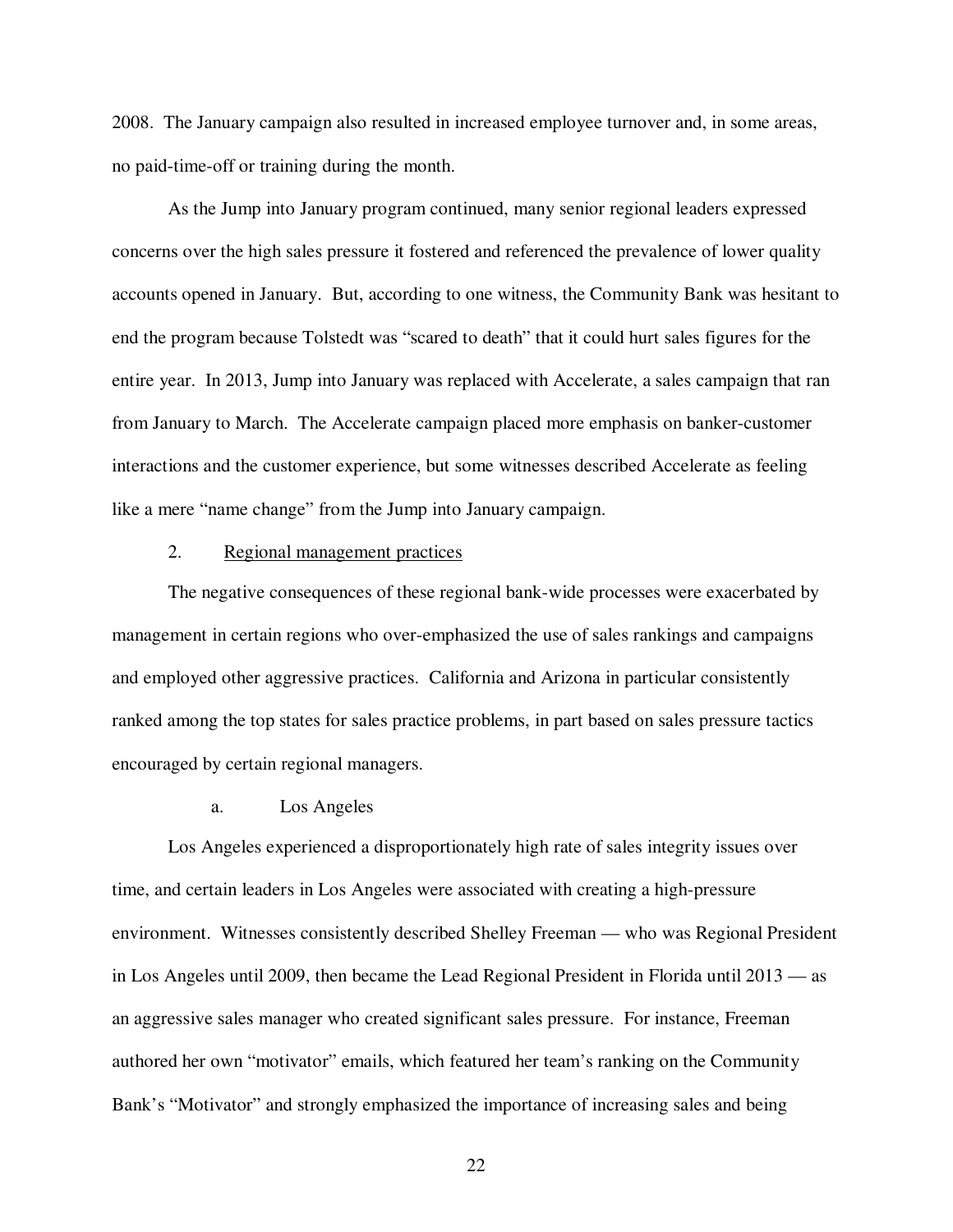number one. For example, in an August 2007 email, Freeman stated, "[t]his morning we are #15 on the motivator  $\odot$  and we are at 99% of solutions [products], 93% of profit and 105% of checking. I hate numbers that start with 9! I like ones that have three digits and start with a 1, as in 105 or 110." Freeman was particularly aggressive in her Jump into January campaigns; witnesses described the practice of "running the gauntlet," in which district managers dressed up in themed costumes, formed a gauntlet and had each manager run down the line to a whiteboard and report the number of sales they achieved. Witnesses also stated that Freeman suggested to subordinates that they encourage customers to sign up for products regardless of need.

After the merger with Wachovia, Wells Fargo sent Freeman to Florida. She continued to impose significant sales pressure; according to one witness, she strongly emphasized the importance of hitting sales goals and tolerated increased low quality accounts — as did members of Community Bank senior leadership — as a consequence of striving for increased sales. As an example, by September 2012 the Rolling Funding Rate for Florida had dropped to approximately 71%, lower than the Rolling Fund Rate for the entire Community Bank, which had itself declined to approximately 77%. However, witnesses also stated that over time Freeman started to focus more energy on sales quality. In an email she sent in 2012, several years after her move to Florida, Freeman expressed regret for her prior adherence to stack rankings: "my experience is that [rankings] foster[] more bad behavior than good behavior. I'm truly sorry that I spent those first few years saying LA Metro was #1 on the motivator."<sup>4</sup>

Freeman's successor in Los Angeles, John Sotoodeh, also displayed a high-pressure management style, particularly in San Diego prior to moving to Los Angeles. And Sotoodeh presided over Los Angeles when it became the epicenter of the simulated funding phenomenon

-

<sup>&</sup>lt;sup>4</sup> Freeman was terminated for cause in connection with the Committee's investigation on February 21, 2017.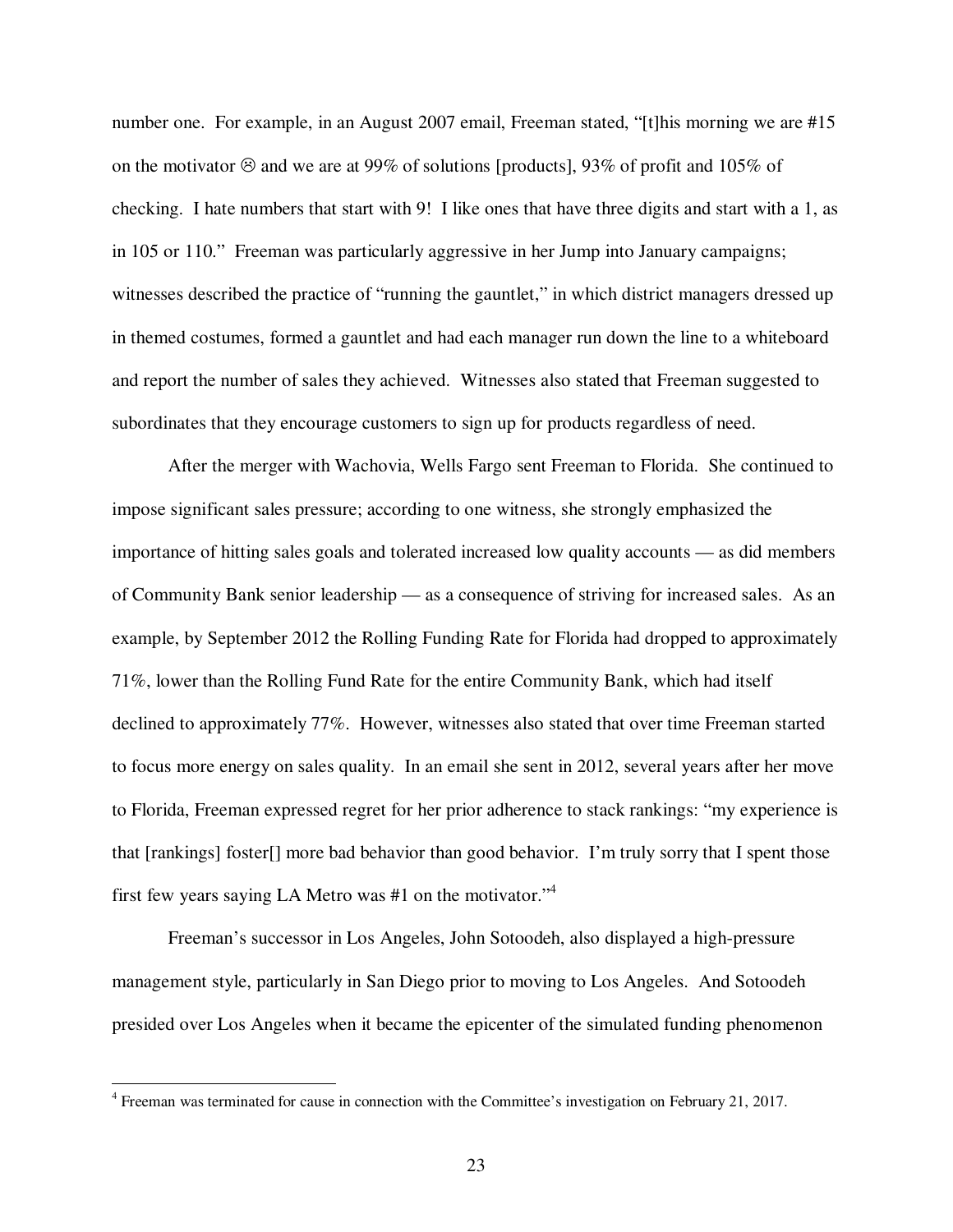that came to light in 2013. However, multiple witnesses described Sotoodeh as having made significant attempts to improve the sales culture in Los Angeles. He instituted an employee recognition system which integrated customer experience scores in addition to sales performance, and developed several new training initiatives to help employees hone their customer service skills and reinforce sales ethics, including a program specifically addressing the Jump into January campaign. In addition, the Rolling Funding Rate improved in Los Angeles over time. Until 2009, the Rolling Funding Rate for Los Angeles Regional Banking was consistently (and in many periods significantly) lower than the Community Bank's overall Rolling Funding Rate; after 2009, the region's Rolling Funding Rate consistently bettered the Community Bank's Rolling Funding Rate.<sup>5</sup>

Lisa Stevens became the Regional President for California in 2009, then head of the West Coast in 2010, reporting directly to Tolstedt; she was Sotoodeh's supervisor during that time until he left Los Angeles at the end of 2014. Like Sotoodeh, she was responsible for areas with significant sales practice issues; indeed, as her regional leadership team acknowledged, the West Coast region continued to be an "unfortunate leader" in sales integrity violations after her arrival. At least in part, this resulted from an aggressive sales culture that she inherited and the continued imposition by Community Bank leadership of significant sales growth expectations. As described below on pages 39-43 and 64-65, however, Stevens was a vocal advocate within the Community Bank for instituting changes to the sales goals model and to the sorts of behaviors that the Community Bank incentivized, and she discussed her concerns with senior employees outside the Community Bank, including Chief Risk Officer Michael Loughlin.

<sup>&</sup>lt;sup>5</sup> To determine whether these trends in Los Angeles were affected by simulated funding — the phenomenon in which bankers used customer funds from one account to surreptitiously fund another account, identified in Wells Fargo's settlement with the CFPB on September 8, 2016 — FTI Consulting conducted an analysis backing out all potentially simulated funding accounts identified by Wells Fargo's consultant, PricewaterhouseCoopers. The trends remained consistent with those described above.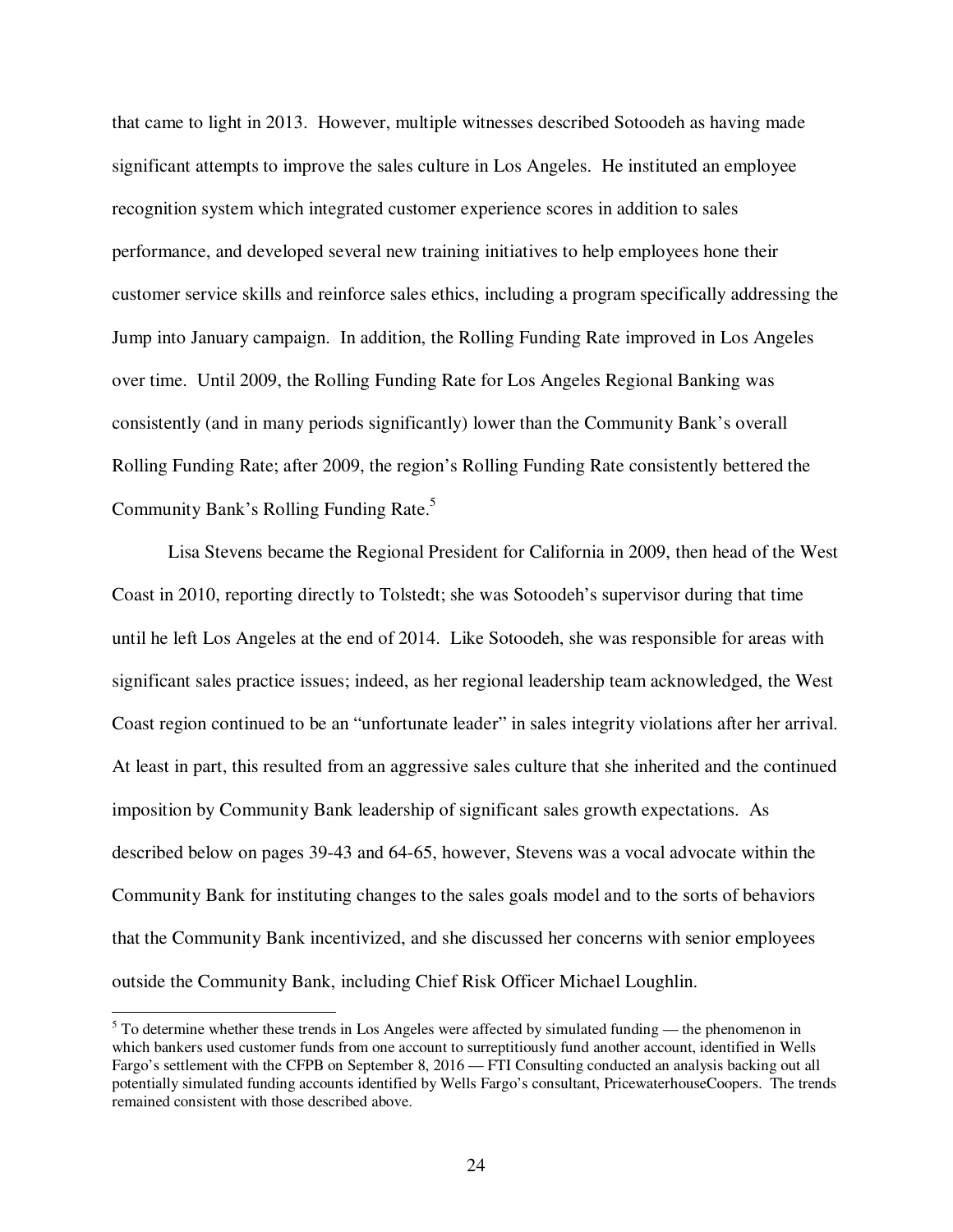#### b. Arizona

Pam Conboy, Arizona Regional Banking's leader from 2007 to 2017, drove Arizona from last place to first in Community Bank regional sales performance stack rankings within two years of taking her position. Multiple witnesses stated that she did this through employing both effective and appropriate management techniques but also through intense sales pressure, such as a very heavy emphasis on rankings and sales performance. This manifested through multiple daily calls to discuss sales results and regular "rally" days that extended the Jump into January campaign throughout the year (thus, Fly into February; March into March; etc.). Multiple witnesses also said that Conboy or certain of her subordinates encouraged bankers to sell customers "duplicate accounts" regardless of actual customer need. One manager reporting to Conboy lamented that Arizona district managers "taught branch managers how to sell same day multiple account opens to customers with false customer needs"; another reported that "some Managers and Bankers feel a bit uncomfortable opening multiple DDA's [*sic*] on the same day for a customer" because "it feels as though they are manipulating the sales system." Conboy also told subordinates that they should not overemphasize quality accounts, but should manage to the Community Bank's minimum quality standard in order not to miss productive sales opportunities; Conboy stated to one district manager that "your team should be managing within the 87.5% [Rolling Funding Rate] guideline at a store level . . . You and I have discussed the opportunity costs of 100% funded accounts . . . my direction would be to coach your stores and MPs to remain above the combined 87.5% [Rolling Funding Rate]  $\dots$ ."<sup>6</sup>

While witnesses stated that many regions did not mimic Arizona's practices, Tolstedt held Conboy up as a model for success. For example, Conboy was asked to make a presentation

<sup>&</sup>lt;sup>6</sup> Conboy was terminated for cause in connection with the Committee's investigation on February 21, 2017.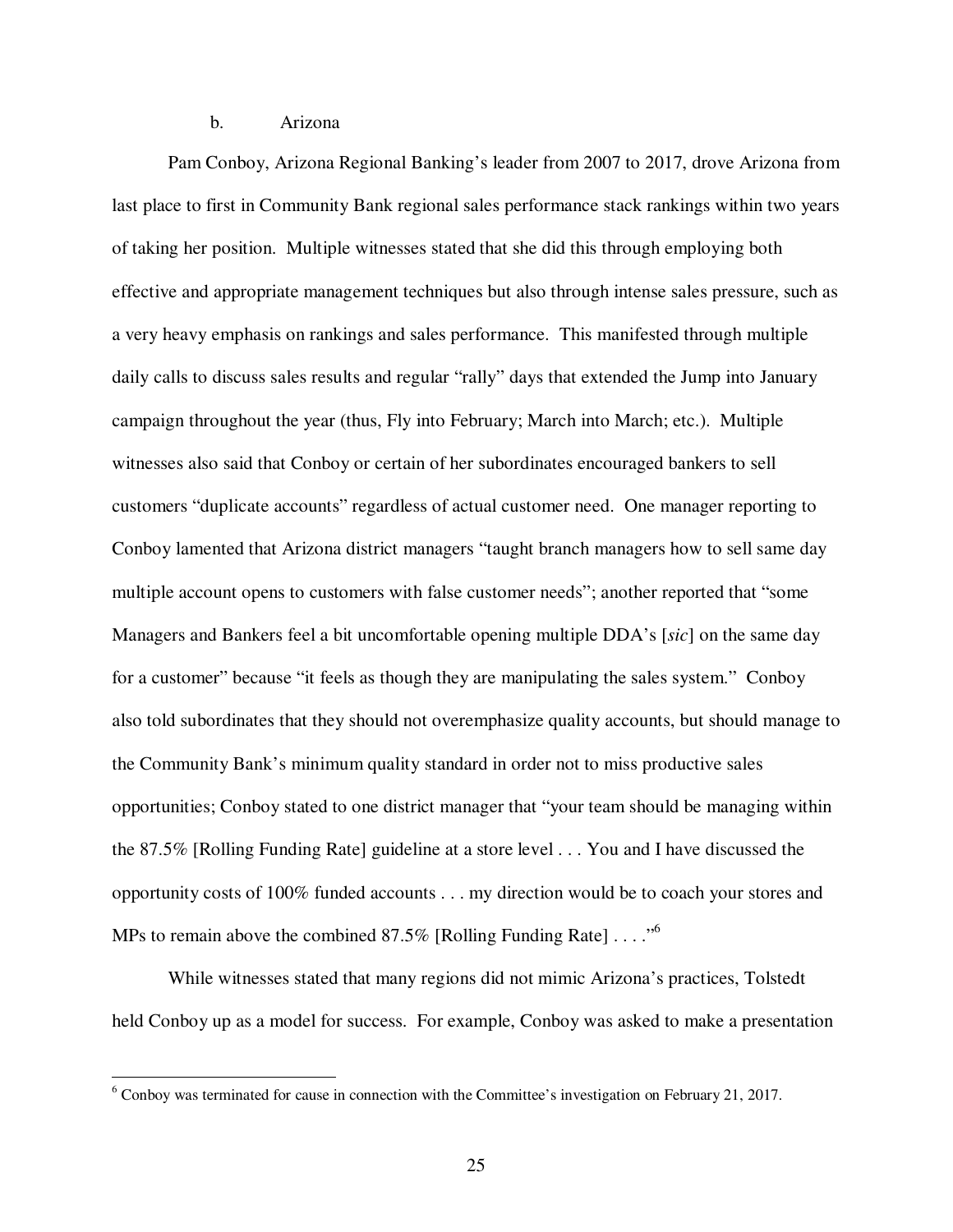at a leadership conference in 2010 during which she discussed Arizona's practices, including in particular the use of daily "morning huddles" to discuss the previous day's sales reports and encouragement of district managers to call and check on branches multiple times per day. Witnesses also said that regional leaders were sent to study Conboy's leadership techniques and Conboy traveled to teach them to other regions.

## c. Simulated funding

-

Wells Fargo's sales practice issues first came to public attention through articles in the *Los Angeles Times* that spotlighted troubling practices engaged in by some employees in Los Angeles. Those practices included simulated funding, where an employee transferred funds from one customer account to another, sometimes unauthorized, account (or deposited and withdrew the employee's own funds) to make it appear that the second account had been "funded" by the customer. Employees did this because the number of accounts they opened and the rate at which those accounts were funded were important to achieve sales goals and incentive compensation targets.

In 2015, Wells Fargo retained PricewaterhouseCoopers ("PwC") to identify, among other things, checking and savings accounts across the Wells Fargo retail bank potentially subject to simulated funding;<sup>7</sup> PwC's analysis included accounts opened in May 2011 through July 2015. For this Report, FTI Consulting looked at account opening trends in this population of potential simulated funding accounts over time and across geographies.<sup>8</sup> FTI Consulting found that the

 $<sup>7</sup>$  As identified in the September 8, 2016 CFPB Consent Order, this population consists of "1,534,280 deposit</sup> accounts that may not have been authorized and that may have been funded through simulated funding, or transferring funds from consumers' existing accounts without their knowledge or consent." Wells Fargo provided this data to FTI Consulting; FTI Consulting did not independently test this population. While the accounts referenced in the Consent Order were only potentially, but not necessarily, the product of simulated funding, FTI Consulting used that population as a reasonable basis to examine the trends referenced in this section.

<sup>&</sup>lt;sup>8</sup> In performing its work referenced in the Report, FTI Consulting relied on data provided to it by Wells Fargo.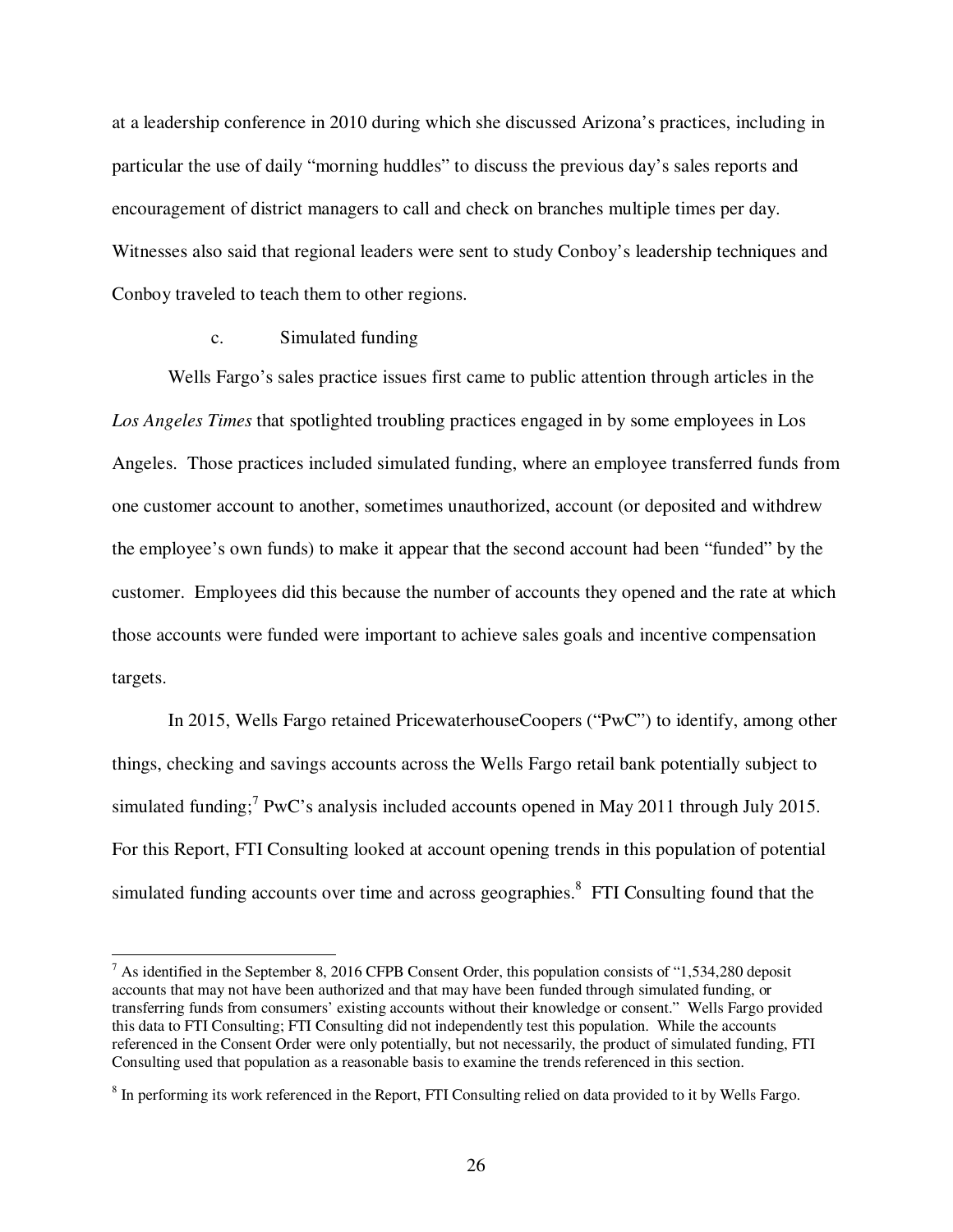number of potential simulated funding accounts peaked in the first quarter of 2012 and again (at a slightly lower level) in the third quarter of 2013. The number then steadily decreased through July 2015, the end of the review period.

When broken down by state, the potential simulated funding account population showed that California and Arizona were the epicenters of simulated funding. California had the highest volume of potential simulated funding accounts, followed by Arizona (Florida had the fourth highest volume). California and Arizona were considerably higher in accounts "per employee" (in other words, accounting for different Wells Fargo employee headcounts in different geographies) than other states through  $2013<sup>9</sup>$  Analyzing the data by examining individual Wells Fargo retail bank regions, Los Angeles/Orange County Regional Banking and Arizona Community Banking had the highest volume of potential simulated funding accounts. Los Angeles/Orange County Regional Banking and Arizona Community Banking ranked first and third, respectively, in the volume of potential simulated funding accounts on a "per employee" basis.

# C. Performance Management and Incentive Plans Added Significant Additional Risk to the Sales Model

#### 1. Performance management

How employees were hired, promoted and incentivized added significant additional risk to the Community Bank's sales model. Community Bank leadership regularly likened the retail bank to non-bank retailers, a view that created a tolerance for high employee turnover. Community Bank-wide rolling 12-month average turnover reached at least 30% in every period from January 2011 to December 2015, and as high as 41% for the 12-month period ending in

<sup>&</sup>lt;sup>9</sup> This analysis excludes states with an average headcount of 30 or less during the same period.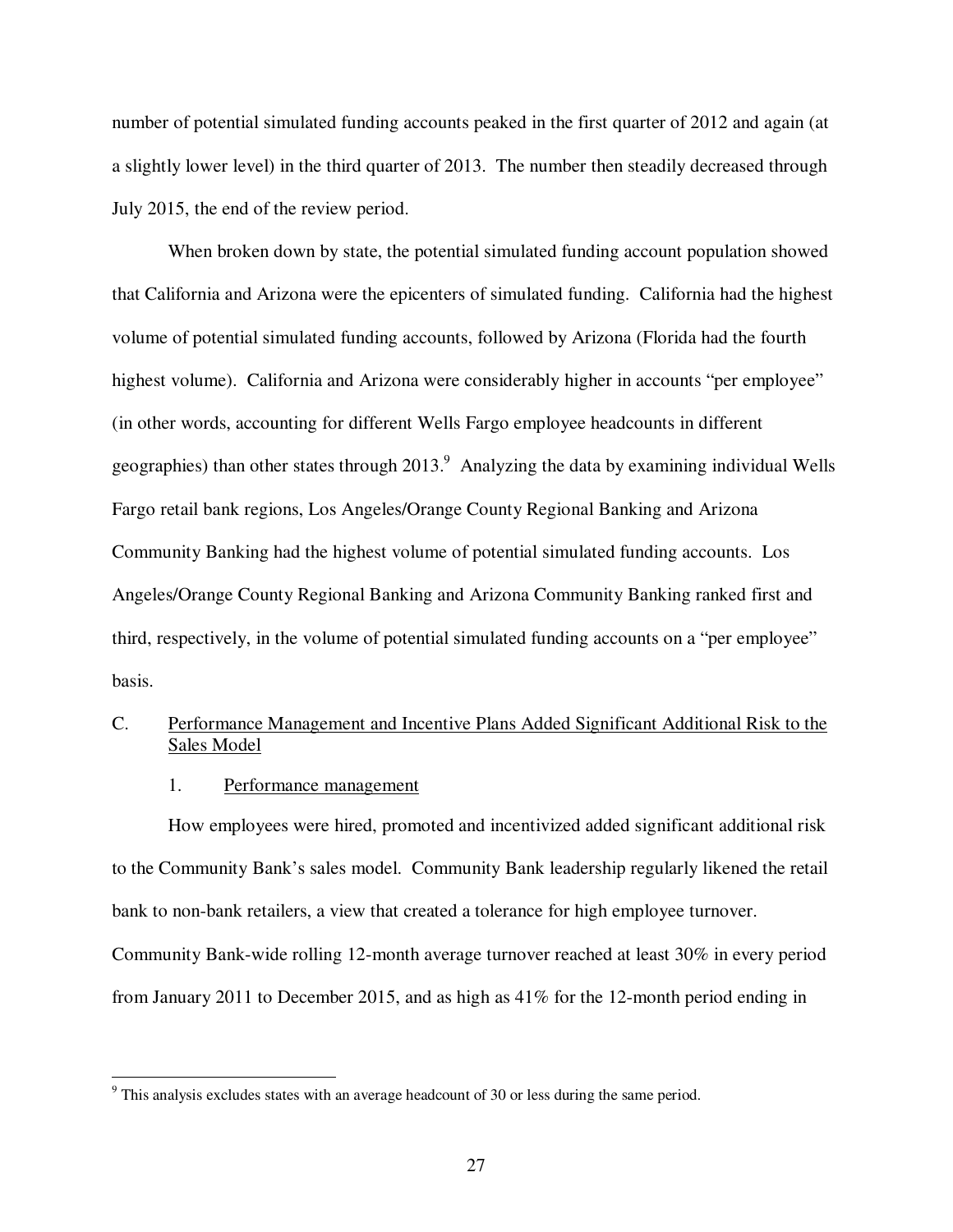October 2012.<sup>10</sup> Some Community Bank leaders did not view reducing turnover as a priority because they saw high turnover as a normal aspect of a retail business. Tolstedt's view, as described by one witness, was that there were always people willing to work in Wells Fargo branches.

As a result of the retail focus, many Wells Fargo branch employees were relatively inexperienced, and many witnesses stated that together with the high-pressure environment this contributed to employees not doing things "the right way." In addition, witnesses said that inexperienced bankers frequently were promoted based on sales success and became inexperienced managers who understood that success was measured by sales performance. More generally, witnesses consistently stated that promotions at all levels in the Community Bank were regularly — though not exclusively or in every region — based on sales performance. To many employees, the route to success was selling more than your peers. Conversely, witnesses said that many employees feared being penalized by their managers for failing to meet sales goals; while the investigation did not establish the numbers, witnesses stated that employees were at times transferred to different roles or terminated for failing to meet sales goals.

# 2. Incentive compensation

<u>.</u>

Compensation plans for branch bankers were structured such that bankers had to meet certain threshold requirements to be eligible for incentive compensation. The thresholds varied by employee position and changed over time. Typically there were minimum requirements for products sold per day, daily profit, packages sold per quarter, quarterly partner referrals and/or

 $10$  In a September 2012 report, referenced in more detail at pages 42, 64-65, Matthew Raphaelson noted that "[t]he most recent benchmark study shows that our voluntary turnover rates are higher than other financial services companies, but significantly lower than retailers." Raphaelson reported that the other unidentified financial services companies also had significant turnover rates: citing 2010 (rather than 2012) data, the report indicated that the Community Bank's annual turnover rate for tellers was 33%, compared to 28% for other financial services companies; for personal bankers, 27% to 23%; for service managers, 10% to 8%; and for branch managers, 11% to 10%.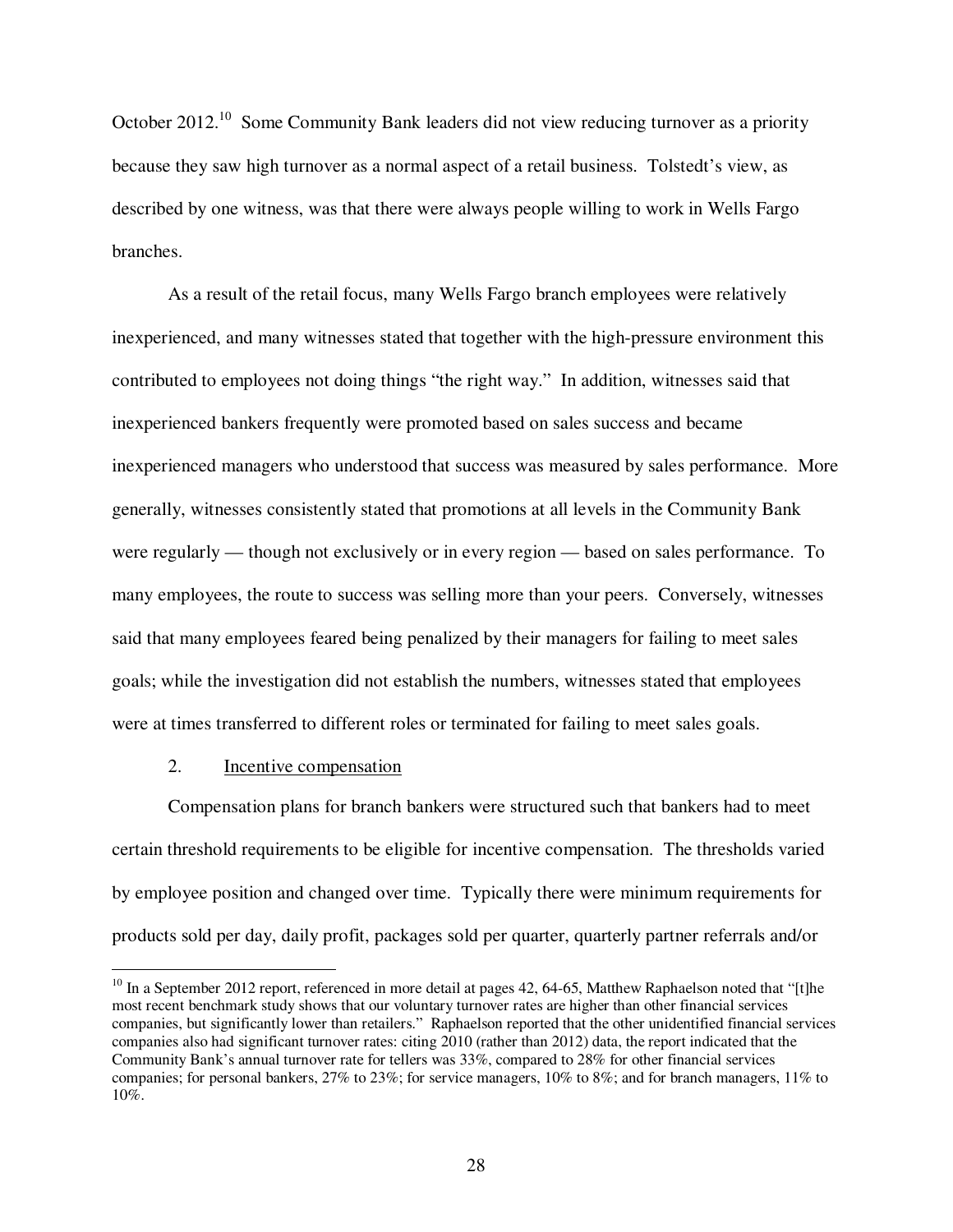the number of loans made per quarter. Once employees satisfied the minimum thresholds, they could earn compensation based on "opportunities," which included rewards based on the number of products sold per day, daily profit and 11 Ways to WOW! (a customer experience metric), among other categories. There were various tiers of incentive compensation within each opportunity, including bronze, silver, gold and, for certain years, platinum; each tier included a goal bankers could meet and a corresponding financial reward. The goals graduated for each performance tier, and, as the goals went up, the payout rose. In the first quarter of 2012, for example, a banker who achieved approximately nine qualifying daily sales could receive a \$250 quarterly payout; a banker who achieved approximately 11 qualifying daily sales could receive a quarterly payout twice that amount, and a banker who achieved 13 qualifying daily sales could receive an \$800 quarterly payout.

After 2010, Wells Fargo also aligned performance management and recognition with sales goals, so that incentive compensation and performance rating were both associated with sales. This effectively meant that bankers, branch managers and district managers who did not meet sales goals not only could miss out on opportunities to earn incentive compensation, but were also at risk of poor performance reviews. However, two witnesses stated that in around 2013 or 2014, Community Bank HR instructed that people should not be terminated for failure to meet sales goals, and Wells Fargo transitioned into a qualitative rating system. According to one of the witnesses, this transition was made in part because of concern that connecting sales goals to performance rating was driving unethical behavior.

Incentive compensation for all regional bankers above the branch-banker level likewise included a sales component. For district managers, sales were weighted at a third of total incentive compensation requirements (other factors included a "profit proxy" and customer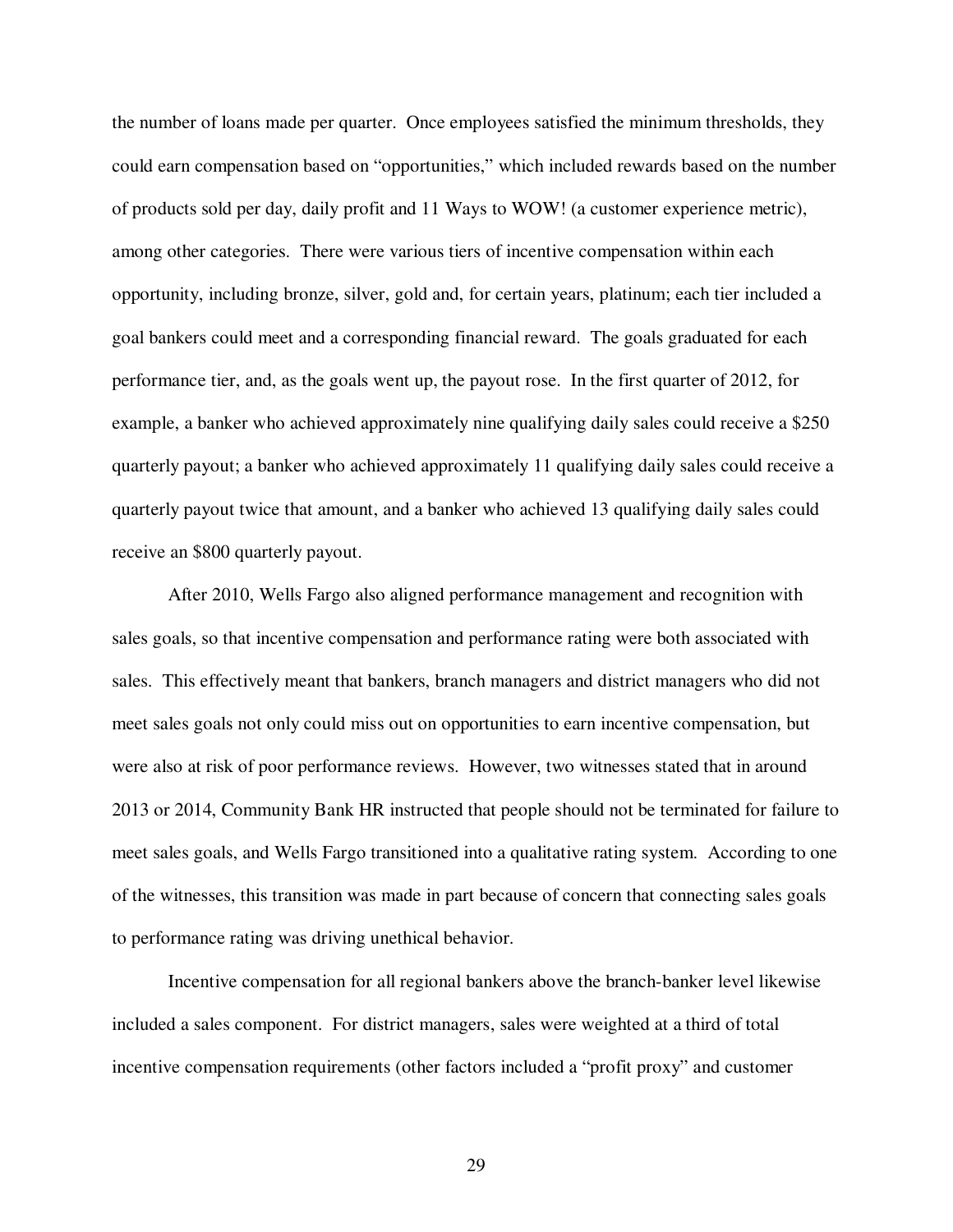experience). Beginning in 2010, sales quality became an additional component (in 2010, for instance, district managers were required to achieve a Rolling Funding Rate of 85%, or risk having their incentive compensation reduced). Sales achievement was similarly a component of incentive compensation requirements for more senior managers (for example, region presidents). For these positions, sales were generally weighted at between 20 and 25% of total incentive compensation requirements.

Many witnesses believed that incentive compensation plans overly emphasized sales performance, and many complained to Community Bank leadership that incentive plan goals were too high, too focused on sales and led to bad behavior. Because good performance was deemed in large part to mean meeting or exceeding sales goals, and poor performance in many instances led to shaming or worse, many employees believed that their future at Wells Fargo depended on how many products they sold. In a January 2012 email to a colleague, a Community Bank marketing leader wrote that, despite an increased emphasis on customer needs, "we consistently put more focus on solutions, we increase the solutions goals . . . the message [employees] are receiving is that Solutions continue to be king and everything else falls below that."

Ironically, in a 2004 email to Stumpf, Tolstedt acknowledged the importance of setting compensation plans such that they incentivize appropriate behaviors. Specifically, she noted: "I think you have to balance cross sell with the right incentive plan and other measures so that you ensure you have quality cross sell. Many banks . . . build products that encourage the wrong sales behavior. They encourage their sales force to sell a second account free, multiple savings accounts free, etc. Then if you incent a team of bankers on top of that around sales per day alone you are asking for trouble." Tolstedt acknowledged the need to balance cross-sell, household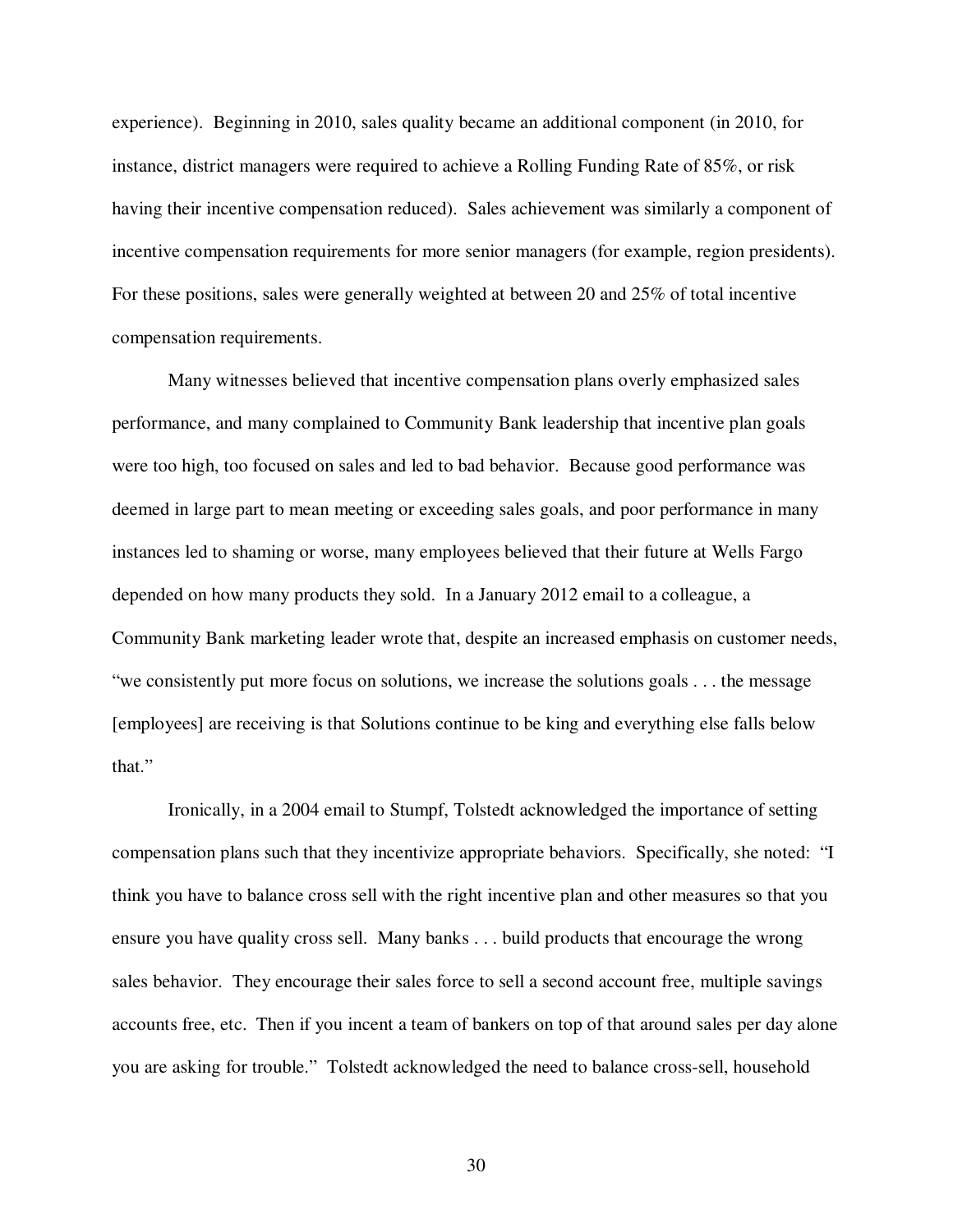penetration and household profitability measures, and to have a balanced incentive plan based on units and profit. "If you look at one metric alone and don't build an integrated model, you are asking for low value, unfunded bad cross sell that will not add up to revenue growth or retention." As described herein, Tolstedt did not follow her own advice.

#### D. Discovery of and Growth in Sales Practice Violations

#### 1. Overview

In 2002, the Community Bank took steps to address an increase in sales practice violations, including the creation of a sales integrity task force. The task force undertook various initiatives, including the implementation of a sales integrity training program and certification, the modification of incentive plans to reduce the promotion of undesirable behaviors and utilization of audit programs to identify suspicious activity. The Community Bank also began to track funding rates to measure the quality of sales.

In 2004, a member of Wells Fargo's Internal Investigations group drafted a memorandum addressing sales practice issues. As described in more detail at pages 89-90 below, the memorandum noted an increase in annual sales gaming cases — defined as the manipulation and/or misrepresentation of sales to receive compensation or meet sales goals — from 63 in 2000 to a projected 680 in 2004. The memorandum noted a similar increase in terminations, from 21 in 2000 to a projected 223 in 2004.

Despite the recognition by 2004 of both the increasing scope of sales practice issues and their association with sales incentives, the problem continued to grow. While some good-faith efforts were made to address the issue, witnesses consistently stated that the Community Bank's leadership was unwilling to make fundamental changes — as one witness put it, there was "no appetite to change the model" — and felt that the associated risks could be managed appropriately by increasing training, detecting wrongdoing and punishing wrongdoers.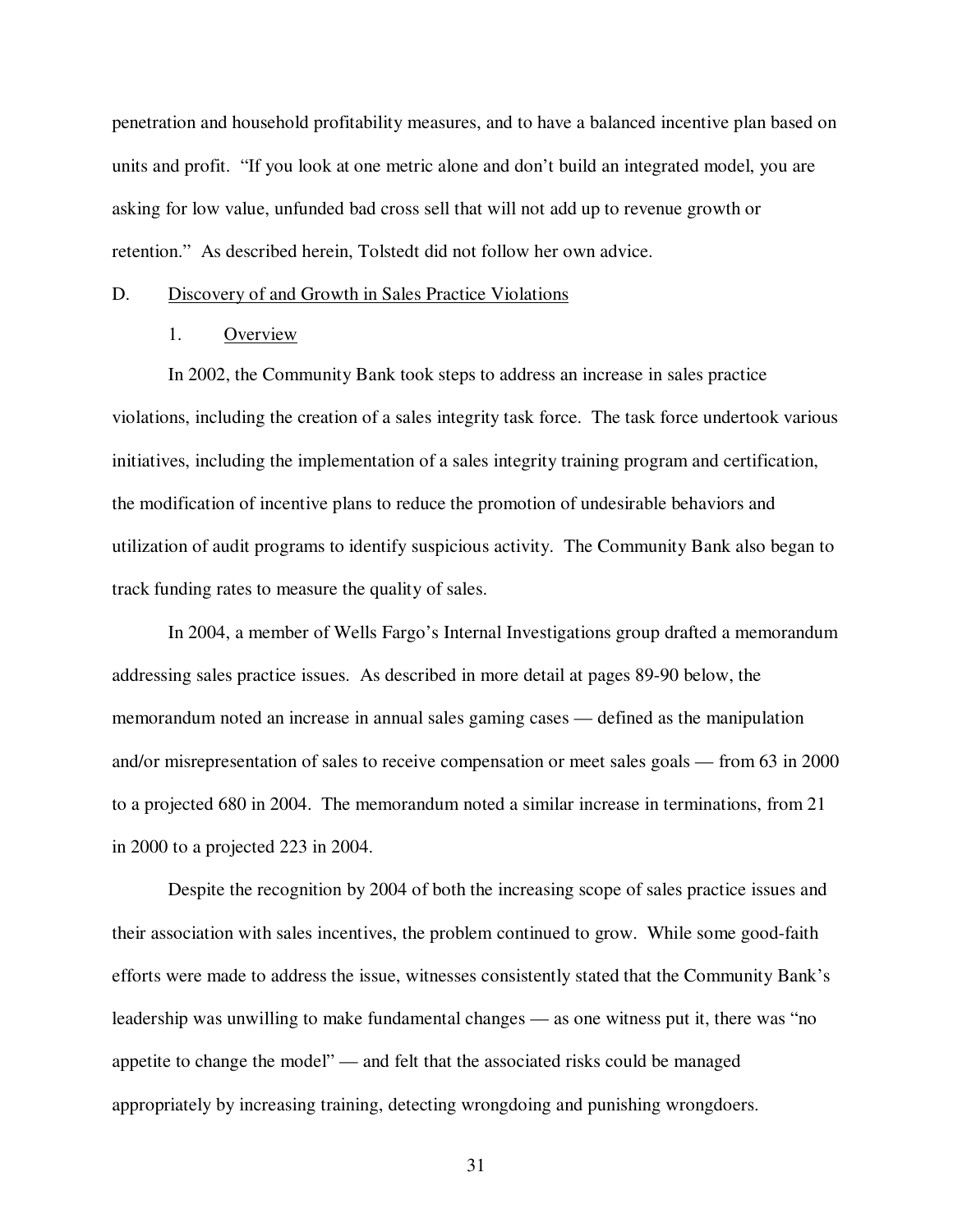Both within and outside the Community Bank, there was insufficient appreciation of the impact of, or harm caused by, sales practice misconduct, due in part to the failure to frame the issue appropriately. First, insufficient regard was paid to the effect of the violations on customers. When individuals were terminated for sales practice violations, absent clear theft or specific customer complaints, the potential effect on customers was not regularly assessed. Even when Wells Fargo investigated or terminated employees following publication of the *Los Angeles Times* articles in 2013, there was no adequate investigation to identify and address injuries that customers might have suffered. While this may have been due to an incorrect understanding of how the bank's system in certain instances collected fees charged to an unauthorized account from a linked authorized account, more should have been done sooner to determine customer harm. It was not until the Los Angeles City Attorney suit in May 2015 that it was even recognized that customer harm — in the form of fees — was possible with simulated funding. Second, and perhaps more importantly, the Community Bank did not consider nonfinancial harm to customers resulting from the misuse of personal information or the opening of accounts in their names without their authorization. Third, the Community Bank did not adequately consider the significant reputational risk associated with sales practice misconduct.

The failure to frame the issue properly extended to senior management's view that firing 1% of the Community Bank workforce every year for sales integrity violations was acceptable. For example, in November 2013, in the wake of the first *Los Angeles Times* article on sales practice issues, John Stumpf asked for data on the number of terminations associated with sales integrity violations. When the data showed that  $1\%$  of employees had been terminated for such violations, Stumpf, Tolstedt and other Community Bank leaders received the figure positively, believing it proved that a vast majority of individuals were behaving appropriately. When the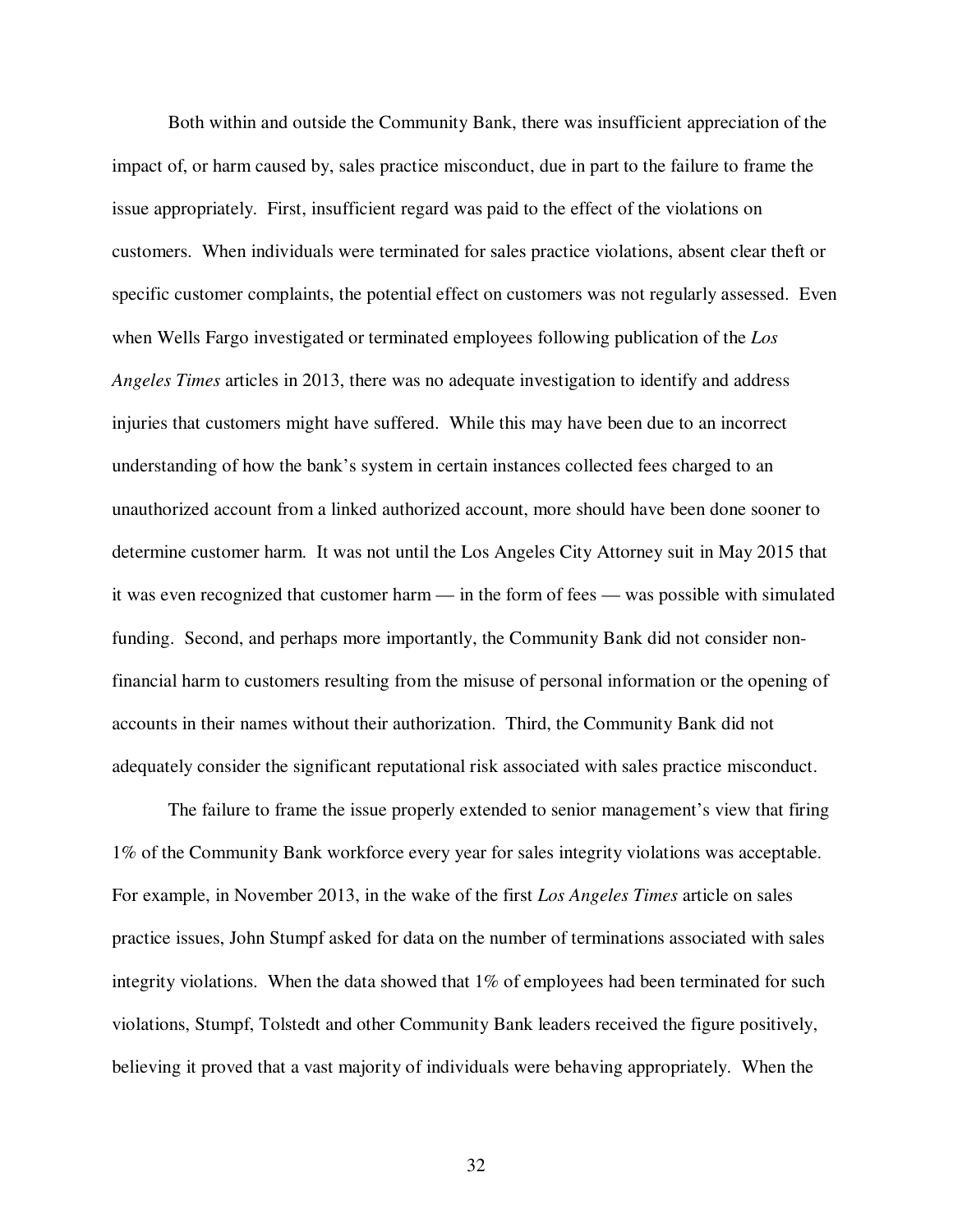figure came up again in 2015, Stumpf reacted similarly in an email to Tim Sloan, detailed at pages 55-56. Raphaelson, when presented with data showing ethics-related terminations of a similar magnitude in 2013, wrote that it was "mind boggling to me it's so low – I think it shows our [employees] are significantly more ethical than the general population (no data whatsoever to back that up, just impressionistic comment!)." The senior leaders did not consider that the 1% represented only employees who were caught engaging in sales practice misconduct. Moreover, even accounting for the Community Bank's high turnover rate, firing 1% of the workforce each year meant over time that more than 1% were engaging in terminable misconduct.

# 2. ICE data

FTI Consulting examined data extracted from Wells Fargo's Investigations Controlled Electronically ("ICE") database to determine how the volume of allegations and terminations associated with sales practice misconduct trended over time. The volume of reported allegations<sup>11</sup> of employee involvement in sales practice-related misconduct<sup>12</sup> steadily increased from 288 in the second quarter of 2007 to 1,469 in the fourth quarter of 2013 (because of significant changes in employee populations over this period, FTI Consulting also analyzed the trend on a "per-employee" basis; it nearly tripled over this same period). Reported allegations

 $\overline{a}$  $11$  For purposes of its analysis, FTI Consulting considered each ICE record to be a unique allegation, termination or resignation. Allegations include referrals or reports of misconduct to be investigated and substantiated by Internal Investigations.

<sup>&</sup>lt;sup>12</sup> The figures referenced here are based on categorizations used by Wells Fargo Internal Investigations, which generally designated sales integrity-related records as "Sales Integrity Violations" or, in a later period, "Sales Practices/Incentive Plan Misconduct." While FTI Consulting's analyses were reliant on the accuracy of Wells Fargo's categorizations, both FTI Consulting and Shearman & Sterling reviewed a subset of the underlying investigation narratives and found Wells Fargo's categorizations generally reliable. As used here, "sales practice misconduct" includes the following subtypes, some of which are more likely than others to be associated with conduct that affects customers: Customer Consent; False Entries/CIP Violations; Fictitious Customer; Funding Manipulation; Inappropriate Account Opening; Incentive Manipulation; Manipulation of Delegation of Authority; Online Banking; Other; Product Manipulation; Reassignment of Sales Credit; Referrals; and Unnecessary Accounts. The largest subtype by volume, "Customer Consent," which is defined by Wells Fargo as "allegations of the booking or sale of any banking product without the knowledge or official direct consent of the primary customer and/or joint account/product holder," made up 39% of total allegations over the period beginning in the first quarter of 2008 and ending in the first quarter of 2016.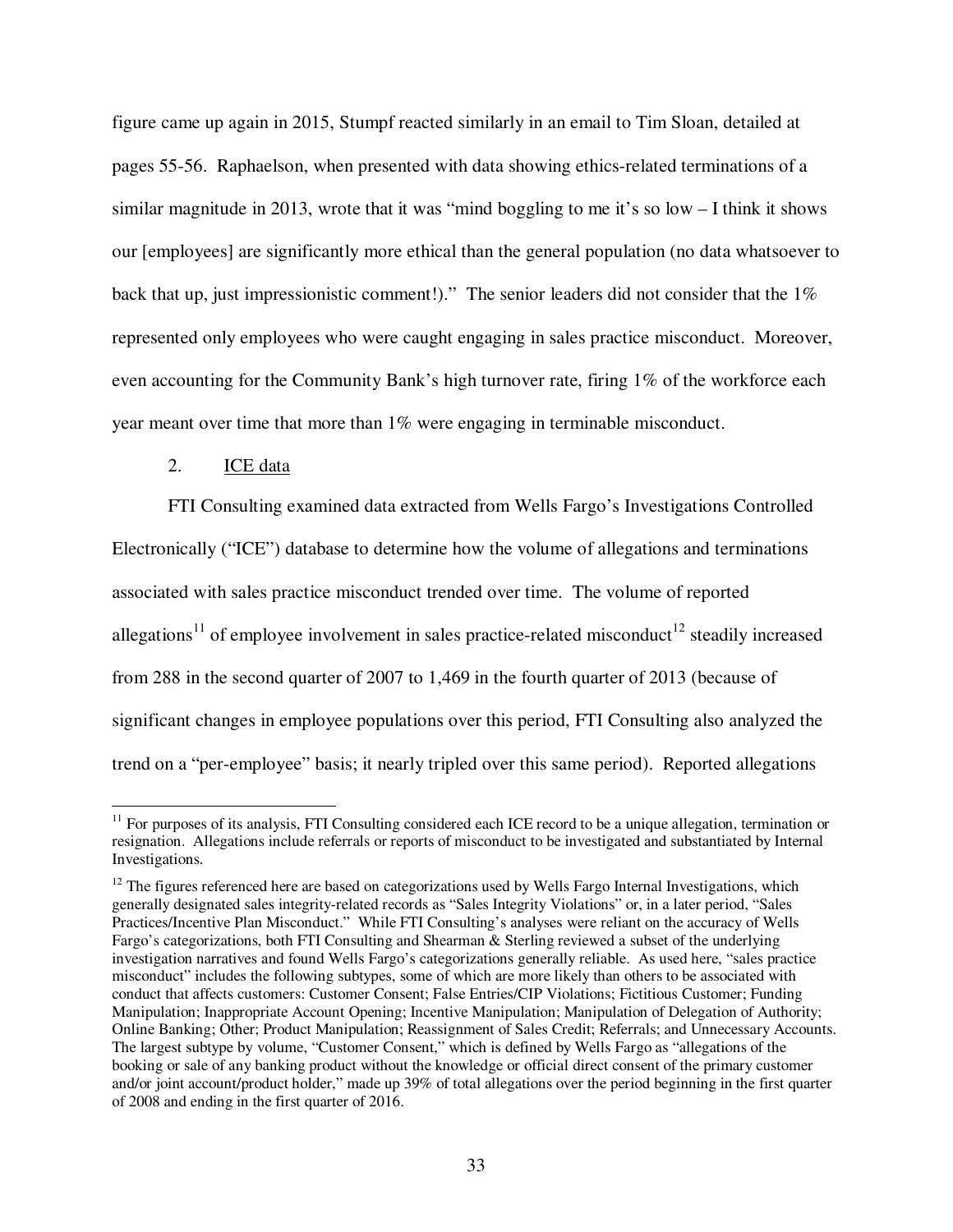then decreased to 958 in the first quarter of 2016. FTI Consulting also looked at the subset of these allegations likely to have affected customers by backing out allegations unlikely to have had customer impact.<sup>13</sup> The volume of allegations rose from a low of 336 in the first quarter of 2008 to a high of 1,050 allegations in the fourth quarter of 2013 (on a "per employee" basis, the rate doubled over this same period). There were 730 such allegations in the first quarter of 2016.

FTI Consulting performed similar analyses with respect to terminations and resignations arising out of investigations triggered by the allegations referenced in the previous paragraph. The trends were the same as with allegations; in the second quarter of 2007 there were 61 terminations or resignations relating to sales practice misconduct, and the number rose to a high of 447 in the fourth quarter of 2013 (on a "per employee" basis, the rate quadrupled). The number of terminations or resignations declined to 162 in the first quarter of 2016. Focusing on those subtypes of sales practice misconduct most likely to be associated with conduct affecting customers, the trends remained the same; the volume of terminations and resignations rose from 106 in the first quarter of 2008 to a high of 339 in the fourth quarter of 2013 (on a "per employee" basis, an increase of 50%). The number then decreased to 122 in the first quarter of 2016.

To determine whether the data were consistent with other evidence showing concentrations of misconduct in certain locations, FTI Consulting examined overall sales practice misconduct allegations and terminations/resignations by state during the period April 2007 to March 2016. California had by far the highest number of sales practice-related

 $\overline{a}$ 

<sup>&</sup>lt;sup>13</sup> FTI Consulting backed out sales practice subtypes for the period beginning the first quarter of 2008 and ending the first quarter of 2016 (the use of subtypes was not established until 2008). The excluded subtypes, identified by Shearman & Sterling, were "Reassignment of Sales Credit" and "Referrals." Reassignment of Sales Credit is defined as "allegations of one team member making referral contacts or product sales and reassigning the credit(s) to another team member in need of sales." Referrals is defined as "invalid sales referrals gained by directing traffic, or inappropriately received by another team member when an actual sales referral was not made."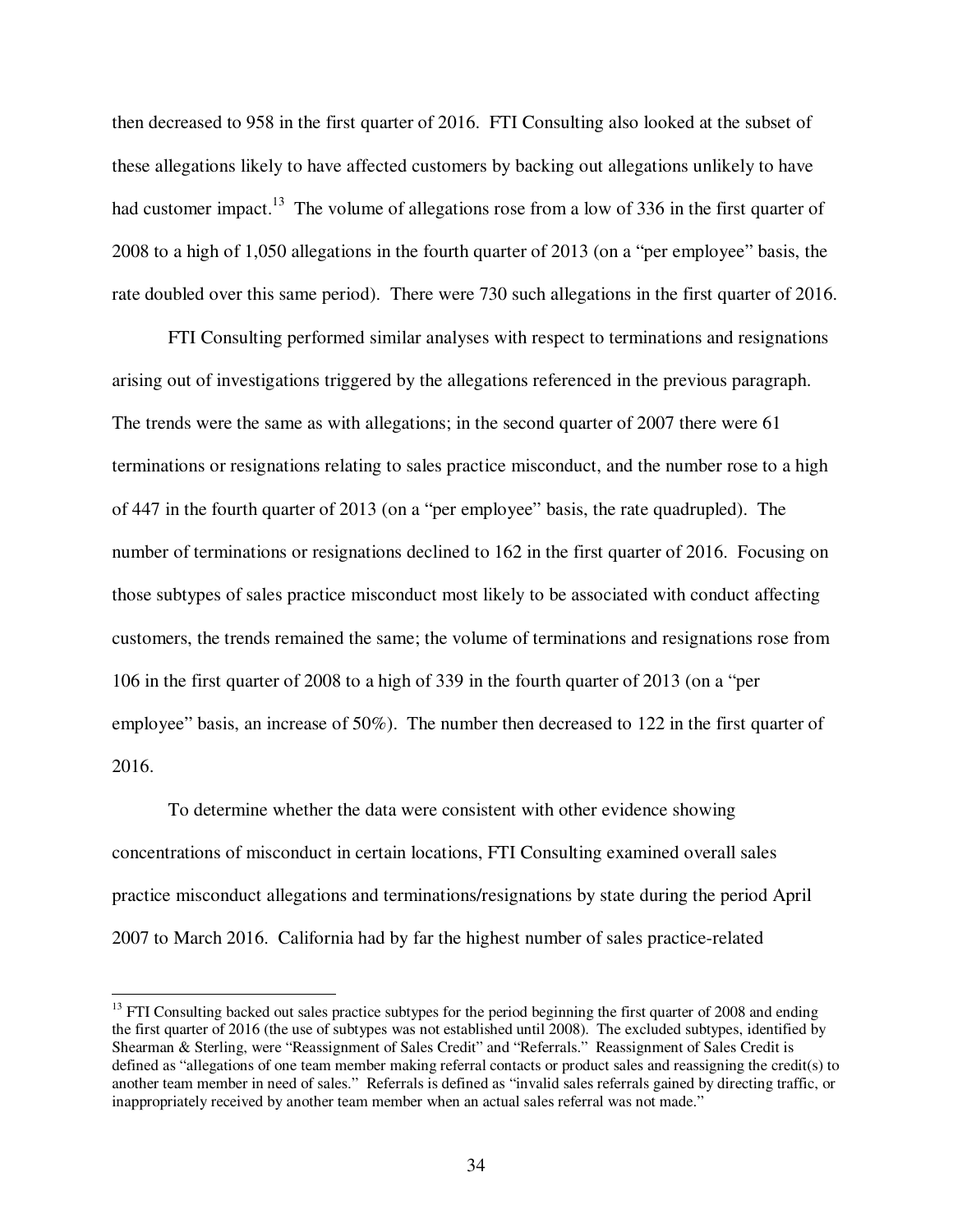allegations (27.9% of total) and terminations/resignations (28.2% of total); Florida had the third highest number in both categories (9.2% and 9.1%, respectively). FTI Consulting also examined the data on a "per employee" basis; while California was no longer an outlier, it was among the top five states (as was Arizona with respect to allegations).<sup>14</sup> FTI Consulting conducted a similar analysis, including only allegations and terminations/resignations categorized as "Customer Consent" (opening accounts without customer authorization), over the period January 2008 to March 2016. California (32.3% of total), Florida (8.9%) and Arizona (8.5%) had the most Customer Consent allegations, and California (33.3% of total) and Florida (9.3%) ranked first and third for most Customer Consent terminations/resignations. On a Customer Consent allegations "per employee" basis, California and Arizona were among the top five states. On a Customer Consent terminations/resignations "per employee" basis, California and Florida were among the top five.

## 3. Review of investigation descriptions in Wells Fargo's ICE database

Separate from FTI Consulting's quantitative analyses, Shearman & Sterling reviewed 1,341 of the individual ICE investigation records associated with employee terminations and resignations taking place from 2008 to 2016 to better understand what motivated employees to commit sales practice misconduct.

#### a. Types of misconduct

-

Sales practice or sales integrity issues encompass an array of misconduct, ranging from behavior that affected only Wells Fargo (such as claiming an improper referral credit) to behavior that affected customers (such as opening unauthorized accounts and simulated funding). The misconduct represented in the ICE records reviewed by Shearman & Sterling included

<sup>&</sup>lt;sup>14</sup> All state and region-level "per employee" analyses referenced in the Report exclude states/regions with an annual average headcount of less than 1,000, except as noted in footnote 9.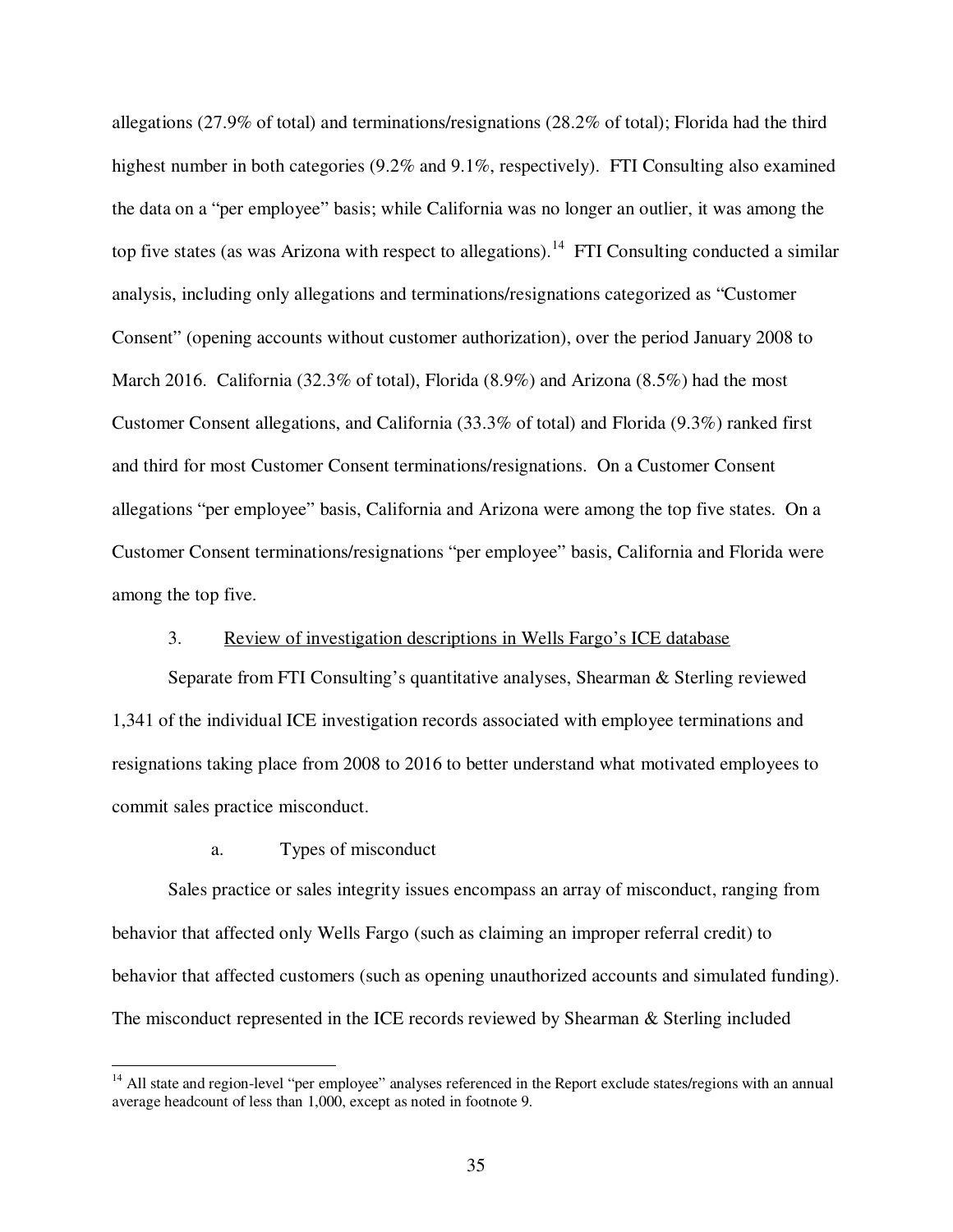customer consent, generally employees opening unauthorized personal checking or savings accounts for existing customers;<sup>15</sup> falsification of bank records, generally falsifying customer identification or contact information or forging customer signatures; funding manipulation, generally employees funding an account held by a customer with their own money or money from another account held by that customer; and the creation of unnecessary accounts, generally employees opening accounts which served no customer financial need (a category added in  $2015$ ).<sup>16</sup>

Shearman & Sterling did not statistically sample the records, but focused on a crosssection related to investigations resulting in terminations or resignations and coded by Wells Fargo as associated with activity that likely affected customers. Although managers made up a minority of terminated/resigned employees, the review disproportionately focused on managers to help assess where in the organization employee misconduct was being actively encouraged or directed. Almost all terminated/resigned managers were lower level supervisors employed in

<u>.</u>

<sup>&</sup>lt;sup>15</sup> Sales practice concerns also have been implicated with respect to the Community Bank's online insurance referral program, in which customers could purchase insurance directly from third-party carriers via a link on the Wells Fargo website and branch kiosks. In particular, in November 2016, Prudential Insurance Company of America (one of the third-party carriers in the referral program) informed Wells Fargo that it had received a customer complaint through its fraud hotline alleging that a Prudential simplified term life insurance policy had been purchased for a Wells Fargo Community Bank customer without the customer's consent, and that the customer had only become aware of this policy when he received a cancellation notice in the mail. Wells Fargo has retained outside counsel to conduct an investigation with respect to sales practices involving Community Bank online insurance product referrals. That investigation is ongoing, and Shearman & Sterling is actively monitoring its progress. Insurance referrals did count toward employee incentive compensation goals, but compared to products sold by branch bankers the volume of insurance referred was extremely small.

<sup>&</sup>lt;sup>16</sup> "Off-site" applications, associated with initiatives in which Wells Fargo bankers would collect product applications at events or workplaces outside a Wells Fargo branch, featured prominently in records relating to both customer consent and record falsification. In the reviewed records, employees often processed these applications, which did not require the customer to complete paperwork or provide authorization at the branch, without first properly acquiring customer consent or relevant customer information, such as drivers' license details. For example, one branch banker cited explicit instructions from her branch manager to confirm customer consent only after opening accounts. "Friends and family" accounts were also frequently referenced in the reviewed investigation records; employees often described opening accounts for family and friends in order to meet sales goals. For example, a branch manager had a teenage daughter with 24 accounts, an adult daughter with 18 accounts, a husband with 21 accounts, a brother with 14 accounts and a father with 4 accounts.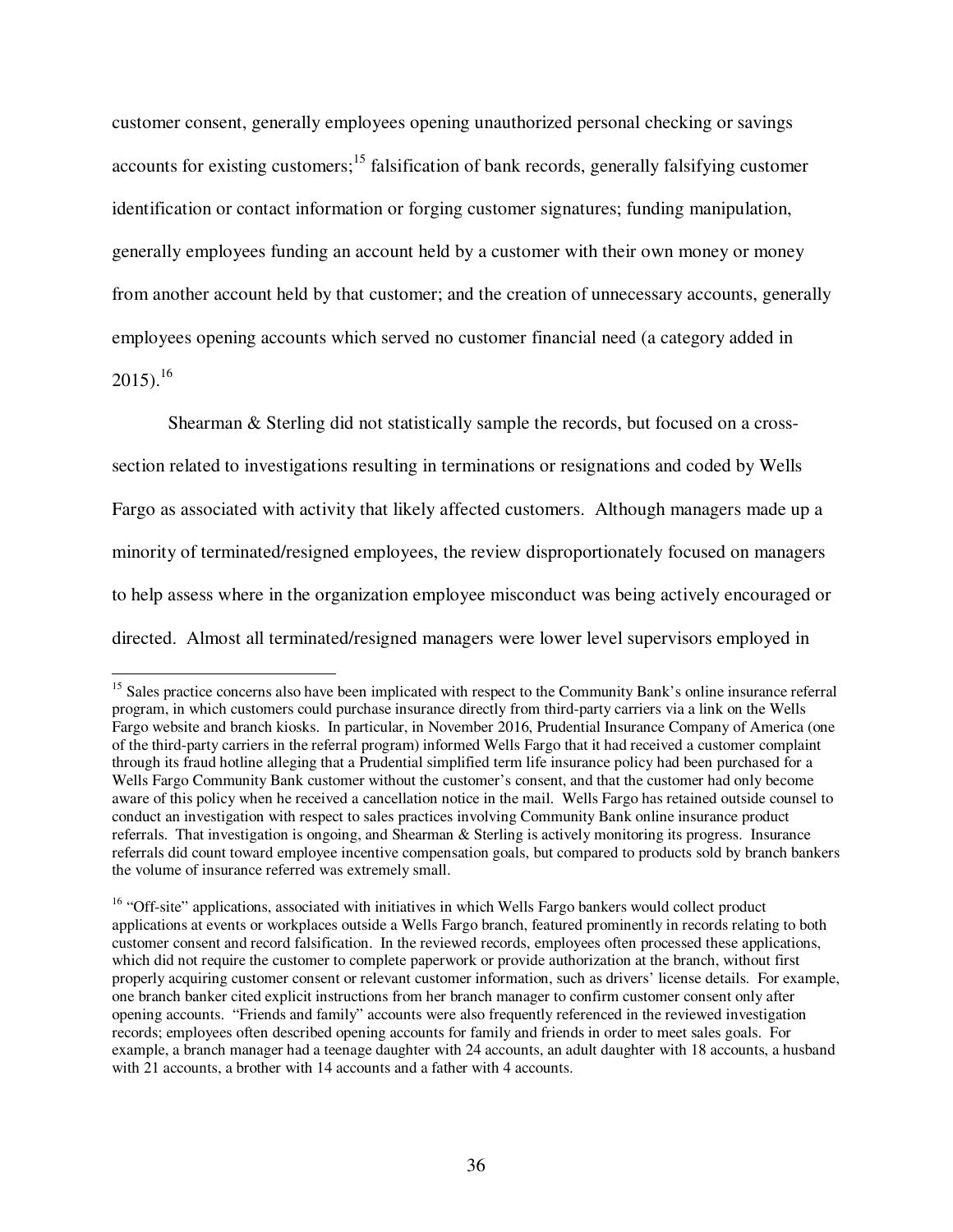Wells Fargo branches such as branch managers, assistant branch managers and the like. Nine employees senior to a branch manager were terminated or resigned between 2011 and 2015 as a result of an investigation of sales practice misconduct; the most senior was an area president, two levels up from a branch manager.

## b. Rationales for misconduct

A majority of terminated employees, whether branch bankers or managers, admitted to engaging in misconduct during the investigation. They frequently claimed that sales pressure drove them to do so. Branch-level managers often felt pressure from their supervisors to make sales, but only rarely did they state that they were explicitly instructed to engage in misconduct. In addition to sales pressure, branch-level managers often cited the need to help branch employees meet individual goals or reach branch goals. For example, one branch manager investigated for creating unauthorized debit cards for existing customers stated that he often did so to help branch bankers reach their targets; but in the case under investigation, he ordered the cards because of difficulty keeping his branch staffed and his need to meet branch sales goals.

In nine of the 1,341 reviewed records, investigated employees accused district managers (one level above branch managers) of explicitly directing misconduct; for example, one district manager, according to the investigated employee, taught personal bankers to disguise unnecessary accounts for family members within the computerized system. In ten cases, the investigated employee referenced a district manager as creating pressure by sending multiple daily emails to branches. In one instance, a district manager warned an employee during onboarding that Wells Fargo provided a challenging and intense sales environment and that he should be prepared to "[d]o whatever it took to meet numbers unless it was downright unethical."

Employees below the branch manager level — lower level in-branch managers and nonmanagers — frequently cited branch managers as actively directing misconduct or offering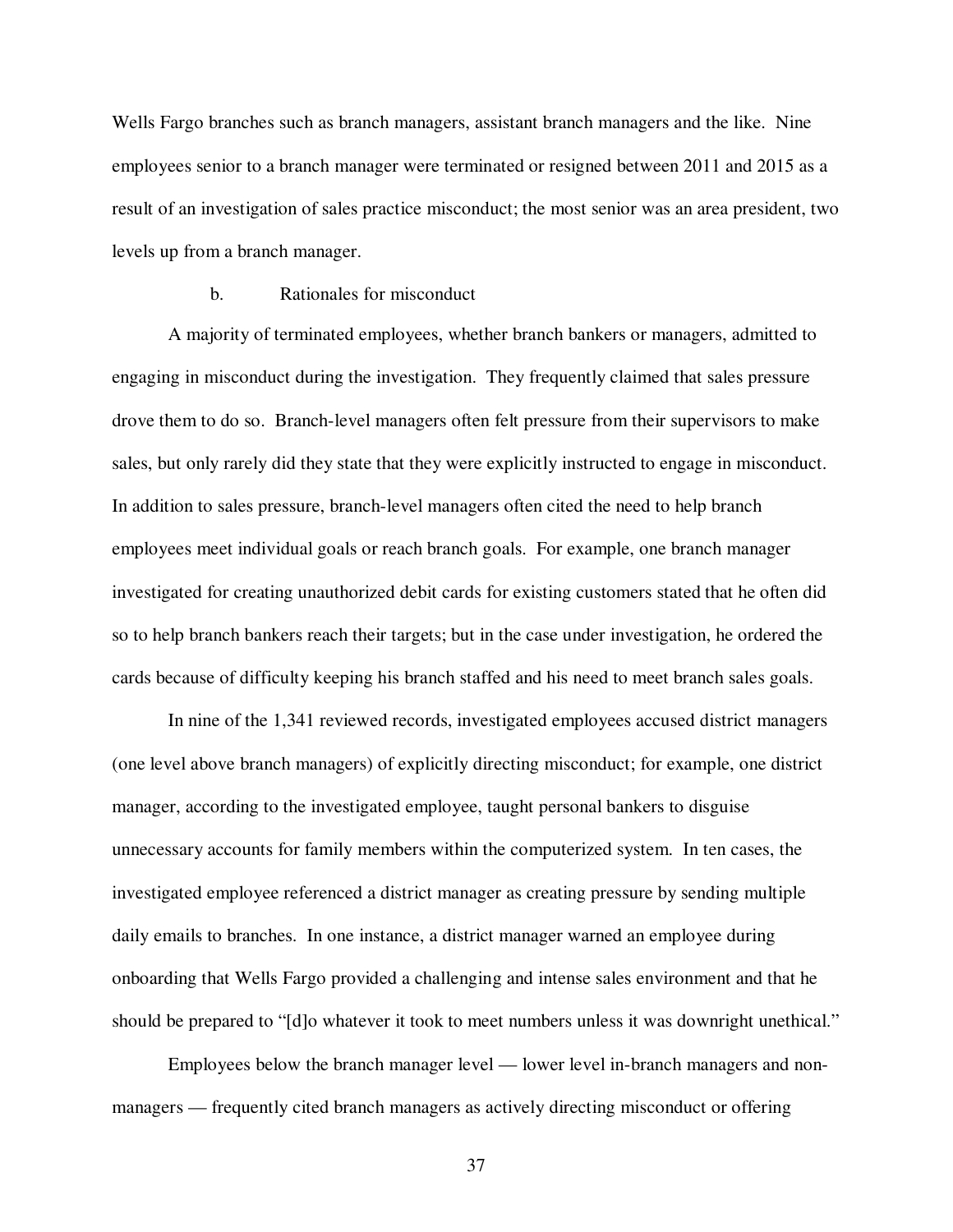inappropriate guidance to subordinates on what constituted acceptable conduct. Non-managers in particular attributed sales pressure to branch managers, and occasionally to district managers, who incessantly pushed employees to make sales. As one branch employee described, "everyone was aware of what was implied when the manager would state 'it's late in the day and we need a certain number of accounts by the end of the day.'"

Some employees who engaged in funding manipulation, including simulated funding, also cited sales quality thresholds necessary to receive sales credit as having prompted the misconduct. In one instance, a service manager admitted to engaging in simulated funding to receive sales credit; the investigation notes state that "[t]he WF funding policy at the time the above listed accounts were opened was that \$100 was needed to officially fund any new checking or savings account in order for a banker to receive sales credit for opening the accounts." Some employees who committed bank record falsification said they were motivated to engage in misconduct by Wells Fargo's sales quality thresholds. In some reviewed records, employees entered fake customer phone numbers or substituted their own email address for a customer's to prevent Wells Fargo from contacting customers who might provide a less than perfect customer survey score. In one case, a branch manager falsified customer phone numbers and instructed her employees to do the same, leading to the deletion of at least 192 customer phone numbers, to circumvent customer survey polling.

Of note, while sales pressure and sales goals frequently figured in the investigation descriptions, employees only infrequently referenced incentive compensation as a motivating factor in their misconduct. While that may have been to some degree self-serving, it is consistent with other evidence indicating that sales pressure and goals, rather than incentive compensation directly, were the primary motivators of improper practices.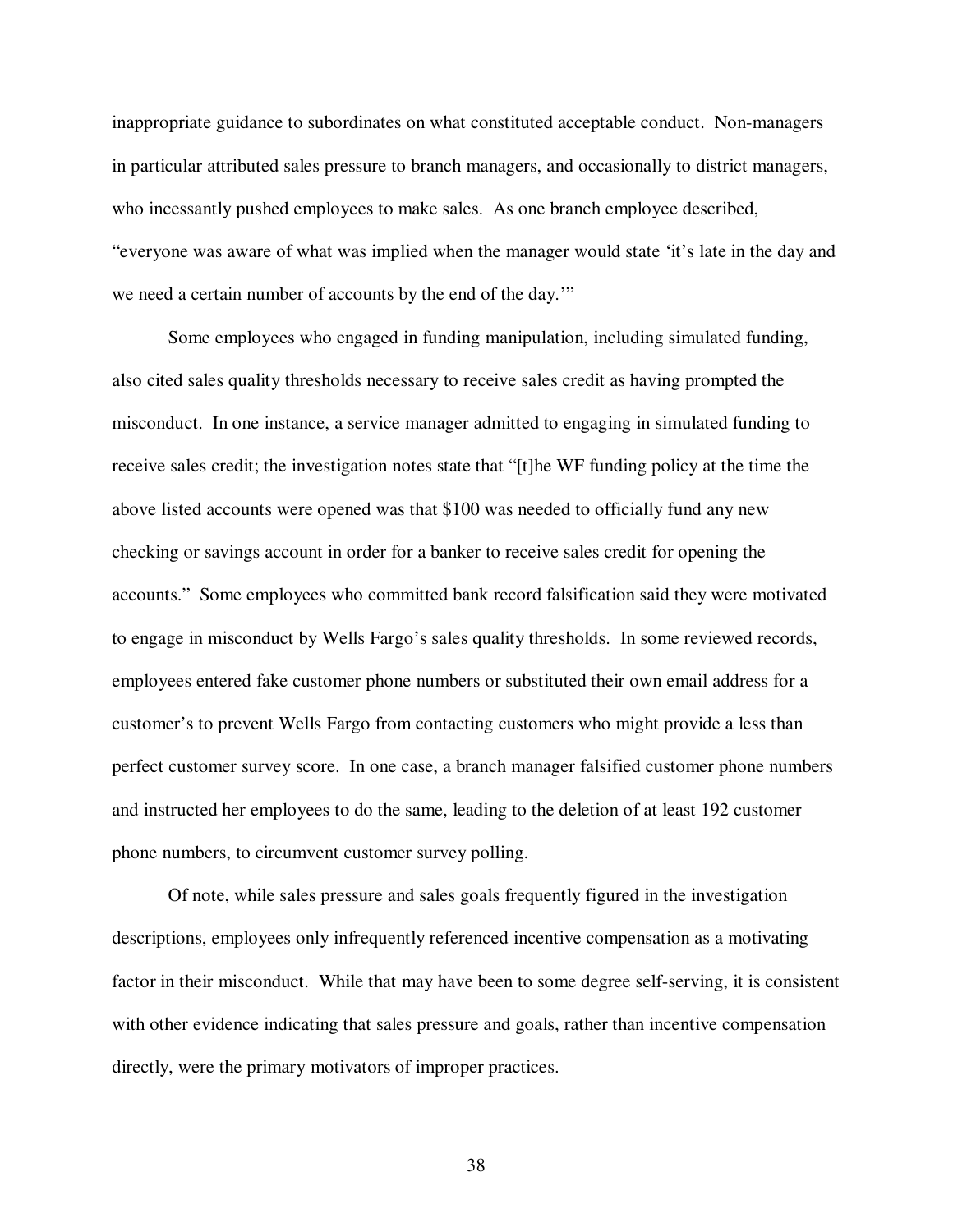#### c. How misconduct spread

The review of the investigation records shed light on the manner by which improper sales practices spread within branches or districts. Several investigated employees, particularly those who had received promotions, had worked in multiple branches at Wells Fargo. Inappropriate coaching techniques spread between branches as employees relocated; for example, one East Coast branch manager described learning to improperly bundle products (for example, presenting debit cards as "coming with" personal accounts) while working on the West Coast. Within branches, employees learned to manipulate customer information from former or fellow managers, resulting in a high number of violations in particular branches.

# E. Community Bank Leadership Insisted on Maintaining the Sales Model Despite Growing Dissent from Regional Banking Leaders

The imposition of sales plans with significant annual growth and the regions' increasing difficulty in meeting those plans led senior Community Bank regional leadership to more actively push back against Community Bank leadership over time. Despite the concerns being expressed, senior Community Bank leaders paid insufficient attention to how increasingly unattainable goals resulted in low quality accounts and, worse, improper behavior.

Sales integrity issues were particularly concentrated in the West Coast region, and several regional leaders attributed this in part to the region's high historical sales growth rate, which Community Bank senior leaders were determined to continue. While not confined to the West Coast, many of the issues involving sales practices and attitudes towards them are illustrated by communications between West Coast regional leadership and Community Bank leadership. As confirmed by several witnesses, West Coast Regional Bank Executive Lisa Stevens was particularly outspoken about aggressive goals and their possible effects on sales quality and sales integrity, as were members of her regional leadership team; while they were not the only regional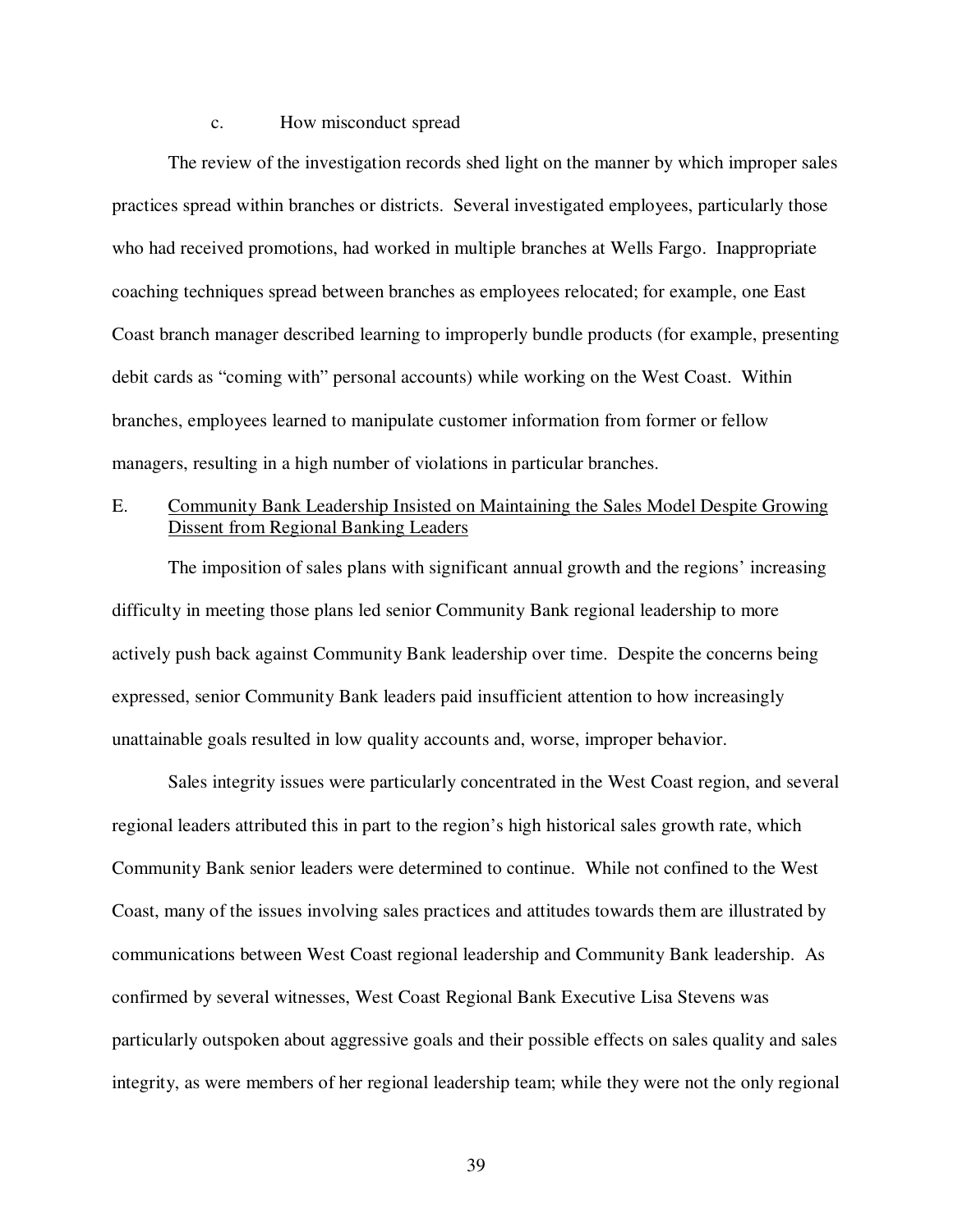leaders pushing back on sales goals and the goal setting process, they were among the most vocal.

For example, in an October 2012 email, a member of Stevens' regional leadership team emailed Raphaelson regarding the 2013 sales plan, stating, "[a]s you and I have discussed, for whatever reason, [the West Coast region] seems to be an unfortunate leader in 'marginal sales' and sales ethics issues and we(west Coast) [*sic*] need to ensure that a proper process is built to reduce that. However, it is important that we build an appropriate sales plan that is consistent with what we are trying to accomplish." While West Coast leadership understood that the West Coast had disproportionate numbers of sales practice issues, they needed the assistance of Community Bank leadership to address it by providing appropriate plans that did not incentivize low quality accounts and misconduct. The response of senior Community Bank leadership was inadequate.

To help combat problems with the quality of the accounts, senior regional leaders pushed Community Bank leaders, including Raphaelson, to stop incentivizing sales of "secondary" checking accounts (accounts sold to customers who already had a checking account). While some secondary accounts provide value to Wells Fargo and its customers, these leaders felt that including them in sales and incentive plans motivated inefficient and sometimes unethical behavior by branch bankers (as illustrated by the discussion of "duplicate" accounts in Arizona, at page 25). For example, at a meeting with Tolstedt and West Coast leaders in August 2012, one participant suggested to Tolstedt that the Community Bank should remove secondary checking accounts from sales metrics, especially incentive plans, because bankers were incentivized to sell low quality secondary accounts rather than focusing on products that would contribute more value to Wells Fargo and its customers. And, according to a Midwest regional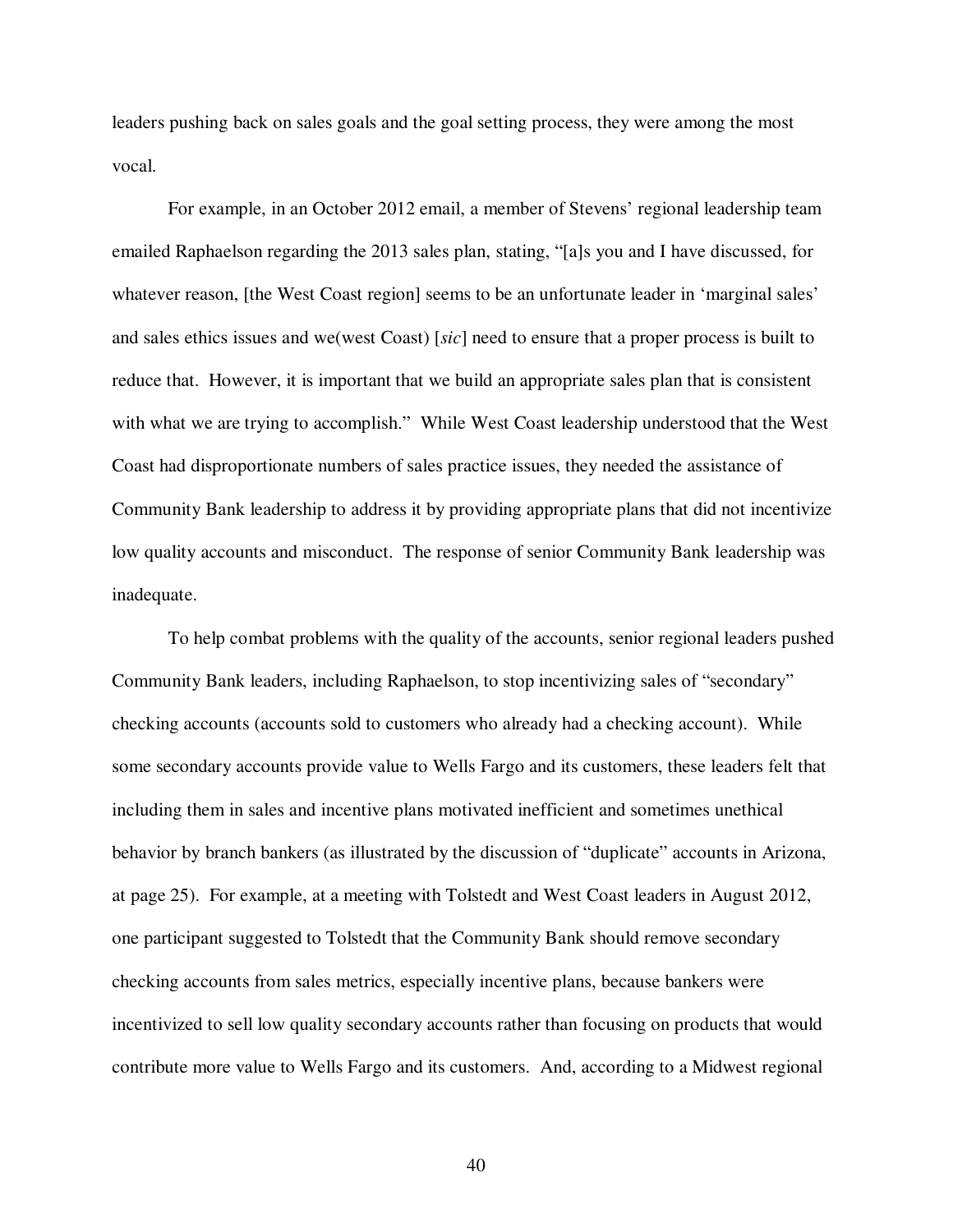banking leader, at a regional leadership meeting in late 2012 where Tolstedt and her team addressed declining daily sales, the general consensus among regional managers was to focus on high-quality accounts; yet senior Community Bank leadership pushed the need to increase sales per customer and the importance of secondary checking accounts.<sup>17</sup>

Regional leaders also emphasized in communications with senior Community Bank leaders that the baseline for sales goals included a large number of low quality accounts that were not fulfilling customer needs (multiple witnesses and email communications referred to these as "junk" accounts). The problem built on itself: attaining growth when the prior year's sales included a large number of low quality accounts meant that even more low quality accounts had to be opened to hit the increased target.

The Community Bank's senior leaders held a different perspective from their regional leadership colleagues. They did not recognize the regions' concerns about sales quality and sales integrity, did not sufficiently appreciate the relationship between low quality accounts and sales practice issues and generally viewed resistance from regional leaders as merely an attempt to negotiate for reduced goals. In particular, senior Community Bank leaders viewed the efforts to address goals by West Coast leadership as simply a cover-up for poor management; to them, sales quality and integrity issues had to be resolved through better management, not decreased goals. Community Bank leaders also tolerated low quality accounts — despite the fact that they cost the bank money — in part because they thought that placing too much emphasis on quality would result in the sale of fewer active accounts, which was an important driver of the sales model. Many witnesses stated that Raphaelson encouraged regional leaders to offer secondary

 $\overline{a}$ 

 $17$  Regional leadership was unsuccessful in having their concerns about secondary checking accounts addressed even as late as 2015. In that year, one regional leader wrote an email relating to removing secondary accounts from incentive compensation plans, saying he and other regional leaders should "fight the good fight every year – especially since I think one day we will be asked why it was part of the goal process to begin with."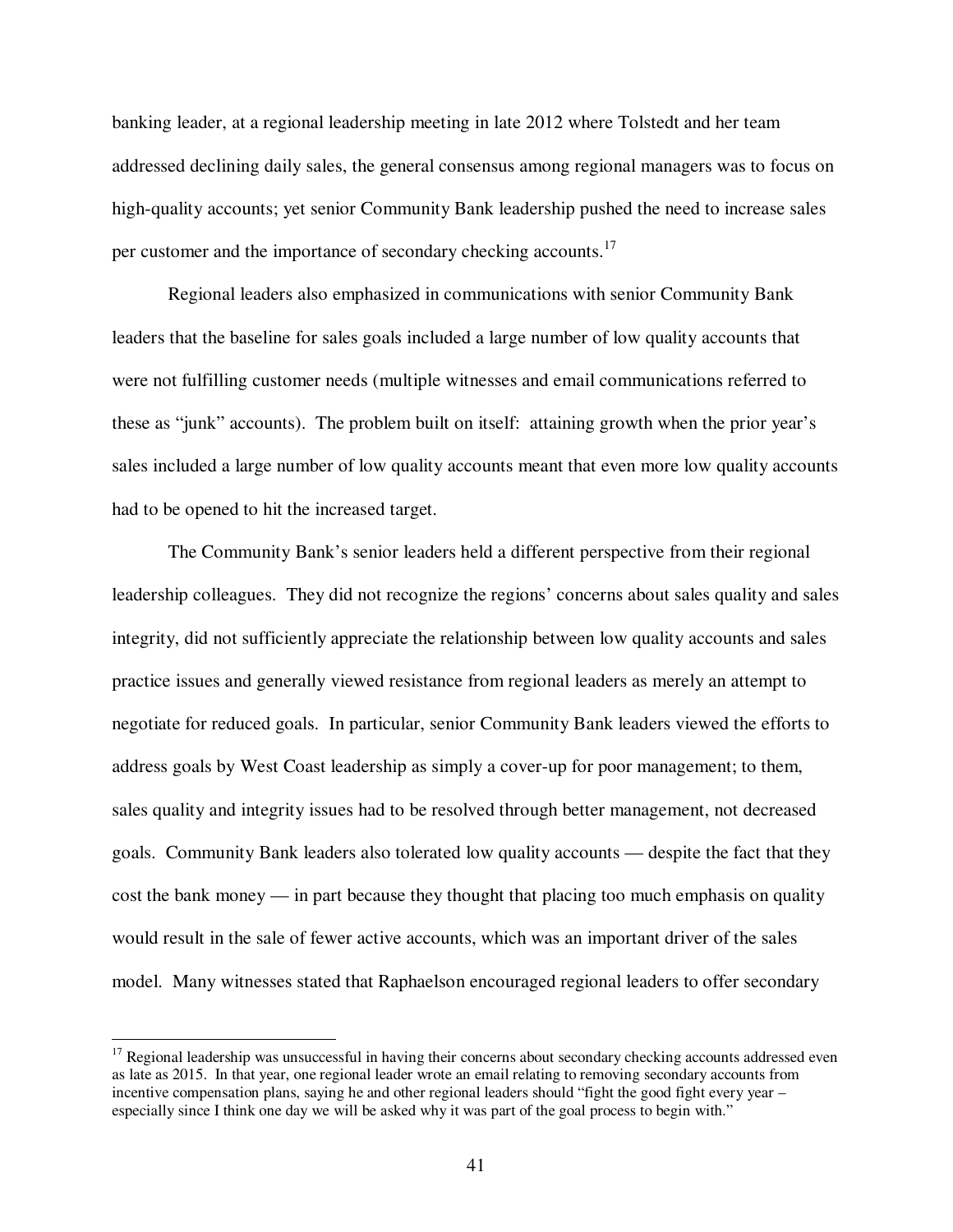accounts, espousing the philosophy that it was acceptable to sell ten low quality accounts to realize one good one.

Management characterized these low quality accounts, including products later canceled or never used and products that the customer did not want or need, as "slippage" and believed a certain amount of slippage was the cost of doing business in any retail environment. In August 2012, a member of Raphaelson's team emailed Tolstedt and Raphaelson, stating that the products group was working on "just how much slippage is there." He noted that "[t]hese are mistakes (honest as in the bread-maker effect [buying something you intend to use but never do], and dishonest – should never have been sold to the customer in the first place – wrong customer/wrong product)," and that it is "going to [be] hard to decipher the bread maker effect from wrong product/wrong customer piece"; and he expressed concern that "[i]f enforcement actions [surrounding slippage] become too onerous, the risk is severe decrease in attempts. Play becomes so safe, good opportunities are missed (the good to bad ratio)." The same employee acknowledged in another email in September 2012 that "[m]arket and store level goals in recent years, in many cases, were too aggressive and disconnected from realities of existing resources and current productivity levels," and concluded that "[t]his is a significant contributor to product slippage, team turn-over and other inefficiencies." When asked to explain the role of sales goals and incentives to the Enterprise Risk Management Committee ("ERMC"), also in September 2012, Raphaelson noted that "product/customer mismatch" (which he defined as customers who close an account after likely experiencing an "ineffective needs assessment") was being "managed within acceptable tolerance rates."

In the course of these discussions about "quality," "slippage" and "product/customer mismatch," senior Community Bank leadership never adequately came to terms with the fact that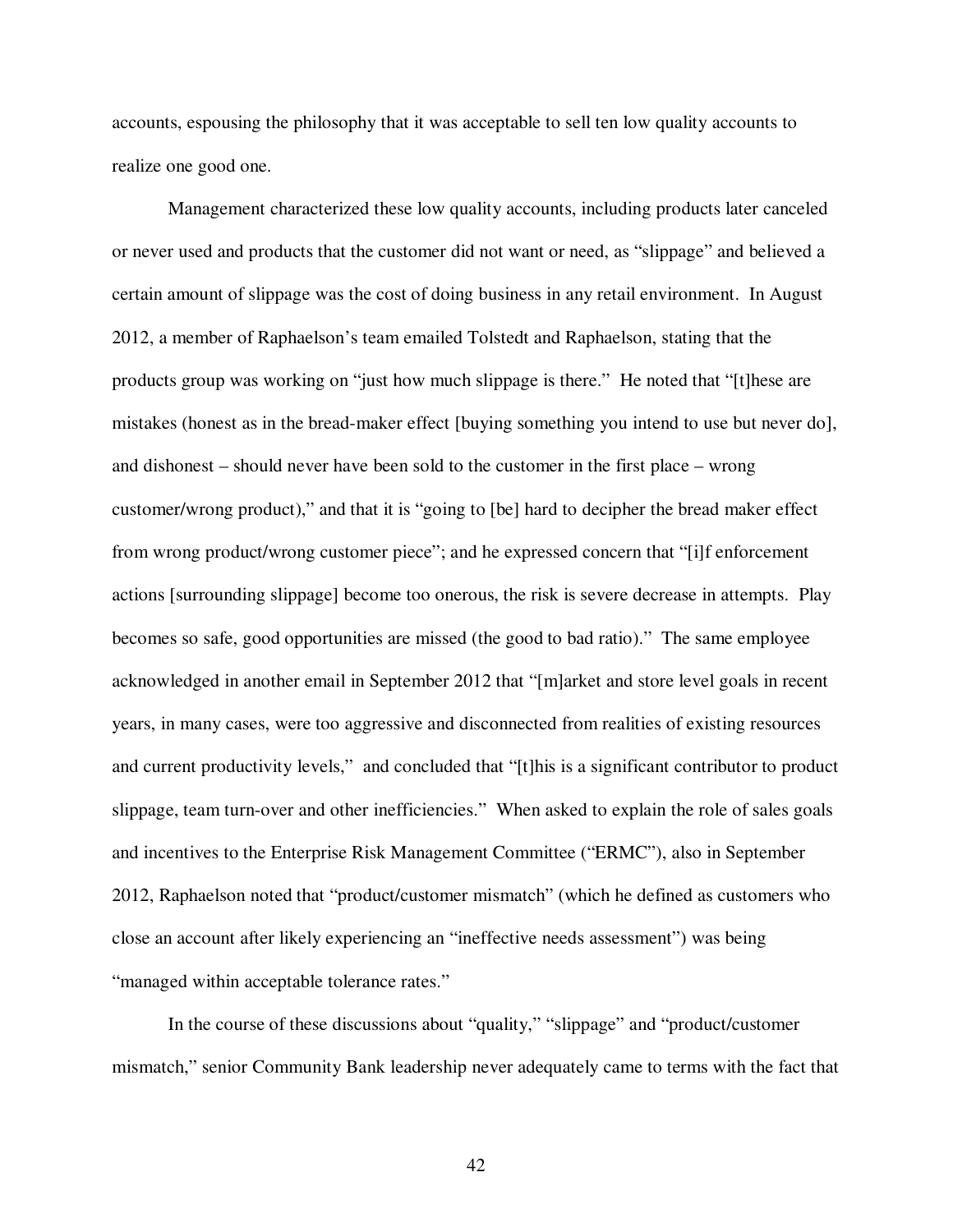their sales model resulted in increasing and unacceptable levels of both low quality accounts and employee misconduct, and that some low quality accounts were likely opened without customer consent. Despite senior Community Bank leaders' reluctance to acknowledge the relationship between the goals and bad behavior, that relationship is clearly seen in the data. As sales goals became more difficult to achieve, the rate of misconduct rose, peaking in the fourth quarter of 2013 (see pages 33-34). At the same time, quality fell; the Rolling Funding Rate — the metric designed by the Community Bank to measure the quality of new accounts — steadily declined from approximately 90% in 2005 to below 80% in 2012.<sup>18</sup> Starting in 2013, it rose and exceeded 95% by 2016.<sup>19</sup>

 $\overline{a}$ 

<sup>&</sup>lt;sup>18</sup> As suggested by the Rolling Funding Rate, a significant number of Community Bank checking and savings accounts were never funded. PwC identified a population of unfunded accounts opened during the period May 2011 to July 2015. Based on FTI Consulting's examination of the transaction history of these accounts, this population included accounts that were (i) opened but had no transaction activity, or (ii) opened with no net positive customerinitiated transaction activity (in other words, reflected only bank-initiated activity like reversed transactions or bank fees). FTI Consulting examined those unfunded accounts to determine the extent to which customers paid fees or other charges. FTI Consulting found that no fees or charges were paid on the vast majority of these accounts. (In general, unfunded accounts were automatically closed within 60 to 90 days of opening. In addition, due to the structure of the accounts, in those instances where fees or other charges were charged to an account, they were not generally collected except in some instances where there was a linked account belonging to the customer for overdraft protection.) 1.7% of these unfunded accounts incurred fees or charges not reversed by the bank. FTI Consulting did not attempt to analyze any secondary impact relating to this population (i.e., overdraft fees on a customer account that became overdrawn in connection with covering fees on an unfunded account). FTI Consulting was unable to determine through the account data which, if any, of the unfunded accounts may have been opened without customer authorization.

 $19$  FTI Consulting reviewed the impact on the Community Bank cross-sell metric if all unfunded accounts identified by PwC were removed from the population of accounts included in deriving that metric. For the period in which the identified unfunded accounts were opened — May 2011 to July 2015 — the maximum impact in any quarter of removing all unfunded accounts from the reported cross-sell metric was 0.02 (for example, in the quarter ending December 2013, the impact of backing out the unfunded accounts decreases the cross-sell metric from 6.16 to 6.14). FTI Consulting also calculated the impact of backing out the unfunded accounts together with the potential "simulated funding" accounts and potentially unauthorized credit cards identified by PwC (the relevant accounts and credit cards were reported in Wells Fargo's 10-Q for the third quarter of 2016). The maximum impact in any quarter from backing out all such accounts is a decrease of 0.04. Finally, FTI Consulting examined the Community Bank cross-sell trend line — in other words, whether backing out all such accounts would change the direction of the trend in the cross-sell metric (positive, negative or flat) from quarter to quarter compared to what was actually reported. FTI Consulting found differences between the "as reported" and adjusted trends in two quarters: the quarter ending December 2012 went from positive to flat, and the quarter ending June 2015 went from flat to positive.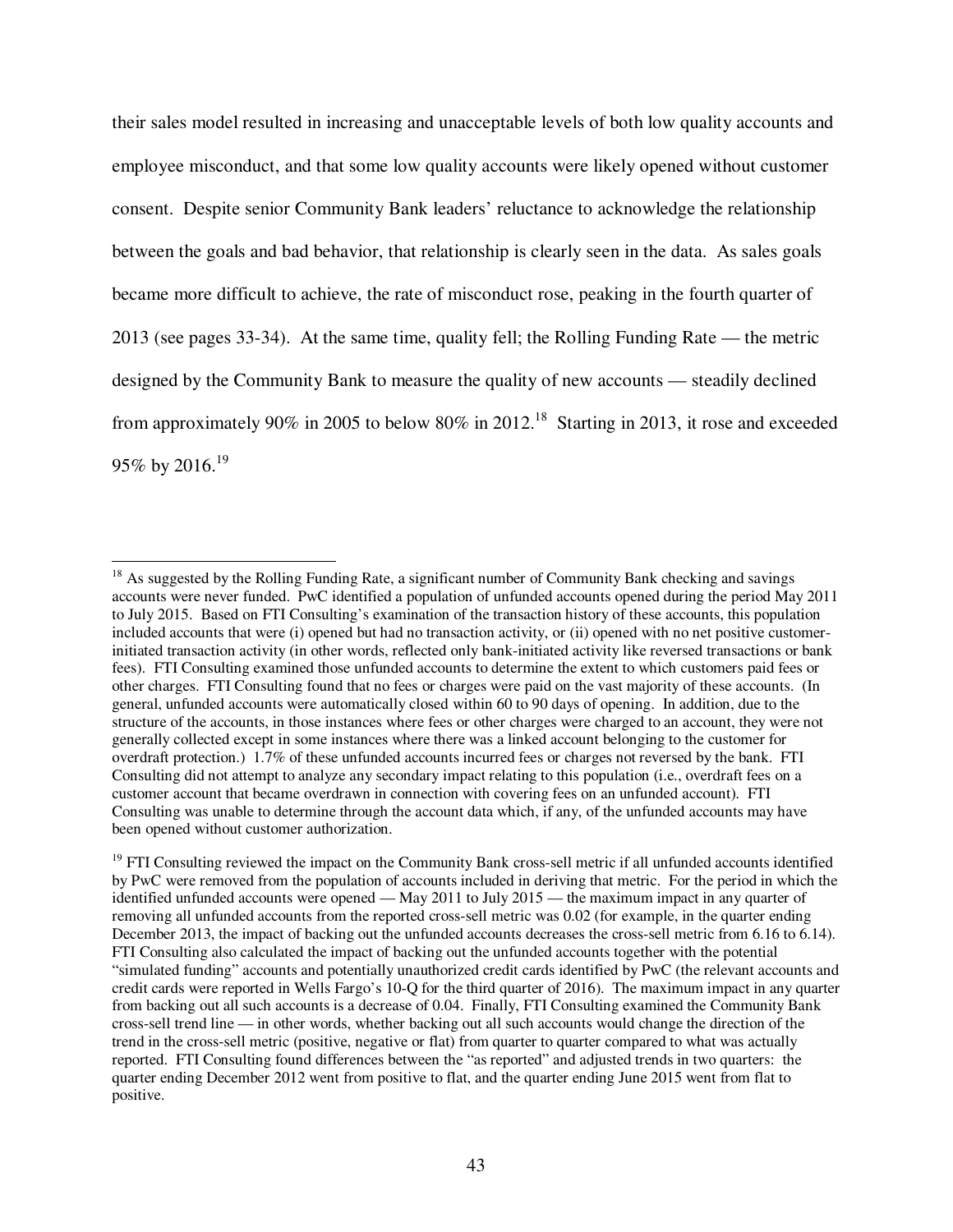#### F. Remedial Measures Taken by Community Bank to Address Sales Practice Issues

## 1. Measures taken to address sales practice issues

Many witnesses acknowledged — as did John Stumpf in his Congressional testimony that the Community Bank was far too slow in addressing sales practice issues. Indeed, the fundamental issue — the sales goal model itself — was not fully addressed until September 2016. Still, albeit incremental and implemented gradually, the Community Bank took steps over time to address some of the problems associated with its sales model. Community Bank HR initiated a sales quality project group in 2011-2012 resulting in some improvements in training and monitoring. A sales quality team, later known as Sales & Service Conduct Oversight Team ("SSCOT"), developed as a unit within the Community Bank responsible for monitoring and researching allegations of inappropriate sales practices. In 2012, the Quality of Sale Report Card ("QSRC"), administered by SSCOT, was introduced to measure key quality-of-sale indicators, including signature rates, activation rates, procedural issues (such as closures and duplicate products) and the Rolling Funding Rate. By the end of 2013, the QSRC was incorporated into incentive compensation plans for district managers, and the Rolling Funding Rate metric was incorporated into incentive compensation plans for line-level bankers.

As noted above, the Community Bank modestly reduced sales goals for 2013, although the goals were still not achievable. It also reduced average per-day product sales for branch banker incentive compensation eligibility. In 2013, the Community Bank also began work on an "Evolving Model" for products and service delivery, which was intended to address sales conduct as well as other business objectives.

# 2. Impact of the *Los Angeles Times* articles on remediation efforts

According to many witnesses, the publication of the *Los Angeles Times* articles regarding the sales culture in Los Angeles acted as an accelerant to change. Goals for 2014 were reduced,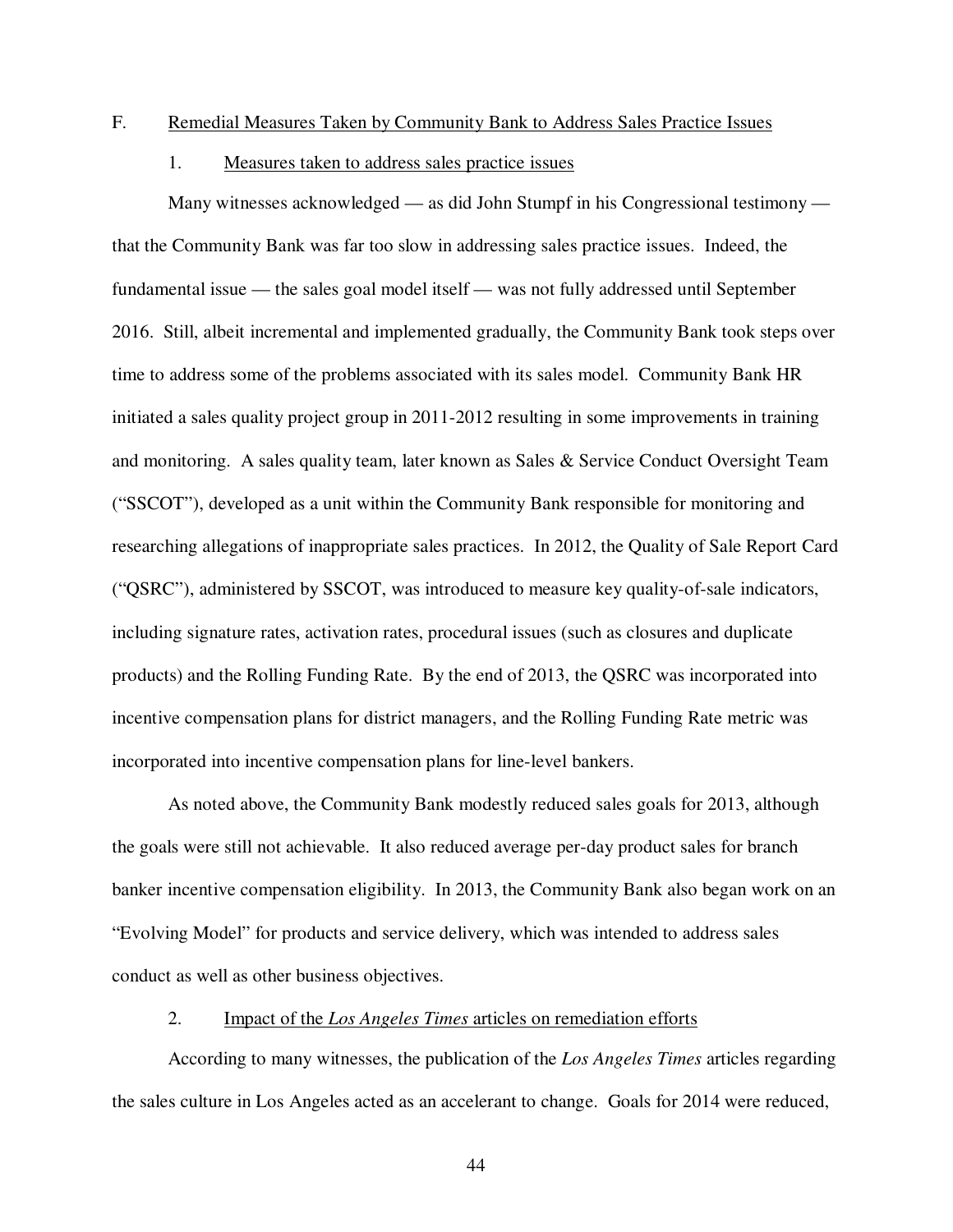as they had been in 2013, though they were still set at an unachievable level. The Community Bank also began to set sales goals not only for the regions but also for individual branches to avoid unreasonable allocation of goals, although this had the effect of further cutting senior regional leaders out of the sales planning process (multiple senior regional leaders stated that they did not feel as though they had sufficient input into their regional sales plans until 2015, for the 2016 plan year, and even then they noted pushback). Additionally, in early 2014, product packages (i.e., a checking account sold as a unit with other products) were eliminated to prevent products being bundled and sold without customer need. New employees in 2015 were given a separate and substantially lower set of sales goals for their first three to six months of employment.

The Community Bank also revised its incentive compensation plans for bankers and its performance management scheme. It modified performance management metrics to better balance quantitative factors with qualitative ones, such as good customer service. According to one witness, this was partially a result of HR's view that connecting sales goals to performance ratings was driving unethical behavior. Further, sales targets to achieve incentive compensation eligibility were reduced. The list of products included in incentive compensation gradually changed in 2014 and 2015, but it was not until 2016 that Tolstedt finally agreed to pilot a program for removing secondary checking accounts from incentive compensation plans. That program was not implemented before sales goals were eliminated in September 2016.

# G. Community Bank Leadership Failed to Adequately Address Underlying Problems That Resulted in Extensive Sales Practice Violations

1. Carrie Tolstedt

Carrie Tolstedt was the head of the Community Bank's Central California region and then the head of California Community and Border Banking before becoming head of the entire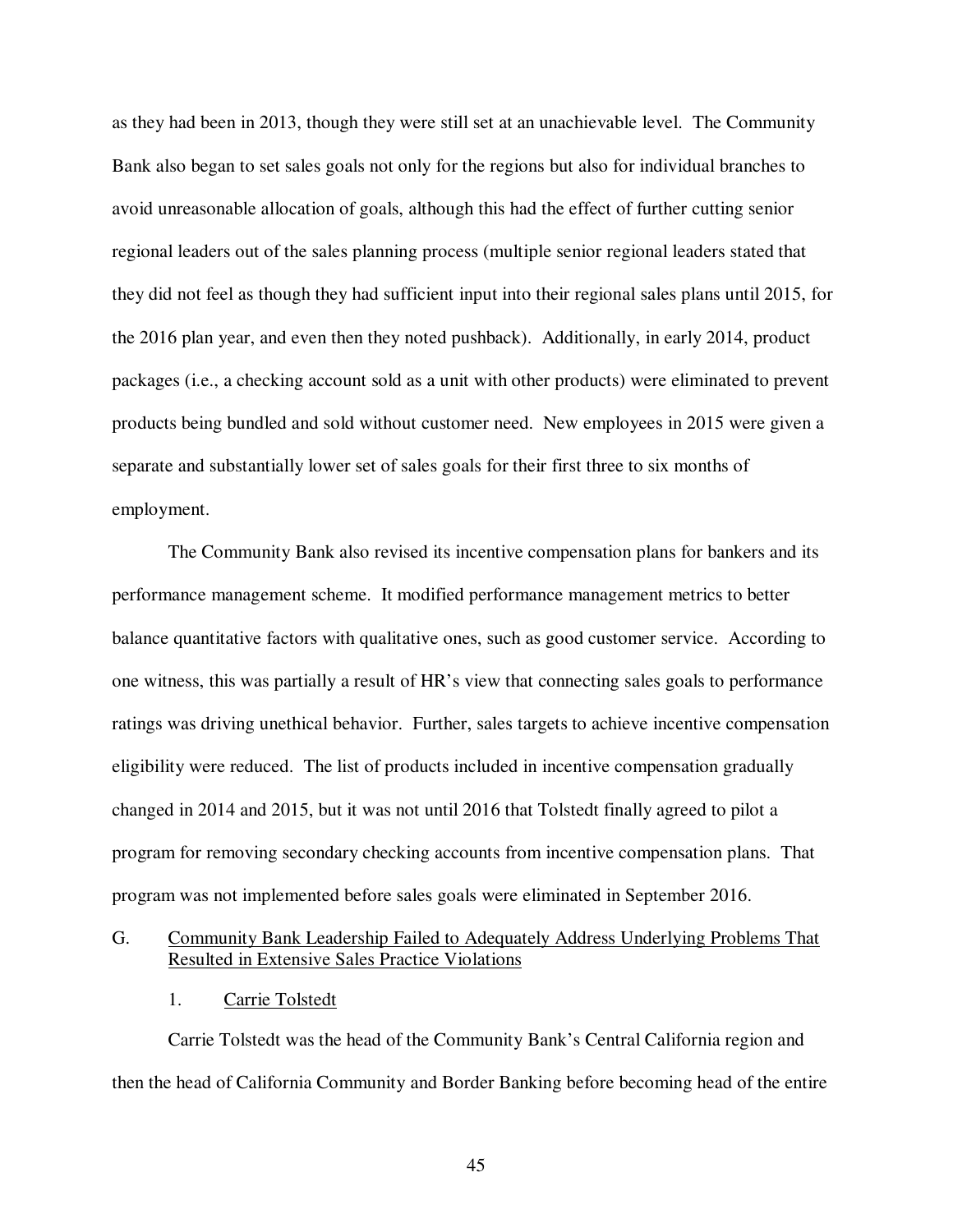regional bank in 2002 and of the Community Bank in 2007. She was credited with the Community Bank's strong financial results over the years, and was perceived as someone who ran a "tight ship" with everything "buttoned down." Community Bank employee engagement and customer satisfaction surveys reinforced the positive view of her leadership and management. Stumpf had enormous respect for Tolstedt's intellect, work ethic, acumen and discipline, and thought she was the "most brilliant" Community Banker he had ever met.

Nonetheless, Tolstedt mismanaged the Community Bank's response to the rise in sales practice issues, failing to appreciate both the negative impact on customers and the grave risk to Wells Fargo's brand and reputation. There is no evidence that Tolstedt showed serious concern about the effects of improper sales practices on Wells Fargo's customers or that she initiated efforts to evaluate or remediate customer harm.

Tolstedt resisted change to the Community Bank's sales model even when confronted with evidence that it led to low quality sales and improper sales practices. She viewed the sales model as an engine of the Community Bank's historical success and did not want to take steps that could impede its operation. Instead, she reinforced the high-pressure sales culture. For example, she praised Conboy's high-pressure tactics and held Conboy up as a model for others to emulate. Despite the universal criticism of the "Jump into January" program as an incubator of low quality sales and bad sales practices, Tolstedt was "scared to death" that changing it could hurt sales figures for the entire year and opted instead for only incremental changes.

Numerous witnesses provided a consistent account of Tolstedt's management style: she was "obsessed" with control, especially of negative information about the Community Bank, and extremely reluctant to make changes. Tolstedt fostered an insular culture at the top of the Community Bank and had an "inner circle" of staff that supported her, reinforced her views and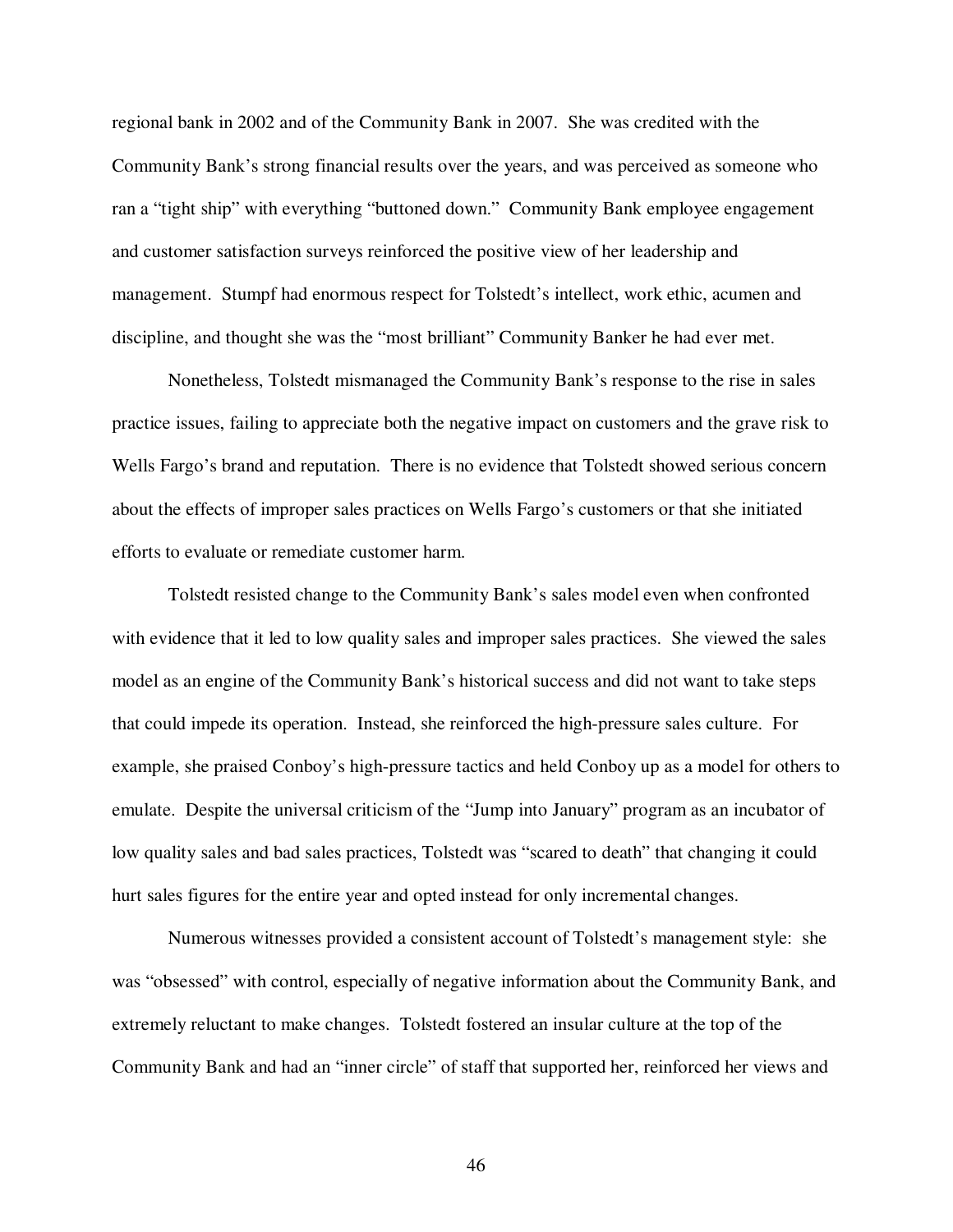protected her. She resisted and rejected the near-unanimous view of senior regional bank leaders that the sales goals were unreasonable and led to negative outcomes and improper behavior. Under her direction, the Community Bank continued to increase its sales goals until 2013, and then lowered them only modestly.

Tolstedt reinforced a culture of tight control over information about the Community Bank, including sales practice issues. This hampered the ability of control functions outside the Community Bank and the Board to accurately assess the problem and work toward a solution. Numerous witnesses referred to, and documents confirmed, the difficulties in getting information from her senior leadership team. Tolstedt actively discouraged providing information to people outside the Community Bank. For example, when Tolstedt learned that Lisa Stevens discussed sales goals and pressure with Chief Risk Officer Michael Loughlin, Tolstedt instructed her to stop speaking with him and others outside the Community Bank. When Loughlin invited Debra Paterson, the head of Community Bank HR, to speak to the ERMC in October 2012 (a month after the Raphaelson presentation discussed at pages 42, 64-65) to discuss employee turnover and associated risks, Tolstedt objected to the questions posed by Loughlin. She raised numerous arguments against providing detailed information to the ERMC, including that the committee was intended to address only "enterprise" risks. Similarly in October 2013, when Tolstedt heard that Loughlin or other Corporate Risk personnel had talked to Community Bank personnel about sales practices, she sent Loughlin an email complaining about such communications taking place without her involvement.

The Community Bank's reporting to the ERMC and the Board demonstrated this tight control of information and lack of transparency. Tolstedt never voluntarily escalated sales practice issues, and, when called upon specifically to do so, she and the Community Bank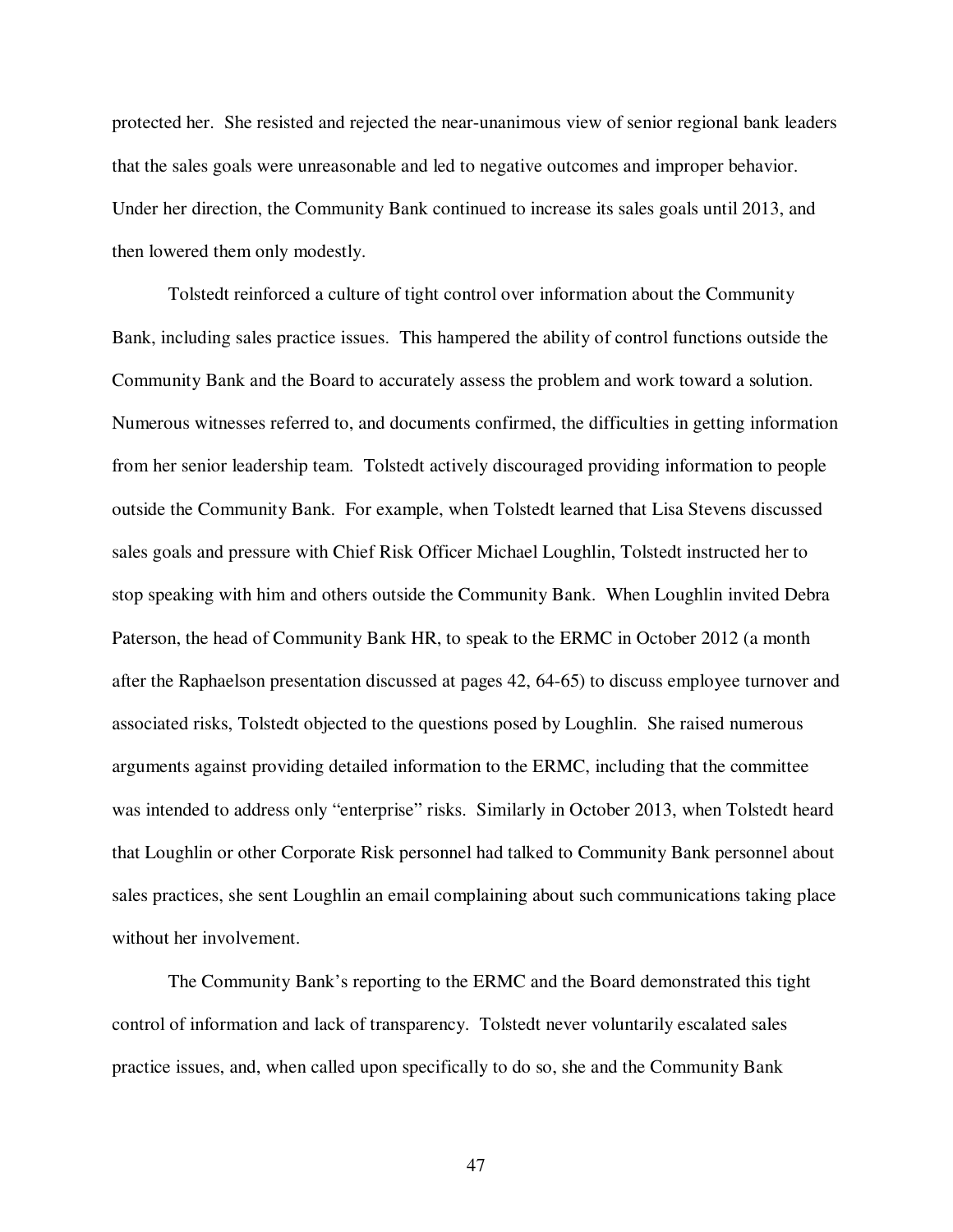provided reports that were generalized, incomplete and viewed by many as misleading. Senior leaders of the Community Bank came before the ERMC twice (in September 2012 and April 2014) to discuss sales pressure and sales practices; on both occasions their presentations did not provide a forthright description and assessment of the problem. Tolstedt was directly involved in preparing presentations on sales practices to the Board's Risk Committee and the entire Board. Those presentations likewise did not present a forthright and complete depiction of sales practice issues and, as discussed at pages 104-106 below, her presentation to the Risk Committee in May 2015 was misleading. By 2015, many Board members believed that she was intentionally understating the problem which she had helped to create.

## 2. Matthew Raphaelson

Matthew Raphaelson was ultimately responsible for regional bank sales goals and supervising the sales incentive program, subject to Tolstedt's approval. He was described as Tolstedt's "right hand." Despite being a senior leader of the Community Bank, Raphaelson did not view it as his job to police sales integrity violations.

Raphaelson was aware that excessive sales goals and pressures led to employee misconduct, and was often confronted with objections to his goals and numbers-driven system. Multiple witnesses stated that Raphaelson received repeated complaints that his sales goals were too high, were too focused on the number of products sold and led to bad behavior, such as the opening of unauthorized accounts and the sale of unnecessary products to customers. Raphaelson had received information demonstrating that certain locations were responsible for high numbers of unfunded accounts and accounts funded for only short periods of time indicia of potential inappropriate behavior, including simulated funding.

Even when told that the goals he established were leading to bad behavior, Raphaelson was unwilling to adequately address sales goals or incentives to sell unnecessary products to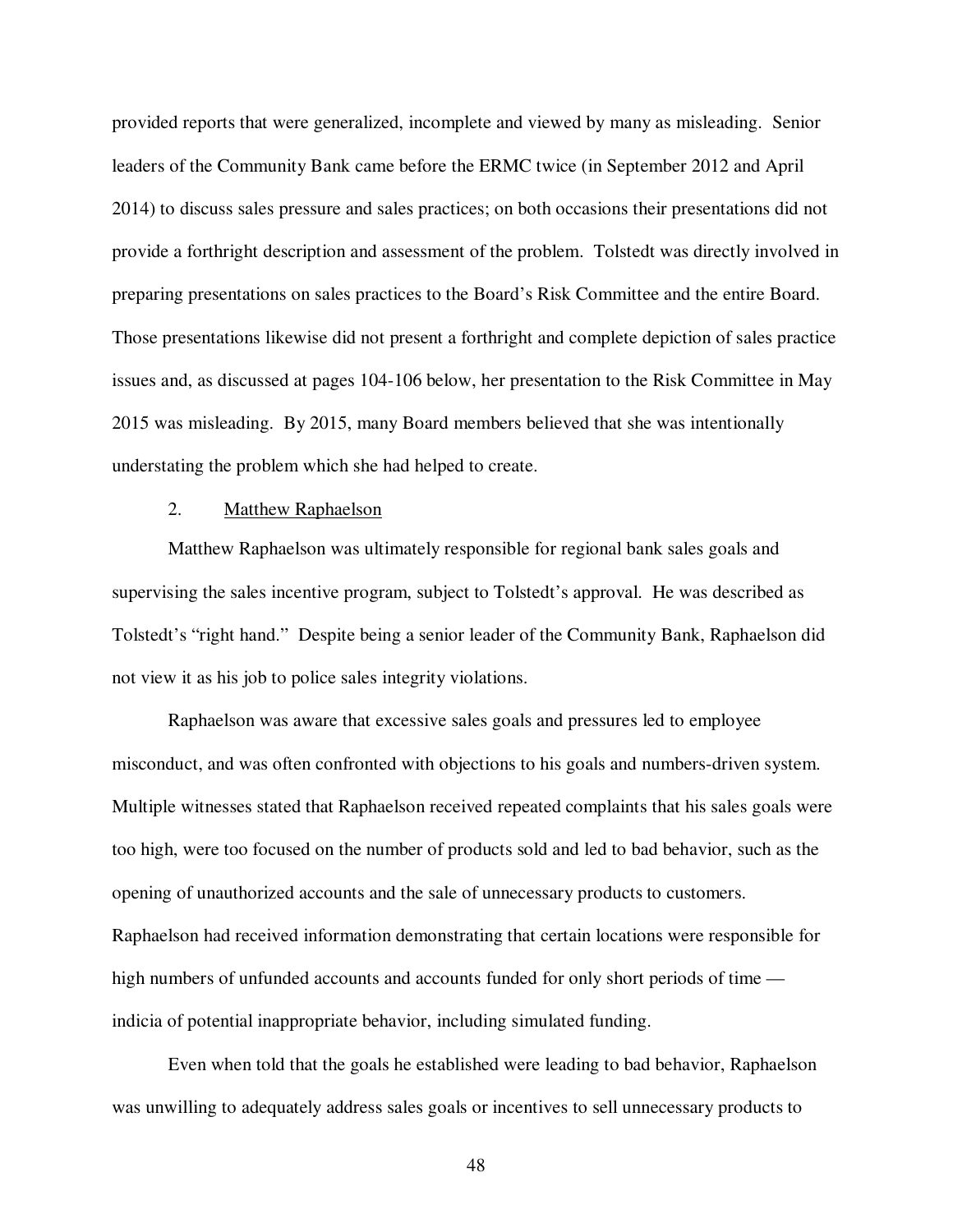customers because doing so might result in fewer sales of high quality accounts; he was willing to tolerate poor quality accounts rather than change the sales model. While Raphaelson authorized incremental changes over time, such as a modest reduction in goals in 2013, these changes were inadequate.

In his interview, Raphaelson disclaimed knowledge of high levels of sales integrityrelated terminations, but as noted on page 33 above, emails show that he was aware at least by November 2013 of approximately 1,000 sales integrity-related terminations per year and believed that to be a favorable number.<sup>20</sup>

## 3. Claudia Russ Anderson

-

Russ Anderson led the first line of defense for risk in the Community Bank, a particularly significant role in light of the decentralized nature of the risk function at Wells Fargo during her tenure as Group Risk Officer. She contributed to the development of improved systems and processes in the Community Bank's SSCOT unit to detect sales misconduct, and, particularly after the *Los Angeles Times* articles, participated in efforts by the Community Bank to communicate to managers that undue sales pressure and sales misconduct were not acceptable. In most other respects, however, Russ Anderson's performance fell far short of what was expected and required of the senior risk officer in the Community Bank. Russ Anderson failed to adequately assess and advocate for changes in the business practices that resulted in sales integrity violations. She also did not adequately address customer harm arising from improper sales practices.

Russ Anderson exhibited a lack of transparency and failed to escalate sales integrity issues and related terminations to Wells Fargo's Board of Directors and the ERMC. Multiple

 $20$  Raphaelson was terminated for cause in connection with the Committee's investigation on February 21, 2017.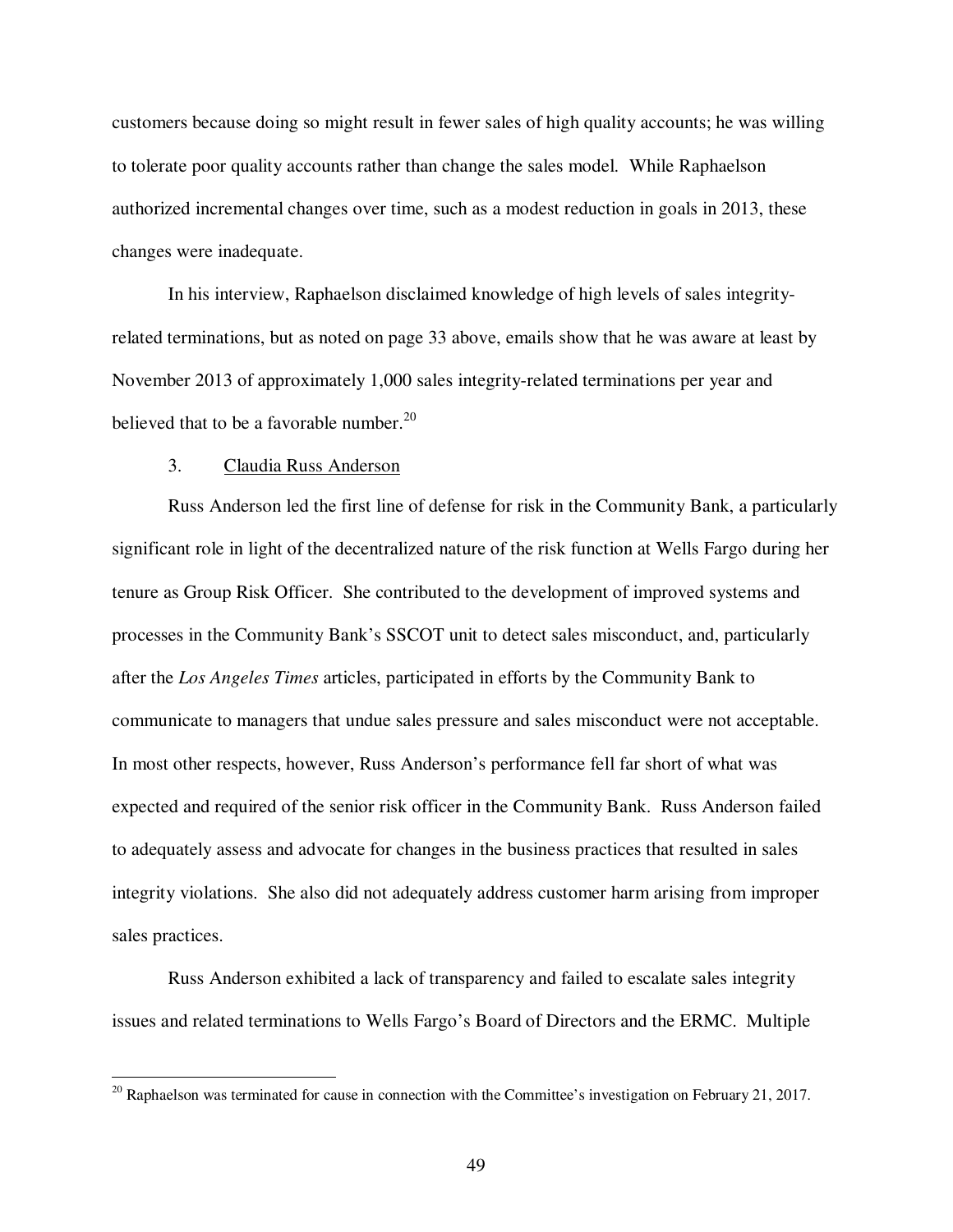witnesses, including senior officers of Wells Fargo, reported that Russ Anderson was likewise not forthcoming or candid in her communications with them, a view supported by email communications. Instead, witnesses stated that Russ Anderson was "running interference" for Tolstedt and filtering communications with other Wells Fargo control officers.

Russ Anderson minimized and obscured issues in reporting on the Community Bank, including sales practices. From late 2011, Russ Anderson challenged language in the Corporate Security portions of the reports to the A&E Committee. In one email exchange in 2012, Michael Bacon, the head of Corporate Security (responsible for Internal Investigations), stated that Russ Anderson "often challenge<sup>[d]</sup> the Audit and CS A&E reporting verbiage," but that at that point, he had "gotten good with the credible challenge" in response. Bacon noted that "our data continues to highlight a concerning trend in the area of Sales Integrity – from the increase in EthicsLine reports, to the increase in executive complaint letters," and "increases in confirmed fraud, thus, we need to continue to escalate this issue with senior leadership." Russ Anderson told him that his reporting made the problem sound "so much worse than it is."

One witness called her an advocate, rather than independent and objective, when dealing with regulators on sales practice issues. When personnel in Corporate Risk expressed the view that a draft presentation to the ERMC by the Community Bank about sales practices did not provide information about the "current state," Russ Anderson wrote to another Community Bank leader, "I am worried about putting something like that into a deck. I'd rather we did that verbally because this deck is subject to the regulators [*sic*] review." As described at page 105 below, she challenged Internal Investigations' data on the number of employee terminations related to sales integrity, with the result that the information was omitted from a report to the Risk Committee.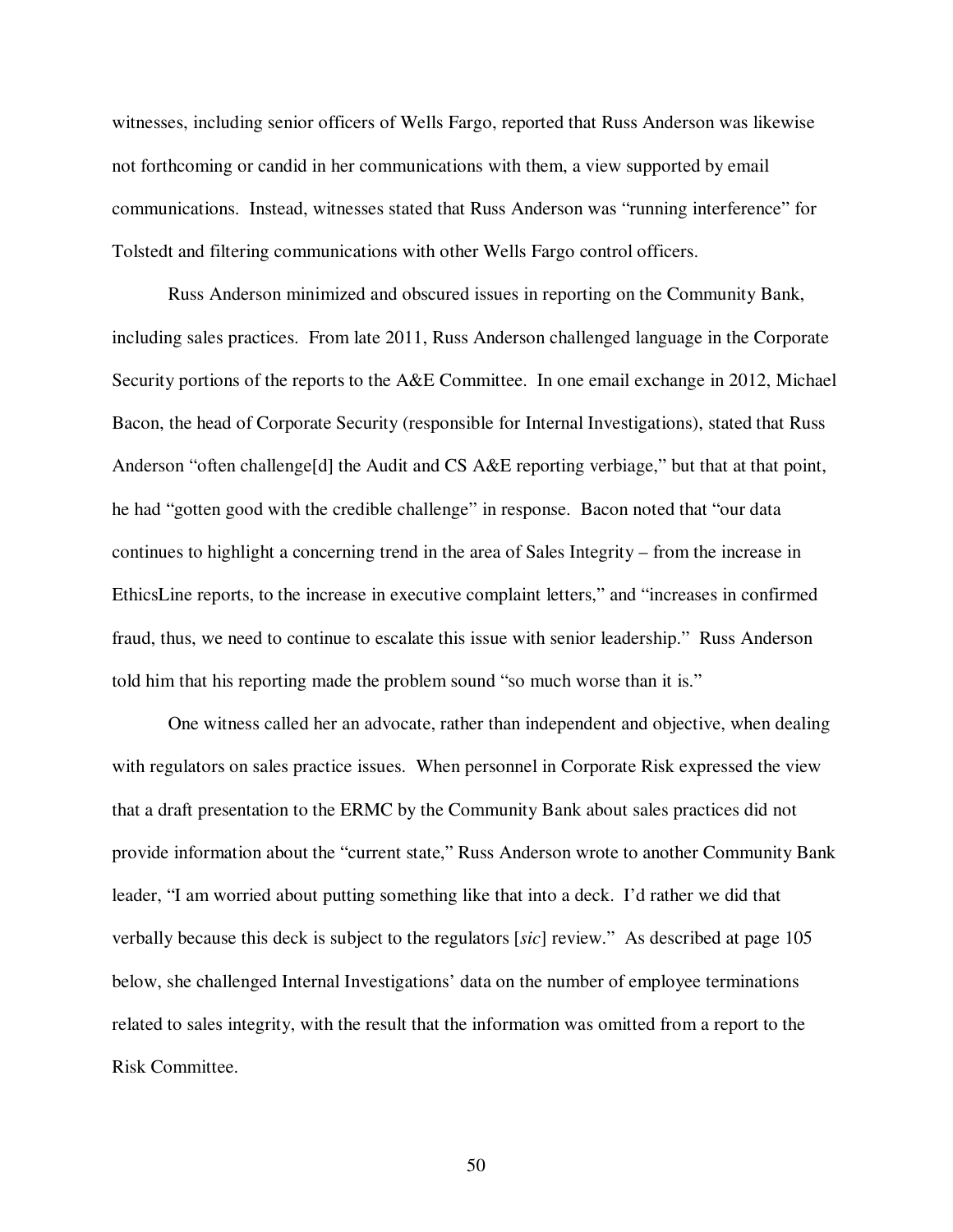Finally, Russ Anderson moved too slowly to address sales practice issues. The head of Corporate Security was frustrated with Russ Anderson when she took over SSCOT in 2011/2012, as he thought she would be more proactive in investigating sales integrity issues. Though she became more focused after the *Los Angeles Times* articles, her actions were oriented toward messaging and detection rather than reforming or addressing the sales model or underlying causes. To the extent she faced resistance from Tolstedt, Russ Anderson should have escalated the issues to Loughlin, the Chief Risk Officer, with whom she had a dotted-line reporting relationship.<sup>21</sup>

#### H. Recent Remedial Changes

-

Wells Fargo has implemented a system to send an automated email to a customer shortly after the opening of a consumer or small business checking, savings or credit card account to confirm that the account was properly authorized by the customer. In addition, revised credit card application procedures require an applicant's documented consent before a credit report is pulled.

Wells Fargo has also added centralized monitoring and controls to augment its oversight of sales practices. Monitoring includes a third-party "mystery shopper" program and additional local, regional and corporate oversight; the increased quality assurance efforts will involve between 15,000 and 20,000 site visits each year and an additional 600 conduct risk reviews.

In July 2016, Wells Fargo replaced Tolstedt with Mary Mack, the former head of Wells Fargo's brokerage business. Addressing root causes, Wells Fargo eliminated product sales goals in the Community Bank effective October 1, 2016. In the fourth quarter of 2016, Wells Fargo implemented a new incentive compensation plan for retail branch employees; a larger percentage

<sup>&</sup>lt;sup>21</sup> Russ Anderson was terminated for cause in connection with the Committee's investigation on February 21, 2017.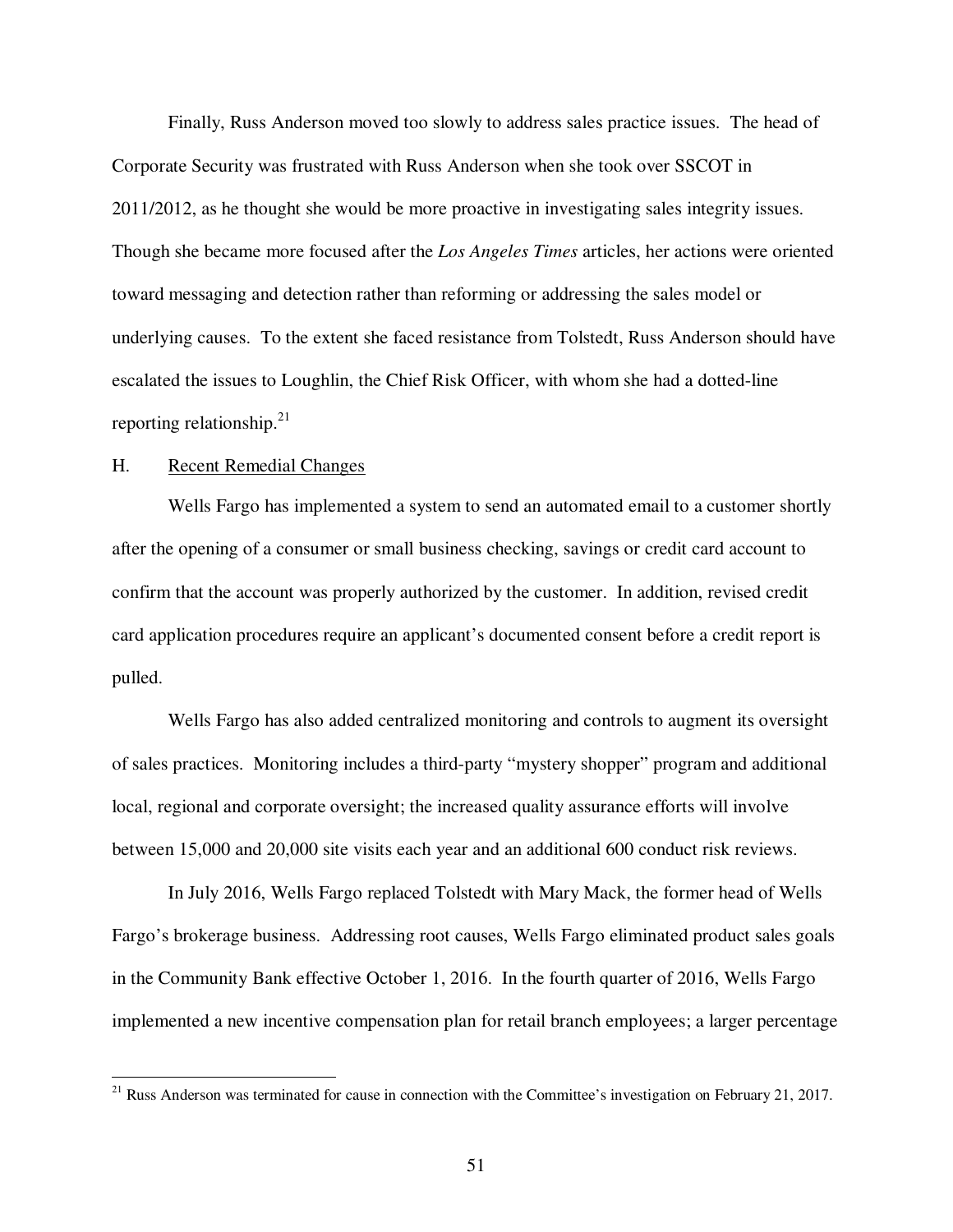of compensation is now "base pay," and incentives are focused on customer experience, with metrics designed to emphasize customer service, retention and long-term relationship building.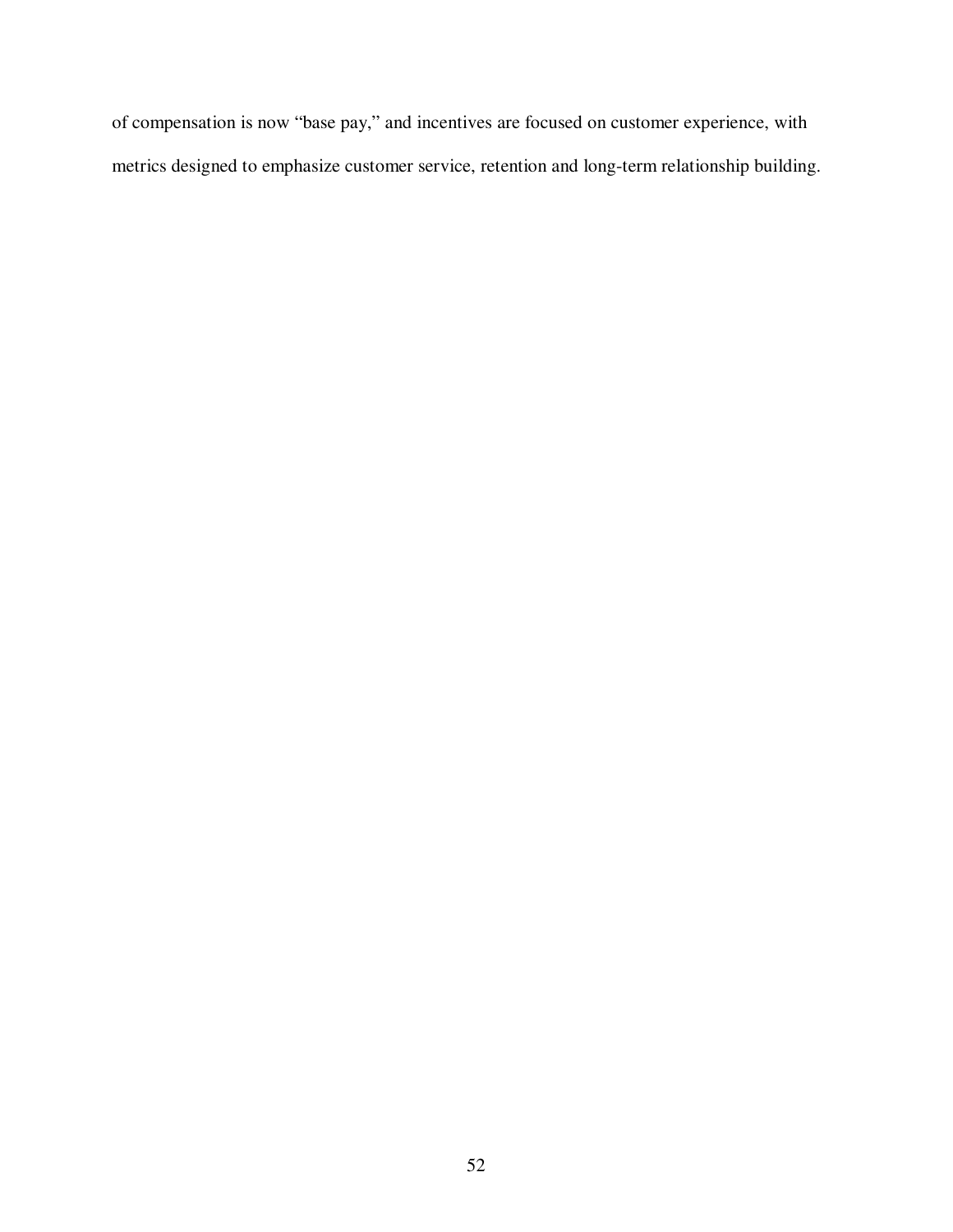#### Senior Management

## A. John Stumpf

John Stumpf, Wells Fargo's previous Chief Executive Officer and Chairman, joined Norwest in 1982; Norwest merged with Wells Fargo in 1998. Stumpf held various positions at Norwest prior to the merger, primarily focused on credit and acquisitions. At the time of the merger, Stumpf was based in Texas and managed all bank branches in the state. Stumpf served as the head of the southwest and western regional banking groups from 1998 to 2002; he moved to San Francisco when he was promoted to Executive Vice President of Community Banking in 2002. Stumpf became Wells Fargo's Chief Operating Officer in 2005 and served in that role until he became CEO in June 2007. As CEO, Stumpf oversaw Wells Fargo's four main business groups: the Community Bank, Consumer Lending, Wealth & Investment Management and Wholesale Banking. Stumpf joined the Board of Directors in 2006 and became Chairman of the Board in January 2010. Stumpf resigned in October of 2016, at which point Tim Sloan was elevated to CEO.

A product of Norwest, where the head of a region was the "king" or "queen" of his or her territory, Stumpf was a supporter of decentralized management during much of his time as CEO of Wells Fargo. As did others, Stumpf believed decentralization better managed risk by spreading decision-making and produced better business decisions because they were made "closer to the customer." Over time, however, he recognized that increased cross-business collaboration was better for the customer and Wells Fargo. He later came to support increased centralization and authority for risk and control systems as well, but that only occurred after the sales practice issues had emerged.

Stumpf was ultimately responsible for enterprise risk management at Wells Fargo, but was not perceived within Wells Fargo as someone who wanted to hear bad news or deal with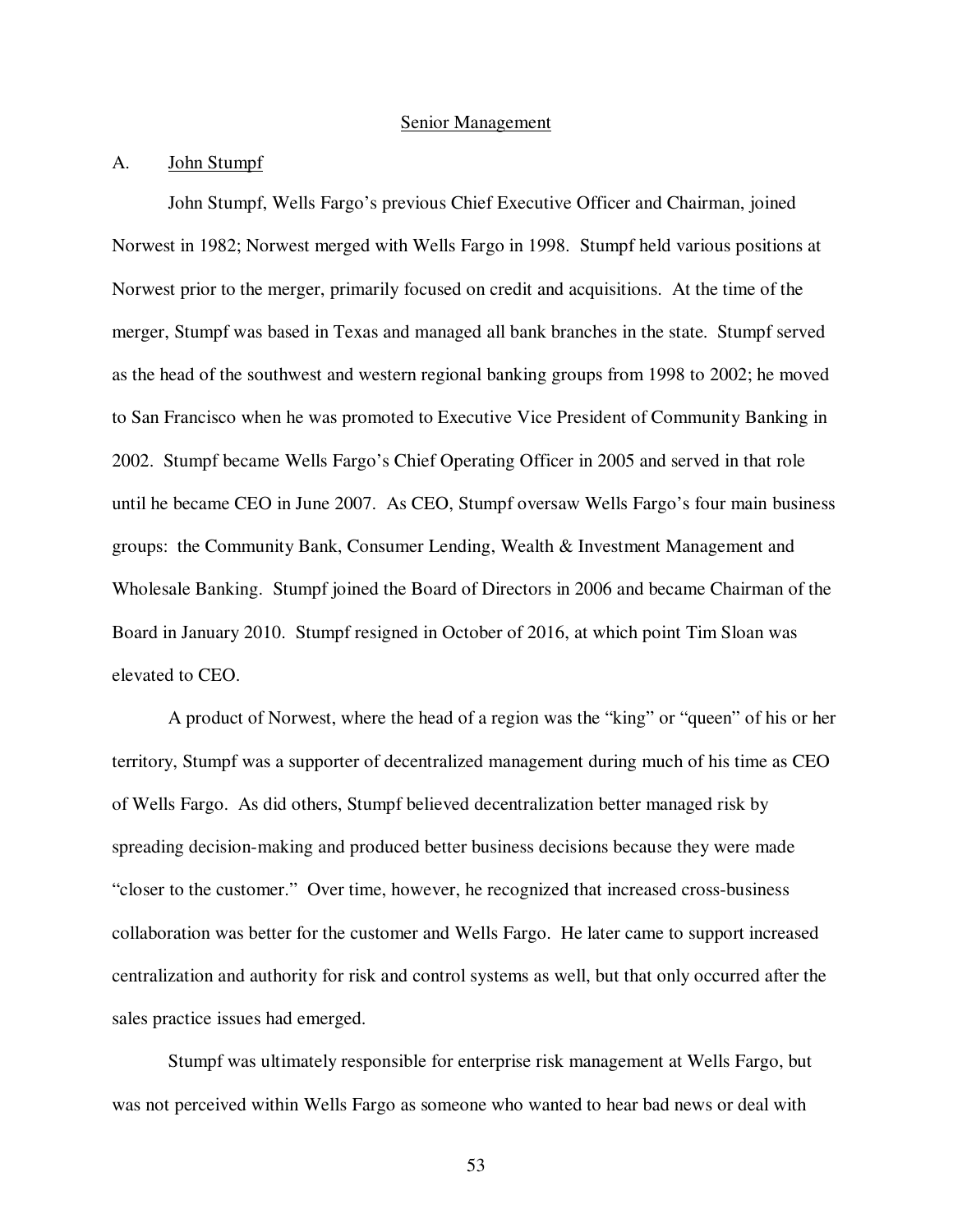conflict. In accordance with the decentralized model, a deferential culture existed whereby there was limited encouragement for the management of different businesses to challenge each other or comment on significant issues in the other lines of business. Under Stumpf, weekly Operating Committee meetings generally did not serve as a forum for discussion, engagement or challenge among its members.

Much like his predecessor, Richard Kovacevich, Stumpf was also a proponent of crosssell and product sales. Kovacevich had initiated the "GR-8" program to pursue cross-sell at Norwest and brought that focus to Wells Fargo, which had not measured cross-sell in a programmatic way before the Norwest merger. Wells Fargo's sales-oriented culture was transferred to former Wachovia branches and retail bank operations following the merger with Wachovia.

Stumpf received reports on cross-sell success and spoke frequently on its importance. Referring to efforts to cross-sell in an email to Tolstedt and another executive vice president, he stated that Wells Fargo "fight[s] like cats and dogs for those numbers!"

Stumpf was aware that Wells Fargo's focus on cross-sell, combined with aggressive sales goals and associated incentive compensation plans, could encourage employee "gaming" and sales practice issues. In June 2015, an email between Stumpf and one of his line of business heads discussed the potential of purely quantitative incentive plans based on sales numbers to influence people "to make bad decisions, i.e. cheat" and, in the summer of 2015, Stumpf challenged Tolstedt to try to manage the Community Bank without sales goals. However, Stumpf was not engaged in managing the balance between positive and negative incentives, and it was not until September 2016 that Wells Fargo decided to eliminate product sales goals for Community Bank employees. Indeed, one senior member of Tolstedt's leadership team recalled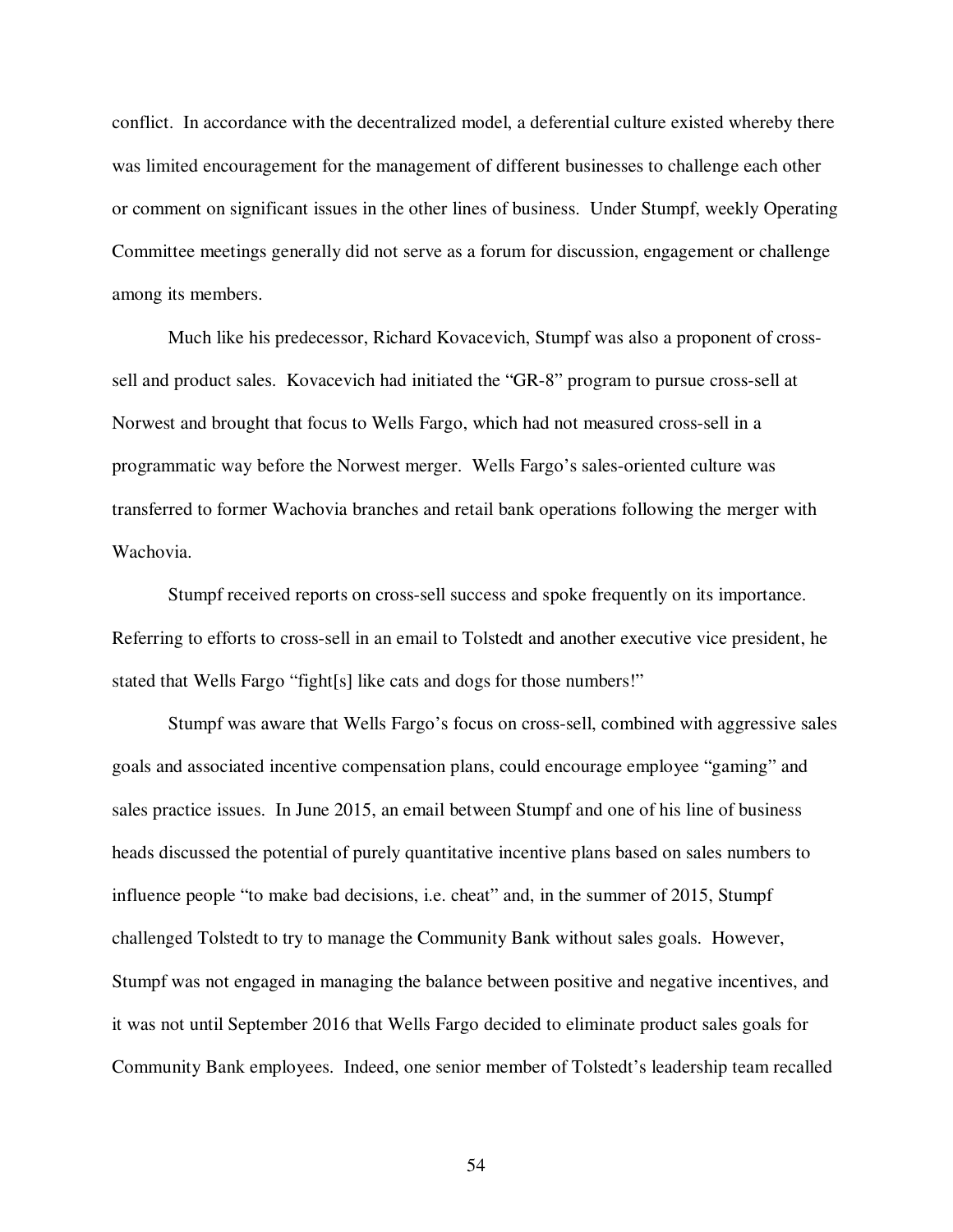discussions of eliminating sales goals in 2012, but thought that most believed that Stumpf would not have approved such a change due to his views of sales goals serving as an effective motivator. And even after sales practice issues came to the fore in 2013, evidence shows that Stumpf was concerned that bank employees not be under-motivated or unduly restricted in pursuing sales.

Stumpf was also aware of specific sales practice issues over the years. He was notified of the incident involving the branch in Colorado in 2002, described below at pages 73-74. Stumpf received numerous customer and employee complaints about sales practices and sales pressure, which he or his assistants referred to appropriate subordinates without further follow-up. According to Wells Fargo employees, concerns about sales practices and "gaming" were raised with Stumpf during the 2012-2014 timeframe.

Stumpf was informed by late 2013 that approximately 1,000 (or approximately 1% of) Community Bank employees were being terminated for sales integrity violations each year. Stumpf reacted positively to the  $1\%$  number; in his view, the fact that only  $1\%$  of Wells Fargo employees were terminated meant that 99% of employees were doing their jobs correctly. It does not appear that he initiated any follow-up investigation or inquiry into the issue in 2013 or 2014.

Even in 2015 and 2016, Stumpf did not appreciate the scope and severity of the problem. He continued to publicly support the appropriateness of Wells Fargo's sales goals and to highlight that the vast majority of Wells Fargo employees "got it right." An example is an email Stumpf wrote to Sloan on May 17, 2015, after the filing of the Los Angeles City Attorney lawsuit:

I have worked over the weekend with Carrie on the LA issue — I really feel for Carrie and her team. We do such a good job in this area. I will fight this one to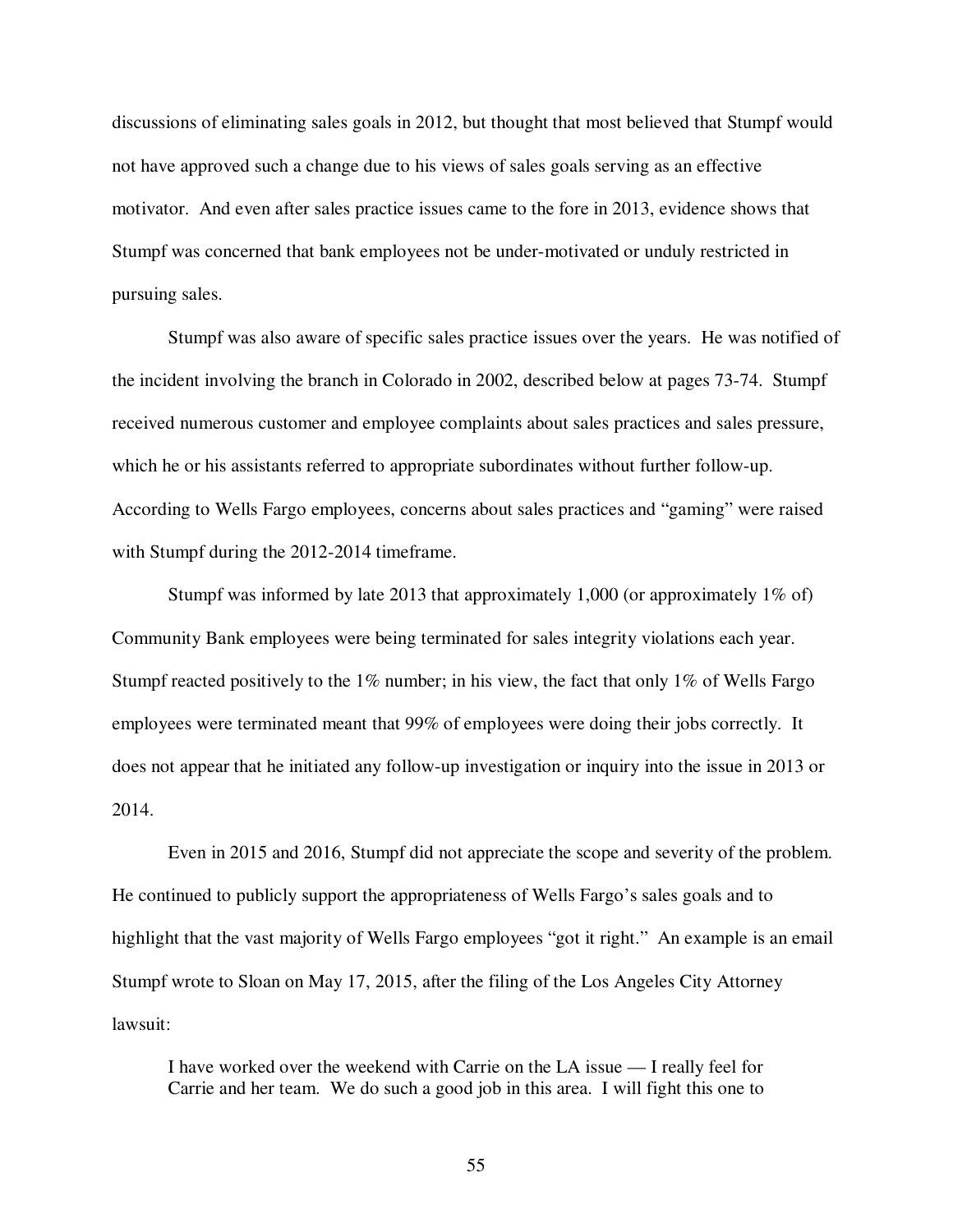the finish. Do you know only around  $1\%$  of our people lose their jobs [for] gaming the system, and about 2/3 of those are for gaming the monitoring of the system, i.e. changing phone numbers, etc. Nothing could be further from the truth on forcing products on customers. In any case, right will win and we are right. Did some do things wrong — you bet and that is called life. This is not systemic.

In his interview, Stumpf could not recall whether in this email he was referring to 1% of employees working across the regional bank or whether the 1% figure was limited to those working in the Los Angeles area. In retrospect, he acknowledged that 1% was too high in either case.

Tolstedt reported to Stumpf, and he supported her during her time as the head of Community Bank. He was aware of Tolstedt's shortcomings as a leader but also viewed her as having significant strengths. Stumpf believed that the Community Bank's positive customer service and team member satisfaction survey results and consistently strong financial performance reflected positively on Tolstedt's leadership abilities. Stumpf understood that Tolstedt could be resistant to change and inflexible, but for a long time he considered that to be advantageous from a risk perspective; he believed her conservative decision-making was less likely to result in hasty decisions that could expose Wells Fargo to harm.

Many have noted that Stumpf was hesitant to criticize Tolstedt and, ultimately, hesitant to terminate her, even after the lead independent director and the Chair of the Risk Committee suggested that he do so in December 2015. For example, according to one director, Stumpf advised the Board of problems with Tolstedt's leadership style, including that she was controlling, but also praised her as the "best banker in America." Eventually, Tim Sloan, upon assuming the role of Chief Operating Officer, was assigned responsibility for making the decision on whether to retain Tolstedt as head of the Community Bank.

Stumpf was accepting of Tolstedt's flaws in part because of her other strengths and her ability to drive results, including cross-sell. For example, in her 2009 performance review,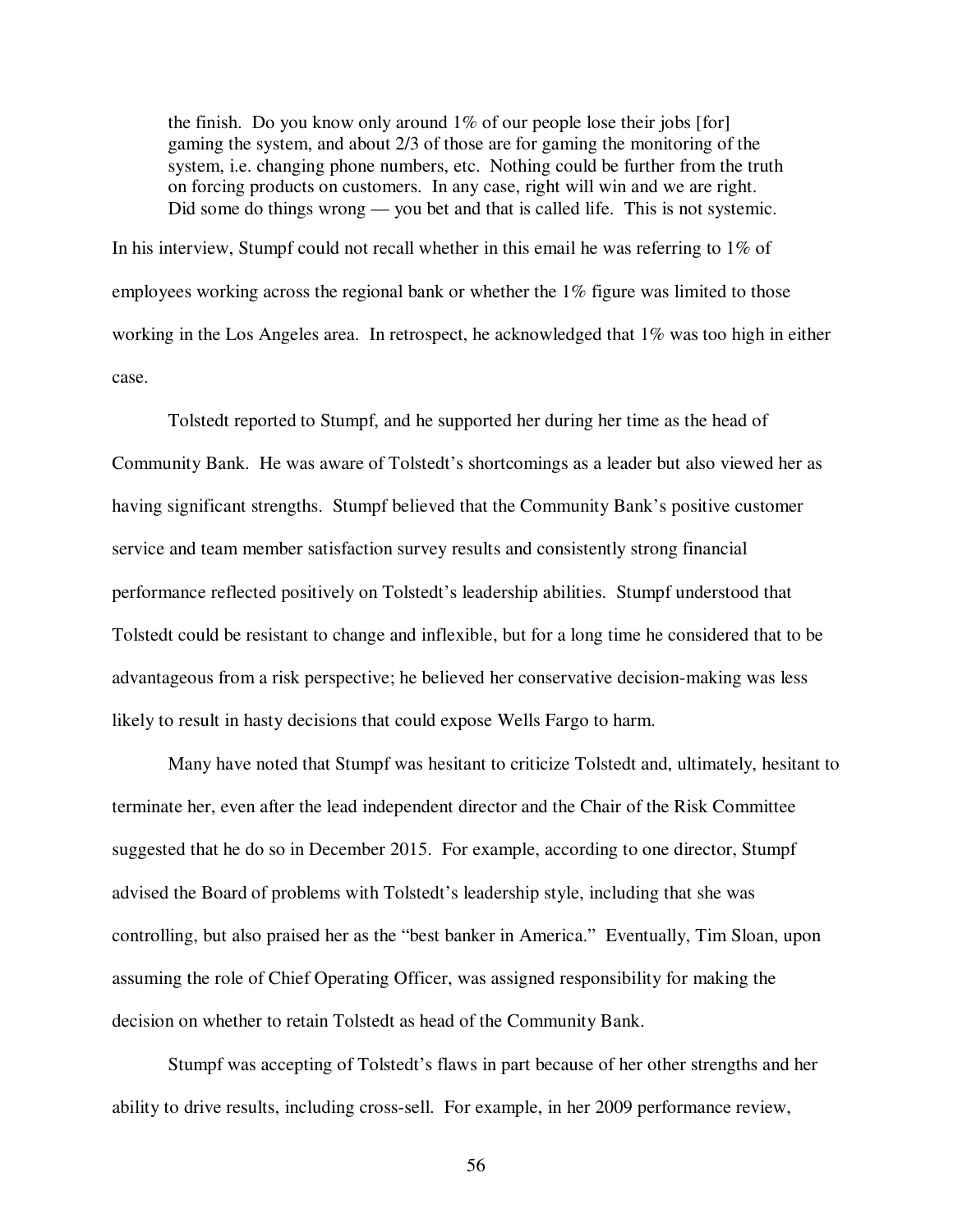Stumpf wrote that Tolstedt "knows the business cold – nothing gets by her" and that a management structure she had devised was a "stroke of genius." In 2013, Stumpf attributed the Community Bank's success, including in achieving "record cross-sell," to Tolstedt's leadership. He also pushed Tolstedt to work to increase cross-sell when strong growth proved more elusive. Many observers expressed their belief that Tolstedt operated the Community Bank in the way she did because she thought Stumpf would approve. This is also supported by contemporaneous emails, particularly with respect to the setting of aspirational sales goals and focus on improving cross-sell.

#### B. Tim Sloan

Tim Sloan joined Wells Fargo in 1987 and has held various leadership roles over the course of his Wells Fargo career, including CAO (September 2010 to February 2011), CFO (2011 to 2014), Head of Wholesale Banking (2014 to 2015) and COO (2015 to October 2016). He was chosen to take over the CEO position upon Stumpf's retirement in October 2016. Sloan's knowledge of sales practice issues was limited prior to 2014, but increased after the publication of the *Los Angeles Times* article on sales practice issues at Wells Fargo in December 2013.

While Sloan had some awareness of sales practice issues within the Community Bank prior to the publication of the *Los Angeles Times* articles, including from sporadic internal discussions with colleagues and anonymous complaint emails, he was not aware of the magnitude of the issues or of their potential to cause customer harm. The decentralized, "run it like you own it" structure and ethos within Wells Fargo limited the amount of negative information Sloan received regarding the Community Bank and the opportunities Sloan had to engage on Community Bank issues.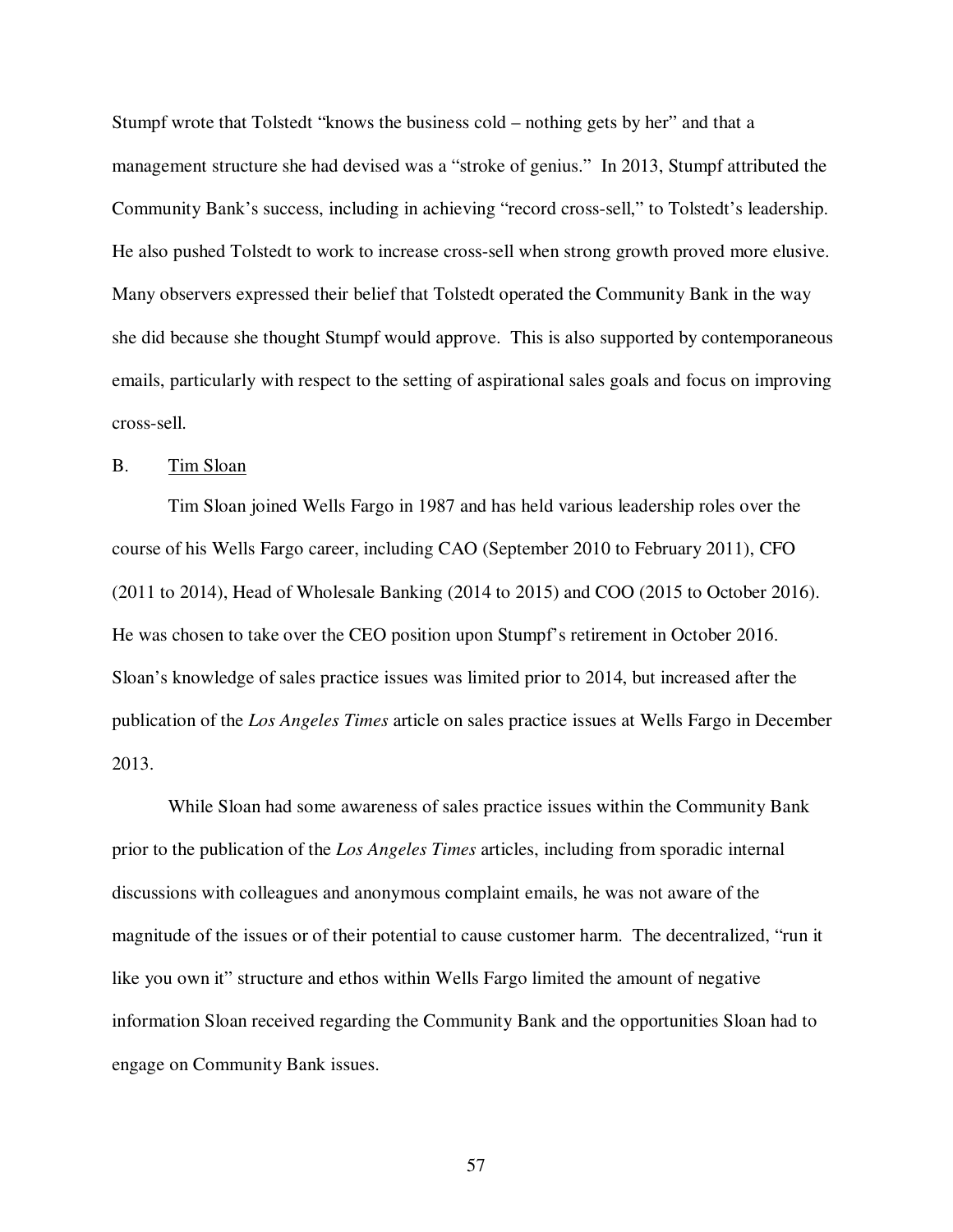Sloan was also aware of Tolstedt's management issues, including her resistance to providing or receiving negative information. He understood that Tolstedt was a controlling manager and was not always a good partner when working with other parts of the business. He knew that Tolstedt did not like to have any critical discussion of her management of the Community Bank, and could be resistant to advice to change or adapt, and was aware that this resistance also attached to discussions of sales practice issues. Sloan had observed that Tolstedt surrounded herself with supportive people who insulated her and told her what she wanted to hear.

In December 2013, Sloan told the *Los Angeles Times*, "I'm not aware of any overbearing sales culture." After the publication of the *Los Angeles Times* article, Sloan became aware of Wells Fargo's efforts to detect and address sales practice issues, including that a team had been assigned to investigate and that a larger sales practice review would then need to be done.

Sloan was also included on internal correspondence concerning the need to lower sales goals after 2013. In a May 2014 email, Tolstedt informed Sloan and other senior executives of adjustments to the sales plan and banker goals, noting that one of the purposes of lowering sales goals was that it "encourages the right behaviors." In 2015, Sloan attended Risk Committee meetings in which sales practice violations were discussed, including a meeting where Tolstedt noted the high inherent risk associated with the Community Bank. This was when he and others within Wells Fargo first began to appreciate the potential for sales practices to cause financial harm, although he understood that the level of harm was small and the matter was being addressed.

Sloan has acknowledged that Wells Fargo should have been more focused on determining which customers were harmed and remediating it. In a company-wide address in October 2016,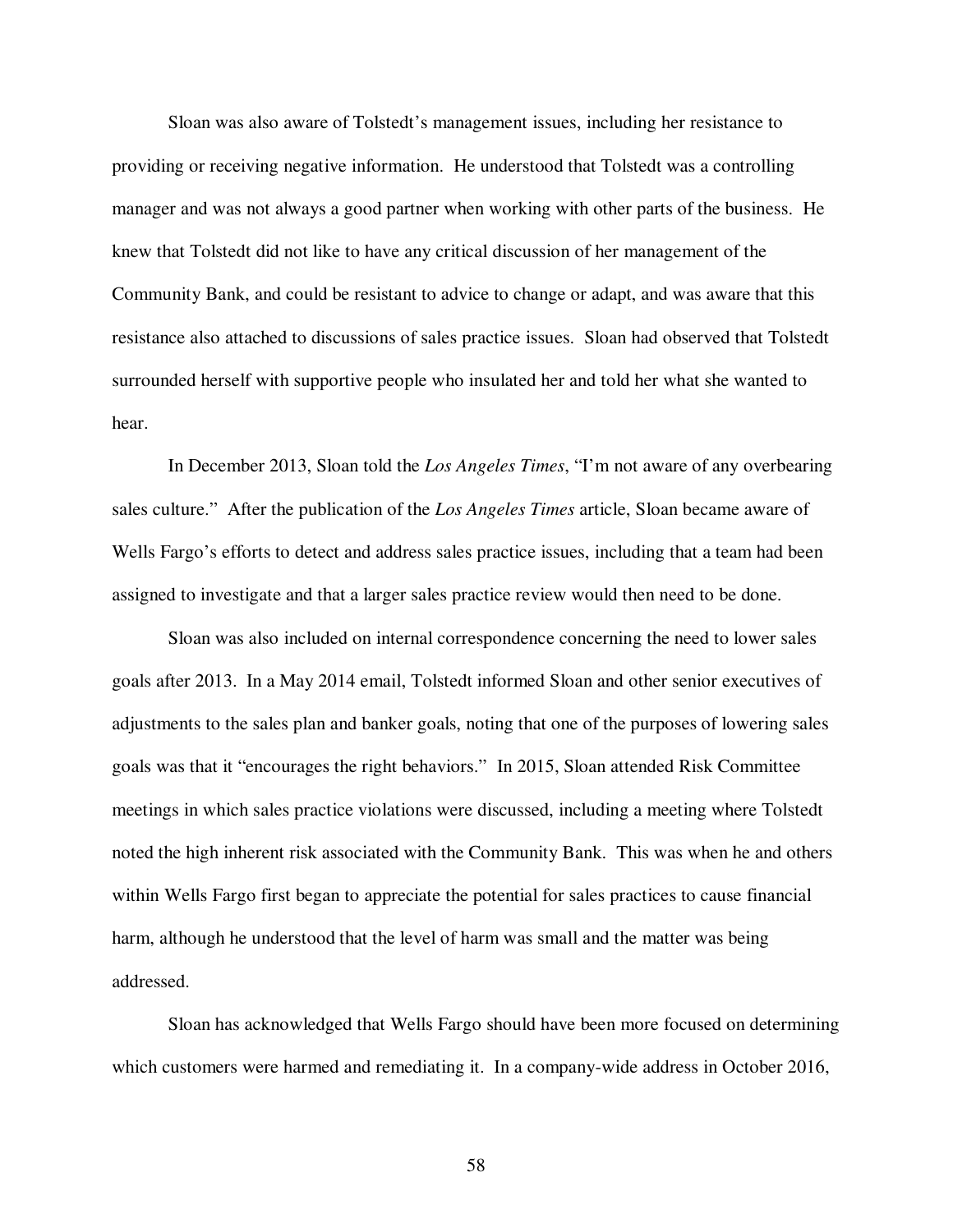he said that "[Wells Fargo] had product sales goals that sometimes resulted in behaviors and practices that did not serve our customers' or our team members' interests. And we were slow to see the harm they caused." He added: "[D]espite our ongoing efforts to combat these unacceptable bad practices and bad behaviors, they persisted, because we either minimized the problem, or we failed to see the problem for what it really was – something bigger than we originally imagined."

Beginning in November 2015, when Sloan became President and COO, he discussed with Tolstedt that she needed to be more open to change and to resolve the sales practice issues quickly. Sloan, Stumpf and members of the Board agreed that Tolstedt was likely not the right person to guide the Community Bank as it went forward — and members of the Board expressed more pointed and immediate concerns about Tolstedt — but Sloan felt that he needed to evaluate and work with her to help her change before reaching a final decision about her future at Wells Fargo.

In the spring of 2016, it became clear that Tolstedt was not changing her management practices sufficiently. During the April 2016 Board meeting, Sloan and the Board discussed replacing her as the head of the Community Bank. Subsequently, in the June 2016 Board meeting, Sloan reiterated his intention of replacing Tolstedt. In early July, Sloan informed Tolstedt that she would no longer serve as the head of the Community Bank. They ultimately agreed that she would retire.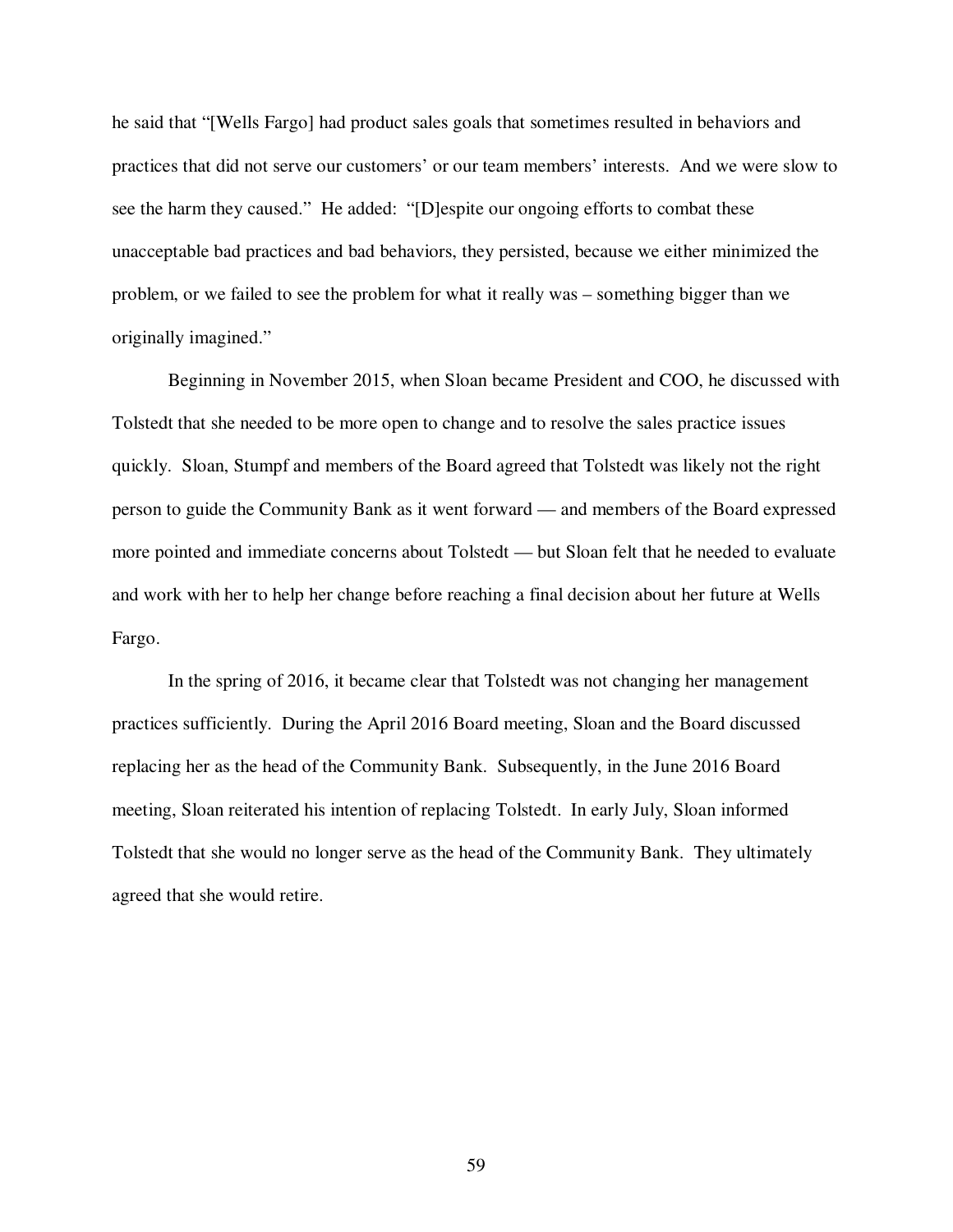#### Corporate Risk

#### A. Corporate Risk and the ERMC

From the time of the 1998 merger with Norwest, Wells Fargo had a decentralized operational and management structure, with each of the lines of business operating independently. Management of Wells Fargo traditionally believed that an organization's risk was borne within various lines of businesses and should be managed there. Risk management at Wells Fargo thus generally took place in the lines of business, with the business people and the group risk officers and their staffs as the "first line of defense." Management believed that this decentralized approach was a superior method for managing risk and had helped make Wells Fargo successful, and in particular had helped Wells Fargo come through the 2008 financial crisis relatively unscathed.

Wells Fargo's Corporate Risk function started to be built out in the mid-2000s. In or about 2005, an enterprise-level Operational Risk Management and Compliance group was formed and operated under the direction of Patricia Callahan until 2007. That group focused on AML/BSA compliance and compliance with consumer credit, home mortgage disclosure and other laws. Sales practices and sales integrity were not within its scope.

After Callahan's departure on a leave of absence, Loughlin, who had been the Chief Credit Officer, had compliance added to his areas of responsibility in about 2007 and assumed the title Chief Risk Officer in 2010. The CRO did not have any line authority or directive power to enforce changes on the lines of business. He could, and did, try to exercise his influence to encourage the businesses to address risk issues and to air them more broadly within the bank. The CRO could also identify and escalate issues to the ERMC, the CEO and the Board.

The ERMC is the management committee through which significant risks were reported, evaluated and escalated to the Board by senior members of management. Its responsibilities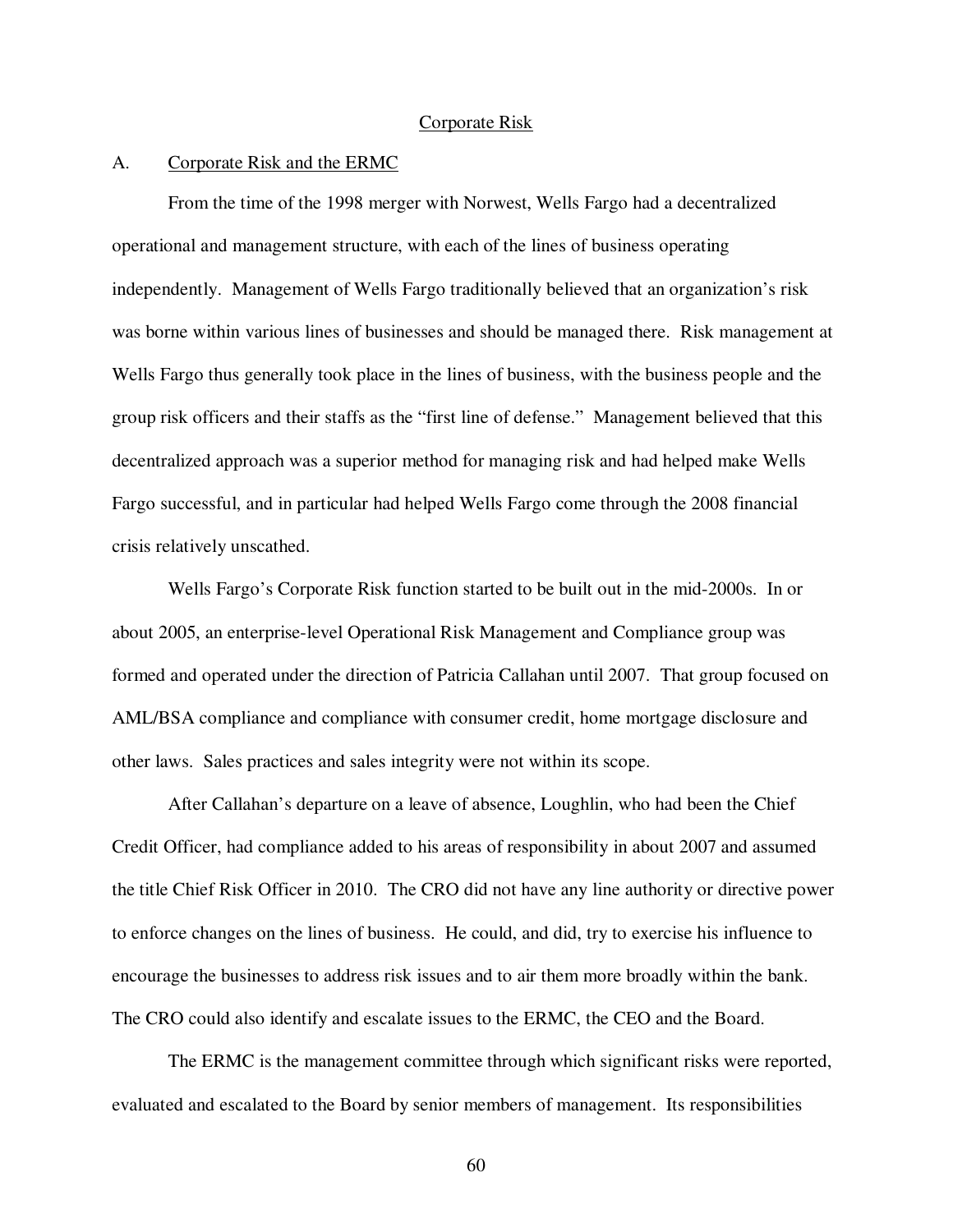included overseeing the management of reputational, strategic, financial, credit, legal, market and operational risks; serving as the primary management-level forum for the consideration and decision-making related to Wells Fargo's "highest priority enterprise-wide risk issues"; and supporting and assisting the Risk Committee in carrying out its risk oversight responsibilities. The ERMC met approximately monthly and provided the Board quarterly assessments of the largest risks facing Wells Fargo. The membership of the ERMC changed over the years, but it has included, among others, representatives of the lines of business, the CRO, the General Counsel, the Chief Administrative Officer, the HR Director and the Chief Operational Risk Officer.

#### B. Reporting by Group Risk Officers to Corporate Risk

The group risk officers, including Russ Anderson in the Community Bank, reported directly to the line of business heads and on a dotted-line basis to the then-Chief Operational Risk Officer ("CORO"). The group risk officers did so until the fall of 2013, when that dottedline reporting relationship was transferred from the CORO to Chief Risk Officer Loughlin.

The CORO viewed her role as (i) creating and overseeing certain risk programs that the businesses had to adhere to and (ii) stepping in to assist at the line of business level if there was a serious breakdown that required remediation. She did not view sales practices or compensation issues as within her mandate, but as the responsibility of the lines of business and other control functions (the Law Department, HR, Audit and Investigations). She viewed sales gaming as a known problem that was well-managed, contained and small; she was aware that there were approximately 1,000 sales practice-related terminations a year in the Community Bank, but viewed that number as relatively low, stable and not alarming given the size of the Community Bank. Further, in her view, Tolstedt was risk-averse and jumped on issues right away. The CORO provided reports to the A&E Committee, but these reports did not escalate the sales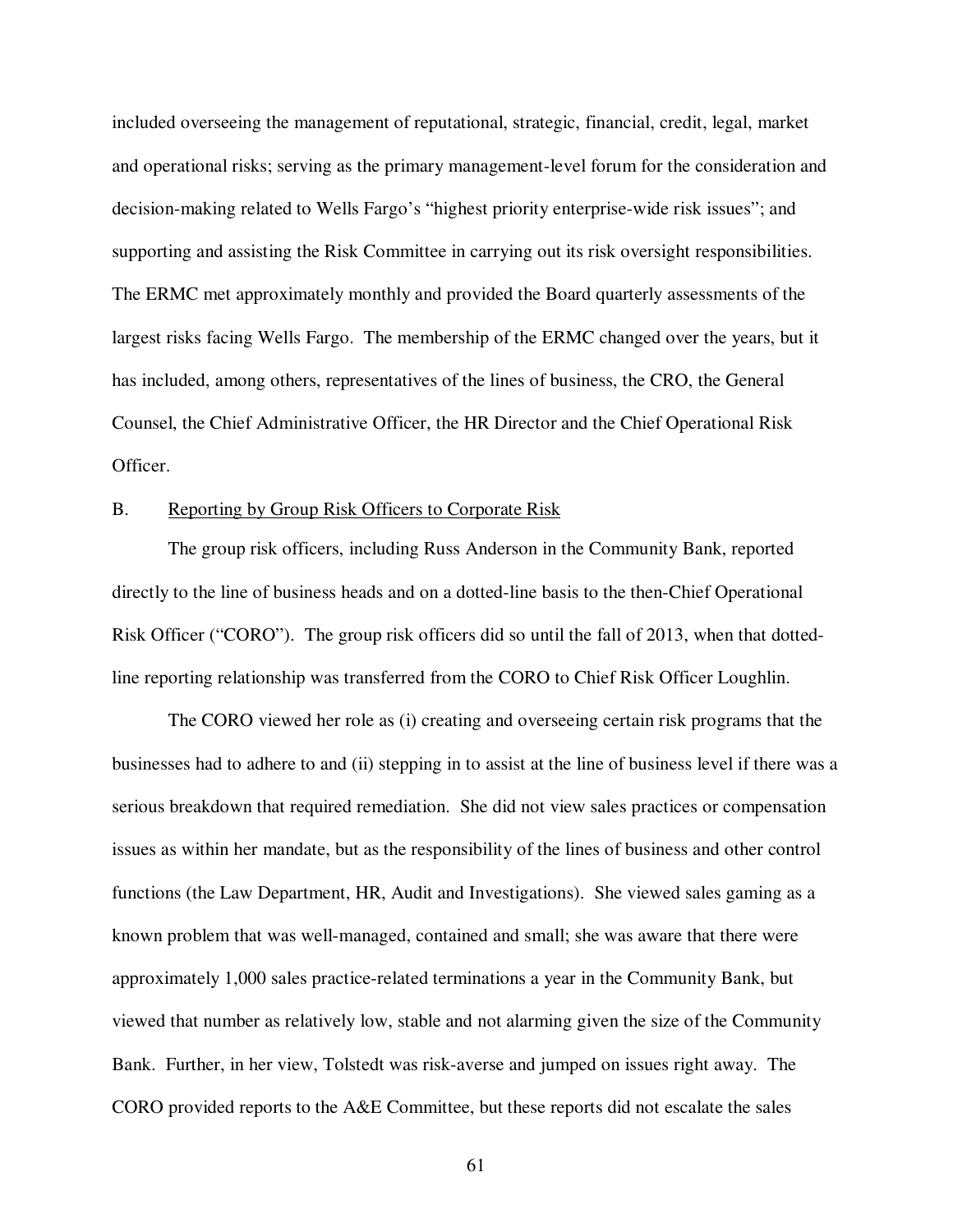practice issues in the Community Bank. She did not think that sales practices might be a significant problem until late 2013, shortly before she left Wells Fargo.

The CORO depended on risk officers in the lines of business to proactively address risk concerns and determine whether to elevate them to the enterprise level. She requested regular reporting from the group risk officers, but with limited success. There was tension and friction in the relationship between the CORO and Russ Anderson. The former found Russ Anderson frustrating to work with because of Russ Anderson's focus on keeping control over the management of risk within the Community Bank. Although Russ Anderson resisted efforts to centralize control, she was not reluctant to raise problems when she determined that she needed assistance at the enterprise level. According to Loughlin, Russ Anderson's transparency improved after the shift in the dotted line reporting from the CORO to the CRO in the fall of 2013, but was never satisfactory.

#### C. Evolution of the Structure of the Risk Management at Wells Fargo

As described below, the Board established a Risk Committee in 2011, and thereafter worked on rationalizing its scope and functions. Along with efforts to enhance oversight of risk at the Board level, the CRO made significant efforts to revamp the risk function at Wells Fargo to provide for more effective oversight and control of risks. These efforts, however, were still in process at the time the sales practice issues became prominent in 2013 and were escalated to the Board in 2014.

At Loughlin's recommendation, the Board authorized the engagement of McKinsey  $\&$ Co. in early 2013 to analyze Wells Fargo's risk function and organization and to make suggestions for its improvement. Recommendations from the McKinsey report were presented to the Board and reflected in part in an October 2013 memorandum to the Board describing the corporate risk program's aspirations, strategy and three-year plan, and in Wells Fargo's Risk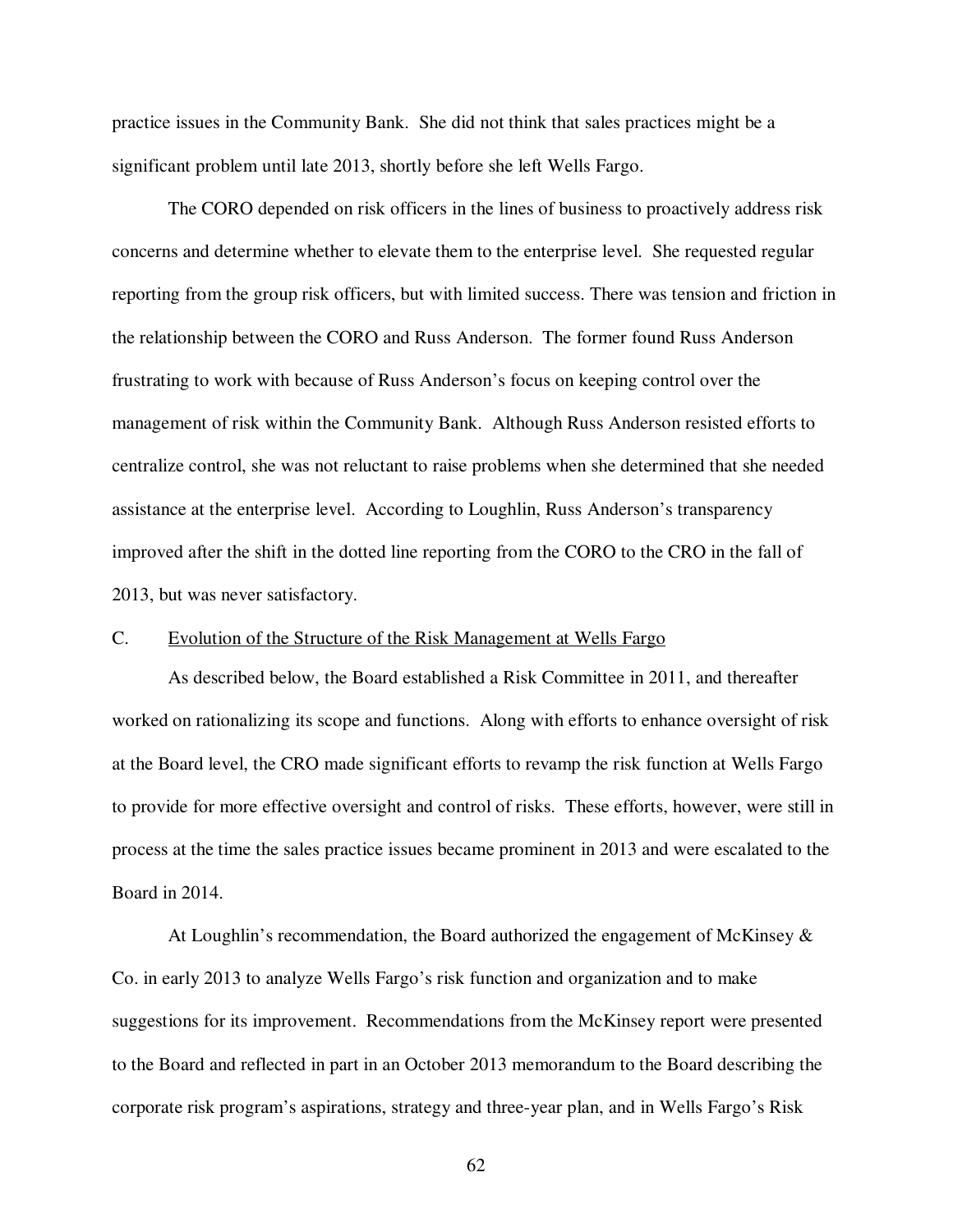Management Framework adopted in July 2014. The enhancements of the risk organization required substantially increased levels of funding and staffing, which the Board approved. The McKinsey report and Wells Fargo's risk management framework did not provide for centralization of the risk function. Instead, they included measures for, among other things, more effective and comprehensive oversight by Corporate Risk (the second line of defense) of risk in the lines of business (the first line of defense).

With regard to sales practices, Corporate Risk had started to plan for more formal oversight in late 2013, but these initiatives did not start to be implemented until 2015. Loughlin's October 2013 memorandum on the corporate risk program included a plan for Corporate Risk to take a leading role in "driv[ing] a systematic and disciplined approach to operational excellence in processes across the bank, particularly those that impact customers." Because "errors previously viewed as immaterial can have significant consequences, including increased risk of financial and reputational harm" and rising customer and regulatory expectations were especially evident in areas that touched consumers such as (among others) sales practices, "Wells Fargo will address these risks at the source through improving the customer experience and preventing errors, rather than remediating issues after-the-fact." Wells Fargo's July 2014 Risk Management Framework provided that the Corporate Enterprise Risk Group (led by one of Loughlin's direct reports) was responsible for Corporate Risk's oversight of sales practice risk, which was a subtype of "cross-functional" risk. However, no one from Corporate Risk was assigned responsibility as the "owner" of that area until 2015.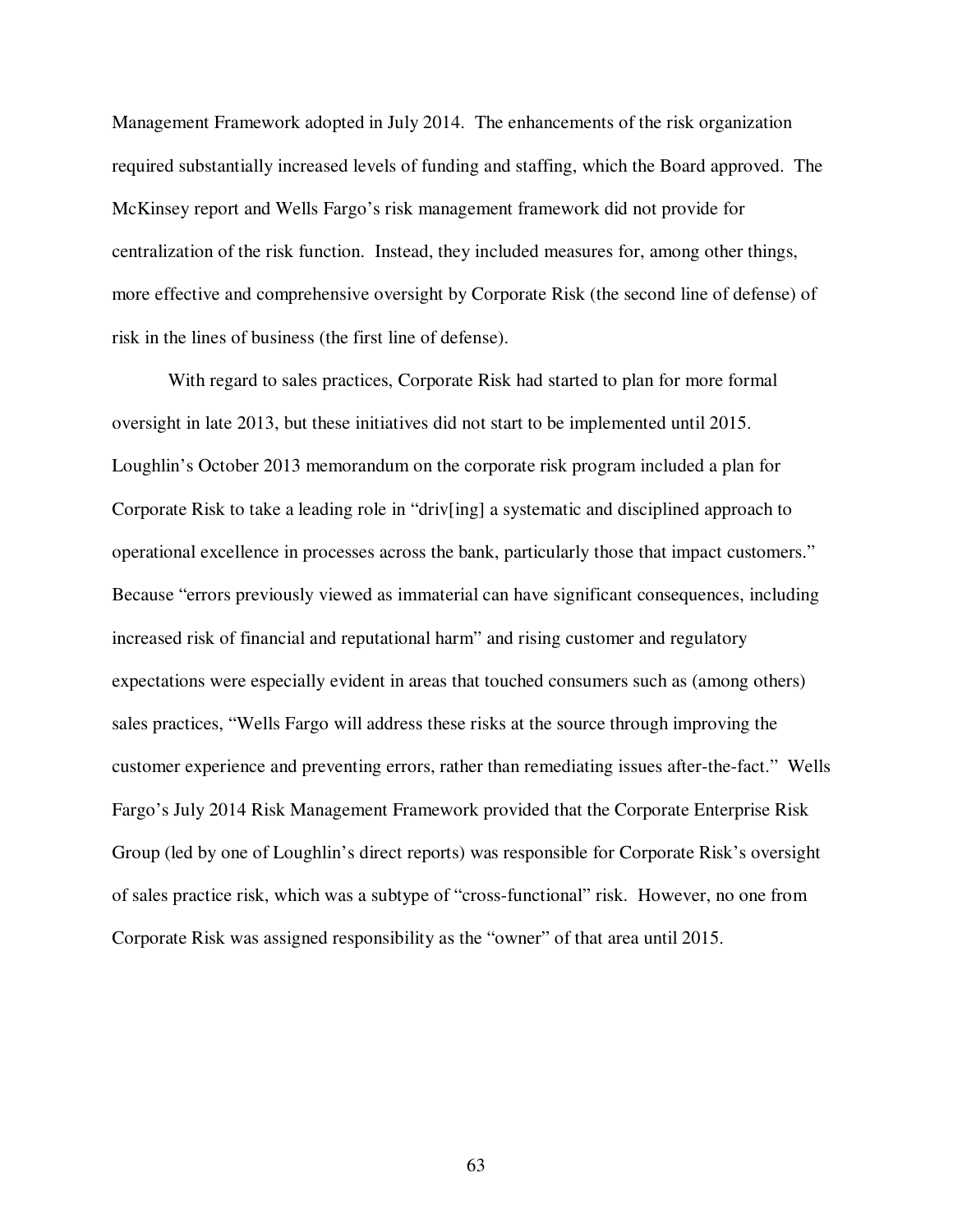# D. Corporate Risk's Response to Issues Concerning Sales Pressure and Improper Sales **Practices**

1. 2012

Loughlin recalled that he first became aware of terminations for improper sales practices in October 2013, when he was advised by Wells Fargo's BSA Officer of terminations in the Los Angeles area. However, at least as early as 2012, Loughlin was concerned about excessive sales pressure in the Community Bank and the possibility that it could result in employee turnover and sales of products that customers did not understand or need.

Lisa Stevens raised with Loughlin issues concerning unrealistic sales goals and her frustration with Community Bank leadership. Loughlin asked the Community Bank to come to an ERMC meeting on September 11, 2012, to address those and related issues. Before the meeting, Loughlin sent Matthew Raphaelson questions that the Community Bank representatives should address at the ERMC meeting, including "whether the emphasis on cross-sell leads to increased turnover; how do we or the managers on the front line know that our cross sells (solutions) are high quality and in the customer's benefit; whether emphasizing the number of solutions runs the risk of flogging product and irritating customers; whether we should emphasize revenue over the number of solutions; and how we pay people for cross-sell and how that compares to the practice of the competition."

Raphaelson and another representative of the Community Bank made a written and oral presentation to the ERMC on September 11, 2012. Loughlin recalled he was very dissatisfied with the presentation, as were most of the other ERMC members. The presentation did not give the committee a better understanding of the controls on sales goals, and it was jargon-filled, lacking in metrics and dismissive of some of the questions posed. The written presentation did not refer to unauthorized accounts or customer consent issues, although it did list detective and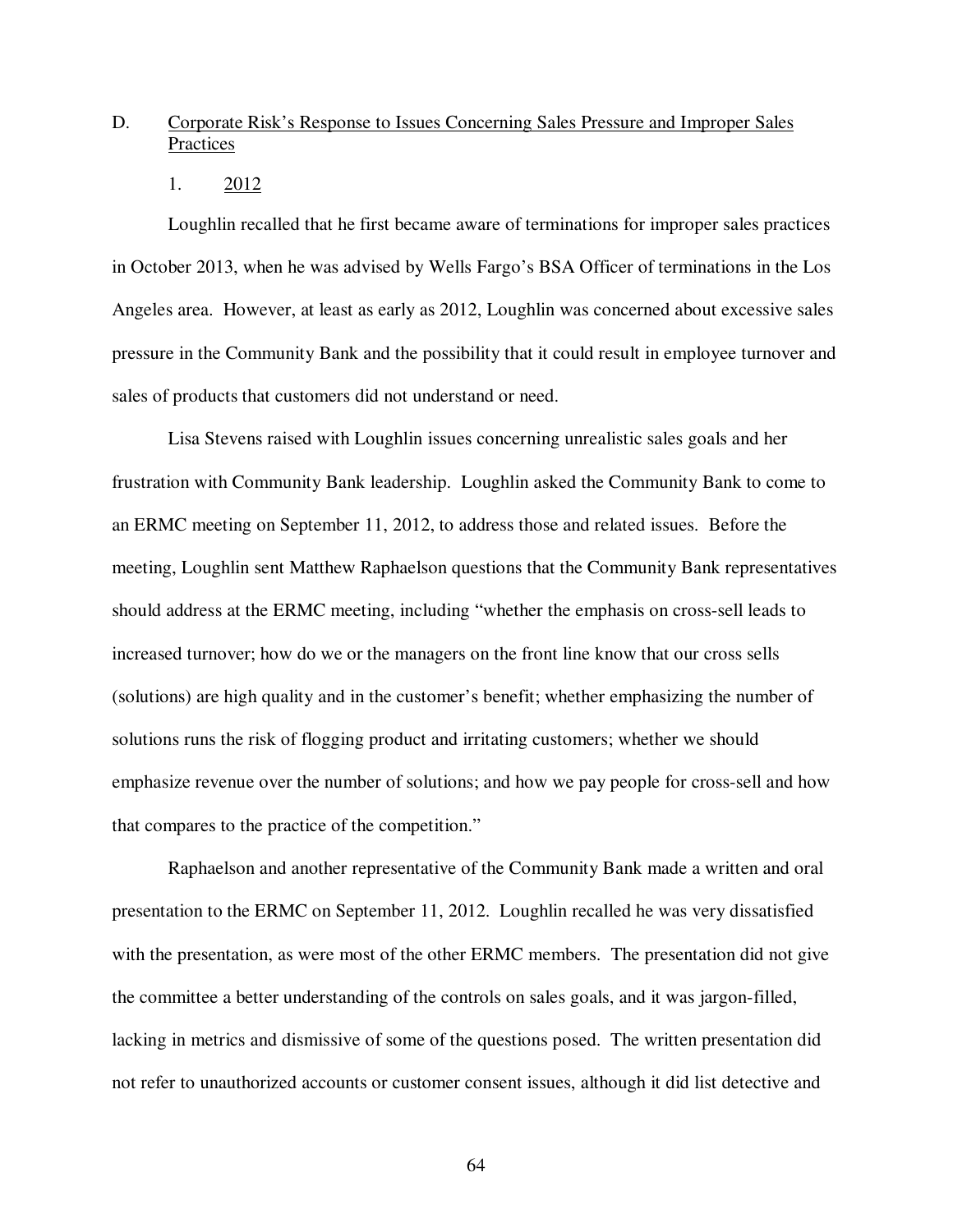preventative controls, including monitoring and others. Loughlin had also asked Russ Anderson to present at the ERMC in 2012, but in October 2012 decided that she need not appear.

On September 19, 2012, Loughlin attended Stevens' West Coast presidents' meeting and addressed the attendees. His planned outline for the discussion included topics similar to those Loughlin had raised with Raphaelson in connection with the ERMC meeting. In a discussion after the meeting, two managers spoke to Loughlin about high sales pressure. Loughlin was surprised by the allegation and suggested that the managers report those issues to Stevens, and then to Tolstedt if Stevens was not responsive.

After the West Coast meeting, Stevens got a call from Tolstedt, who told her not to talk to Loughlin anymore and that she needed to "toe the line." Stevens told Loughlin about the call with Tolstedt, and Loughlin expressed to Stevens that Tolstedt's direction was "ridiculous." Loughlin had a similar conversation with Stevens in December 2015, during which Loughlin encouraged Stevens to approach Tolstedt directly, but also told her that the instruction from Tolstedt was "stupid" and that Stevens should feel free to continue to call him with problems.

In an apparent follow-up to the September 2012 ERMC meeting, Raphaelson sent Loughlin an email on October 5, 2012, on the subject of "sales goals." Raphaelson said that setting sales goals was a "balancing act," and that he "carr[ied] this Charlie Munger wisdom with me in my head," namely that "'Low goals do cause lower performance and high goals increase the percentage of cheating.'" Loughlin responded: "I wonder if the emphasis on individual unit sales produces low quality sales (not really in customers best interests, but sold because someone has to make their goals), and higher turnover than is necessary (due to pressure to make goals). I just wonder if a revenue based approach would be better. Every store, district, etc must increase revenue each year by x percent. Let them figure out how. Just thinking out loud."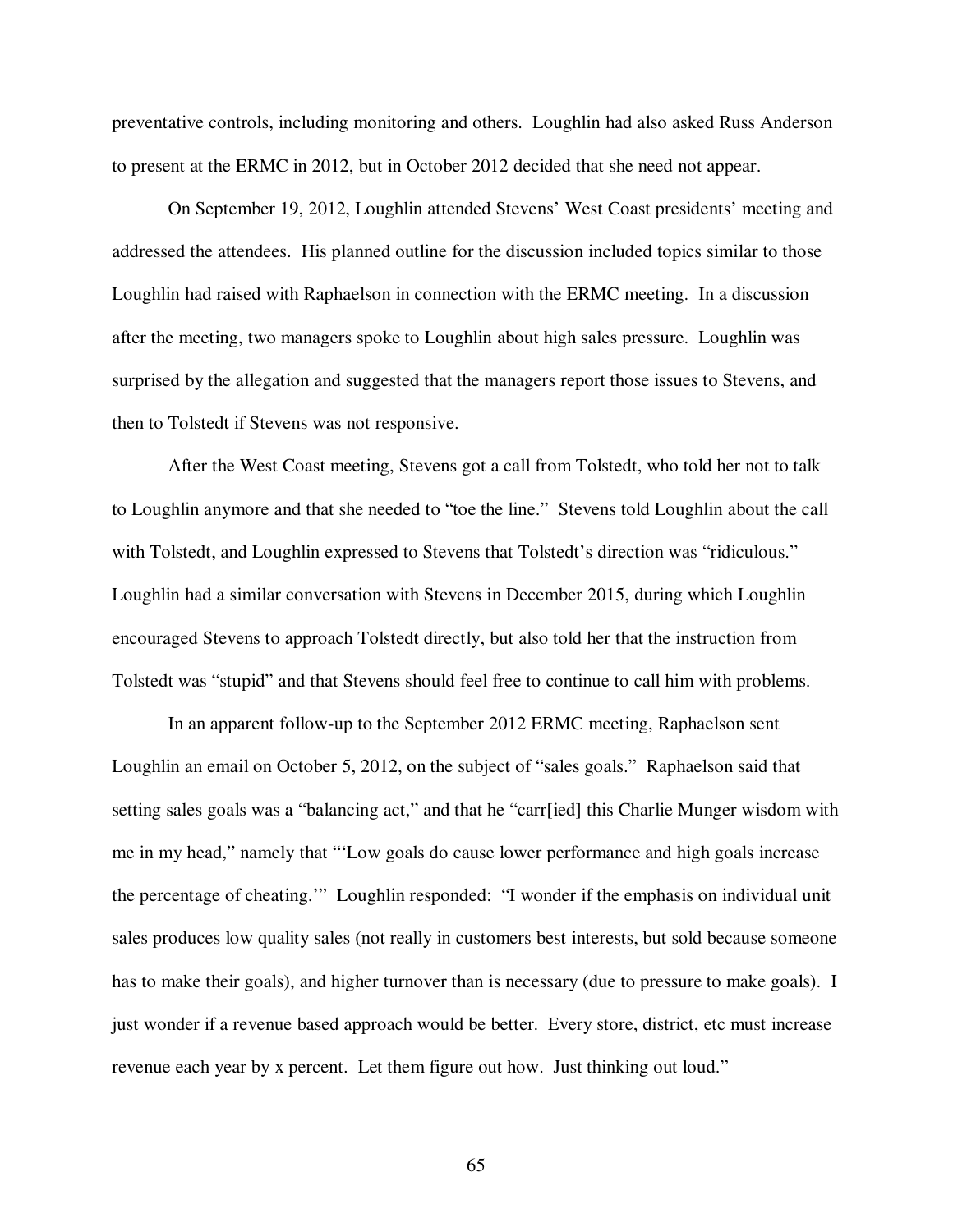Loughlin raised the issue of employee turnover in the Community Bank with the Community Bank's representative on the ERMC after the October 16, 2012 ERMC meeting. He also invited the Community Bank HR head to come to a future ERMC meeting to discuss, among other things, "trends in store turnover, the drivers of those trends, how we perform compared with peers / in different geographies" and how the risk was managed. As noted above, Tolstedt objected to the request, and Loughlin deferred the presentation.

# 2. 2013-2014

On June 5, 2013, the Community Bank HR head, Debra Paterson, presented to the ERMC on employee turnover, noting that it was approximately 42% in 2012 among branch and call center personnel, which made up 90% of the Community Bank's employees. This rate was described as "slightly lower than turnover for similar types of roles in the retail industry." Later in June 2013, Corporate Risk personnel contacted the Community Bank to discuss the possibility of another ERMC presentation by the Community Bank to address whether "there was a linkage between the high turnover and the quality of sales, thus, if we could improve upon the former it would potentially enhance the quality of sales."

In the summer of 2013, Loughlin also encouraged Tolstedt to consult with European banks on conduct risk issues, including those related to sales practices, as U.K. banks in particular had been subject to regulatory scrutiny for sales practices. This resulted in an August 2013 trip to London and Stockholm by Tolstedt and others in the Community Bank.

Later, after the first *Los Angeles Times* article was published, Tolstedt criticized Loughlin when he or his team attempted to get information about sales practices in the Community Bank without directly involving Tolstedt. On October 9, 2013, Tolstedt emailed Loughlin as follows: "I would very much appreciate the team talking to me directly about any concerns on sales practices versus arriving at broad conclusions without all the information on trends, controls, and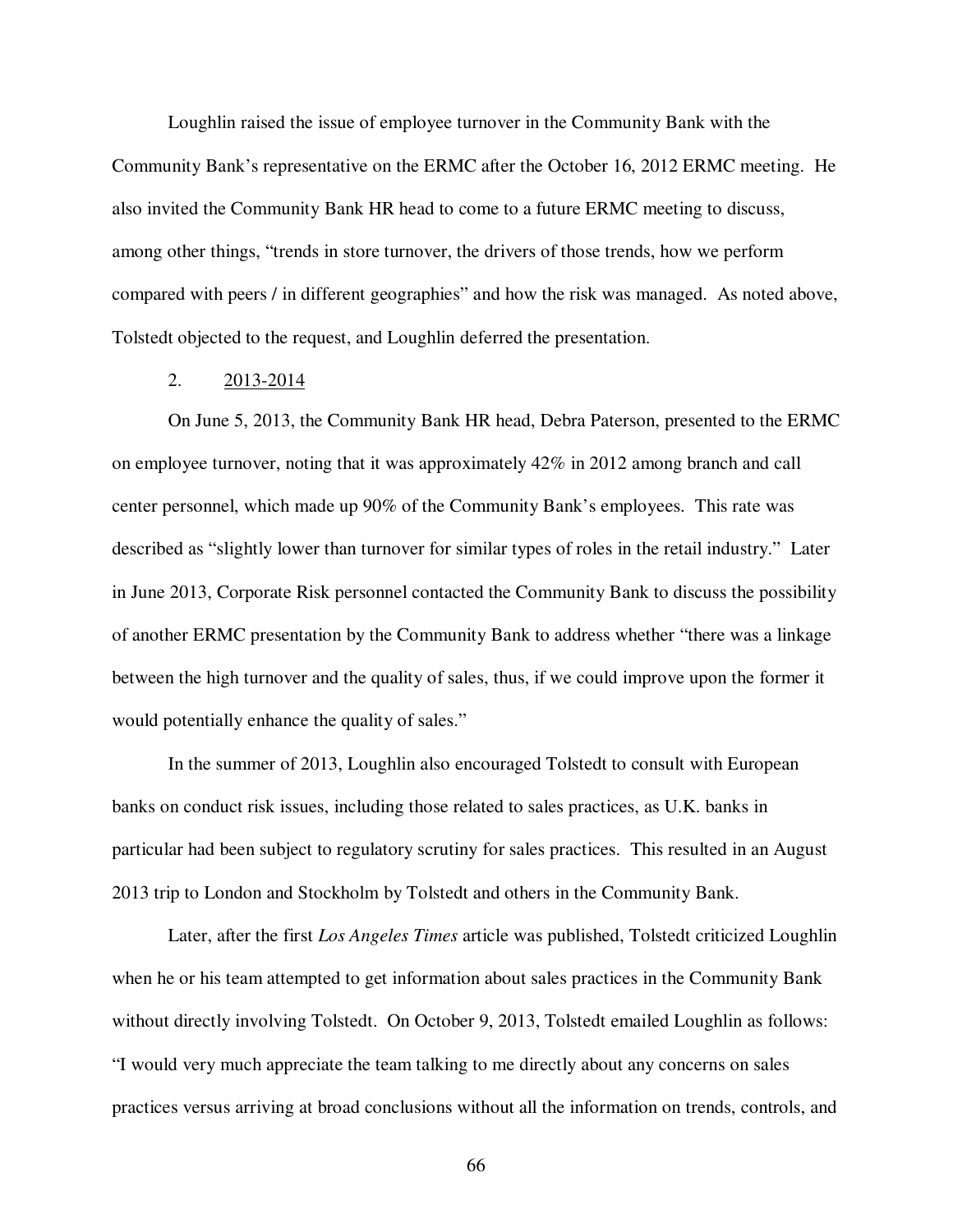future controls. It continues to frustrate me greatly that I am left out of the conversation. I appreciate credible challenge but the team needs to be talking to people who have the facts and information." Fourteen minutes later, she followed up with an email clarifying that she "appreciated the question," but was just frustrated that she was not "involved in the discussion." Loughlin responded, "I actually don't know what you are referring to. I put in a call to Claudia [Russ Anderson] to see what I had done or my team had done. We're all on the same team."

Loughlin became more concerned about sales practices in October 2013. At that time, he was advised of the employee terminations resulting from the Los Angeles/Orange County investigation. He also read highly critical comments by Wells Fargo employees in an online petition relating to sales pressure and sales practices. This heightened concern led him to make the decision to escalate sales practices to the Board as a significant risk (which was done in early 2014, as discussed below). Also in the fall of 2013, at Stumpf's urging, Loughlin began to meet quarterly with Tolstedt and Russ Anderson to try to reduce sales pressure in the Community Bank. In his 2013 self-review submitted to Stumpf, Loughlin stated: "Sales practices: we have been pushing Carrie for some time about concerns here. She has been receptive and has implemented some very good systems to track sales practices, but the recent LA Times article makes me think that while process improvements are good, we have issues in hiring, training, and management. I should have pushed harder."

Loughlin caused sales practices to be included in the January 2014 Significant Enterprise Risks memorandum to the Board, and again in the February 2014 Noteworthy Risk Issues report. In addition, a February 18, 2014 memorandum from Loughlin and Hope Hardison (then the HR Director) was provided to the Board's Human Resources Committee ("HRC") referring to sales practices: "In addition, we also recommend monitoring in 2014 for sales integrity in Community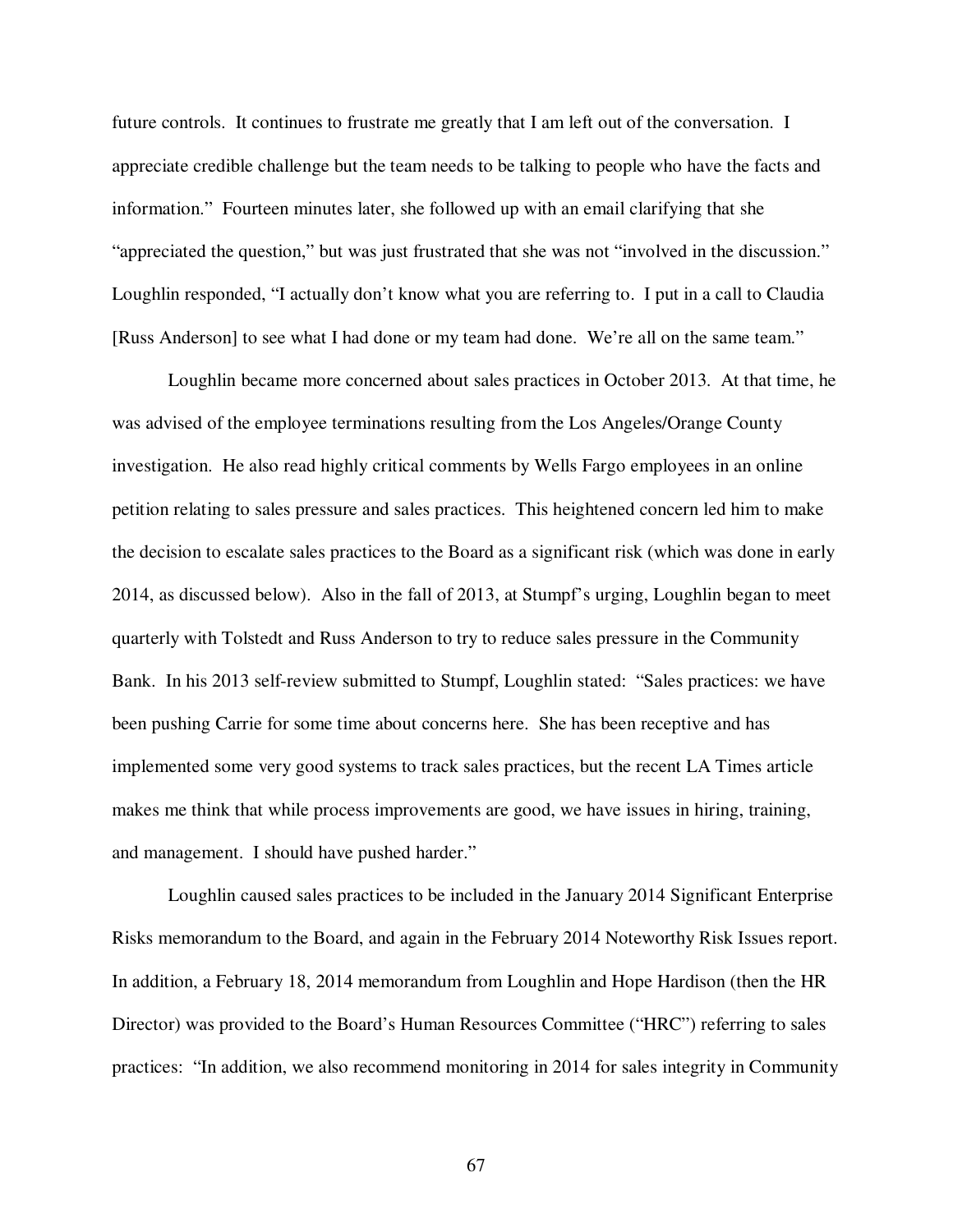Banking, specifically ongoing monitoring and review of store level quality processes. This issue presents potential operational and reputational risk. Action plans are in progress including: heightened monitoring processes; communication of sales quality expectations; strengthening of control function review of incentive plans, goals, and performance management programs; and continued focused attention on consistent and high-touch communication strategies."

Hernandez, Chair of the Risk Committee of the Board, had spoken to Loughlin about the sales practice issues since the December 2013 *Los Angeles Times* article and had instructed Loughlin to be among the people within Wells Fargo to focus on the issue. In part as a result of these discussions, Loughlin brought Community Bank representatives to speak about sales practices at the ERMC meeting on April 9, 2014. Claudia Russ Anderson and a member of Matthew Raphaelson's team provided a written presentation and spoke at the meeting. Loughlin found the Community Bank's written presentation unsatisfactory, as it did not address the current state of the problem or outline concrete steps to deal with it (as Loughlin's deputies had asked them to do). At the ERMC meeting, Loughlin asked how many people in the Community Bank were terminated for sales practice violations, and was told approximately 1,000 in 2013. Loughlin was surprised and concerned by this number, and expressed his dissatisfaction about the presentation in the meeting.

At the Board Risk Committee's request, Loughlin scheduled Tolstedt to appear at their April 2014 meeting to address sales practices, which ultimately did not happen when she was summoned for jury duty. The draft of Tolstedt's written presentation was sent to Loughlin for his review, and he wrote back to Tolstedt and her team: "The risk committee will want to hear from Carrie her view on: does the pressure of cross sell goals cause bad behavior? That is what Rick [Hernandez] asked."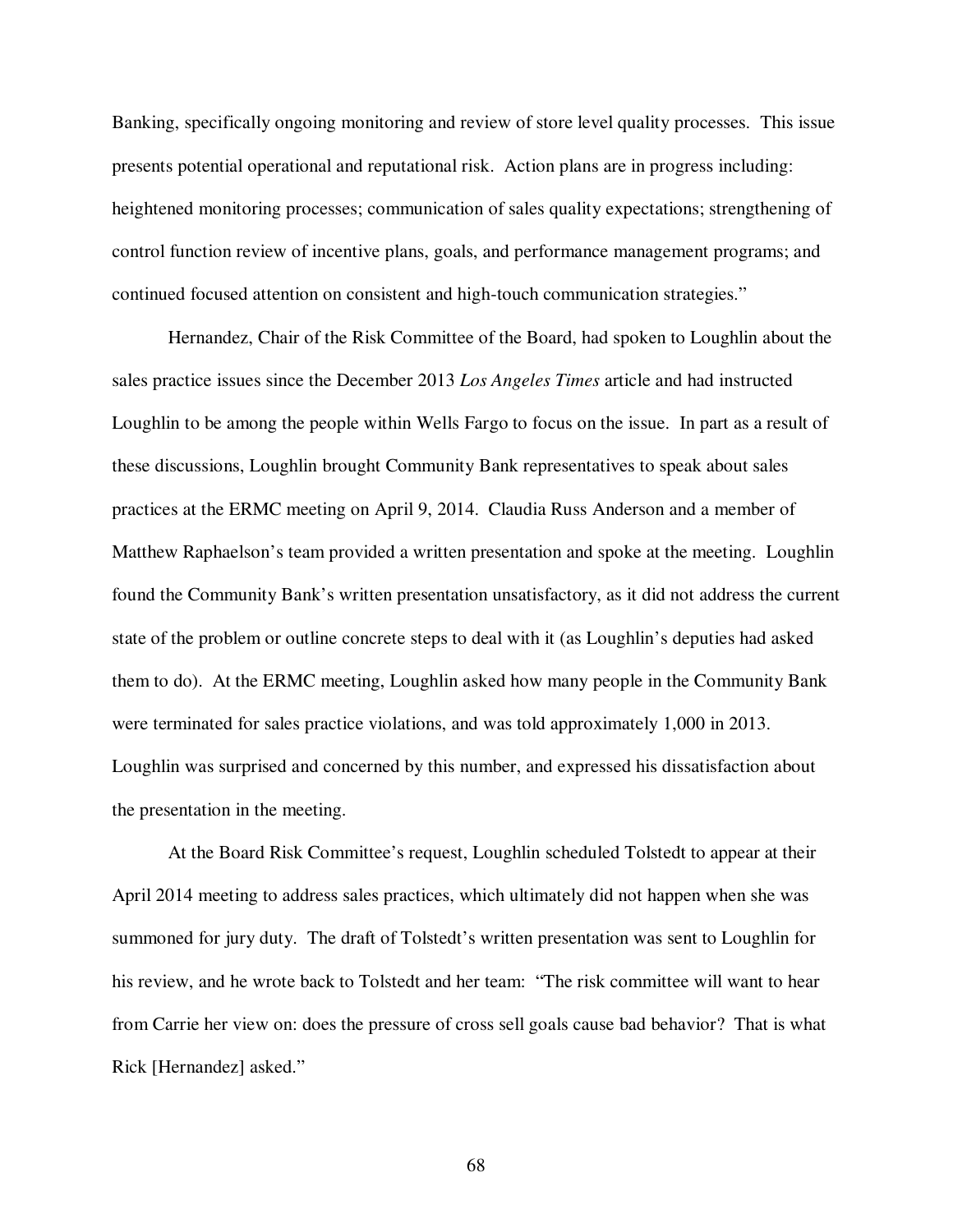At the April 29, 2014 Board meeting, Loughlin briefly reported on sales practice issues as part of his Chief Risk Officer report. At the August 4, 2014 Risk Committee meeting, in response to a director's question on cross-sell risk issues, Loughlin and Stumpf discussed Wells Fargo's focus on ensuring its cross-sell strategies were consistent with the development of longterm customer relationships.

Over the course of 2014, Loughlin developed a more positive view regarding the efforts of the Community Bank to address the sales practice problems. On December 9, 2014, Loughlin emailed the Chair of the Risk Committee about agenda items for upcoming Risk Committee meetings and, as to sales practices, said that Tolstedt had made very good changes in the Community Bank, that there was a "good story" on the subject and that he did not think the Risk Committee wanted to hear about good stories. (The Chair responded that the Risk Committee nonetheless wanted to hear about sales practices.) In late 2014 to early 2015, Loughlin participated in reviews of risk outcomes throughout Wells Fargo in order to determine riskrelated compensation impacts for 2014. In the review of the sales practice issue in the Community Bank, Loughlin concluded that the Community Bank leaders had made significant progress during 2014 to remove pressure from the system, and that they planned to take additional steps in the future. Although he considered it a "close call," he determined that no compensation impacts were warranted for 2014, and so advised the HRC in a February 16, 2015 memorandum from him and Hardison:

As a follow up to issues identified as part of 2013 compensation process for monitoring in 2014, we reviewed the progress against Sales Integrity issue in Community Banking, specifically store level quality processes. We believe appropriate actions were taken to address the issues during the performance year and no compensation adjustment is required for the 2014 cycle.

Consistent with that determination, in February 2015, the Noteworthy Risk Issues report to the Board downgraded the risks posed by sales practices from "High" to "Medium."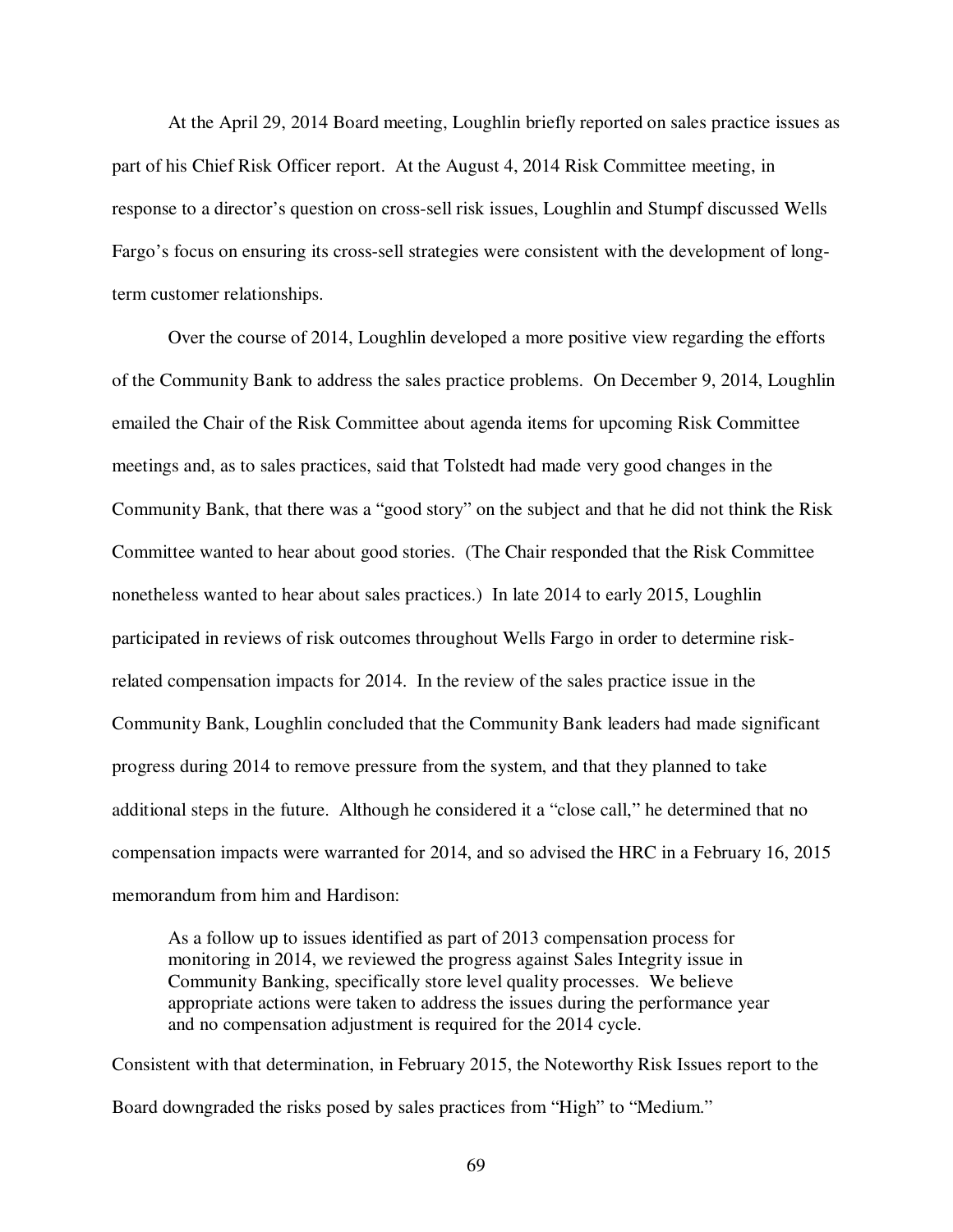Tolstedt made a written and oral presentation on sales practices to the Risk Committee on April 28, 2015. Shortly after the meeting, Risk Committee Chair Hernandez called Loughlin and Stumpf to tell them that Tolstedt's presentation was highly unsatisfactory and did not address the issues that needed to be addressed. Prompted by this, Loughlin determined that Corporate Risk needed to become more actively involved in the oversight of sales practices and had one of his direct reports put together a team in Corporate Risk for that purpose.

Following the filing of the Los Angeles City Attorney lawsuit on May 4, 2015, Loughlin understood that Hernandez believed that someone outside the Community Bank needed to take the lead on the sales practice issues. On May 8, 2015, Hernandez sent an email to the Risk Committee, Stumpf and Loughlin about his discussions with Loughlin concerning the sales practice issues and the plan for the upcoming Risk Committee meeting on May 19, 2015. Hernandez told Loughlin that he sent the email to help put Loughlin in a position to take charge of the sales practice issue.

Loughlin was on vacation during the period in which the materials for the May 19 Risk Committee meeting were prepared and the meeting took place, as described more fully at pages 104-106 below. After the meeting, Stumpf called Loughlin and told him that the meeting had not gone well and that the presentation for the meeting was not well done. At this time, Loughlin determined that it was necessary to have an outside third-party conduct a comprehensive review of the sales practice issues, which was done in 2015.

Loughlin and Corporate Risk thereafter heightened their efforts to oversee and manage the sales practice issues throughout the rest of 2015 and into 2016. Corporate Risk's efforts were hampered to some extent by the absence of a formal governance structure for exercising oversight. In late 2015, a Sales Practices Oversight ("SPO") unit was established in Corporate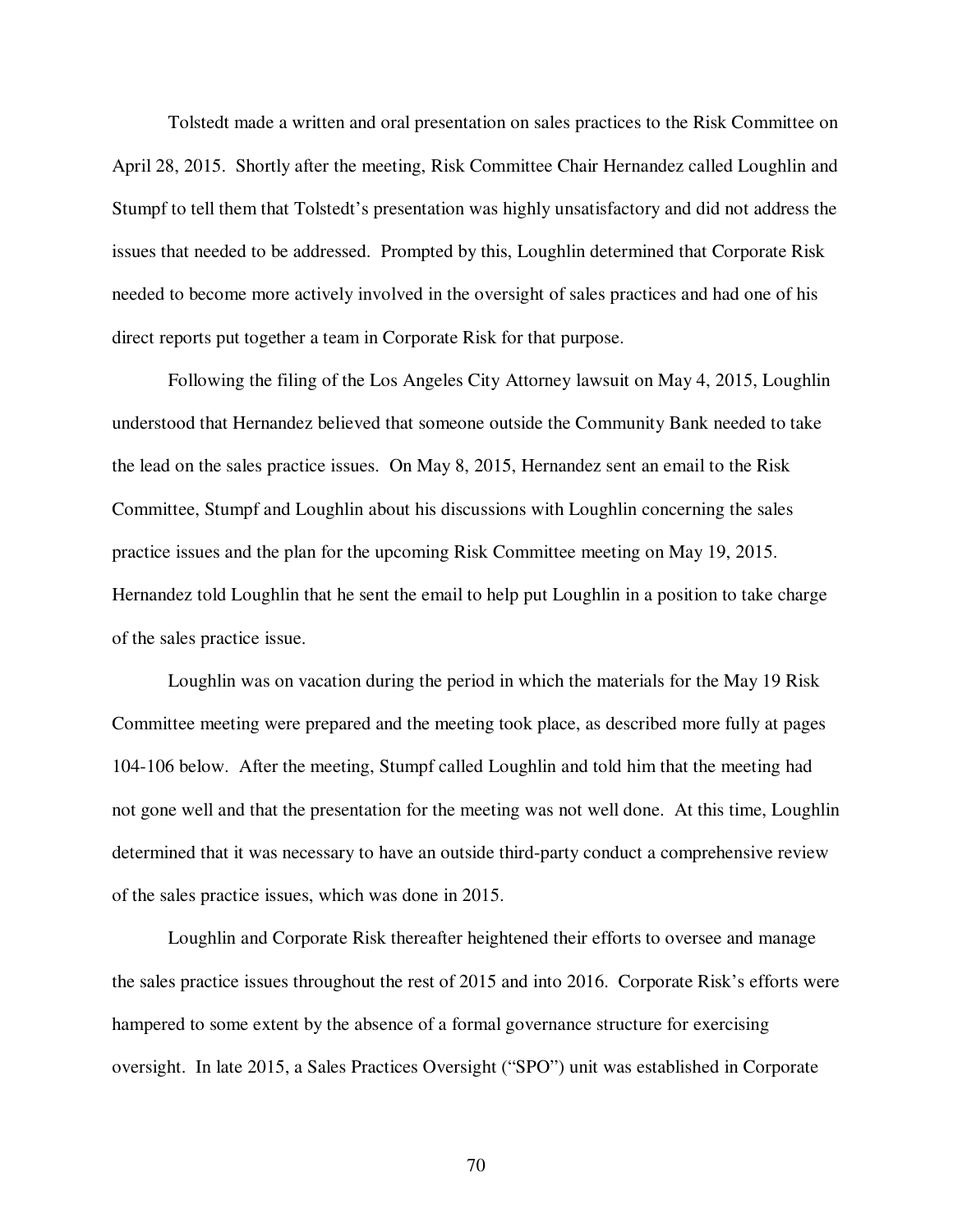Risk; among other things, it provided challenge to the first line of defense in the Community Bank over key risk decisions and processes and coordinated with other second line oversight functions responsible for complaints management, corporate investigations, global ethics, human resources and employee relations. As of May 2016, the SPO unit, despite some progress, acknowledged that there was still "considerable work to do in order to build a fully functioning, integrated, and sustainable sales practices oversight program."

# E. Recent Remedial Changes

The buildout of Corporate Risk is continuing and efforts to centralize the risk function have been accelerated. In 2016, 4,100 risk employees who previously reported to the lines of business were realigned and now report into Corporate Risk. In 2017, an additional 1,100 are scheduled to be similarly realigned. Thus, group risk officers in the lines of business, including the Community Bank, now report to the CRO, removing one of the key organizational impediments that limited Corporate Risk in addressing sales practice problems in the Community Bank.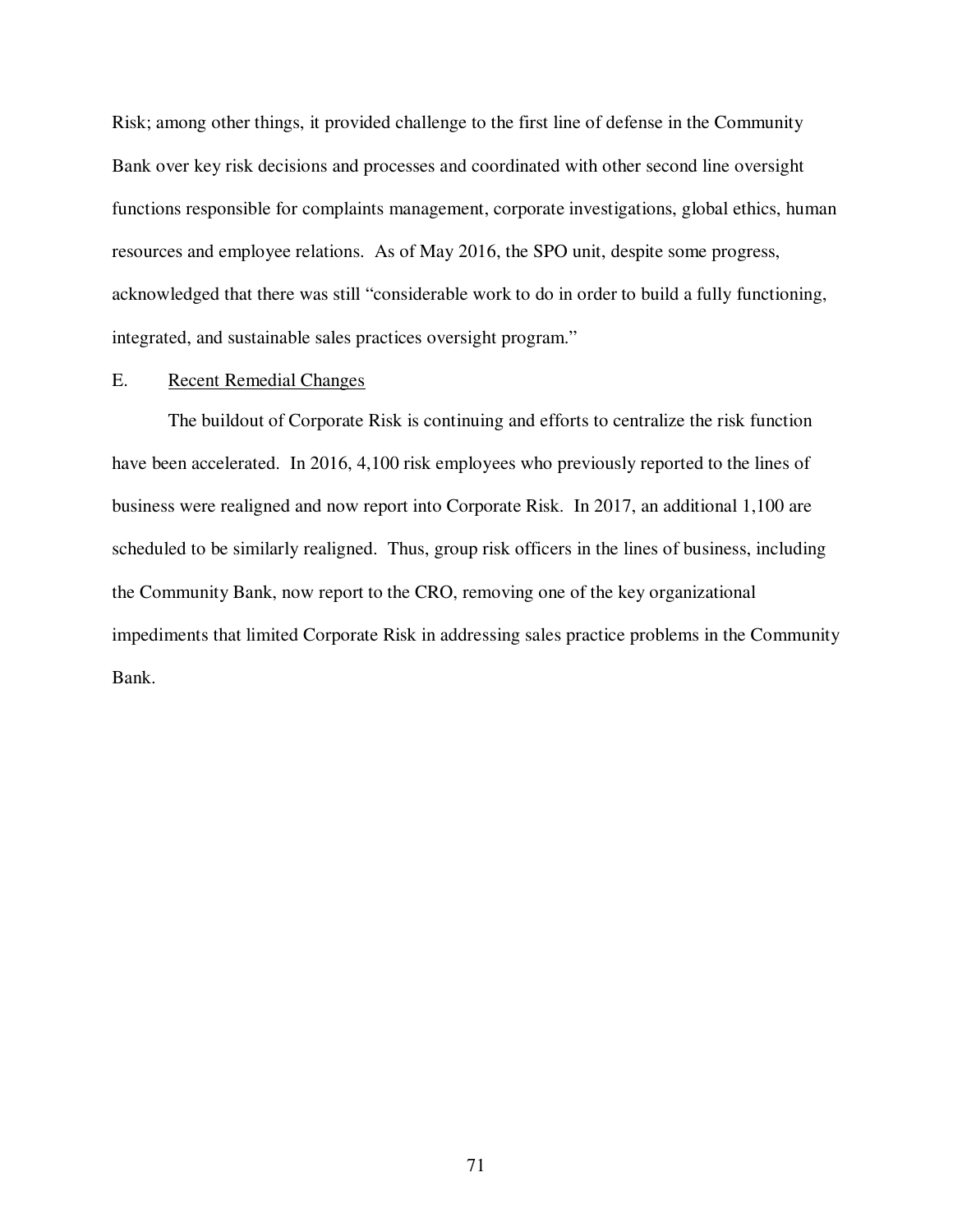#### The Law Department

The Law Department is divided into several divisions, each of which is headed by a deputy general counsel who reports to the General Counsel. Of these divisions, two had significant involvement with sales integrity issues — the Enterprise Services Division, primarily through its Employment Law Section, and the Litigation & Workout Division. The Law Department's exposure to and involvement with sales integrity issues are discussed below across three time periods:

First, prior to the Los Angeles/Orange County investigation in mid-2013, when the Employment Law Section of the Enterprise Services Division encountered sales integrity issues as they worked with Human Resources personnel on terminations;

Second, between the *Los Angeles Times*' publication of articles about the Los Angeles/Orange County investigation in October and December 2013 and the filing of the Los Angeles City Attorney lawsuit in May 2015, when Enterprise Services Division attorneys continued to provide legal advice in connection with sales integrity issues; and

Third, following the filing of the Los Angeles City Attorney lawsuit, when the Litigation & Workout Division of the Law Department attempted to assess and manage Well Fargo's exposure, including by engaging PwC to quantify the scope of the issues in terms of customer harm and potential damages.

# A. Prior to the Los Angeles/Orange County Investigation in Mid-2013

Prior to mid-2013, lawyers in the Employment Law Section encountered sales integrity issues as they worked with the Community Bank's Human Resources personnel on terminations. These lawyers were involved in an advisory capacity in investigations, decisions regarding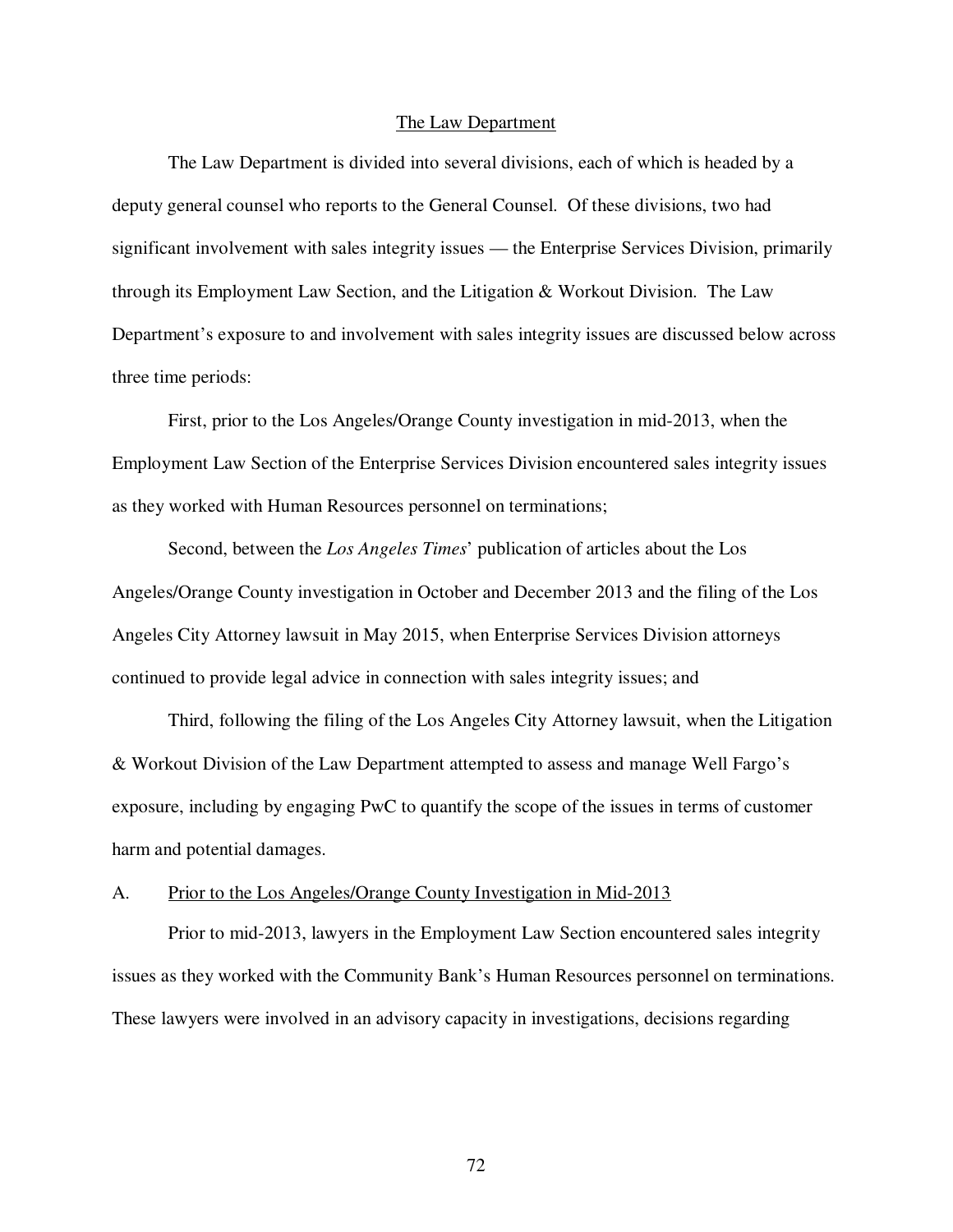terminations and discussions regarding the application of Wells Fargo's fidelity bond's proscription against "dishonest acts."<sup>22</sup>

Employment Section lawyers were not brought into every internal investigation; when they were, their role primarily involved identifying and assessing litigation risk associated with the resulting terminations. Where employment-related litigation arose out of terminations, employment lawyers managed that litigation. Certain employment lawyers within the Employment Law Section also participated in cross-functional teams set up to address sales integrity issues, and, in that context, lawyers identified and conveyed concerns about "reputational risk" to the Section head.

Employment Section lawyers encountered sales misconduct and the termination of several employees at one time (discussed within the Law Department as "mass terminations"), dating back at least to 2002. In summer 2002, Internal Investigations determined that almost an entire branch in Colorado engaged in a form of "gaming" in connection with a promotional campaign in the second quarter of 2002. Although most within Wells Fargo recall this incident as involving improper teller referral credits, it also involved employees issuing debit cards without customer consent. Tellers involved in the gaming scheme reported that managers instructed them to input the referrals or supported the activity. Wells Fargo's normal application of its fidelity bond required termination. Several employees involved in the incident, including managers, were terminated or resigned. Rather than terminate everyone else involved, which would have eliminated most of the branch's tellers and personal bankers, Wells Fargo sought and

 $\overline{a}$ 

 $2<sup>22</sup>$  A fidelity bond is a form of insurance protection that covers policyholders for losses that they incur as a result of the fraudulent activity of specified individuals, specifically, in the case of a bank, the dishonest acts of employees. If an employee is known to have previously committed certain dishonest acts, that employee becomes unbondable, such that the bank is not protected against any future losses he or she causes. Because federal law requires that national banks maintain adequate fidelity coverage for all officers and employees, an employee who is unbondable must be terminated.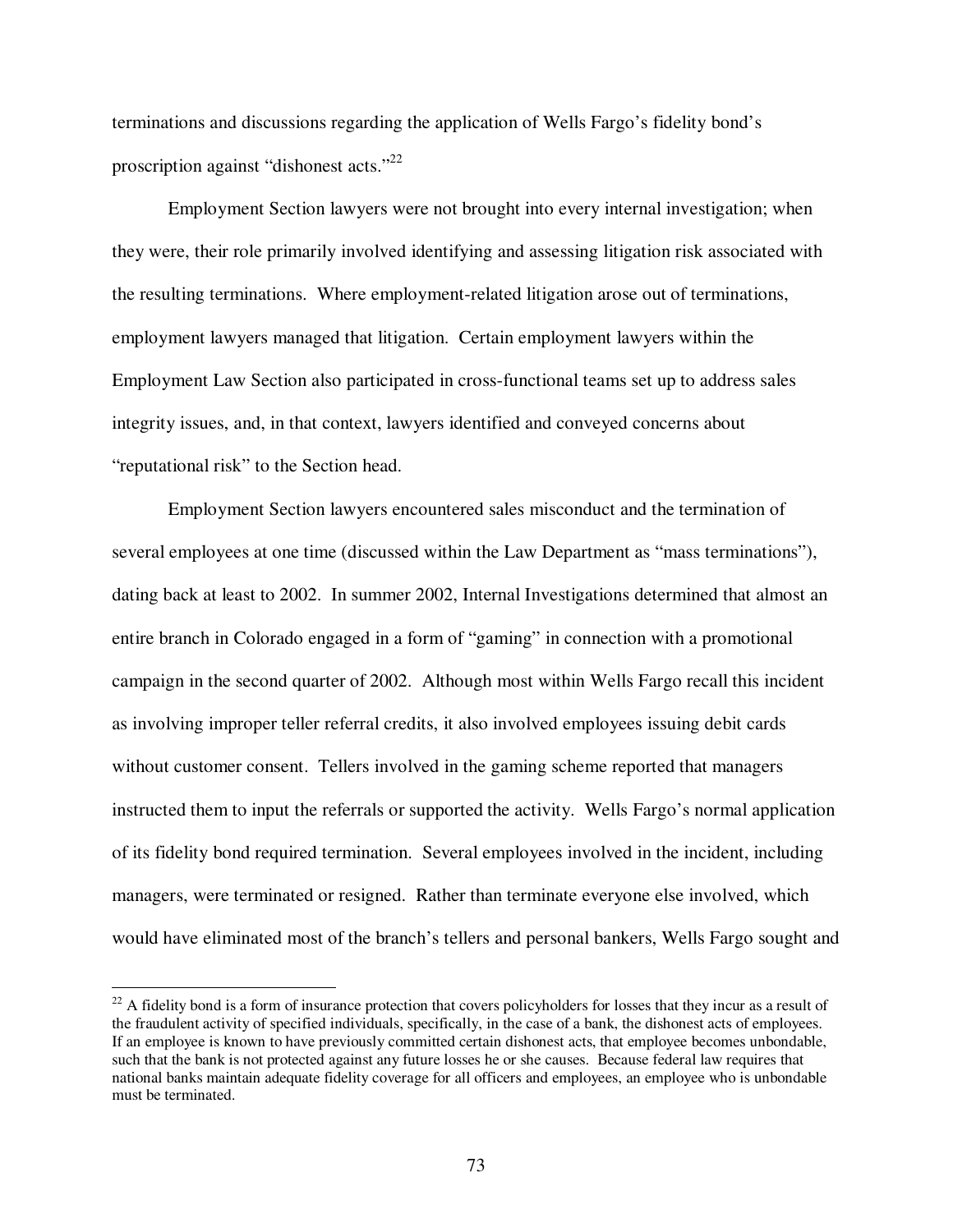obtained an exception to the fidelity bond from its underwriter. Employment Law Section attorneys advised in connection with the incident.

Around the same time, Wells Fargo decided to reconvene a task force that had historically advised on interpretation of the fidelity bond. The goal of the reconvened task force was to "[d]evelop recommendations that will minimize sales integrity problems and clarify roles and processes when they do occur." The task force included work streams on sales integrity training and reformation of the fidelity bond. Members of the Employment Section of the Law Department at both line and leadership levels participated in this work.

The task force decided to "better educate our team members about gaming … and then hold them strictly accountable." Its work led to the roll out of a new sales integrity training program and a reaffirmed understanding that manipulation and dishonesty were inconsistent with Wells Fargo's core values, and compromised Wells Fargo's integrity as an institution entrusted with its customers' assets.

Additional "mass terminations" for gaming of Wells Fargo's incentive compensation system continued sporadically over the next ten years (in addition to individual terminations). Employment lawyers at all levels were either made aware of or were themselves involved in addressing these terminations. During this period, Wells Fargo's employment lawyers generally focused on the litigation costs of sales integrity cases in the event of lawsuits by terminated employees. The costs of sales integrity cases, however, were generally small as a proportion of overall employment litigation costs. (In 2013, when the head of the Employment Section requested a report detailing this breakdown, all sales integrity cases over the previous year and a half had settled for less than a million dollars.)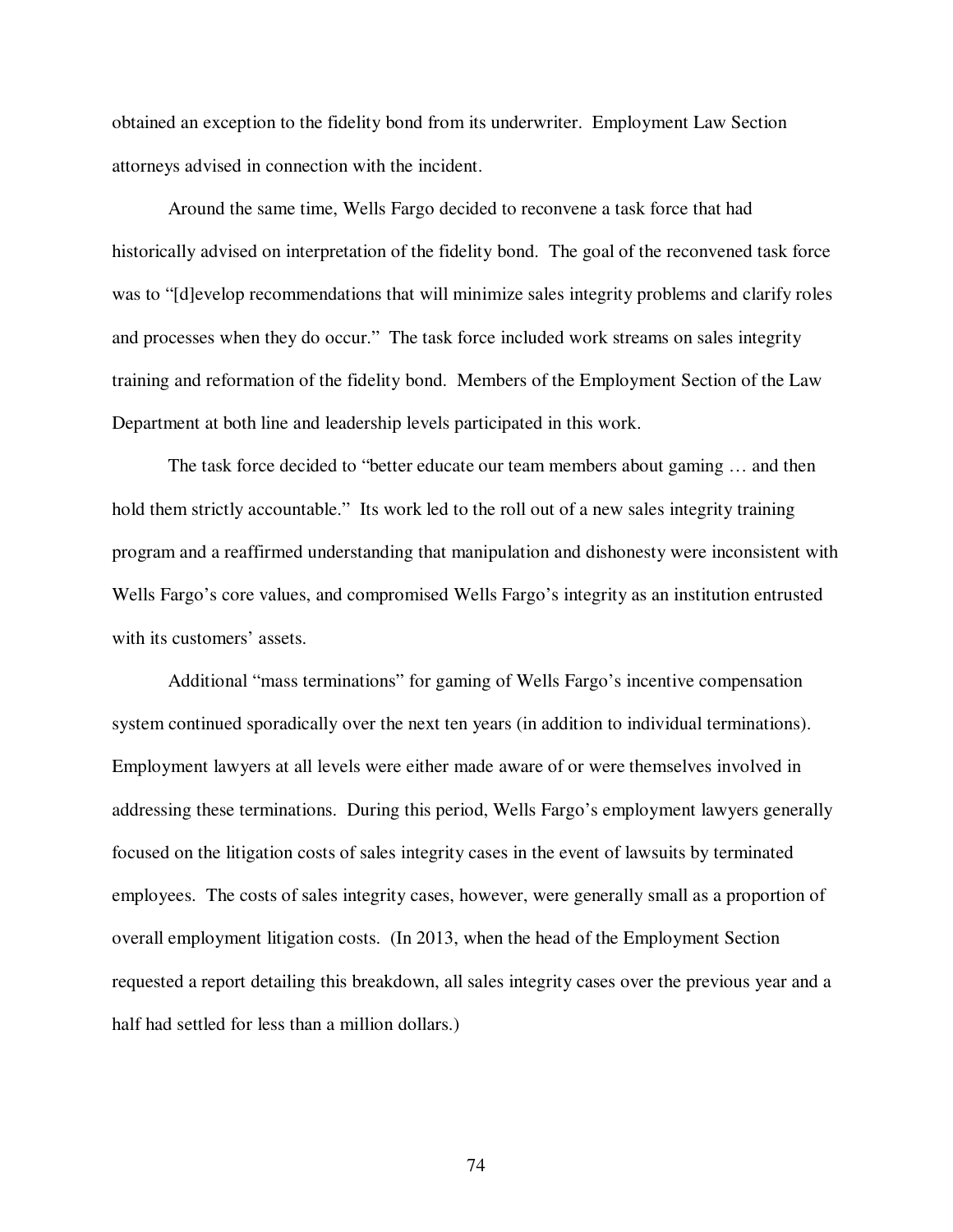Beginning around 2011, however, a recurrence of sales integrity events led employment lawyers to recognize sales pressure in the Community Bank environment as a root cause of gaming cases. Lawyers in the Employment Law Section and the Deputy General Counsel responsible for the Section also began to recognize the existence of significant reputational risk to Wells Fargo arising out of sales integrity issues, particularly mass gaming cases.

In 2011, Wells Fargo terminated 13 bankers and tellers in a branch in California for engaging in manipulation of teller referral credits, which brought sales integrity issues back to the fore. When questioned, the bankers and tellers charged management with being aware of, encouraging and benefitting from their conduct. The terminated employees wrote a letter to John Stumpf asserting that they had been unjustly terminated, and that the practice had not only been condoned by management in their branch, but was also happening across the Community Bank.

Following these terminations, Wells Fargo convened another task force in May 2011 to address sales integrity in the Community Bank. Three Employment Law Section attorneys participated. The group discussed issues such as "excessive terminations and the risks associated with them," "mass terminations" and "reputational risk" and the effect that pressure, incentive compensation plan structure and employees' desire to meet sales goals had on their behavior. Again in this context, members of the Law Department recognized reputational concerns.

Notwithstanding the growing awareness of the reputational risk associated with mass terminations, and the fact that many of these incidents involved unauthorized products or accounts, the perception persisted in the Law Department that sales integrity issues involved "gaming" the Community Bank's incentive programs and not conduct affecting customers. That led them to underestimate the need to escalate and more directly manage sales integrity issues.<sup>23</sup>

 $\overline{a}$ 

<sup>&</sup>lt;sup>23</sup> As a member of Wells Fargo's Ethics Committee and Team Member Misconduct Executive Committee ("TMMEC"), the General Counsel received reports in April 2012, October 2012, February 2013 and August 2013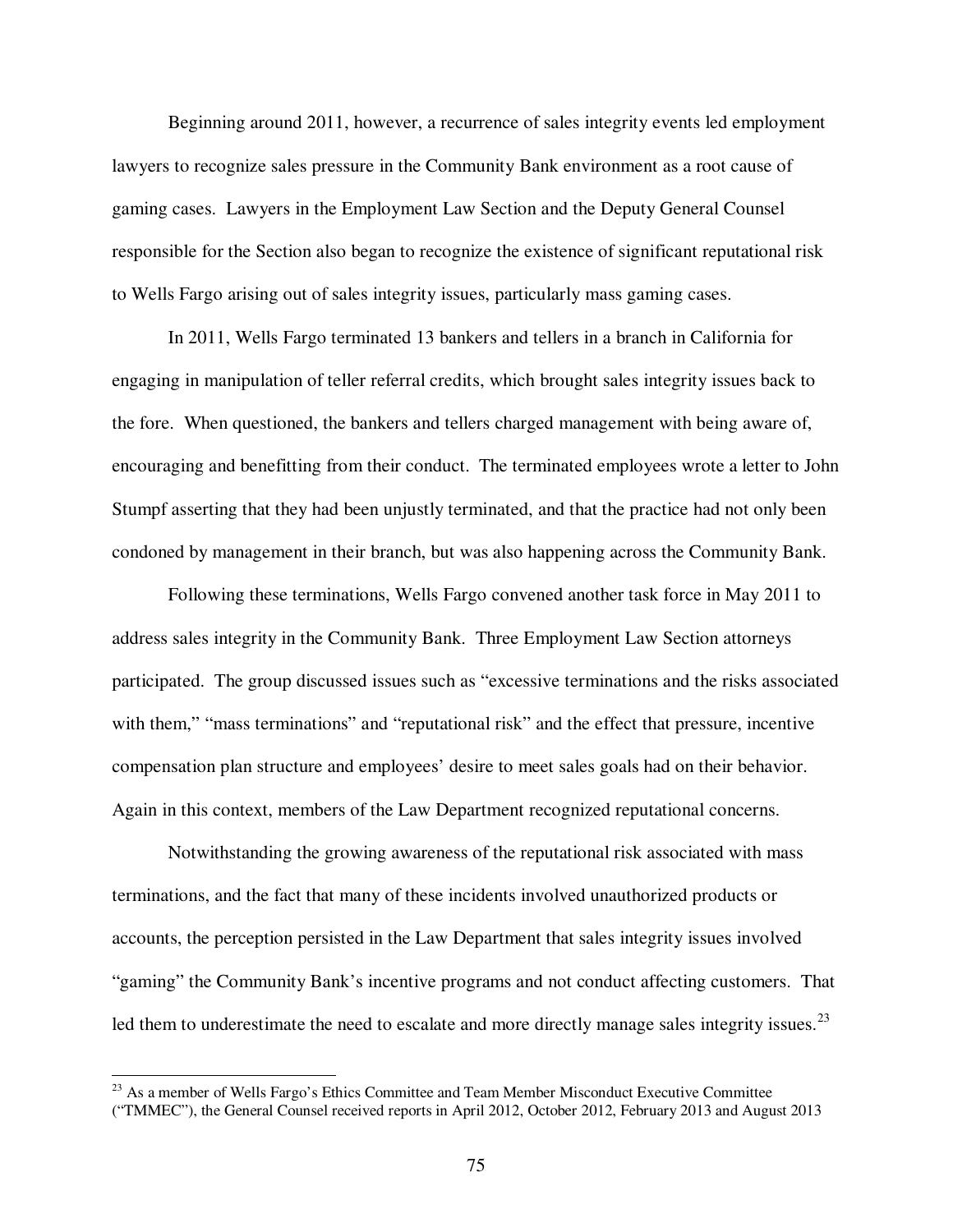# B. From Publication of *Los Angeles Times* Articles in October and December 2013 to Filing of Los Angeles City Attorney Lawsuit in May 2015

From the publication in the *Los Angeles Times* of articles about the Los Angeles/Orange County investigation in October and December of 2013 until the filing of the Los Angeles City Attorney lawsuit in May 2015, Law Department attorneys provided legal advice in connection with two sales integrity projects. While sales practices were conveyed to the Risk Committee and the Board in 2014 as a "noteworthy risk," the information, discussion and advice that accompanied that risk did not highlight or identify the potential consequences of the misconduct that were distinctly legal in nature — e.g*.*, a cascade of civil litigation, regulatory action from a host of federal and state agencies and the resulting serious harm to Wells Fargo's reputation.

In September 2013, SSCOT and Internal Investigations launched an investigation into the Los Angeles/Orange County regional bank as a result of sales quality reports that identified unusual funding and phone number change activity. At the time, simulated funding was considered to be a new and different form of gaming behavior.

Although some line-level employment lawyers provided advice and guidance in the course of the investigation, its significance was not escalated, and senior employment attorneys only learned details of the investigation after the media began to inquire about the terminations. At that point, in early October 2013, the then-head of the Enterprise Services Division and the head of the Employment Law Section became concerned at this lack of escalation by the linelevel attorneys.

At the end of October, the Head of Enterprise Services briefed General Counsel James Strother and later CRO Loughlin about the investigation. The Law Department did not further

-

about high or increasing numbers of sales integrity complaints and cases. The August 2013 report was the first to delineate the specific types of conduct that fell under the category of "sales integrity" issues.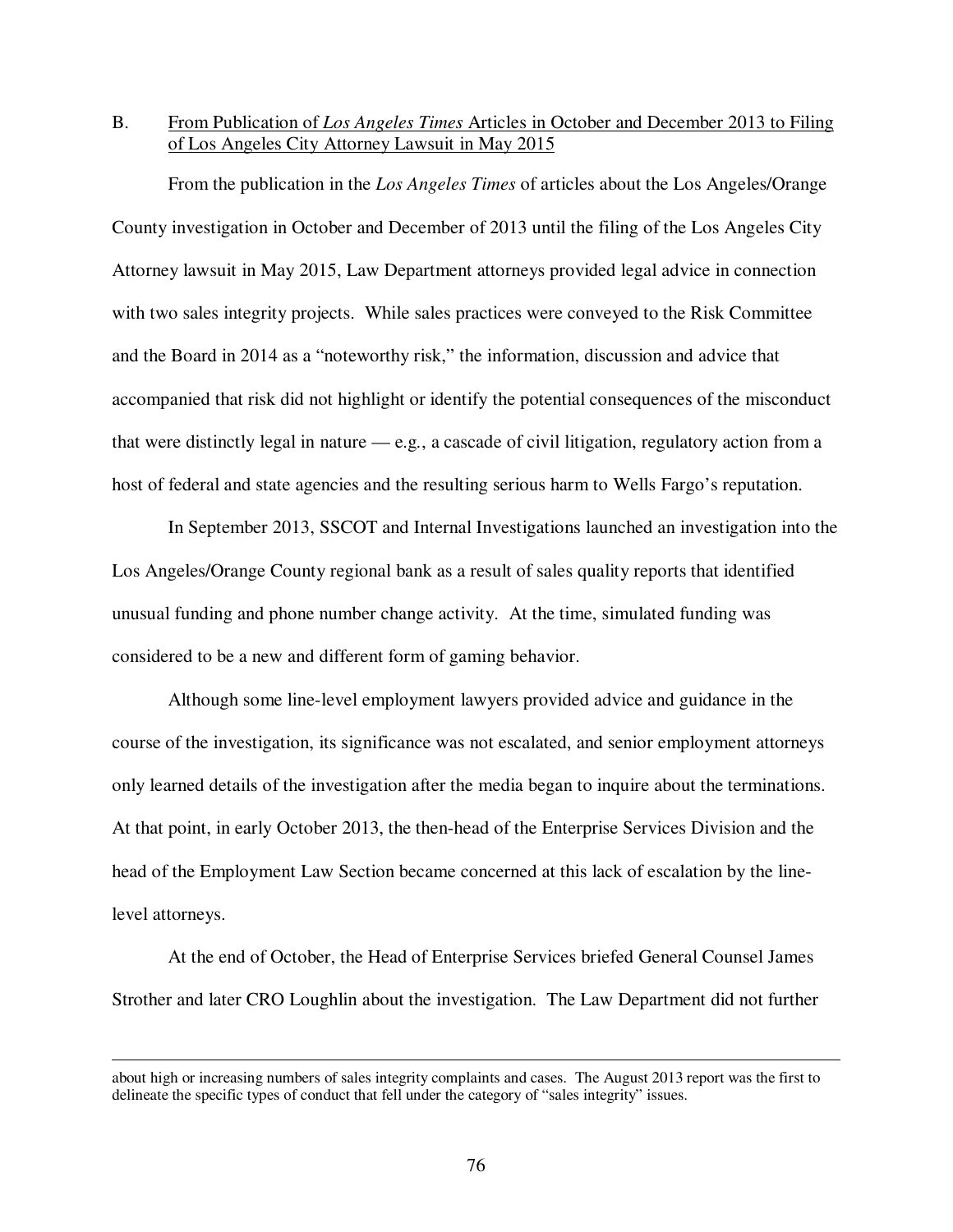escalate the existence or details of the investigation to the Board or any Board Committees at that time.

Over the following 18 months, attorneys in the Law Department participated actively in two main work streams designed to address sales integrity issues: the "Evolving Model" initiative, referenced at page 44, and the Core Team. The Core Team was created in the wake of the Los Angeles/Orange County investigation to ensure consistency in the implementation of terminations following the first phase of that investigation.

#### C. Following Commencement of the Los Angeles City Attorney Lawsuit

On May 4, 2015, the Los Angeles City Attorney filed a lawsuit against Wells Fargo alleging that Wells Fargo set unrealistic sales goals, which pressured employees to resort to abusive and fraudulent tactics to meet their targets, and that Wells Fargo profited through fees levied on customers. Regulatory inquiries followed; the Law Department moved directly into litigation-management mode. Strother chose the head of the Law Department's General Litigation Section, who had joined Wells Fargo three months earlier, to manage the litigation (in conjunction with outside counsel). The Law Department and the Community Bank also received a request from the Chair of the Risk Committee to brief the committee about the lawsuit at the committee's next meeting on May 19, 2015. The preparation of materials and the outcome of that request are discussed in detail at pages 104-106 below.

The lawsuit's allegations led the Law Department attorneys and others within Wells Fargo to consider whether employees' "gaming" behavior carried with it the potential of customer harm. Consequently, the Community Bank and the Law Department collectively began to work with the Community Bank's deposits team to better understand that issue. When it became clear that a full understanding of the scope of possible harm would require data analysis, the Law Department engaged PwC to assist it.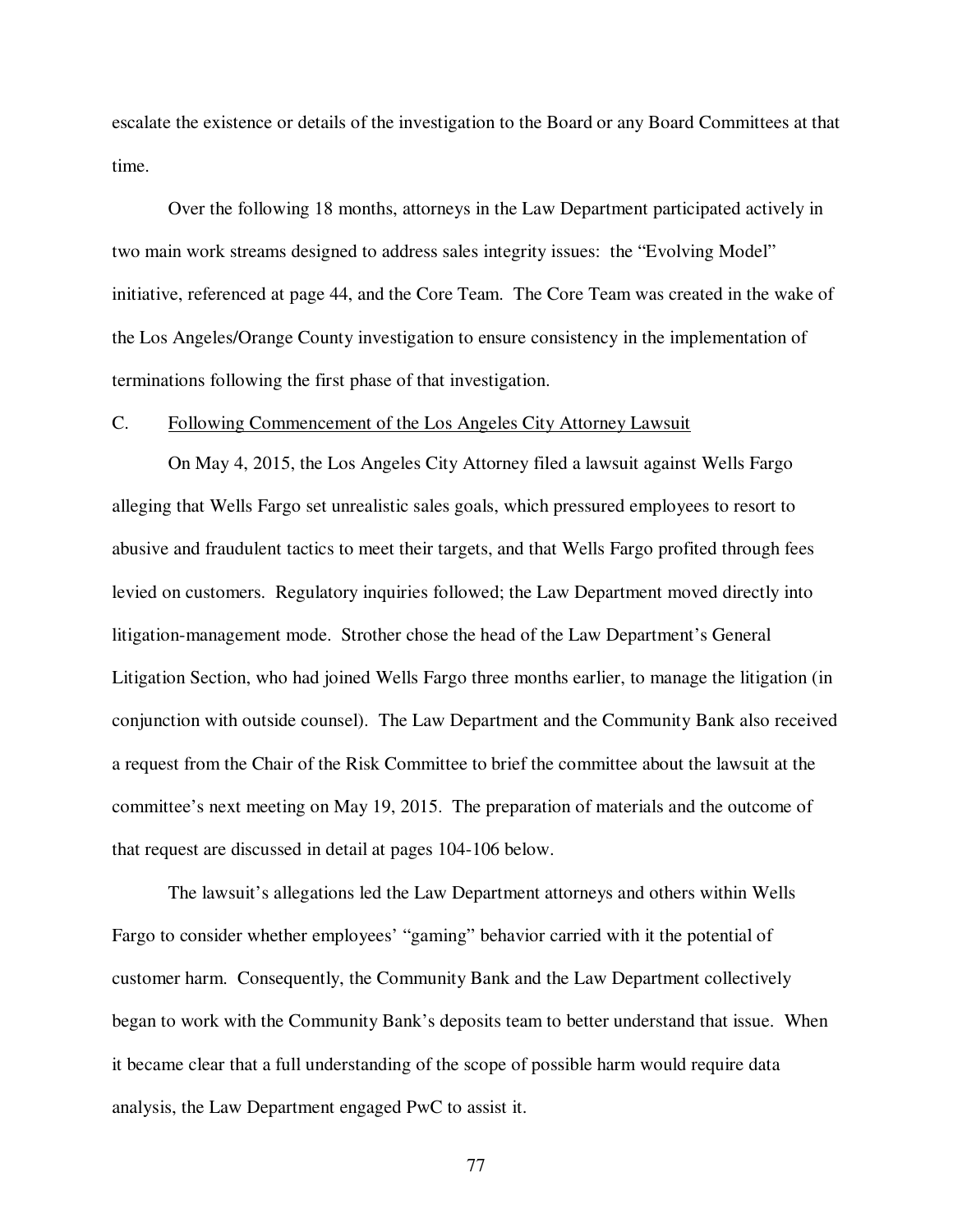Nevertheless, there continued to be a lack of recognition within the Law Department (as in other parts of Wells Fargo) about the significance of the number of sales integrity terminations, and the potential reputational consequences associated with that number, as late as the settlement of the Los Angeles City Attorney lawsuit and regulatory consent decrees in September 2016. The Law Department's focus was principally on quantifiable monetary costs — damages, fines, penalties, restitution. Confident those costs would be relatively modest, the Law Department did not appreciate that sales integrity issues reflected a systemic breakdown in Wells Fargo's culture and values and an ongoing failure to correct the widespread breaches of trust in the misuse of customers' personal data and financial information.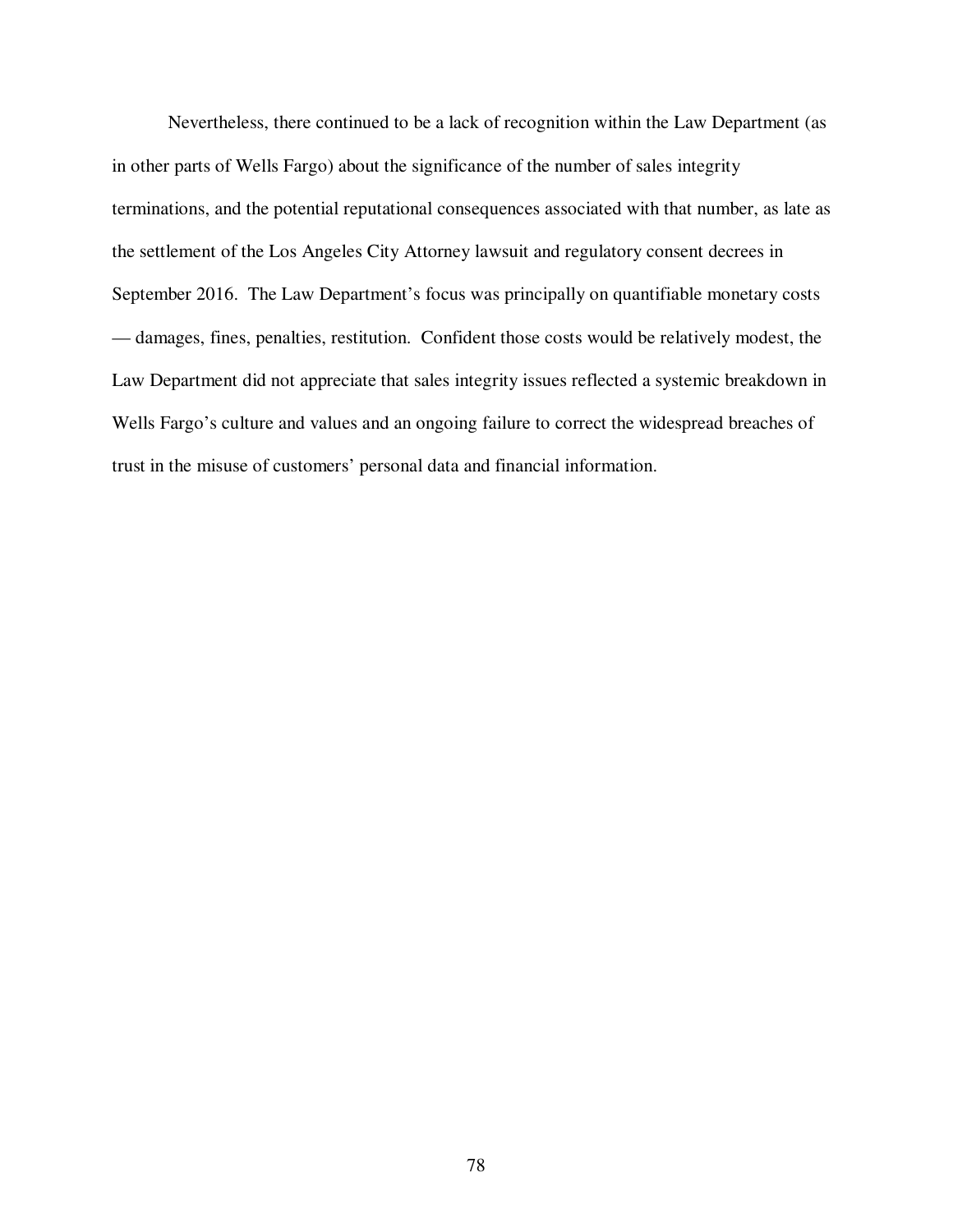#### Human Resources/Chief Administrative Officer

### A. Decentralization of the Human Resources Function at Wells Fargo

As with Risk, the HR function at Wells Fargo was decentralized, with most HR responsibilities and functions embedded in the lines of business. The HR heads in the lines of business reported to the business heads rather than to the Corporate HR Director. As a result of Wells Fargo's historical emphasis on decentralization, and the resulting autonomy of the Community Bank in its HR-related activities, Corporate HR had limited authority and influence over, and limited visibility into, the Community Bank. The Community Bank was not accustomed to involving Corporate HR in its discussions and decisions and was generally protective and defensive in keeping control of HR-related activities within the line of business.

Almost all of the sales integrity cases and issues touched some facet of the HR function in some way, including with respect to employee terminations, hiring, training, coaching, discipline, incentive compensation, performance management, turnover, morale, work environment, claims and litigation. Despite this, while HR collectively had a great deal of information recorded in its systems, there was no coordinated effort by HR, in the Community Bank or at the enterprise level, to track or size the sales practice issues or to report on them.

### B. Community Bank HR

The problem with sales practices in the Community Bank persisted over several years despite efforts by the Community Bank and its embedded HR function to improve training and detection of misconduct. While recognizing many of the serious issues posed by sales pressure and improper sales practices, the HR function in the Community Bank was either unable or unwilling to effectively challenge Community Bank leadership on the sales model that resulted in the sales practice issues, and did not effectively escalate the issues outside the Community Bank.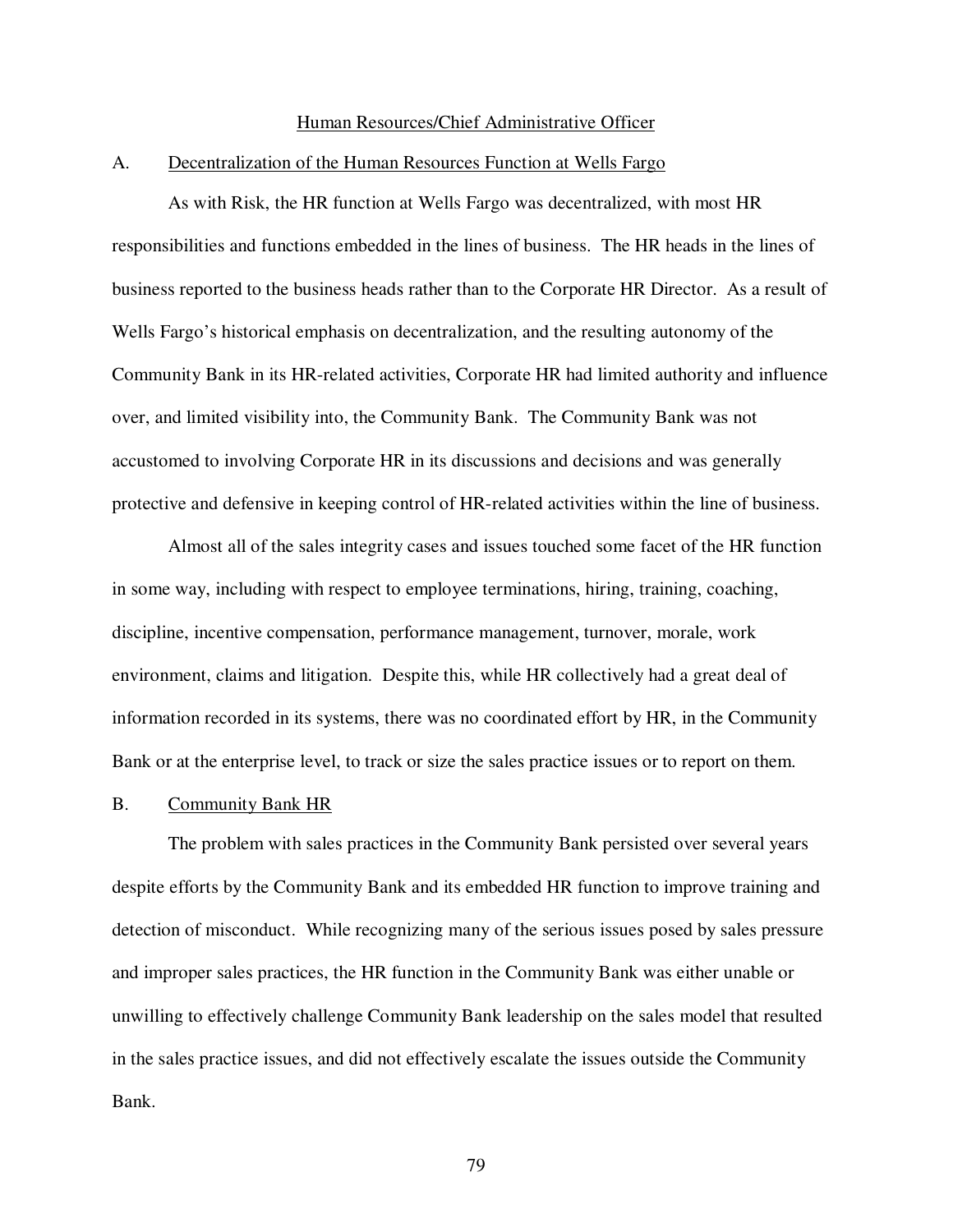Starting in at least 2002, Community Bank HR participated in efforts to stem sales practice issues. At Tolstedt's direction, a task force was established in 2002 to address the increasing focus on sales integrity issues in regional banking and to develop recommendations that would minimize them, to identify processes to handle issues when they arose and to clarify roles in the process. The task force created training materials for managers and employees, including materials relating to "Rules of the Road" for everyday sales scenarios, Code of Ethics and bond requirements, appropriate and inappropriate sales activity, consequences of gaming and methods to ask questions or report issues.

Debra Paterson was the head of HR in the Community Bank from April 2009 to September 2014. While she recognized negative effects of the sales pressure and improper sales practice issues and made efforts to address them, she was either unwilling or unable to effectively challenge Tolstedt with respect to the sales model that resulted in the problems.<sup>24</sup>

In 2011, Paterson initiated a sales integrity project to study and offer recommendations concerning sales integrity issues in the Community Bank. At that time, Paterson and Tolstedt were concerned about the number of terminations associated with sales integrity violations and wanted to lower turnover in the Community Bank. The project leader was the head of Employee Relations ("ER") in Community Bank HR, and the project team included representatives from Community Bank HR, Corporate ER, Internal Investigations, Community Bank Sales and Service Development, Compliance and the Law Department. The team's objectives included identifying the key drivers of inappropriate sales behavior, identifying tools to manage the risk

-

<sup>&</sup>lt;sup>24</sup> Paterson, like Tolstedt, declined to be interviewed, and her interactions with Tolstedt on this subject have not been confirmed.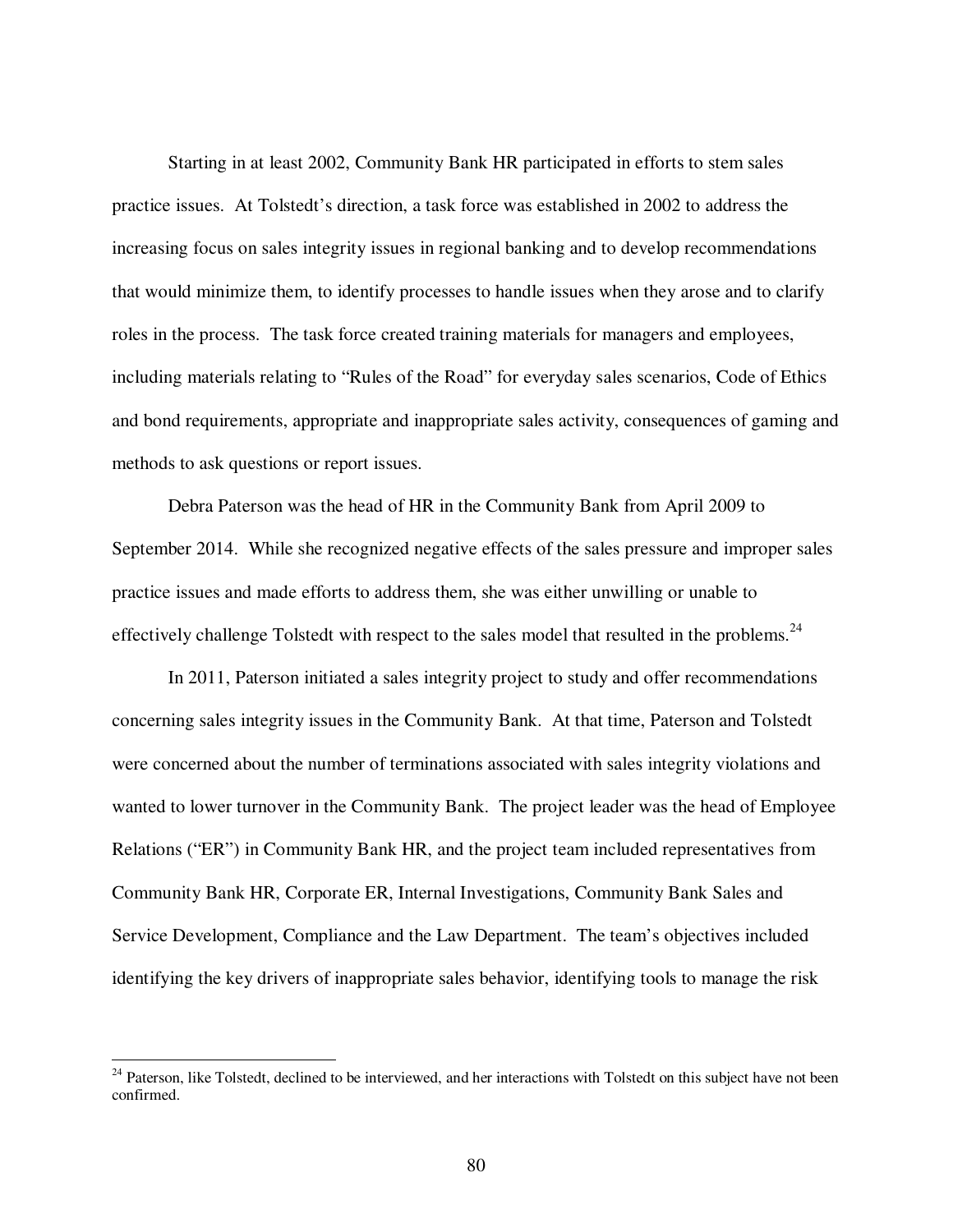more proactively, and determining any recommended changes to the Community Bank's programs, including incentive compensation.

The work of the project team effectively concluded on the delivery of the team's findings and recommendations to Tolstedt's leadership team in 2012. The project team reported, among other things, that the rating system for employees used by branch and district managers was driving inappropriate sales behavior by creating sales pressure and fear among employees about losing their jobs. Specifically, some branch and district managers inappropriately considered only sales in determining employees' overall performance rating. With respect to incentive compensation, the project team leader orally conveyed the following recommendations: (i) stop raising sales goals; (ii) do away with teller referral goals; and (iii) consider modifying the incentive plan. The Community Bank did not drop teller referral goals, and, while it lowered overall sales goals slightly for 2013, it did not revise the sales goals embedded in the eligibility thresholds for incentive compensation until 2014 (and then only slightly). Ultimately, the most substantial contributions of the project team related to the implementation of enhanced training (such as the "Ethically Speaking" training modules) and proactive monitoring tools (such as the Quality of Sales Report Card).

In late 2013, after the first *Los Angeles Times* article, Paterson was part of a working team assembled to evaluate the causes of the sales practice issues, and potential remedial measures, including incentive compensation. This team was led by Matthew Raphaelson, who drove and directed its work, with limited input from outside the Community Bank. Ultimately, the changes to the incentive compensation plans implemented as a result of this process were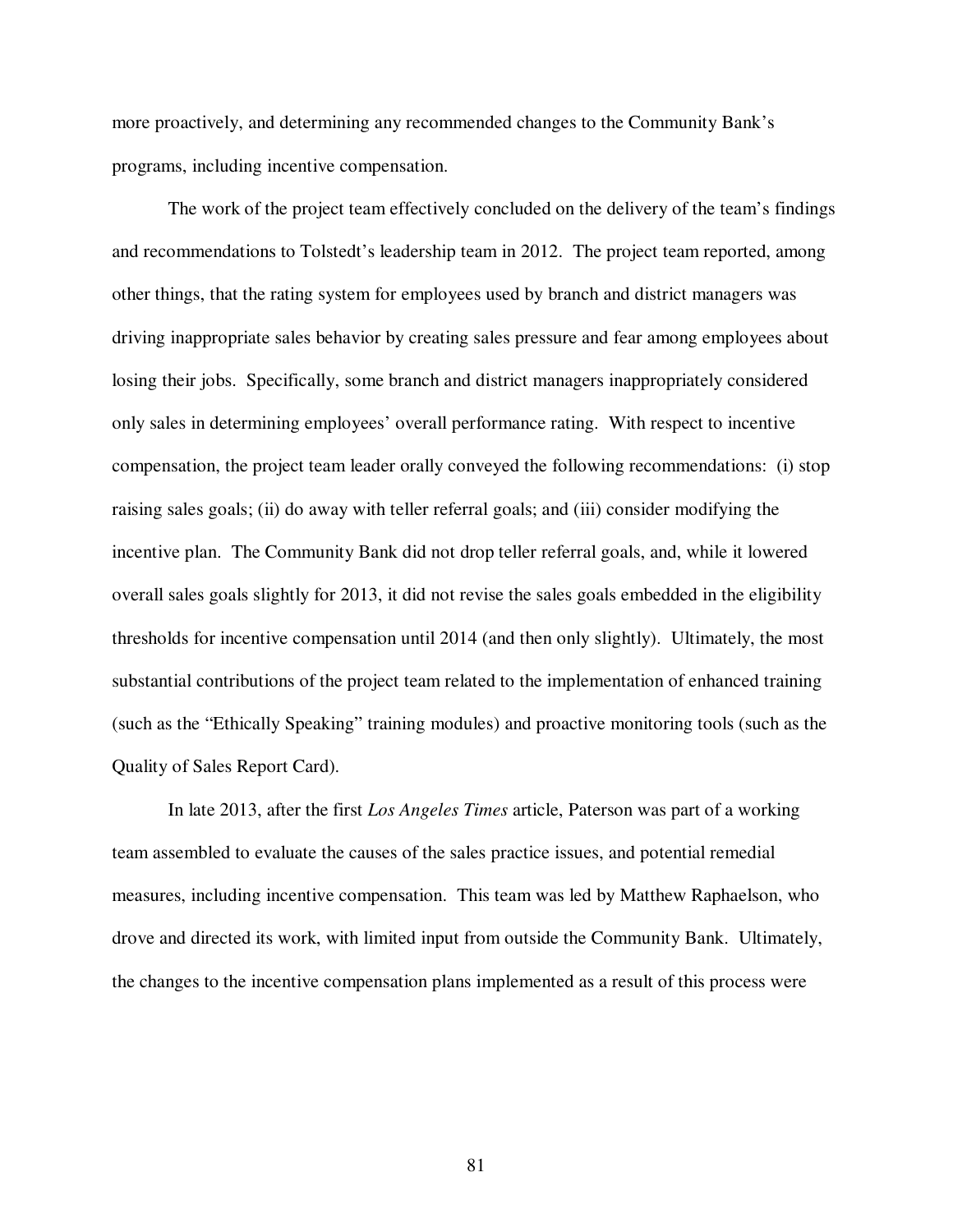small and incremental. Corporate HR and others were frustrated with Paterson's lack of initiative and authority over the project. $25$ 

Tracy Kidd succeeded Paterson as head of Community Bank HR upon Paterson's retirement in September 2014. She also reported to Carrie Tolstedt, with a dotted line reporting relationship to Hardison. Kidd believed that the Community Bank was proceeding appropriately to address the sales practice issues in 2014 to 2016.

### C. Corporate HR/Chief Administrative Officer

 $\overline{a}$ 

Hope Hardison joined Wells Fargo in 1993 and became the Corporate HR Director in 2010. As HR Director, Hardison reported to Patricia Callahan until spring 2014, when she became a member of the Operating Committee and began to report directly to John Stumpf. Hardison became Chief Administrative Officer ("CAO") in September 2015, after Callahan's retirement.

Hardison was aware of sales practice issues throughout her tenure as HR Director, but until the Los Angeles/Orange County investigation in late 2013 she did not understand them to be pervasive; she generally understood them to involve the "gaming" of the incentive compensation system. Hardison was a member of the Ethics Committee and the Team Member Misconduct Executive Committee ("TMMEC"), which received reports from Michael Bacon (head of Corporate Security, which included Internal Investigations) on various forms of misconduct by employees, including sales integrity violations. The Ethics Committee reports generally noted increases in sales integrity violations, which Bacon at times characterized as a

<sup>&</sup>lt;sup>25</sup> While all incentive compensation plans were required to comply with the Wells Fargo's Incentive Compensation Risk Management ("ICRM") policy adopted in 2011, the design and review of the Community Bank's incentive compensation plans was the primary responsibility of the Community Bank, with limited involvement by Corporate HR and Corporate Risk. Nonetheless, Corporate HR was the "owner" of the ICRM program, and the HR Director was the chair of the Incentive Compensation Steering Committee (composed of members of the ERMC), which retained authority over all incentive compensation plans.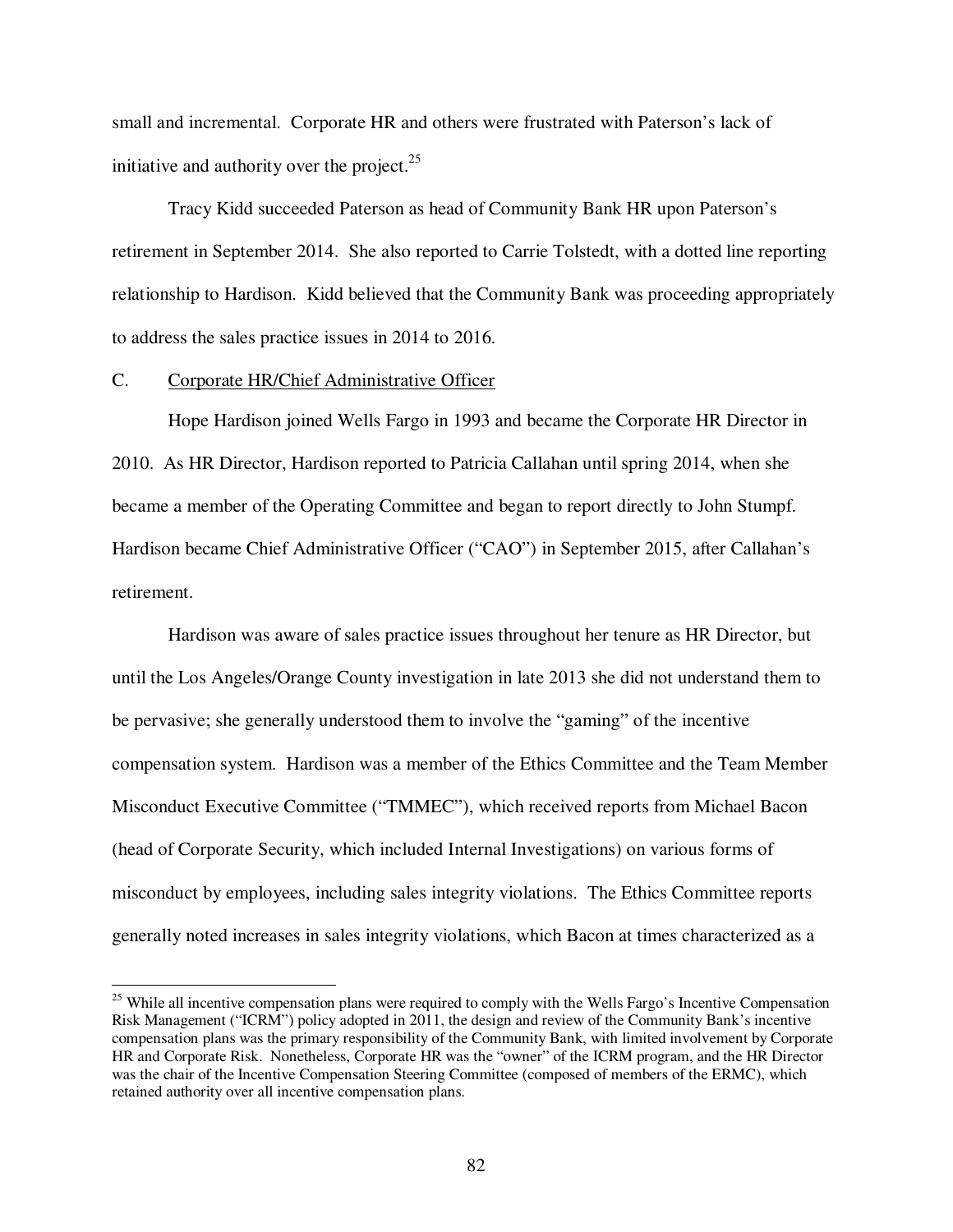matter for concern. In 2013, reports to the TMMEC included the number of sales integrity allegations and cases. From 2012 to September 2014, Bacon was Hardison's direct report, and in that capacity provided her with reports relating to sales integrity violations and other types of team member misconduct, including ad hoc reports on specific cases. In February 2013, Bacon sent Hardison a report he had provided to the Community Bank, which included a table showing, with respect to sales integrity violations, the number of allegations, cases worked, employees cleared, confirmed fraud or policy violations and related terminations and resignations (935 in 2011 and 1,142 in 2012), broken down by case subtype, including, among others, customer consent, false entries and referrals. Hardison did not recall reviewing this report in detail or having understood at that time the scope and nature of the sales integrity violations.

Callahan had various roles over her long career at Wells Fargo, including HR director (1993-1997, 1998-2005), head of operational risk and compliance (2005-2007), head of the corporate responsibility group (2008), head of the integration efforts with Wachovia (2008-2011) and CAO (2011-2015). She retired effective September 1, 2015. Callahan had substantial influence at Wells Fargo, in part because of her work with people in many groups within Wells Fargo. Stumpf characterized her as a confidante and trusted adviser. Callahan also worked extensively with the Board, including, at various times, as the primary contact in management for the HRC and the Corporate Responsibility Committee. She had additional Board-related responsibilities, including the recruitment and onboarding of new directors.

Callahan had been aware of sales practice issues in the Community Bank going back to 2002, when she was involved in dealing with the misconduct at the branch in Colorado (described above at pages 73-74). According to Callahan, when she later heard or received reports concerning gaming in the Community Bank (including reports she received as a TMMEC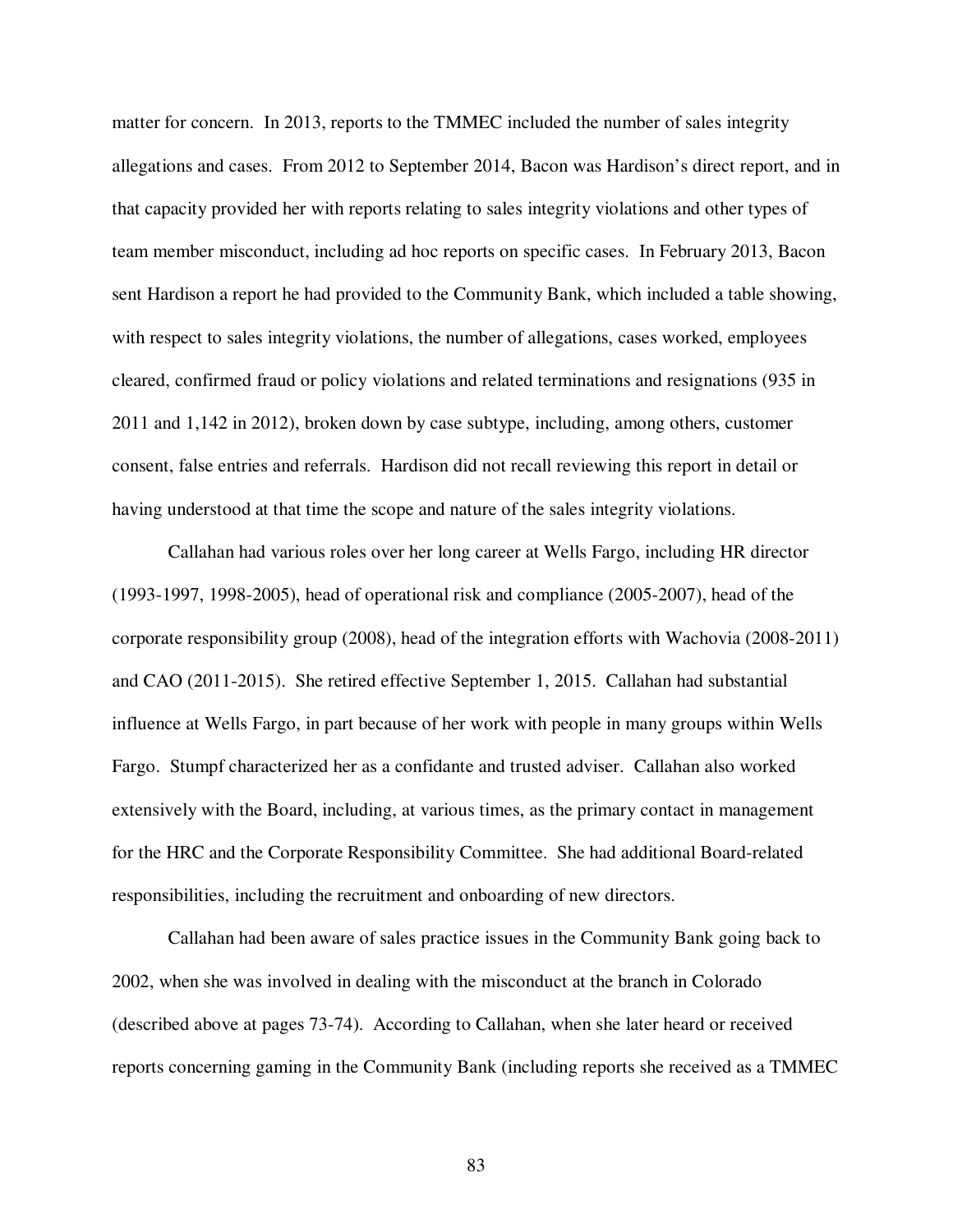member), she generally viewed them in light of that earlier experience, which she recalled as young employees involved in "gaming" the incentive compensation system, with no customer impact. Callahan was aware that in any given year Wells Fargo would terminate about 1,000 people for sales practice violations. She did not view this number as a "disaster" in light of the size of Community Bank's operations and the fact that the number included improper referrals and other relatively minor violations.

In late 2013, after the first *Los Angeles Times* article and during the Los Angeles/Orange County investigation, Callahan and Hardison urged the involvement of enterprise-level representatives in the Community Bank's efforts to address the sales practice problems. Callahan became involved with efforts at the corporate level (including media relations, which was within her purview as CAO) and in the Community Bank to address the sales practice issues, both from a reputational perspective and to address the underlying issue itself. In an email exchange on November 8-9, 2013, with Tim Sloan (then CFO), Callahan confirmed that she was working with Tolstedt on the sales practice review. She noted, "We are trying to limit the damage of further terms [terminations] in the short term hoping the LA Times story doesn't become national." She added that "then the larger sales practice review needs to be done, although Carrie is already trying to find ways to reduce pressure – goals, referrals, etc."

Hardison and Callahan were very concerned about the number of people being fired by the Community Bank. Hardison in particular was concerned that the Community Bank was blindly firing people and not looking for a root cause of the problem, while Callahan was also concerned about the reputational risks arising from the firings. As a result of this concern, the Community Bank "paused" its proactive monitoring for sales integrity violations in late 2013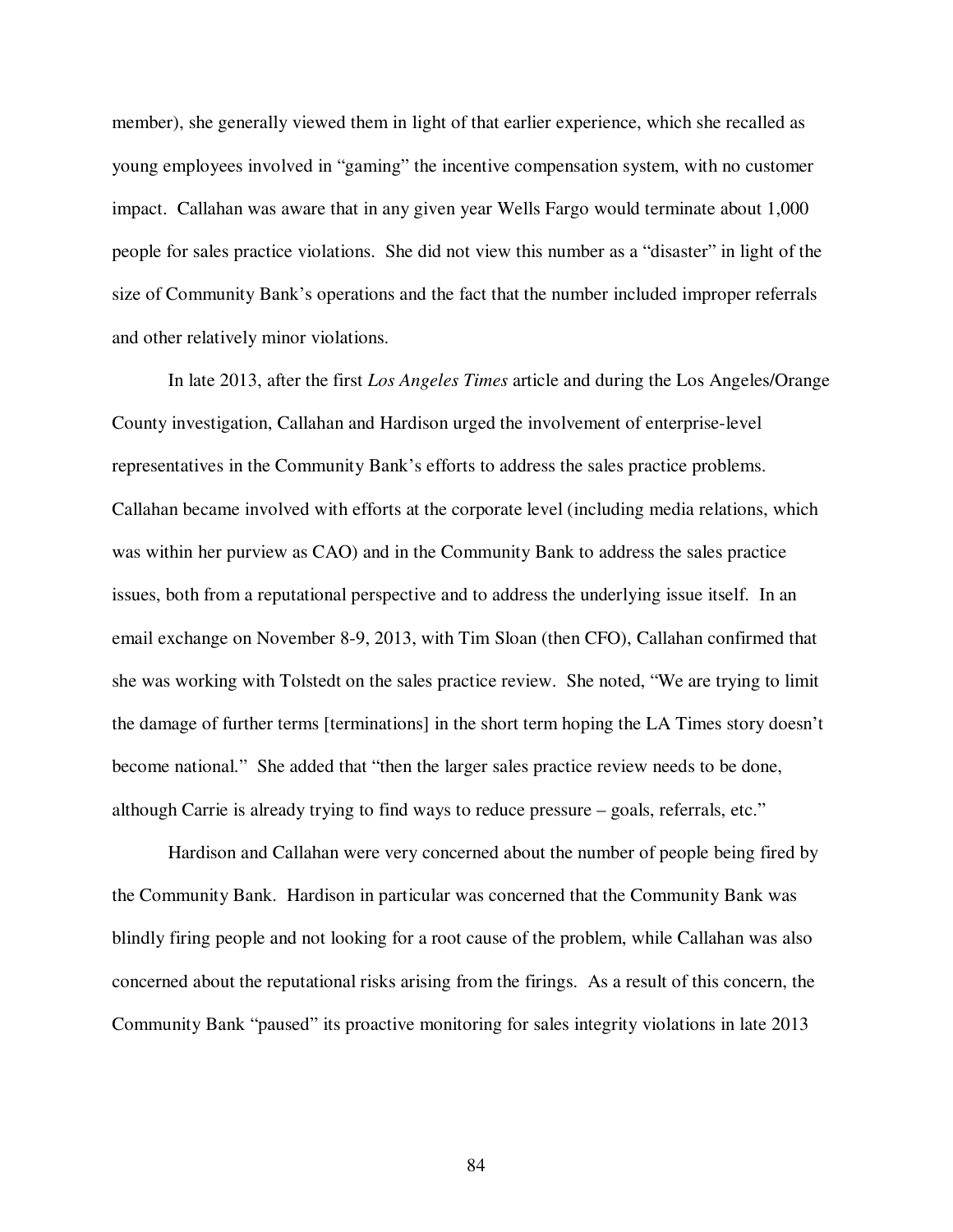into early 2014 to try to evaluate the root cause of the sales practice issues. Ultimately, however, Hardison believed that this effort did not get to the fundamental cause of the problem.

In late 2013, Callahan and Hardison also asked a senior Corporate HR person and a senior employment lawyer to work with the Community Bank in analyzing the causes of the sales practice issue and recommending measures to address those causes. Matthew Raphaelson led this effort, and Hardison was advised by the Corporate HR representative that the Community Bank was reluctant to provide information and resistant to significant change. The enterprise-level representatives involved in this effort do not appear to have had a significant impact on the actions taken by the Community Bank in late 2013 to early 2014.

On April 9, 2014, Hardison attended a meeting of the ERMC where she was advised of approximately 1,000 terminations for sales integrity violations in the Community Bank in 2013. Hardison had a strong negative reaction (which she expressed at the meeting) about the number. Hardison was also vocal in expressing her dissatisfaction with the efforts made by the Community Bank to understand and fix the problems, noting that it appeared that they had not really done anything. After the ERMC meeting, Tolstedt called Hardison to chastise her for her behavior and for "bullying" Tolstedt's people at the meeting. Hardison spoke to several people after the meeting to try to push the Community Bank to address sales practices more quickly.

Callahan was involved in the process of reviewing the Community Bank's efforts and proposed actions with respect to sales practices in 2014 and early 2015. She met with Raphaelson about the Community Bank's proposed actions, and spoke with Tolstedt as well. Callahan had known Tolstedt for many years and had an informed understanding of Tolstedt's strengths and weaknesses as a manager and leader of the Community Bank. In Callahan's view, while Tolstedt was capable of managing and organizing the huge enterprise that was the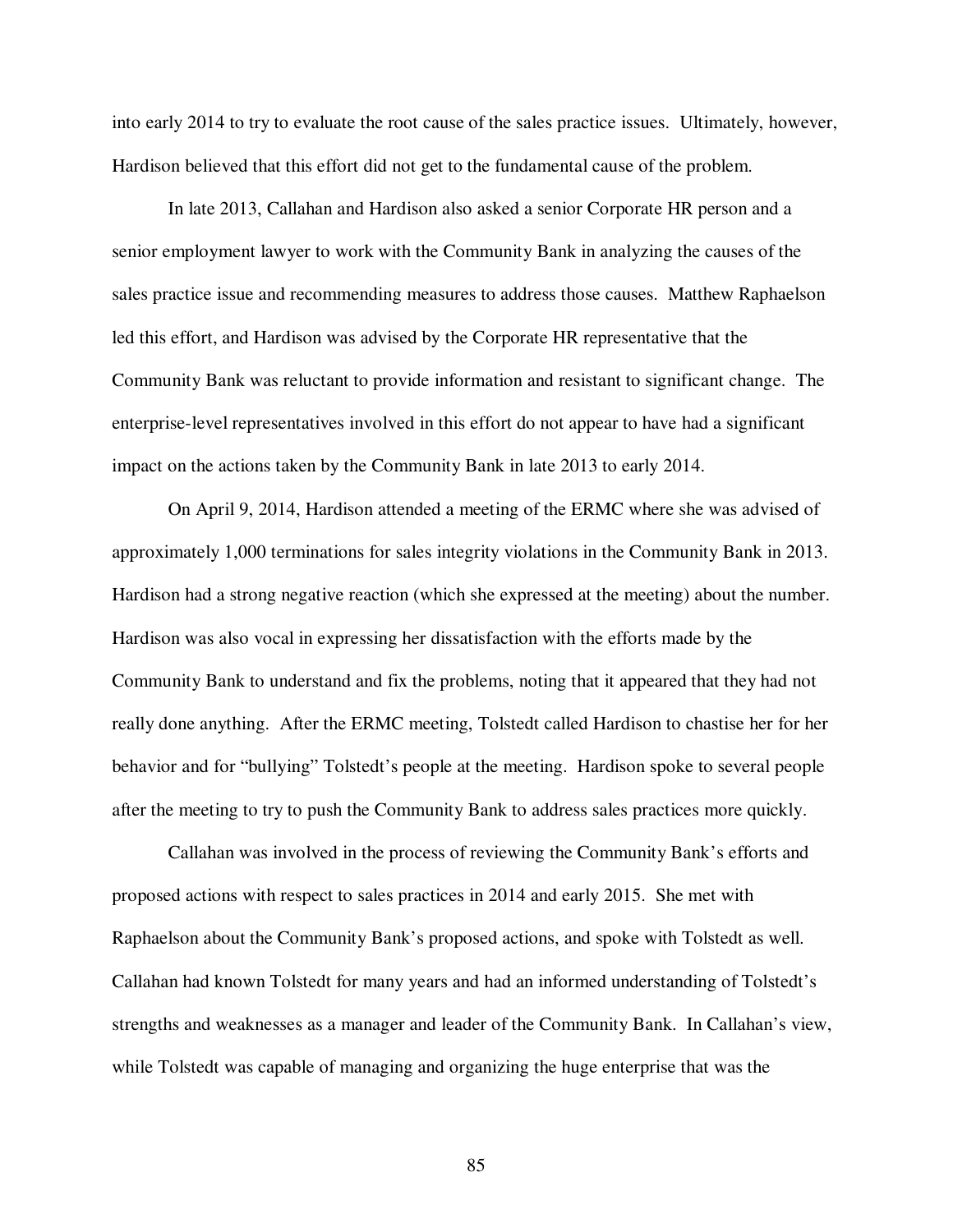Community Bank and structuring programs that could get the Community Bank to move in the direction she wanted it to move, she was also obsessed with control and extremely cautious and slow in making decisions and implementing changes. In 2014 and early 2015, Callahan's sense was that the Community Bank was not doing enough fast enough to address the sales practice issues, but she did not push the pace of its efforts.

Callahan did not raise sales practice issues with the Board, the HRC or the Corporate Responsibility Committee. Hardison first raised sales practices in February 2014 to the HRC as a subject for risk-related monitoring for compensation impacts for management employees in the Community Bank (as discussed above at pages 67-68).

In late 2014 and early 2015, Corporate HR participated with Corporate Risk in risk assessments throughout Wells Fargo to determine any recommended adjustments to 2014 compensation for risk issues. In Hardison's view, these determinations were primarily the responsibility of Corporate Risk, although she also signed off on them. Although Hardison believed in early 2014 that the Community Bank was not doing enough with respect to the sales practice issues, by the end of 2014, the prevailing view at Wells Fargo, with which she agreed, was that the Community Bank had been putting in a lot of effort and was making progress. Accordingly, as discussed above at page 69, she and Loughlin recommended that no adjustments be made to 2014 compensation for sales integrity issues.

In late 2015 and early 2016, Hardison and Loughlin conducted another review of risk issues to determine compensation adjustments for management employees below the Operating Committee level. In February 2016, they reported to the HRC that they recommended that such adjustments be made based on sales integrity issues in the Community Bank. These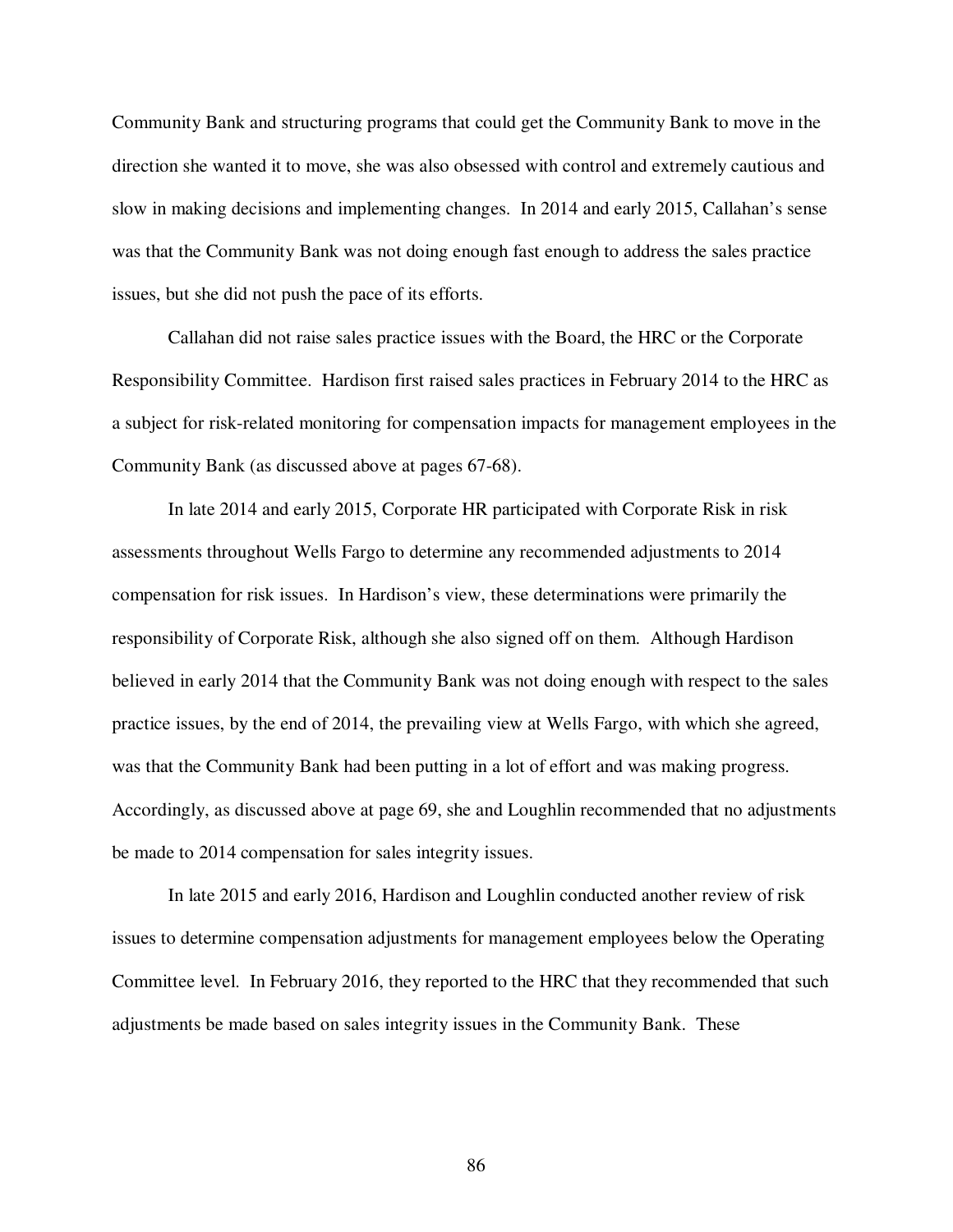compensation adjustments ranged from 1% to 3% of the total incentive compensation for the affected individuals.

# D. Recent Remedial Changes

 $\overline{a}$ 

The efforts to centralize HR functions, which began in earnest in 2015, have been accelerated along with the associated authority and responsibility to manage risk and cultural change throughout the company. Since 2016, the HR leads in the lines of business have reported directly to Corporate HR. In addition to improving visibility into the lines of business and enhancing oversight generally, centralizing these reporting lines is intended to strengthen the independent oversight of the incentive compensation programs within the lines of business, as well as the management of talent development and leadership training.

In addition to these structural changes, the HR function has taken specific action in response to the sales practice issues. It organized a program to re-hire former employees who left Wells Fargo, including because of sales pressure. It is also actively reassessing and considering new methods for determining and measuring employee engagement and satisfaction, as the positive "top-line" metrics reported in employee surveys in the past contributed to Wells Fargo's failure to understand the scope and nature of the sales practice issues and their impact on employees.<sup>26</sup>

 $26$  Based on a limited review completed to date, Shearman & Sterling has not identified a pattern of retaliation against Community Bank employees who complained about sales pressure or practices. The review, which is ongoing, thus far has consisted of the following five steps. First, Wells Fargo's outside counsel provided a spreadsheet listing 115 potential whistleblower cases identified by Wells Fargo's HR legal team for the period 2011- 16 (this included many different types of claims, e.g., sexual harassment). From that spreadsheet, ten case files (including legal documents, employee files, HR records, ICE records and case-related correspondence) from the period 2011-2013 were identified for review because the spreadsheet description suggested those cases could be related to sales practice misconduct. The review of those ten files did not reveal any documentary evidence suggesting purposeful retaliation in those cases. Second, based on a review of these ten case files, media reports, the Shearman & Sterling document repository and a list provided by Wells Fargo's legal department of publiclydisclosed whistleblowers, counsel identified 11 former Wells Fargo employees to interview (only three of whom agreed to speak). Counsel also reviewed documents relevant to those 11 individuals located in Shearman & Sterling's document repository. This inquiry did not identify evidence of retaliation. Third, Shearman & Sterling analyzed whistleblower and EthicsLine reports made to the A&E Committee going back to 2011, and identified nine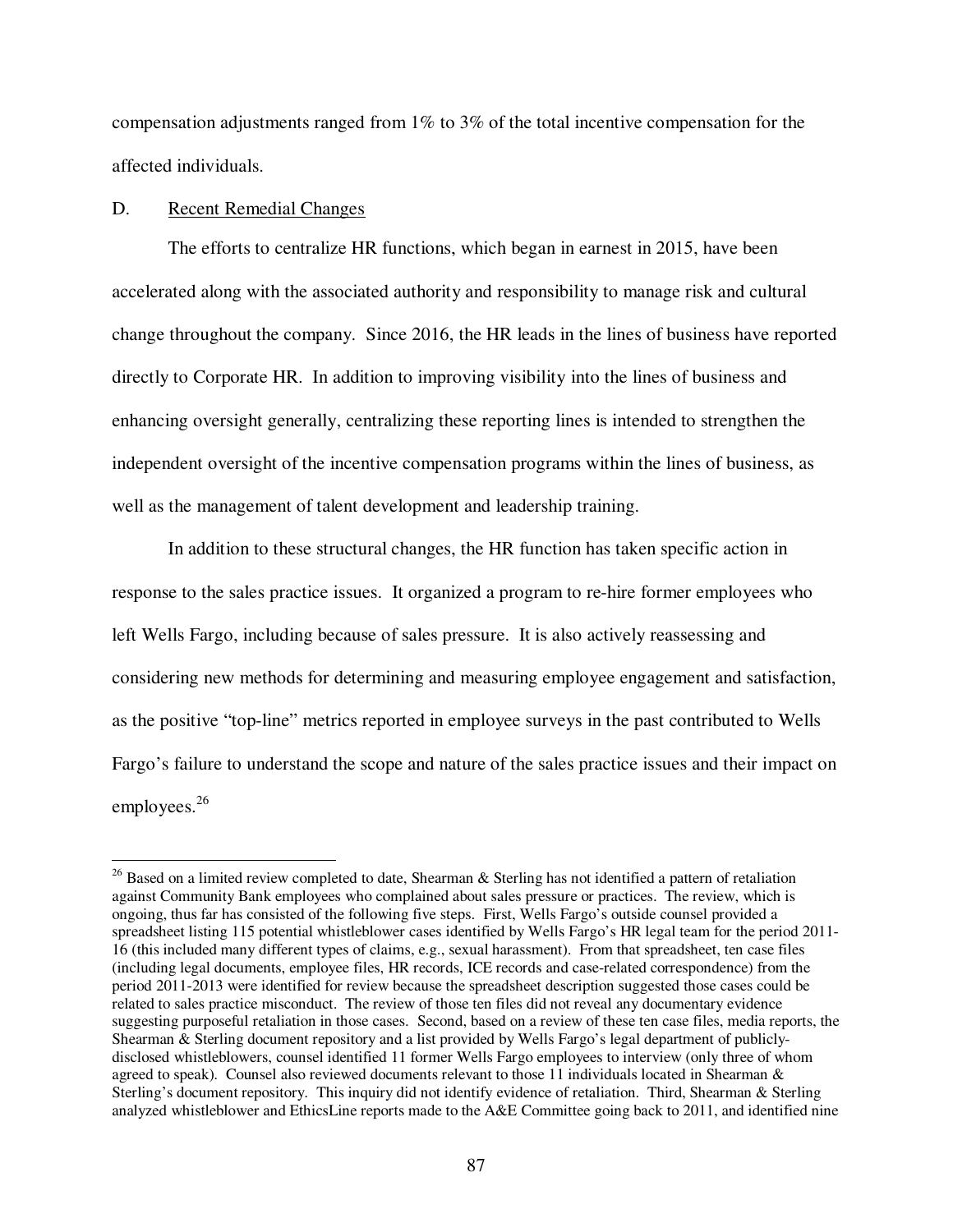#### Internal Investigations

Internal Investigations is a group within Wells Fargo that investigated allegations of employee misconduct and made determinations if misconduct was proved. Internal Investigations also made the determinations about whether to file a suspicious activity report ("SAR") in particular cases. It made recommendations concerning terminations, but not the final decisions. Internal Investigations appears to have operated independently of the lines of business. Investigators do not appear to have felt pressure to forgo investigating sales integrity violations or to have believed that their determinations could be overruled by the lines of business or other control functions within Wells Fargo.

Internal Investigations reported in to Audit until 2012, when a new Chief Auditor was appointed. From 2012 until September 2014, Internal Investigations reported in to Corporate HR, and from September 2014 forward it was part of the Corporate Risk organization. Michael Bacon led Internal Investigations until September 2014, when he left Wells Fargo following an internal reorganization that eliminated his position as head of Corporate Security.

Internal Investigations first noticed an increase in sales integrity cases in 2002.

 $\overline{a}$ 

Representatives of Internal Investigations participated in the 2002 sales integrity task force led

incident descriptions as potentially implicating sales practice-related retaliation. Two of those incidents related to employees whose files were reviewed as part of the review described in the first step, above, and review of the other seven files has not been completed as of the date of this Report. Fourth, Wells Fargo's outside employment counsel reviewed files (including ICE records, EthicsLine data, HR data and media reports) relating to 885 employees, consisting of employees who (i) called Wells Fargo's EthicsLine between January 1, 2011 and October 5, 2016, identified themselves on the calls and were subject to a corrective action within 12 months of their call or (ii) during the month following the September 8, 2016 settlement announcement, claimed in media reports that Wells Fargo had retaliated against them for reporting sales misconduct or sales practices concerns. Shearman & Sterling is in the process of independently reviewing the following two sets of files reviewed by Wells Fargo's outside employment counsel, in each case as supplemented by a search for relevant documents in its own document repository: (i) eight files identified by Wells Fargo's employment counsel as raising "concerns," and (ii) ten additional files of employees who were also among the 5,367 terminations referenced in the September 2016 settlements. Fifth, whistleblowers have been identified in the derivative complaints relating to sales practices filed by Wells Fargo shareholders. Shearman & Sterling determined that one of those did not involve a sales practice-related matter, and has reviewed the files related to two other publicly-identified whistleblowers as part of the review described in the first step above. Counsel is still in the process of reviewing the files relating to an additional four individuals.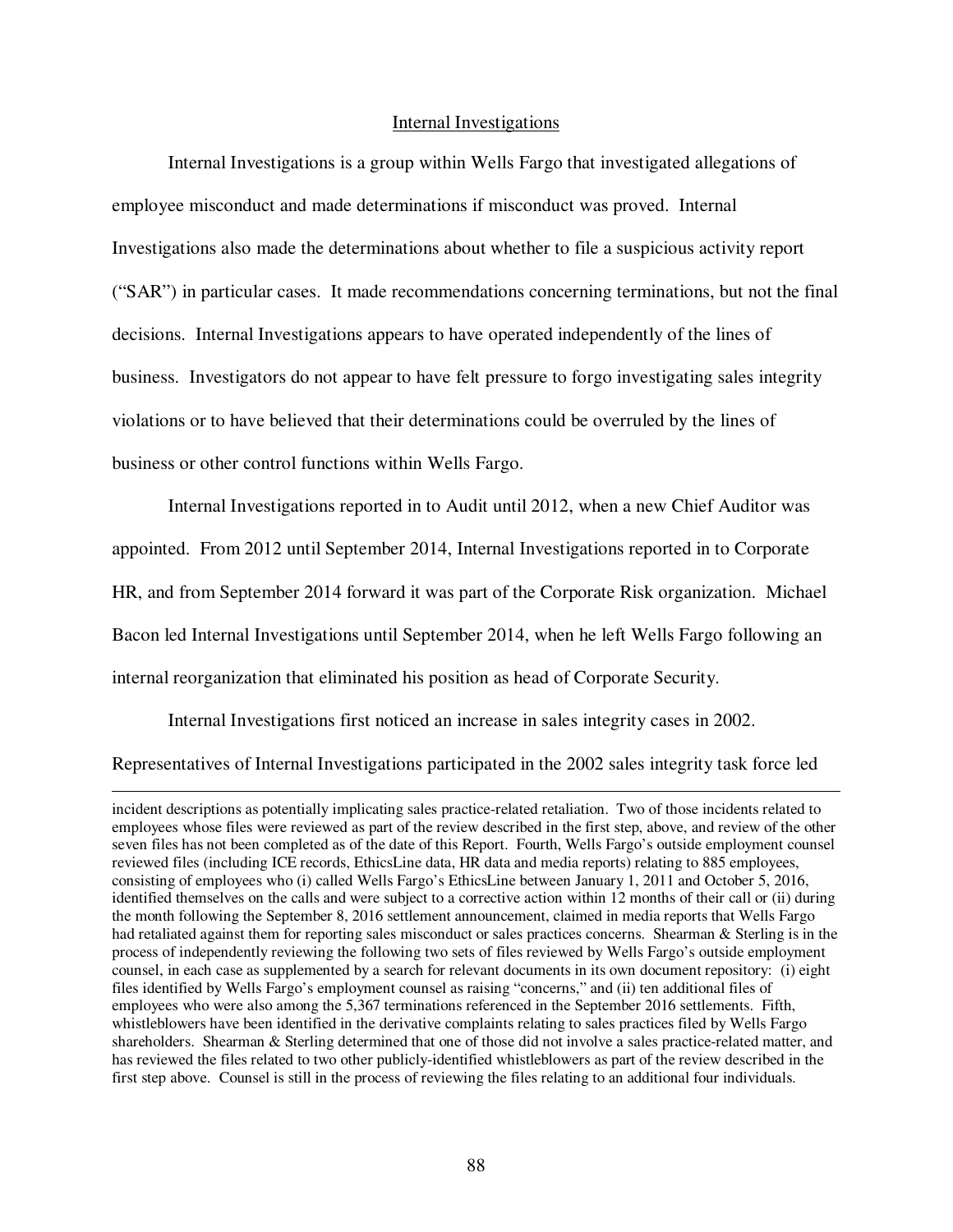by the Community Bank (discussed above at pages 31, 74, 80). In 2004, Internal Investigations was involved in the work of a sales integrity investigations task force, which also included representatives of Community Bank HR, Community Bank management and the Law Department. It addressed and implemented, among other things, additional measures for training and the screening and investigation of allegations of gaming.

In the course of the work of the task force, a manager in Internal Investigations prepared a report in August 2004 on "Gaming," regarding sales integrity violations and what Internal Investigations had learned about the subject. The report contained information about the scope of the sales practice issues at that time and observations about its causes and impacts. According to the report, "it is the conclusion by Corporate Security Internal Investigations" that "whether real or perceived, team members on the current Corporate Sales Incentive Plan feel they cannot make sales goals without gaming the system. The incentive to cheat is based on the fear of losing their jobs for not meeting performance expectations." The report warned of the reputational risks for Wells Fargo, specifically, "[i]f customers believe that Wells Fargo team members are not conducting business in an appropriate and ethical manner, it will result in loss of business and can lead to diminished reputation in the community." In that regard, the report noted that Wells Fargo had been losing unemployment insurance cases involving sales integrity terminations, in which judges "made disparaging comments" about the sales incentive system. The report conveyed the experience of two peer banks that had significantly reduced their sales incentive employee terminations after revising their sales incentive programs, and recommended that Wells Fargo consider similarly reducing or eliminating sales goals for employees and removing the threat of employee termination if goals were not met.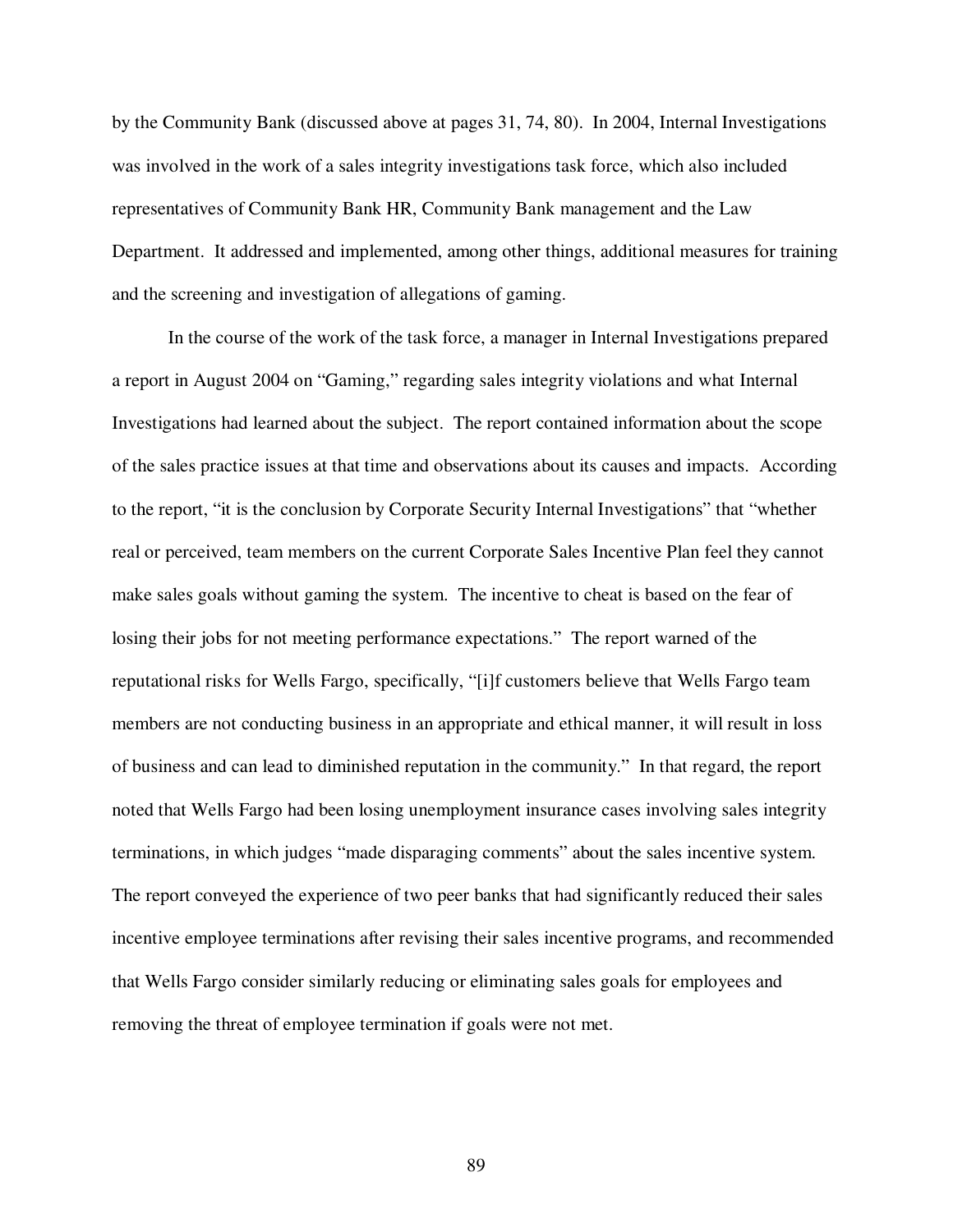This report was sent to, among others, the Chief Auditor, a senior in-house employment lawyer, Community Bank HR personnel, the head of sales & service development in the Community Bank and Michael Bacon. It was also discussed at a gaming offsite in October 2004. There is no evidence that the report and its recommendations were further escalated. In December 2004, the task force provided a memorandum to Carrie Tolstedt and Patricia Callahan on the work of the task force, but the content of the August 2004 report was not conveyed in that memorandum.

In later years, as discussed elsewhere in this Report (see pages 50, 82-83, 95-96), Bacon provided to members of management written reports that included data on sales integrity cases. Bacon's written reports do not appear to have addressed the root causes of the sales integrity violations or to have made recommendations about how to stem them. Bacon told a colleague that he had repeatedly raised concerns about sales integrity issues to leadership and felt that the issues he raised were not being addressed. $27$ 

 $\overline{a}$ 

 $27$  Bacon declined to be interviewed, so his oral reports to persons outside Internal Investigations on sales integrity violations could not be confirmed.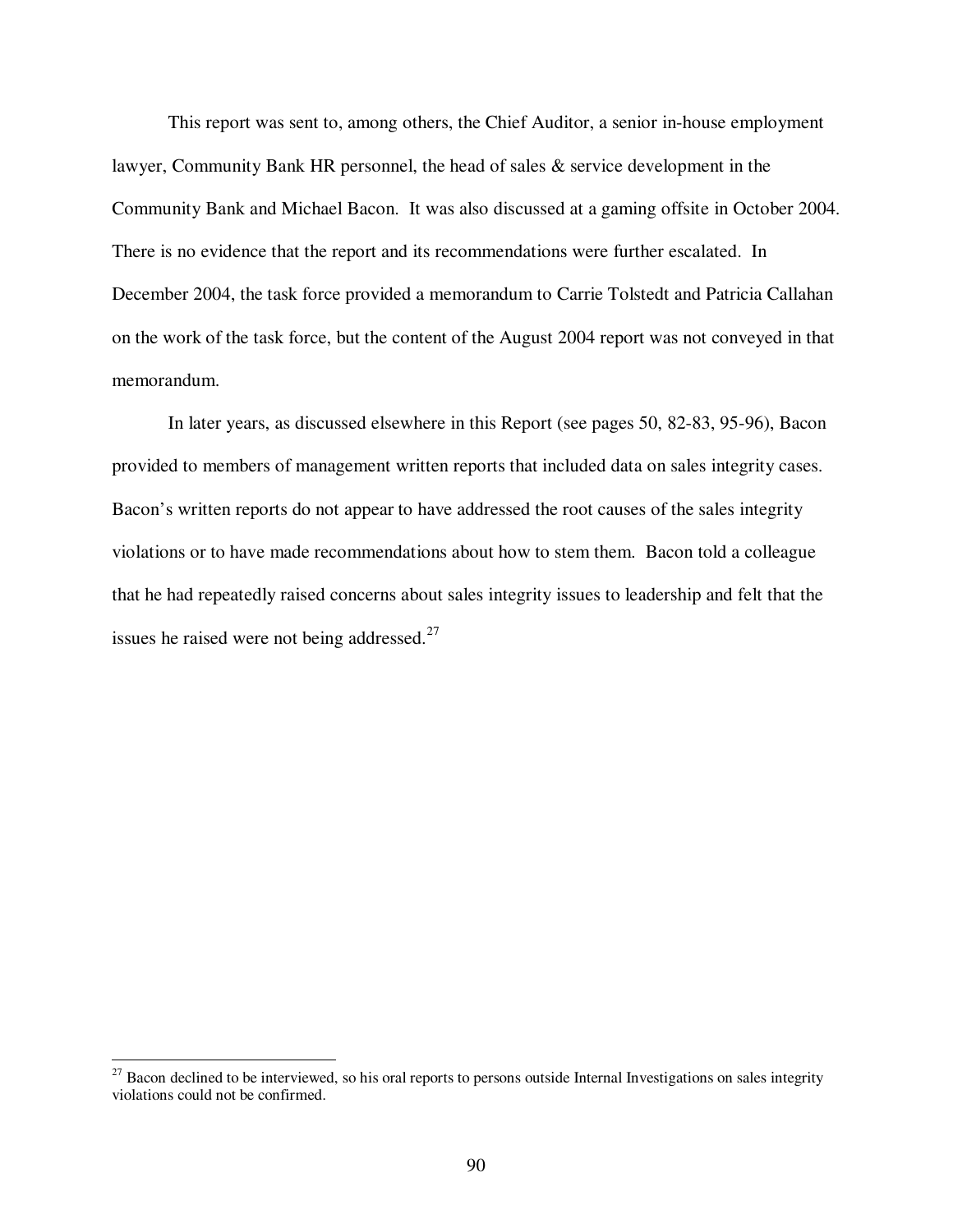#### Audit

# A. Audits of Sales Practice-Related Issues and Incentive Compensation Plans

Between 2011 and 2016, Wells Fargo Audit Services ("Audit") conducted periodic audits that touched on sales practice issues within the Community Bank. These audits generally found that processes and controls designed to detect, investigate and remediate sales practice violations were effective at mitigating sales practice-related risks. In addition to auditing these detective functions, Audit also reviewed the Community Bank's compensation plans and found that their design did not promote unethical behavior. As a general matter, however, Audit did not attempt to determine the root causes of unethical sales practices.

In April 2011, Audit reviewed the Regional Bank's "Sales, Service & Development" ("SS&D") group, which is responsible for a variety of controls designed to monitor and mitigate potential unethical conduct, such as gaming behavior, by regional banking employees. Audit rated SS&D's processes "Effective" (giving it 4 out of 5 on Audit's then-applicable ratings scale). Audit did identify a "moderate" issue regarding controls to monitor debit card sales integrity; Audit had learned about potential sales practice issues around debit cards from Internal Investigations. As a general matter, Audit witnesses indicated that, while Audit would not regularly seek out issues like this one, it would consider those issues when they arose.

In December 2013, an audit of regional banking's sales quality/sales integrity function once again rated the processes for detection of sales integrity violations "Effective." At that time, the sales quality/sales integrity function, consisting of sales quality analyst and service polling analyst teams, researched allegations of inappropriate branch sales practices. In reviewing the sales quality/sales integrity function, Audit examined risk management, systems of controls and governance processes to determine whether the function was effectively receiving and responding to sales integrity allegations. While Audit did not review individual allegations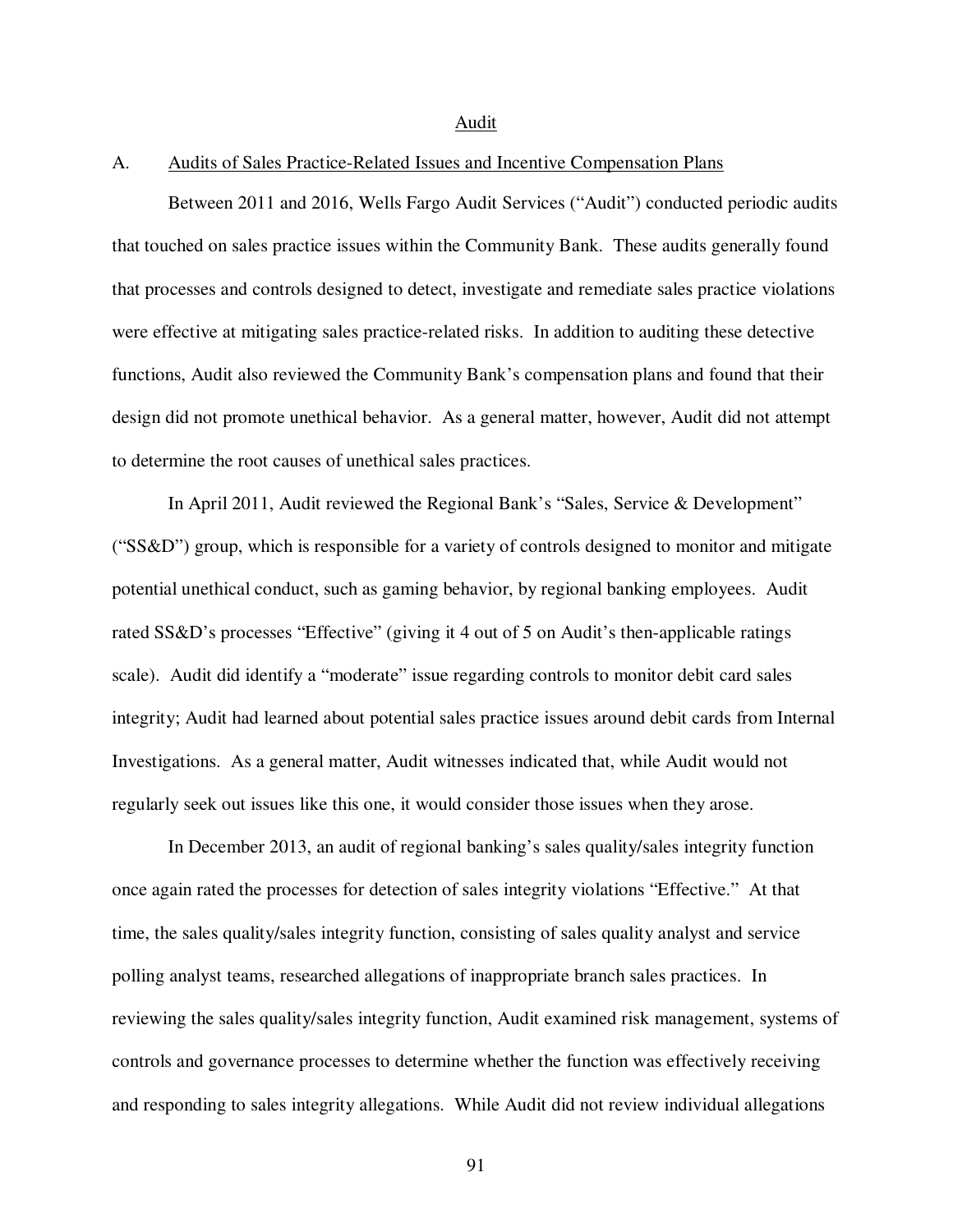or conduct interviews of bankers to determine the root causes of sales practice issues, Audit witnesses explained that they were comfortable with their "Effective" rating because sales integrity violations were identified, investigated and, when violations were confirmed, responsible employees were terminated. One witness also indicated that Audit was aware at the time of this December 2013 audit that proactive monitoring had prompted the simulated funding investigation in Los Angeles, which gave Audit comfort that the monitoring systems could appropriately detect problematic conduct.<sup>28</sup>

In lieu of conducting its own branch-level audits, Audit periodically audited the "Store Operations Control Review" group ("SOCR"), the Community Bank's internal quality assurance team. SOCR rated every Wells Fargo branch location on an annual basis after observing team member behavior, conducting branch-level employee interviews and inspecting key accountrelated documentation, such as customer IDs and signature capture, which were collected in a centralized image-processing center on account opening. In 2010, Audit rated SOCR "Effective" (a 4 out of 5). It again rated SOCR "Effective" in 2012 (4 out of 5), but identified a "moderate" issue encompassing several items, including that ATM cards were not being timely destroyed, that there were errors in certain wire-related documents and that quality assurance work papers were not consistently or accurately completed. The audit noted, however, that "none of these unidentified errors . . . would have impacted the overall SOCR rating." In 2013, Audit did validation work around the corrective action plan for these items, found the implementation of the plan inadequate and re-opened the issue. When Audit reviewed SOCR in 2014, it found that

<u>.</u>

 $2<sup>28</sup>$  In 2014, Audit reviewed the regional banking in-store customer complaint process with a focus on how written complaints were tracked and resolved. While Audit identified a concern regarding bankers on occasion failing to timely refer complaints to the "Resolution Team," Audit concluded that complaints were handled appropriately once received by the Resolution Team and issued an "Effective" rating. Also in 2014, Audit reviewed the Risk Operations and Fraud Prevention Services customer and account servicing process, which, among other things, investigated and resolved customer disputes regarding debit cards and ATM transactions. While Audit identified a "moderate" issue regarding the group's tracking system, Audit rated the group "Effective."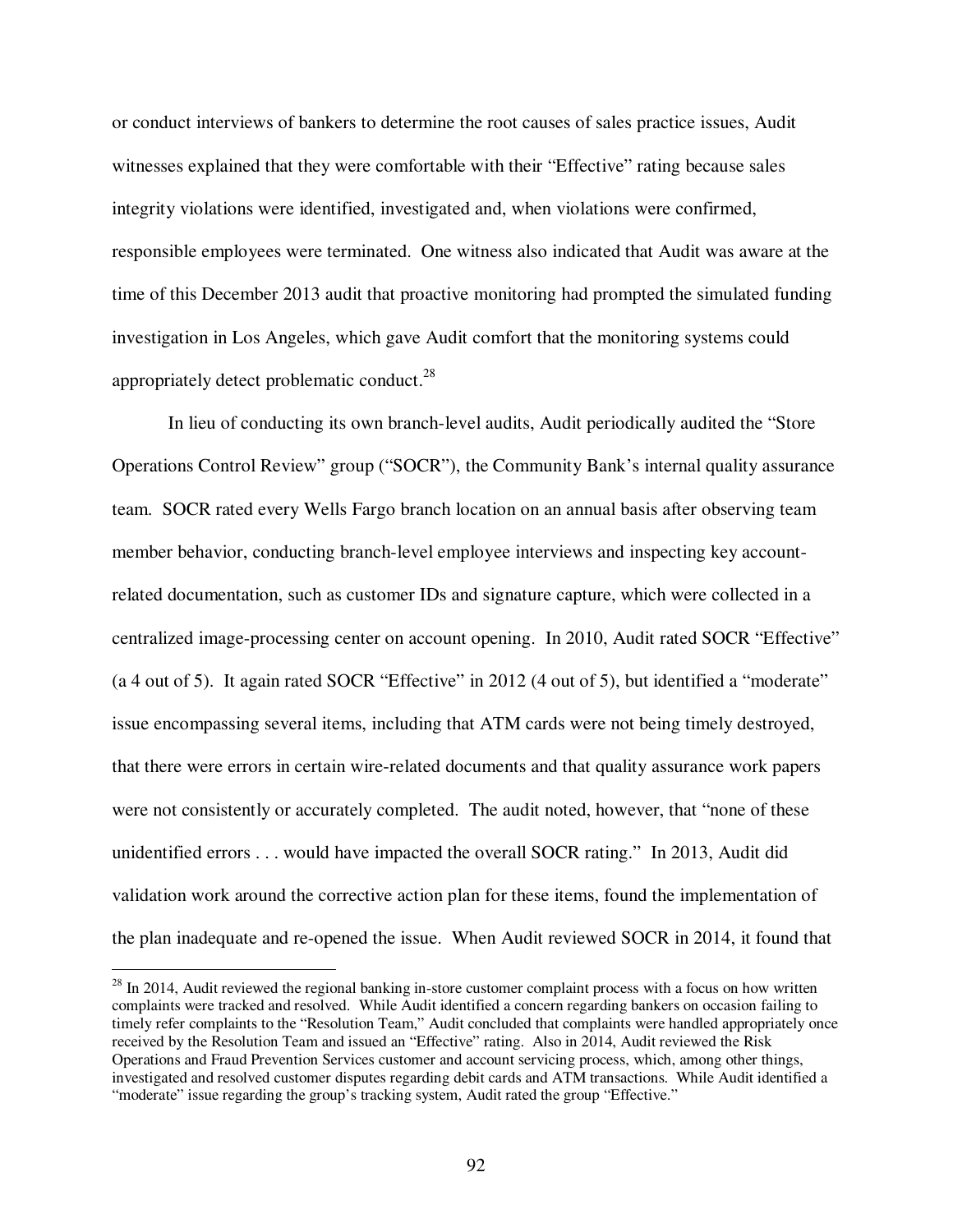the 2012 items had still not been fully remediated. Audit issued a "Needs Improvement" rating; thereafter, Audit discontinued its reliance on SOCR's work and began conducting its own inbranch reviews.

In addition to auditing the above detective and operational processes, Audit also conducted incentive compensation-related audits at both the enterprise and regional bank levels. In particular, in addition to looking at processes around the compensation systems, these audits included testing to ensure that incentive compensation plans were not designed so that they incentivized employee misconduct. Most relevantly, in 2012, Audit conducted a regional bank compensation audit that reviewed, among other things, incentive compensation plans applicable to branch employees and lower level managers above the branch level. This review considered, among other things, the "mix of drivers" within the incentive plans and the plans' potential impact on team member conduct. While Audit concluded that incentive compensation plans were largely sales driven, it determined that the plans were adequately balanced by customer service and sales quality-related components.<sup>29</sup> Audit reached this conclusion primarily based on reviewing plan documents; it did not do field-work, such as banker interviews, to determine how the plans were in fact impacting employees. According to an Audit witness, it was felt to be the purview of the first and second lines of defense (business and Risk) to evaluate the operation of incentive compensation plan design in practice.

#### B. Audits of "Culture"

 $\overline{a}$ 

In connection with its annual Enterprise Risk Management Assessments ("ERMA"), Audit rated risk and ethical culture in Wells Fargo at the enterprise level, and, beginning in 2013,

 $29$  Between 2011 and 2015, Audit performed several additional audits that included in their scope Community Bank compensation plans for branch employees and management. As was true with respect to the 2012 audit, Audit generally found that the Community Bank's incentive compensation plan controls were effective, that they aligned sales and performance objectives with the business's risk appetite and that they adequately mitigated risks caused by financial incentives to engage in or overlook questionable sales behavior.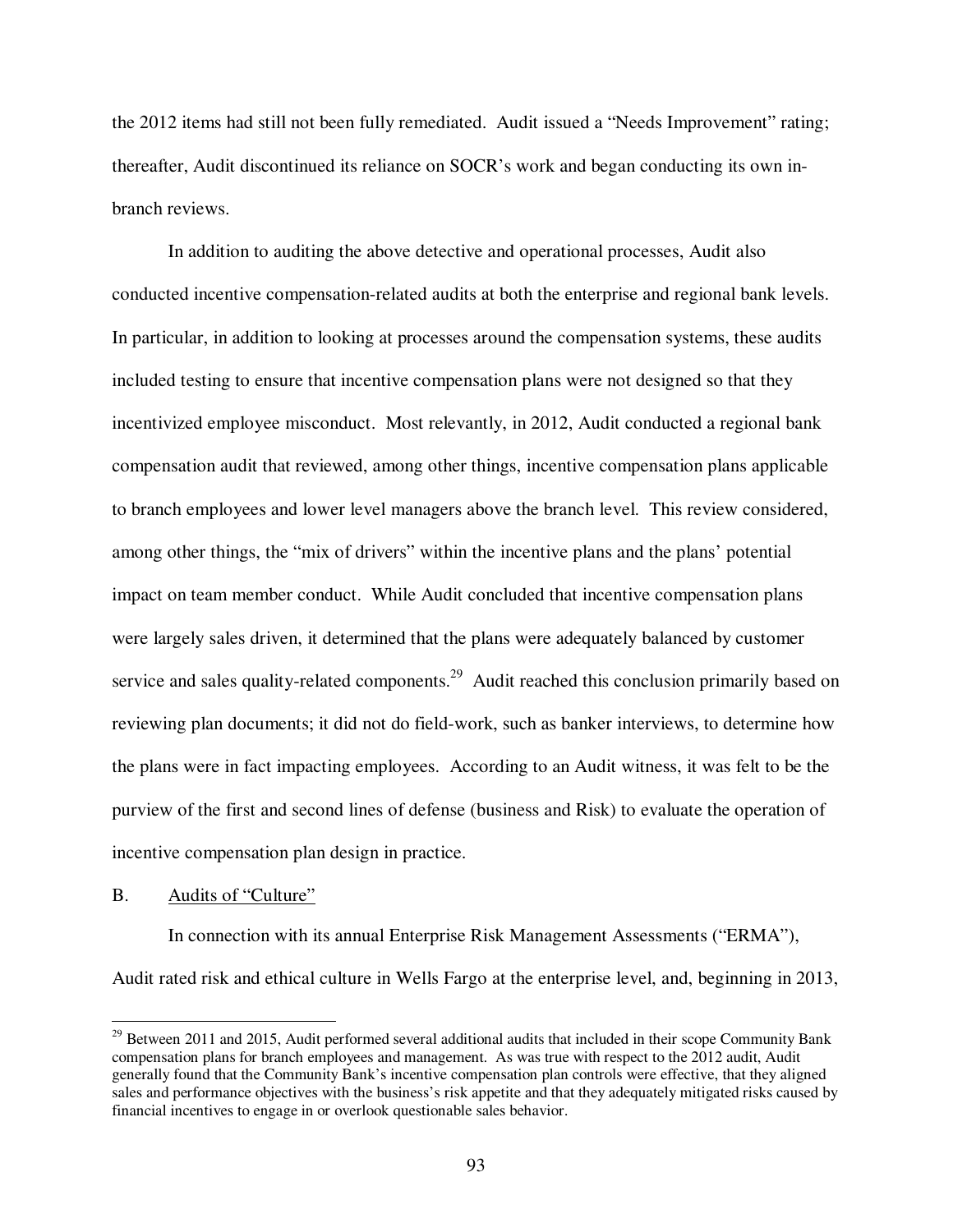at the Community Bank and other lines-of-business level. Audit's methodology for testing culture was less systematic than its approach to testing processes and controls: witnesses explained that culture is a "squishy" concept, difficult to quantify and test using the tools available to Audit. Audit rated culture in the Community Bank "Strong" in 2013, based on observations regarding the stature of risk management within the organization, audit results and various "key initiatives . . . focus[ed] on the customer." In 2014, the Community Bank ERMA appears to have focused on risk culture in particular; in support of another "Strong" culture rating, Audit wrote that risk management had "appropriate stature within Community Banking" and was "actively involved in strategic planning." Moreover, Audit found "strong and effective controls implemented across the business segments which demonstrate[d] the focus on risk management," as well as evidence of a strong risk culture through Audit's "monitoring of risk council committees and through ongoing participation in business meetings" in addition to "other committee meetings such as the CB Risk Management Committee, Deposit Loss Management Leadership Committee, Large Loss Review Team, and Business Direct Risk and Control meetings."

The emerging sales practice issues were first reflected in Audit's 2015 Community Bank culture assessment, issued in March 2016. Audit rated overall risk management — a component of the culture analysis — as "Needs Improvement" in recognition of enhancements needed to become "fully effective relative to heightened regulatory expectations." One area specifically identified as needing enhancement was "Sales Practices" — particularly the need to implement actions to improve related governance and controls in order to address regulatory concerns. Audit nonetheless rated culture "Satisfactory," observing that actions were underway to strengthen sales practices by fostering a culture where "only needs-based and value-add product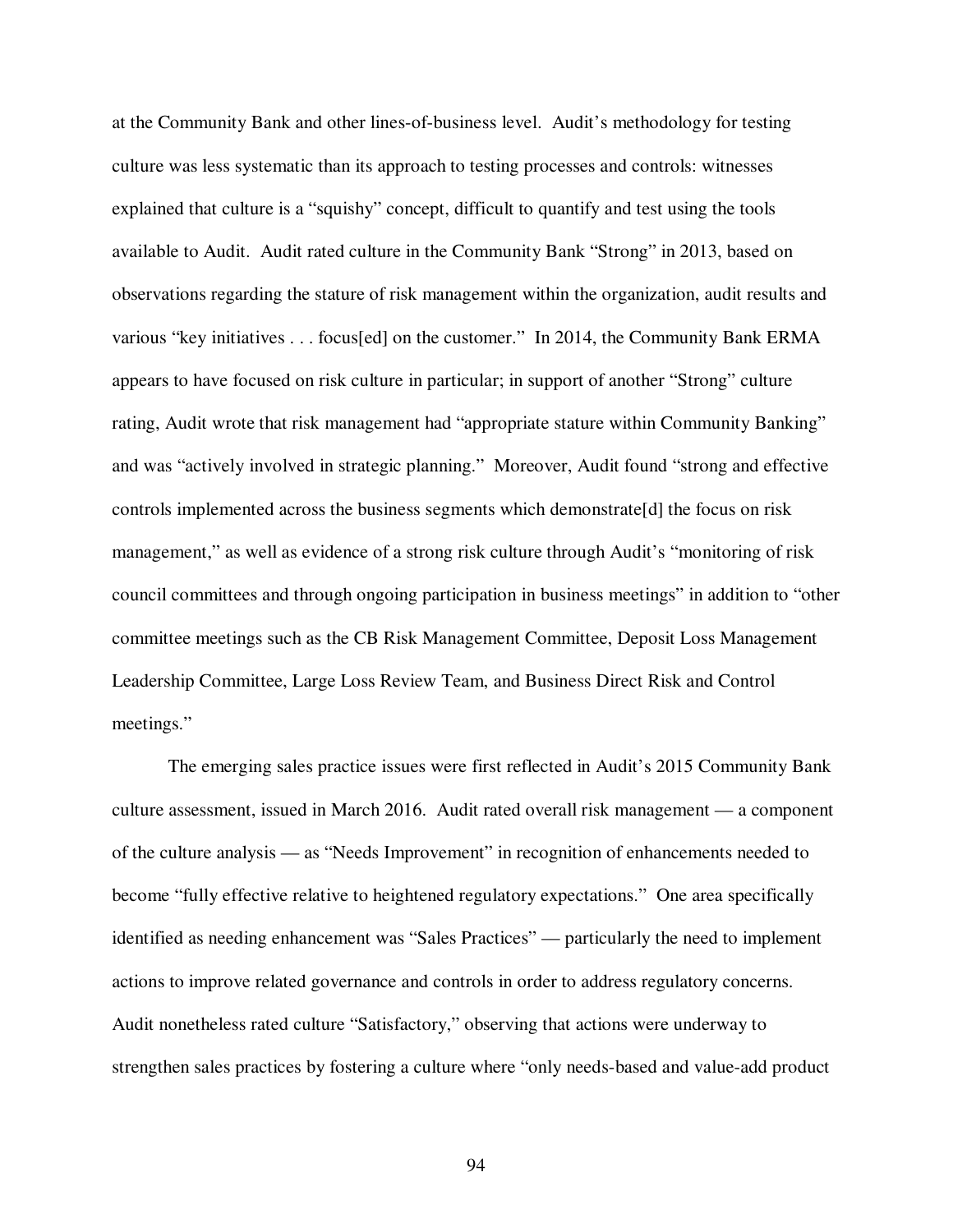and service solutions [would be] delivered to customers." The 2015 culture assessment also based its "Satisfactory" rating on "observations of Tone at the Top, credible challenge, incentive compensation, performance management, and stature."

#### C. Additional Audit Awareness of Sales Practice Issues

In addition to its audit work, Audit had access to data from quarterly reporting and committee presentations that indicated an increasing number of Community Bank sales practice issues over time. Audit personnel participated in various internal committees in which sales integrity issues were discussed. Audit witnesses explained that these committees did not generate action items or determine governance and ethics policies; rather, they were intended to raise awareness of "macro trends" among senior management. Additionally, Audit personnel attended semi-annual regional bank leadership meetings, at which data regarding sales integrity allegations were discussed. Audit witnesses indicated that the information they received at the meetings helped the business identify emerging risks, but did not appear alarming. Audit also prepared quarterly reports to the A&E Committee that included high-level summaries of sales quality and team member fraud data.

Senior Audit personnel, among others, received a July 2012 email from Michael Bacon (the head of Corporate Security, who also presented at the regional meetings attended by Audit) referencing "a spike in egregious Sales Integrity matters" and "a concerning trend in the area of Sales Integrity – from the increase in EthicsLine reports, to the increase in executive complaint letters" and "increases in confirmed fraud." Audit did not follow up on this communication, although one of the email's Audit recipients said he assumed that Bacon was doing so, in part because the email stated that "Corporate Security Investigations continues to work on several Community Bank project teams to analyze root causes and implement additional controls that are focused on minimizing future occurrences and mitigating the risks associated with" issues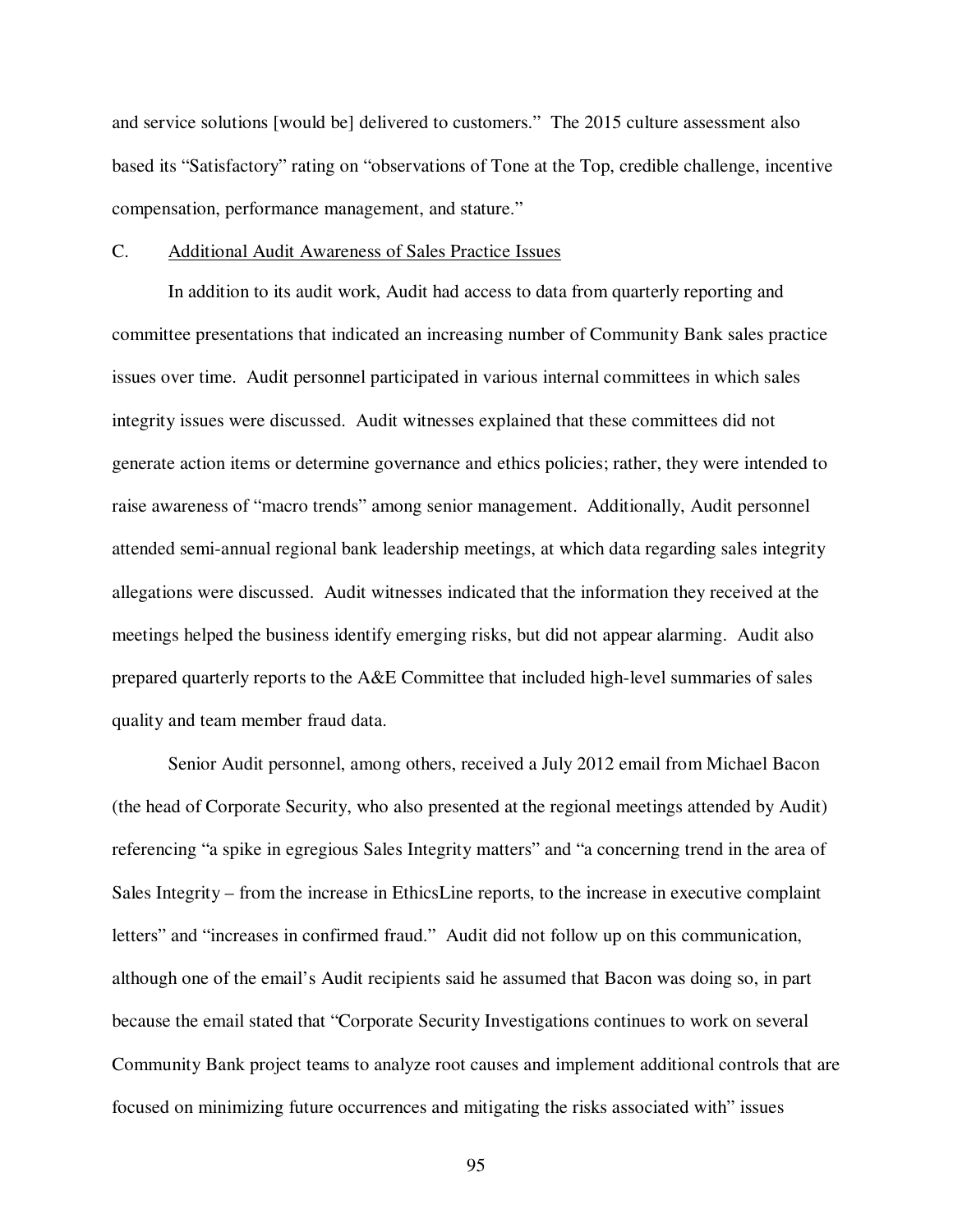around "fictitious sales referrals," "customer consent concerns" and "false entry of customer identification information."<sup>30</sup>

In general, Audit witnesses said that they had no reason to believe that the Community Bank's detection and remediation processes relating to sales practice misconduct were inadequate. To the contrary, witnesses stated that the information they saw suggested that the controls in place — which were detective by nature — were functioning as intended. Audit witnesses also stated that the sales practice misconduct figures they received were not so pronounced as to suggest an urgent problem requiring modification of audit coverage. They further stated that their reaction to data suggesting an increase in sales integrity allegations generally would be to examine whether the monitoring functions responded appropriately, and Audit believed those functions were effective. Audit witnesses also said that, as the third line of defense, Audit's job was to ensure that the control environment established by the first (business) and second (Risk) lines of defense was appropriate. Audit personnel indicated that their focus was on testing the operation of specific processes and the processes' effectiveness at managing the risks they were designed to control, but that they did not generally investigate root causes of risks; according to the witnesses, that task rests with the business, which they said has greater familiarity with the risk environment, better access to operational data and both proximity to and responsibility for its employees' actions.

<u>.</u>

<sup>&</sup>lt;sup>30</sup> The email from Bacon to Audit personnel and others forwarded an email from Claudia Russ Anderson, which questioned whether Bacon's draft reporting to the A&E Committee made an increase in Suspicious Activity Reports "so much worse than it really is . . ." Bacon noted in his email that "Claudia is a fantastic business partner and I enjoy a great relationship with her, but she often challenges the Audit and CS A&E reporting verbiage. It is often a classic case of minimizing the negative information being submitted to executive management." Audit personnel stated that they found Russ Anderson reasonable to work with, although she generally did not raise issues about emerging risks but only responded to those raised by Audit.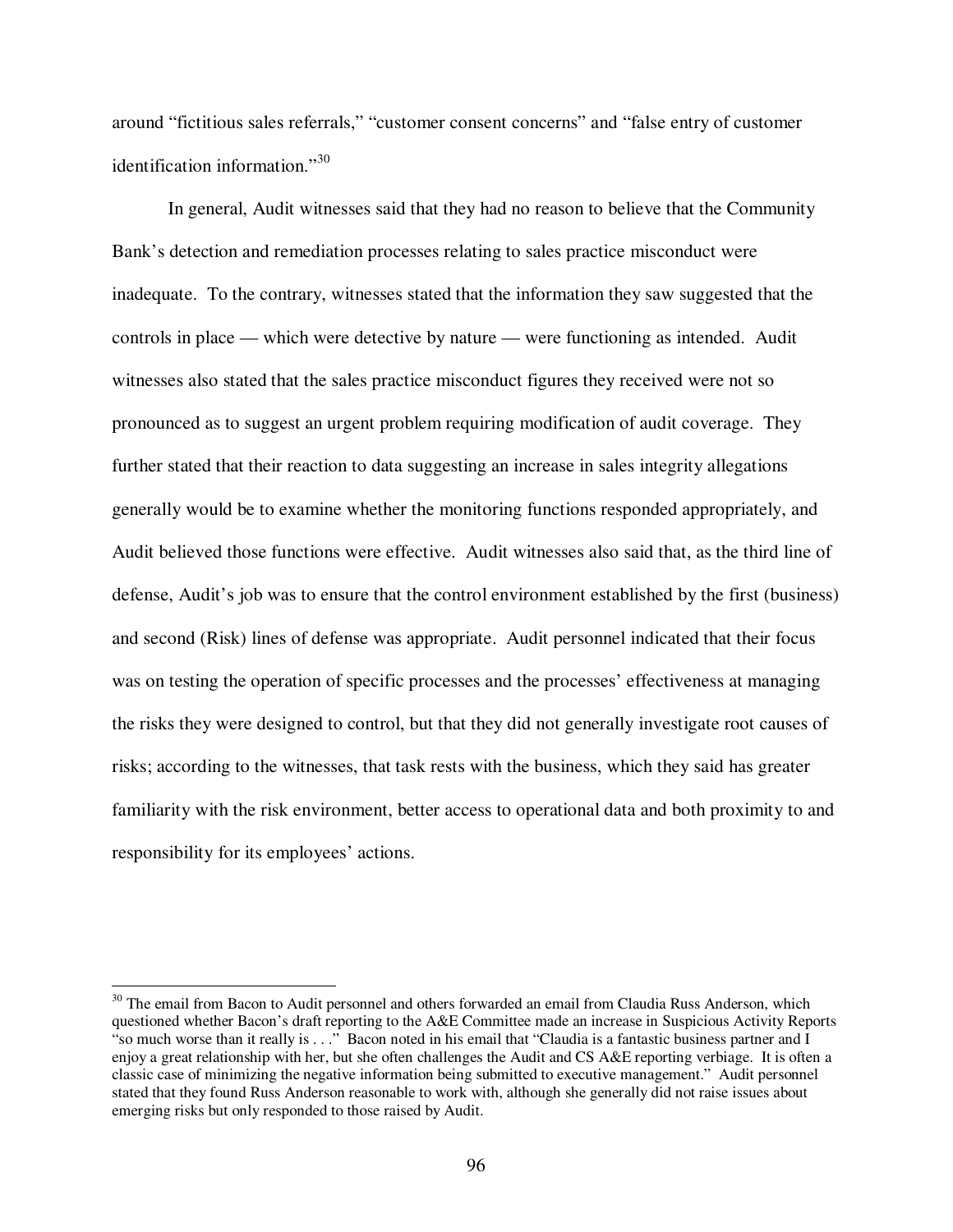#### The Board of Directors

This section provides a detailed chronology describing the escalation of sales practice concerns to Wells Fargo's Board of Directors and committees of the Board. Board materials were reviewed back to 2002, where available, with primary focus from January 1, 2009, when Wells Fargo's and Wachovia's merger became effective, through September 25, 2016. That period encompassed approximately 80 Board meetings, 80 meetings of the A&E Committee, a similar number of Human Resources Committee meetings, 31 Risk Committee meetings and three joint A&E and Risk meetings.

Reports to the Board regarding sales practice issues are framed by three time periods: prior to 2014; 2014 through May 2015; and May 2015 through September 25, 2016.

# A. Prior to 2014

Prior to 2014, sales practice or sales integrity issues were not flagged as noteworthy risks either to the Board of Directors as a whole or to any Board committee. The principal report on noteworthy risks provided to the Board of Directors, starting at least with the first quarter of 2010, was prepared by the Enterprise Risk Management Committee, which included the most senior executives in the Risk, Compliance, Legal and Finance organizations. The ERMC prepared quarterly written reports to the Board of Directors that identified the Top Enterprise Risks facing Wells Fargo, typically flagging 20-40 such risks. Prior to 2014, sales practice issues were not among the identified risks.

For example, the ERMC "Top Enterprise Risks" report to the Board in February 2013, covering year-end 2012, identified 17 "largest risks" and four "emerging risks." Sales integrity issues were not included. Similarly, the ERMC report to the Board of Directors for the following quarter, in April, 2013, set forth four "consensus largest risks," one "emerging risk" and an appendix listing 16 risks falling under the categories of Reputation Risk, Strategic Risk,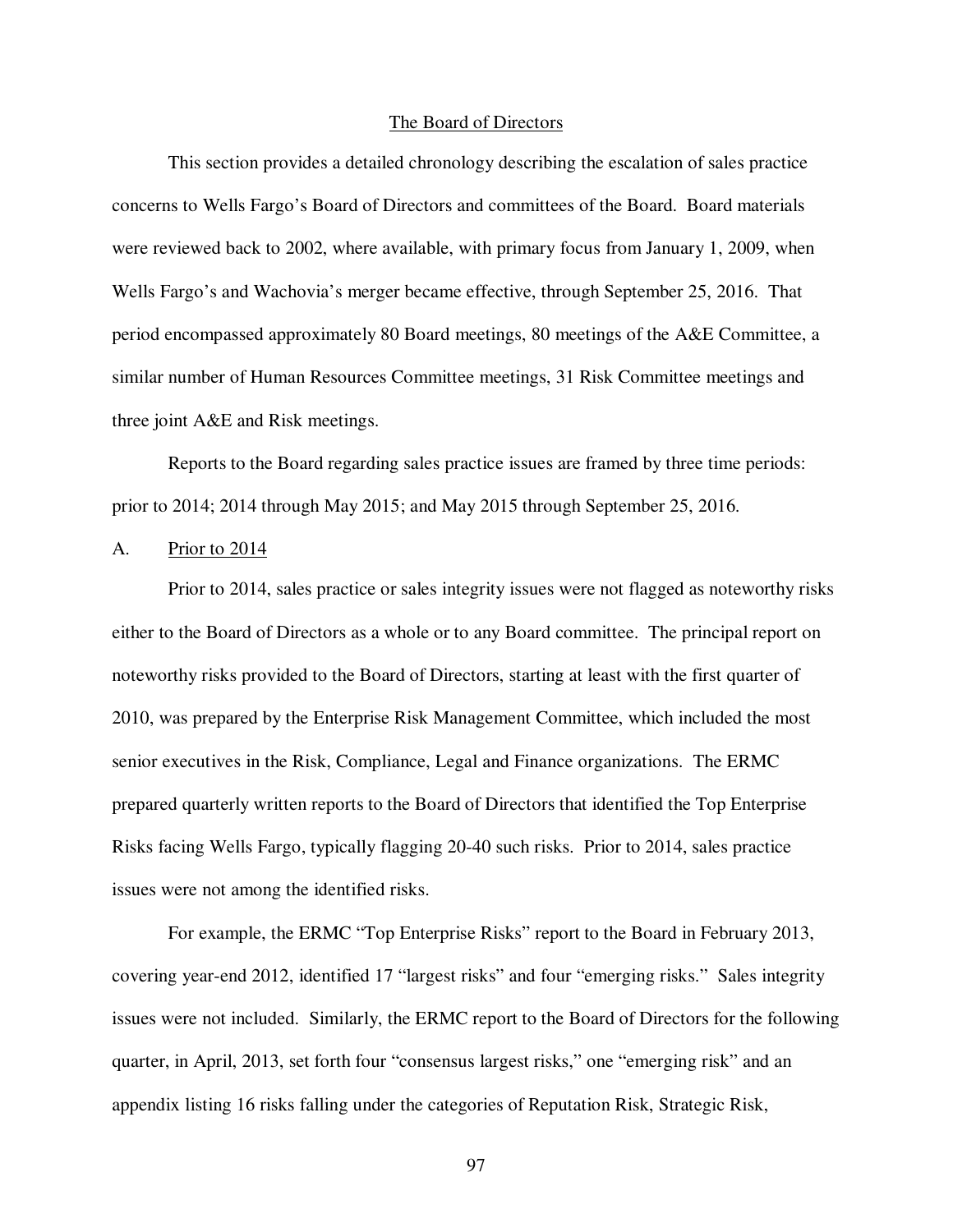Financial Risk, Credit Risk, Legal Risk, Market Risk, Other Operational Risks and Other Emerging Risks. Sales integrity issues were not included as a noteworthy risk. The same held true for the other ERMC reports throughout 2013.

The Risk Committee<sup>31</sup> oversees enterprise-wide risk and the Human Resources Committee oversees Wells Fargo's incentive compensation risk management program and practices for senior executives and employees in a position to expose the company to material financial or reputational risk. Prior to 2014, the materials submitted to these committees did not raise sales integrity concerns.

Sales integrity issues were mentioned in materials prepared for the A&E Committee. The primary responsibility of a public company audit committee is to monitor and oversee the integrity of the company's financial statements and financial reporting and to oversee the external and internal auditors. The A&E Committee reviews a number of risk issues, including operational risk, legal and regulatory compliance, financial crimes risk, information and security risk and technology risk.

Materials prepared for the A&E Committee prior to 2014 did not highlight sales practices as a noteworthy risk. Going back to at least 2002, however, committee materials referenced sales conduct or "gaming" issues. They arose in two sections of the quarterly A&E Committee package:

First, the BSA Officer issued a quarterly status report, usually dominated by discussion of Bank Secrecy Act ("BSA"), Anti Money Laundering ("AML") and Office of Foreign Assets Control sanctions compliance activities. It also included sections describing Suspicious Activity Report ("SAR") filings for both "External Fraud Investigations" and "Internal Fraud

 $\overline{a}$ 

 $31$  The Risk Committee came into existence in 2011.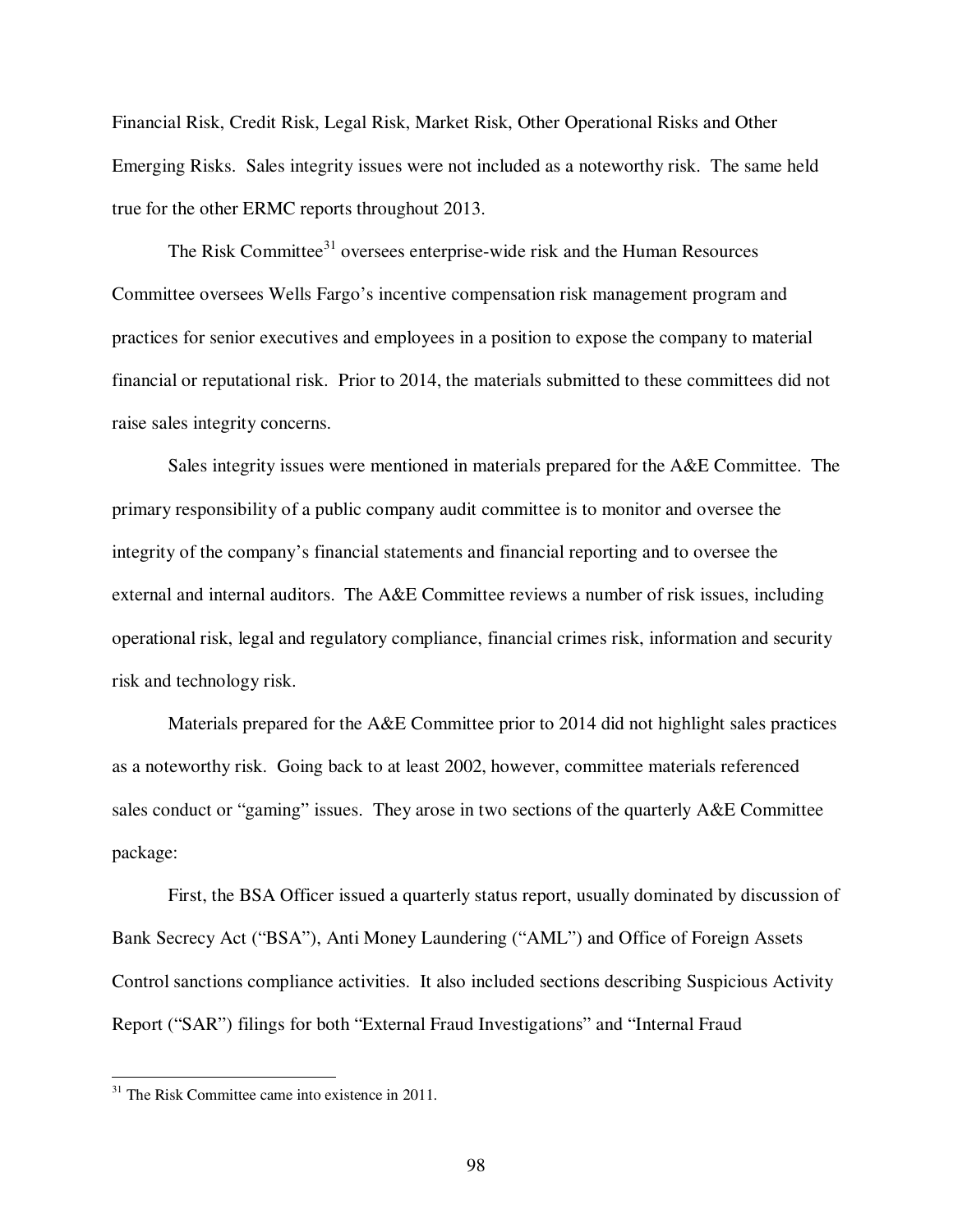Investigations." In all, there were 21 SAR categories as of 2009, all of which involved violation of law or possible violation of law. Five of the 21 dealt with employee misfeasance or malfeasance including Bribery/Gratuity, Defalcation/Embezzlement, Misuse of Power or Self-Dealing, Mysterious Disappearance and False Statement. "Sales integrity" SARs fell within the False Statement category. In 2012, the new SAR form was expanded to 75 categories; providing questionable or false documentation was one available choice. Some reports from the BSA Officer specifically referred to "sales integrity" SARs; others did not.

Second, Wells Fargo Audit & Security (renamed Wells Fargo Audit Services in 2012, both "WFAS") also prepared a quarterly report of 50-150 pages covering multiple topics including issues most important to the enterprise (such as BSA/AML), emerging issues, integration activities between Wells Fargo and Wachovia, audit review and tracking, special audit projects, investigations and annual reporting requirements under federal statutes and regulations. The WFAS report referred to sales integrity in two contexts. First, Corporate Security conducted investigations of "team member misconduct involving a possible violation of law, code of ethics policy violation or information security policy violation." This could include embezzlement, loan fraud, falsification of records and sales integrity. Second, EthicsLine reports and resulting investigations from anonymous reports of "possible violations of the Code of Ethics, violations of law, and suspicious activity" involving employees could also include sales practices. The WFAS reports referenced allegations and investigations concerning sales practices in most, but not all, quarters.

In the A&E Committee's materials prior to 2014, sales integrity SARs and investigations were therefore categorized together with other internal matters, such as defalcation, embezzlement, Code of Ethics violations, falsification of records, business expense fraud and a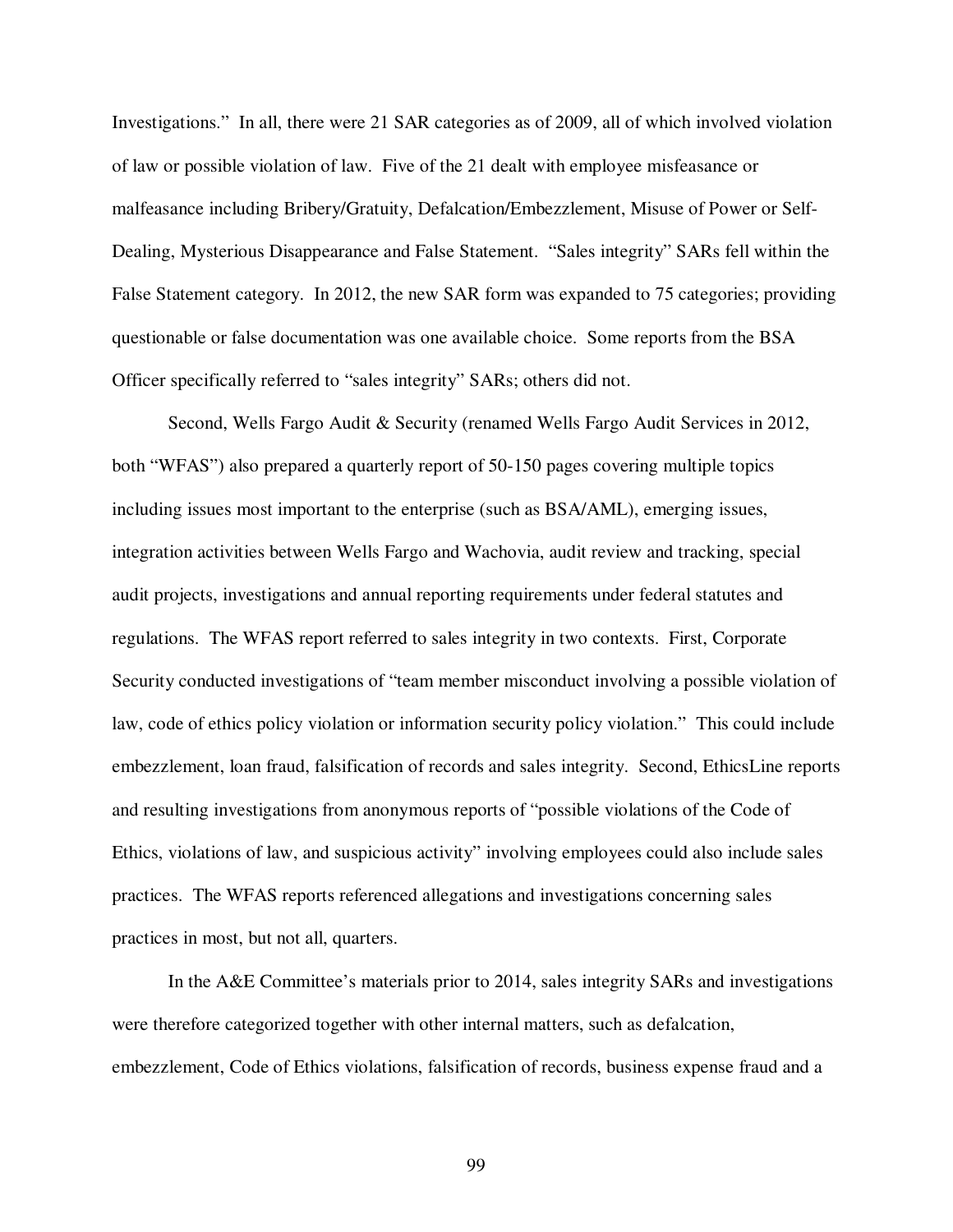teller's forced balancing of his or her drawer, all matters that were viewed as having minimal, if any, customer impact.

Pre-2014 A&E Committee reports did not identify sales integrity as a noteworthy risk or as requiring special attention. As an example, beginning in 2013, the A&E Committee material began with "Highlights of Materials" for the relevant meeting. Sales conduct was never mentioned. Since 2005, most quarterly books included an Executive Overview section; with two exceptions, sales conduct did not make it into the Executive Overview. This lack of emphasis is not surprising because sales practice issues were not understood quantitatively to have a material impact on Wells Fargo's financial statements, and violations were committed by sales personnel in the branches, not employees responsible for internal controls over financial reporting.

# B. 2014 Through May 2015

 $\overline{a}$ 

Sales integrity issues received heightened Board reporting and attention in 2014 following publication of a December 21, 2013 *Los Angeles Times* article about improper salesrelated conduct, principally in Los Angeles. Hernandez, the Risk Committee Chair, instructed Loughlin that Corporate Risk should be involved in addressing the sales practice issues and that the Risk Committee should be kept informed of the status and developments. Much of the oversight now shifted to the Risk Committee, with primary responsibility for enterprise-wide risk and comprising among its members the chairs of the other Board committees.

Sales practices and the cross-sell strategy were identified as a risk issue to the Risk Committee for the first time in February  $2014$ <sup>32</sup> The ERMC circulated a report titled "Noteworthy Risk Issues." Among 19 risks identified as noteworthy, sales practices was included as a "High" risk and a risk likely to increase over the next year. In a similar report to

<sup>&</sup>lt;sup>32</sup> "Risks associated with sales practices, [our] cross sell strategy and team member conduct" were also first identified as a "noteworthy" operational risk to the A&E Committee at its April 2014 meeting.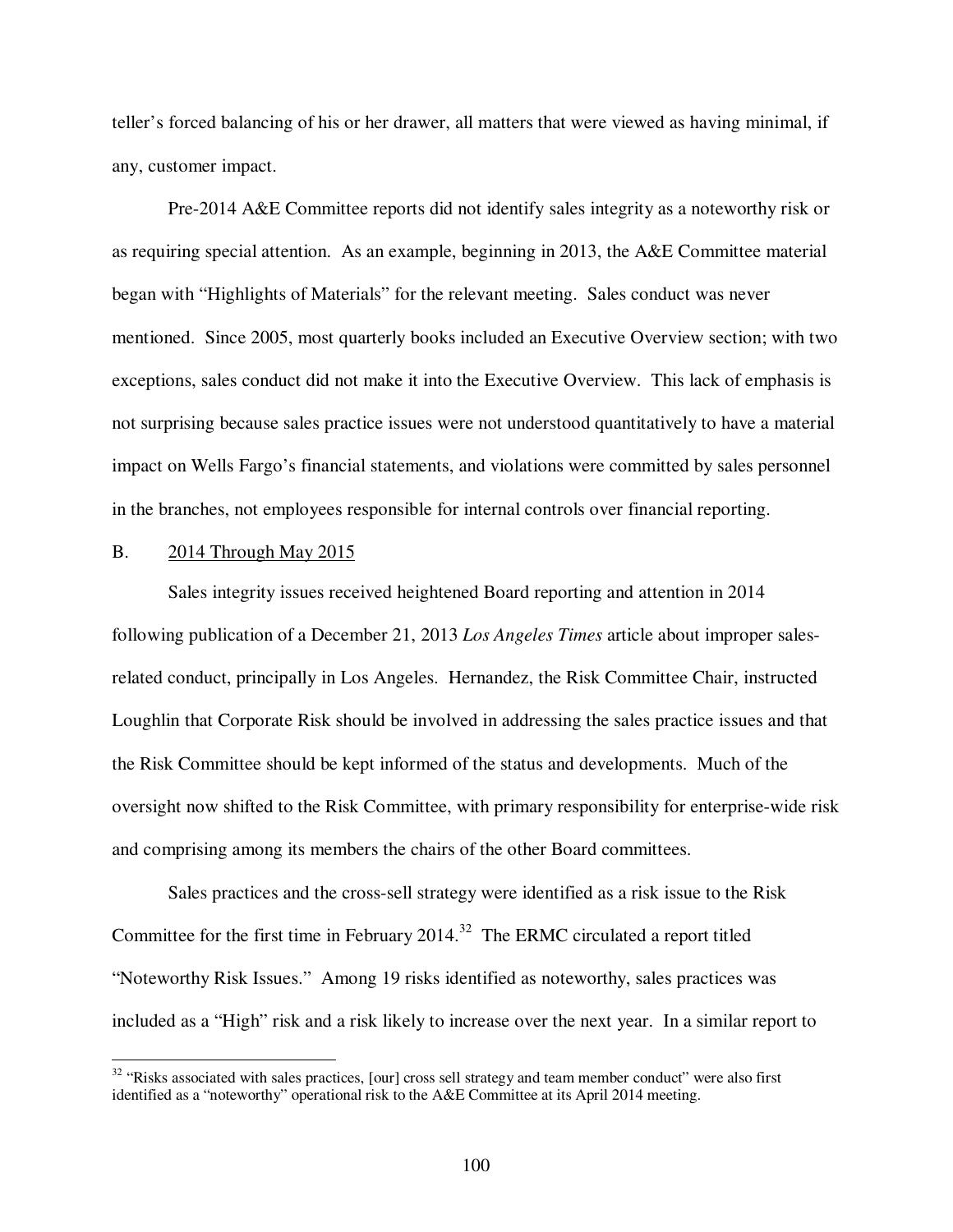the Board dated January 22, 2014, and delivered to the Board at its February 2014 Board meeting, the ERMC also identified sales conduct as one of 10 significant risks, supplemented by an appendix of 11 additional risks. The report stated that management was specifically focused on "the risks associated with sales practices, our cross sell strategy, and team member conduct." In February 2014, the HR Director and the Chief Risk Officer reported to the Human Resources Committee that, while they recommended monitoring for sales integrity in the Community Bank in 2014, action plans were in progress to address the issue, including heightened monitoring, and there was no need to adjust compensation for the 2013 cycle for sales integrity matters.

In an April 17, 2014 email exchange between Loughlin and Tolstedt regarding a draft of her presentation on sales practices scheduled for the April 2014 Risk Committee meeting, Loughlin advised that the Risk Committee wanted to hear from Tolstedt whether "the pressure of cross sell goals cause bad behavior." Tolstedt's presentation was removed from the agenda when she was summoned to jury duty. At the full Board meeting in April, Loughlin reported that sales practices had now become a current "focus" for Corporate Risk.

Sales practices were raised by the Risk Committee with senior management at the August 4, 2014 Risk Committee meeting. At that meeting, in response to a director's question on crosssell risk issues, Loughlin and Stumpf discussed Wells Fargo's focus on ensuring its cross-sell strategies were consistent with the development of long-term customer relationships.

Overlapping in time, a broader project was underway since early 2013 to strengthen the Corporate Risk Group overall and oversight by the Risk Committee. In February 2013, McKinsey, an independent consulting firm, was engaged to evaluate Wells Fargo's risk management practices. McKinsey prepared a 402-page report that proposed many changes to the risk organization, and identified the need to "manage comprehensively the risks associated with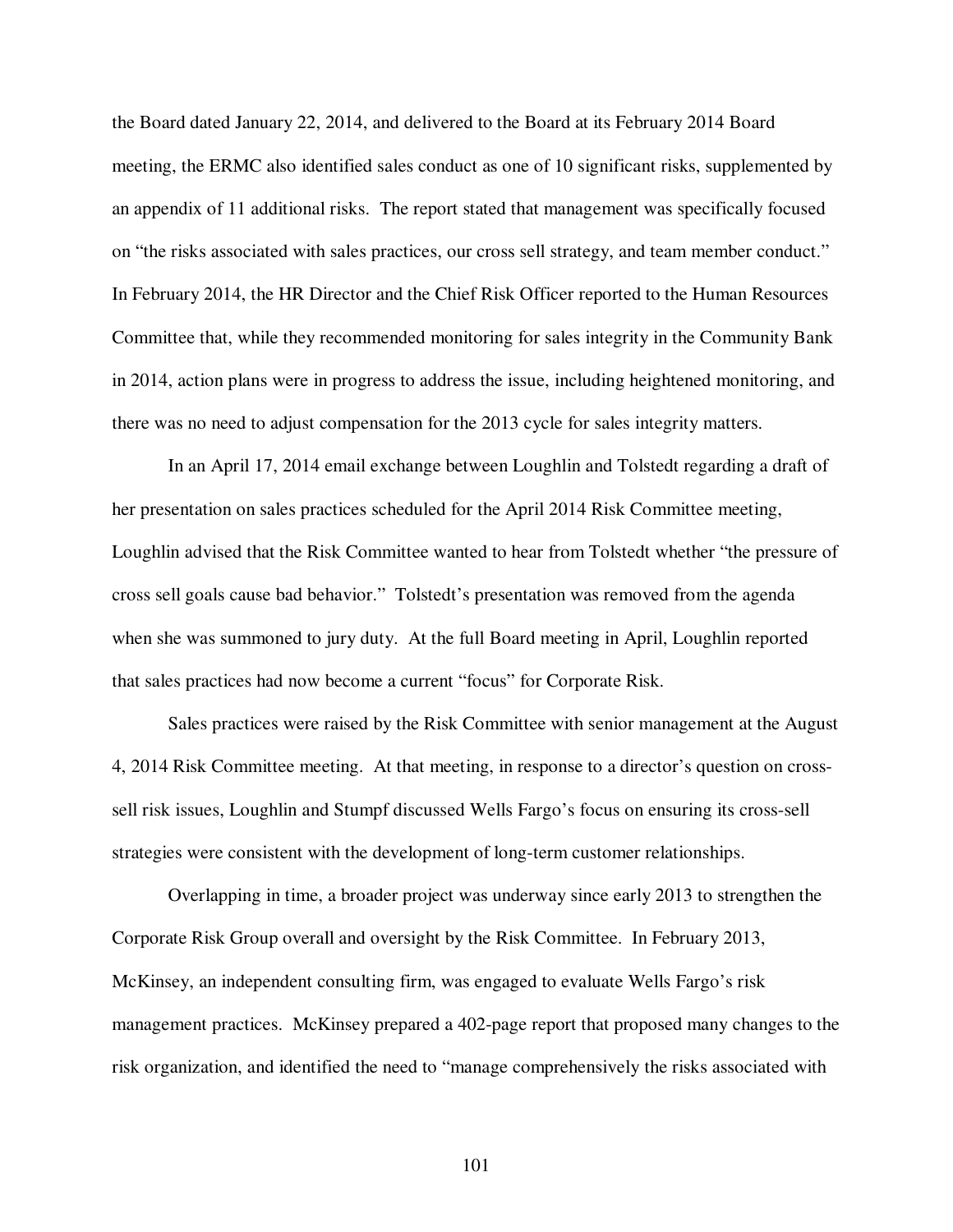sales (including product design, suitability and cross-selling)" without further description of the actual problems. McKinsey's report was presented to the Risk Committee, the Board and Wells Fargo's regulators in the summer of 2013. In October 2013, Corporate Risk presented to the Board a three-year plan to implement changes proposed by McKinsey and Wells Fargo's regulators. For 2014, the Board supported \$60 million of additional funding for Corporate Risk to take on additional personnel, and the Risk Committee and Loughlin discussed whether forecasted Corporate Risk staffing levels were sufficient and compared favorably to peer institutions.

Throughout 2014, the quarterly "Noteworthy Risk Issues" submitted to the Risk Committee, two of which were also provided to the Board, continued to rank sales practices as a High and increasing risk, although it was not included in the Executive Summary covering the most important enterprise risks. The Board and Risk Committee thereafter received assurances from the Corporate Risk group, the Community Bank and Human Resources that sales practice issues were the subject of heightened attention, that the control environment was operating effectively and that the situation was improving.

Because of these improvements, in February 2015, the Noteworthy Risk Issues report reduced sales conduct from High to Medium risk, stating that management was "build[ing] out additional second line of defense oversight of Sales Practices." Also in February 2015, Audit reported to the A&E Committee that in 2014 it had conducted audits of sales practices, sales conduct and cross-sell, which were rated effective with no reportable issues. And in February 2015, the Director of Human Resources and the Chief Risk Officer advised the Human Resources Committee that the Community Bank had taken appropriate actions to address sales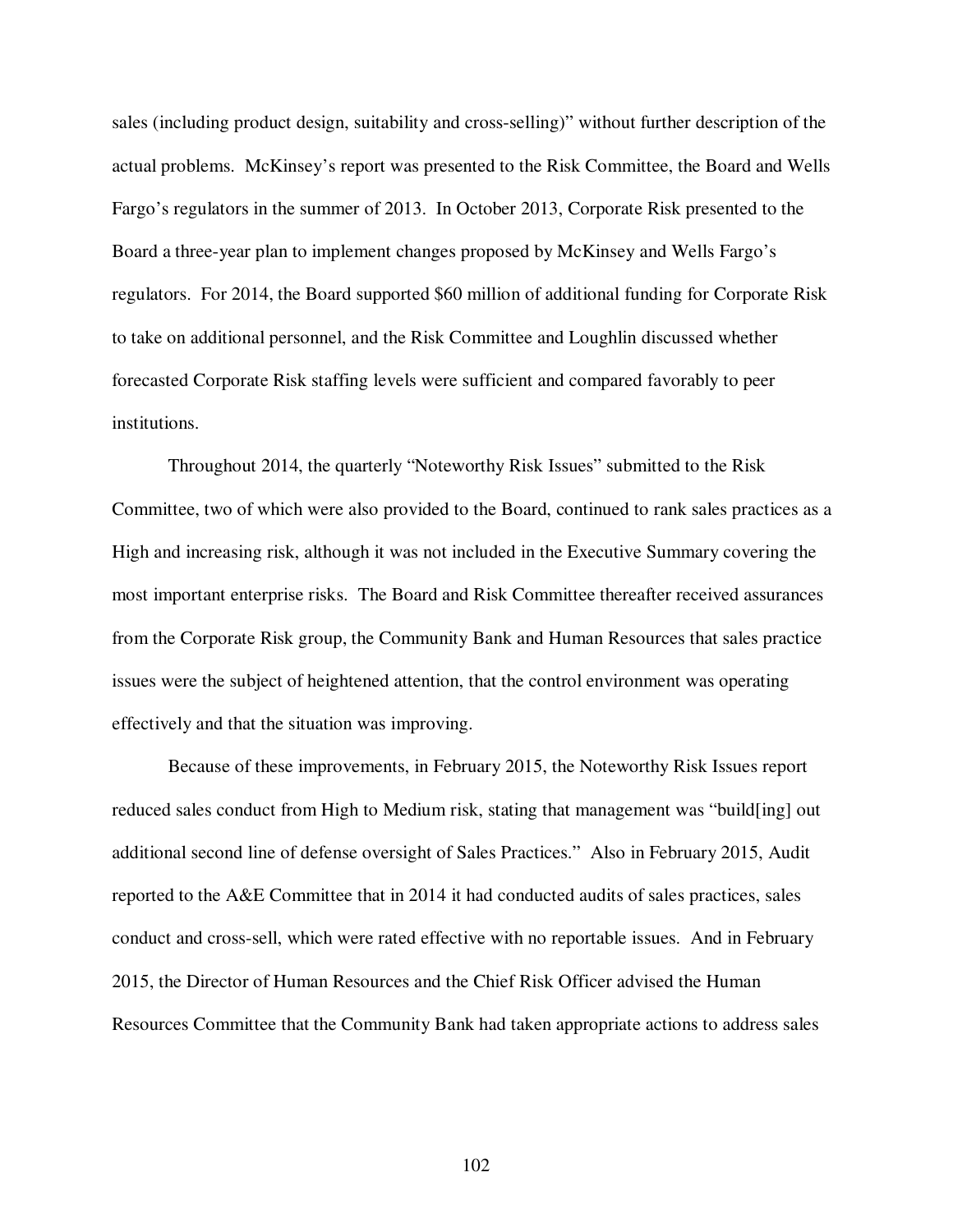integrity issues, and therefore, there was no need to adjust compensation for 2014 for sales integrity concerns.

In April 2015, Tolstedt presented to the Risk Committee on sales practices. She acknowledged the need to address sales integrity issues in the Community Bank but reported favorable changes to address those issues. Tolstedt discussed improvements in risk management practices by enhancing monitoring capabilities of the Sales and Service Conduct Oversight Team, strengthening ethics training in the Community Bank, modifying compensation structures and incentive plans to encourage good behavior, and bolstering controls through a Quality of Sales Report Card, which was said to provide management with "key indicators around quality of sales in the areas of customer signatures, activations, procedures and account funding." She reported that the percent of branches achieving "Acceptable" ratings using the QSRC system increased to 93% in the first quarter of 2015 and that all Regional Banking Executives "performed well above Acceptable levels." She also reported that EthicsLine sales quality allegations decreased by 10% in 2014. Tolstedt emphasized that a large organization could not be perfect, and that the sales practice problem was a result of improper action on the part of individual employees.

The Risk Committee members viewed Tolstedt's presentation as too superficial and optimistic. After the meeting, Committee Chair Hernandez called Loughlin to tell him that the presentation was unsatisfactory and that Tolstedt should be brought back to the Risk Committee again to address sales practices.

### C. May 2015 Through September 2016

On May 4, 2015, the Los Angeles City Attorney filed a lawsuit challenging Wells Fargo sales practices in Los Angeles. On May 7, the Risk Committee Chair, troubled by the allegations in the complaint, instructed Loughlin to coordinate a presentation "for the Risk Committee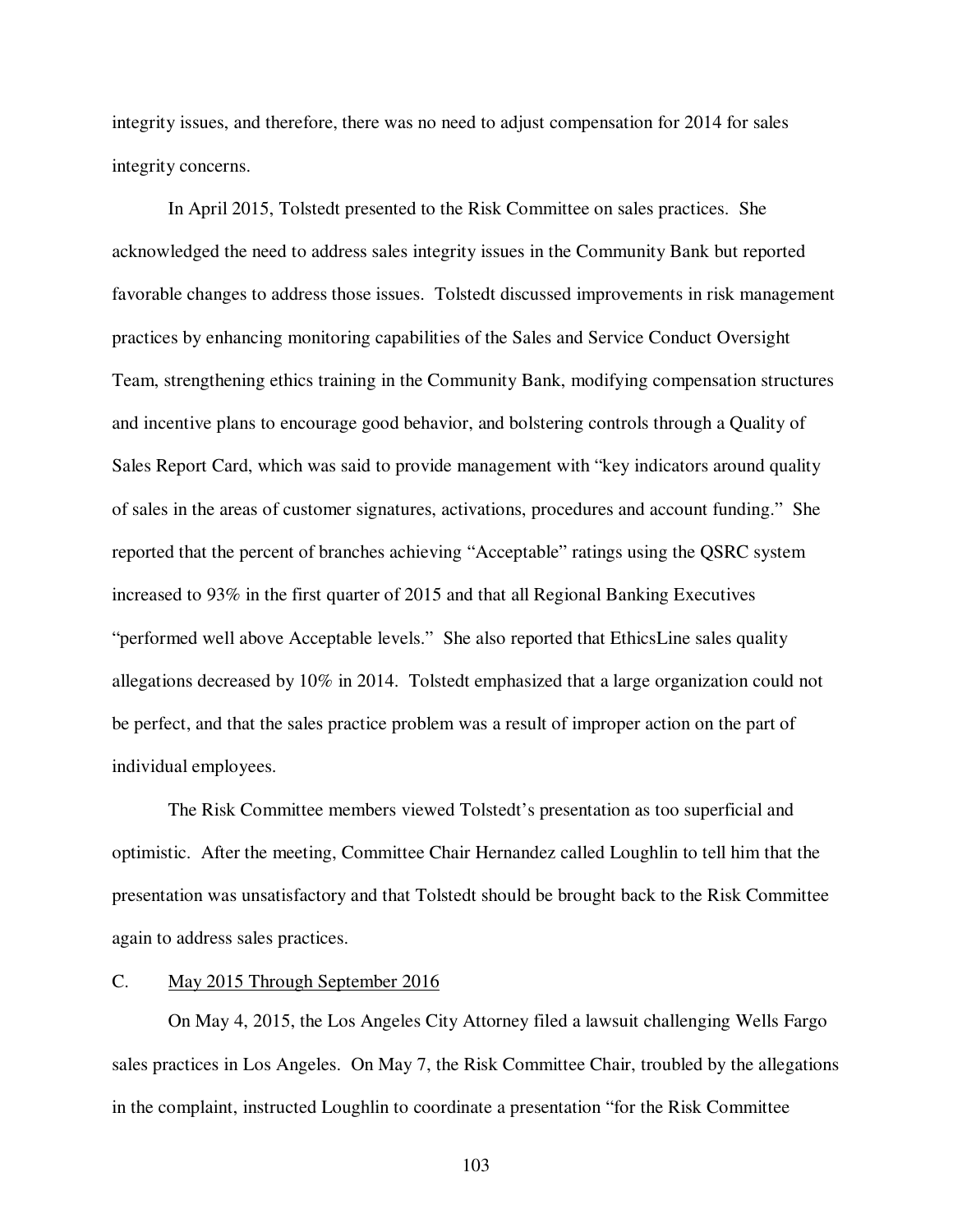concerning the issues alleged and the WF policies, frameworks and activities that relate to them." The May 2015 "Noteworthy Risk Issues" restored sales practices to High risk and stated: "[w]e added sales practices to the enterprise priorities as this is an area receiving significant regulatory attention and poses a reputational risk due to a recent lawsuit filed alleging inappropriate sales practices."

In a May 12, 2015 email, Stumpf reported to the senior members of the Law Department, Corporate Risk and the Community Bank, that he and the Chair of the Risk Committee "decided to review the 'L.A. issue' as the first order of business for the Risk Committee next week." Stumpf instructed Tolstedt to work with the legal team to get relevant information to the committee members before the meeting.

In discussions with Stumpf, Hernandez had stated that the May presentation should not only discuss the Los Angeles case but also provide the broader context of sales practices and resulting actions. After reviewing a draft presentation to the Risk Committee prepared by the Community Bank, Stumpf instructed the drafting team that the presentation should include additional information: "My guess [is that] the [Risk] Committee of the board will want more supporting information," including specific information about the number of employees terminated for sales practice violations in the last twelve months and since Wells Fargo began implementing changes, the percentage of employees terminated for sales practice violations, whether and how Wells Fargo made sure it remedied customer harm, and the number of inappropriate accounts opened, as well as remedial steps.

A revised draft was prepared containing some of the requested information: it disclosed that approximately 1% of employees in the regional bank had been terminated for sales integrity violations in 2013 and 2014. A lawyer questioned the basis for that 1% number, and the topic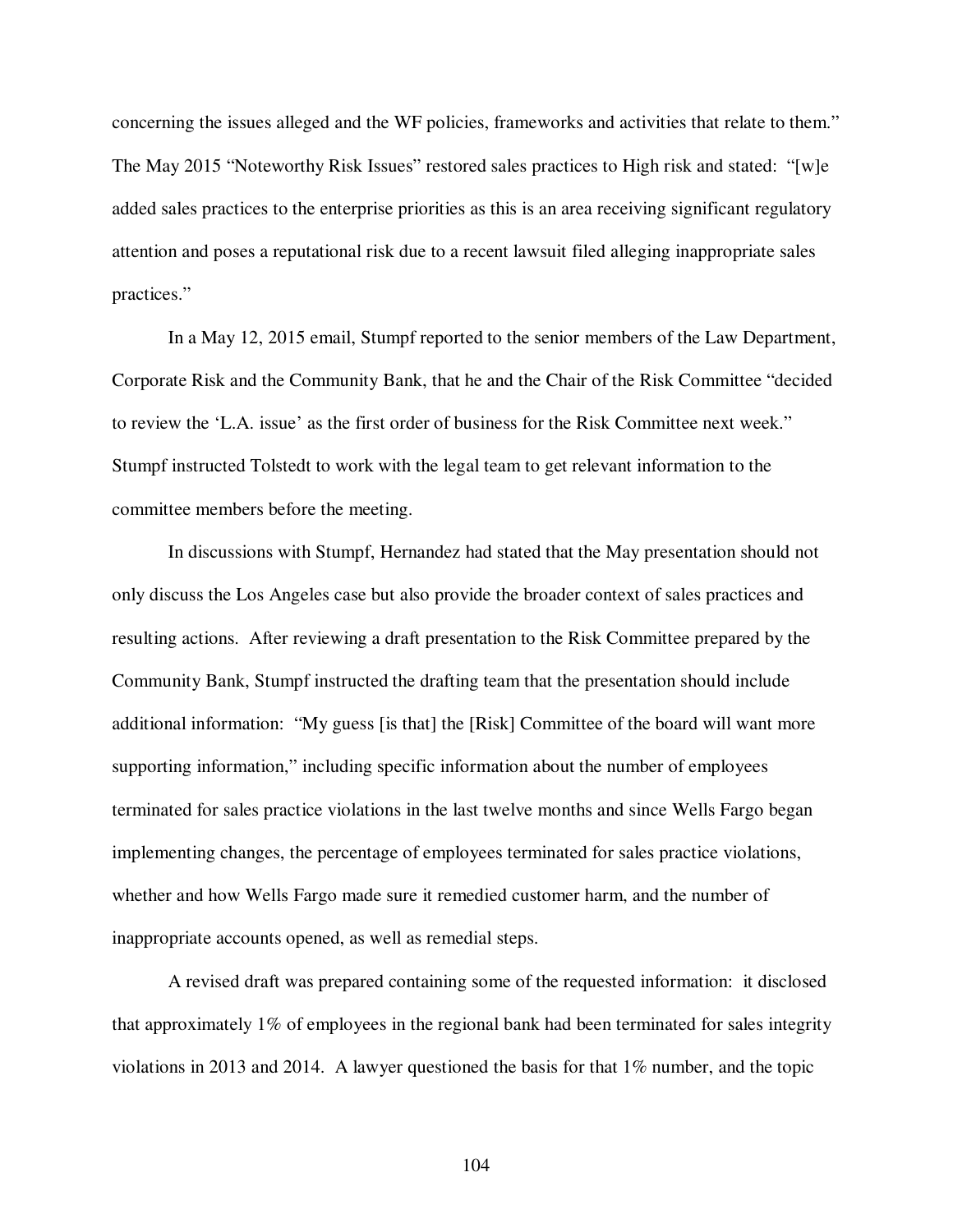became a subject of a prescheduled call among representatives of the Community Bank and the legal team. During that call, the 1% figure was deleted from the report to the Board. Every participant on the call that was interviewed has stated that he or she does not remember that discussion or the reason for the deletion. A review of emails shows that the most likely explanation is that Russ Anderson, backed by Tolstedt on the telephone call, argued that the 1% figure was unreliable, notwithstanding that the head of Internal Investigations had defended the data and reported that there had been 1,229 sales practice terminations/resignations in the Community Bank in 2013 and 1,293 in 2014. Russ Anderson continued even after the call to question the validity of the figure.

At the May 19, 2015 meeting, the Risk Committee met with management and company counsel and heard their presentation. After Strother made an opening presentation, Tolstedt spoke. The message communicated to the Risk Committee was that: (i) as a result of an investigation commenced in Southern California and thereafter expanded across "the retail banking footprint" in 2013 and 2014, 230 employees had been terminated; (ii) 70% of the terminations were related to telephone number changes (principally to frustrate telephone quality control surveys) and 30% to simulated funding abuses; (iii) the root cause was intentional employee misconduct, not systemic issues arising from sales goals or compensation; and (iv) Wells Fargo's controls had been effective in detecting improper behavior.

The Risk Committee was highly critical of the presentation. The 230 number from the 2013-2014 investigation was the first time the directors had heard of large-scale terminations and, as noted in a contemporaneous email from a participant in the meeting, the committee felt blindsided by the disclosure. In addition, in identifying possible violators, the Community Bank had used as a threshold or filter the commission of 50 phone number change violations over a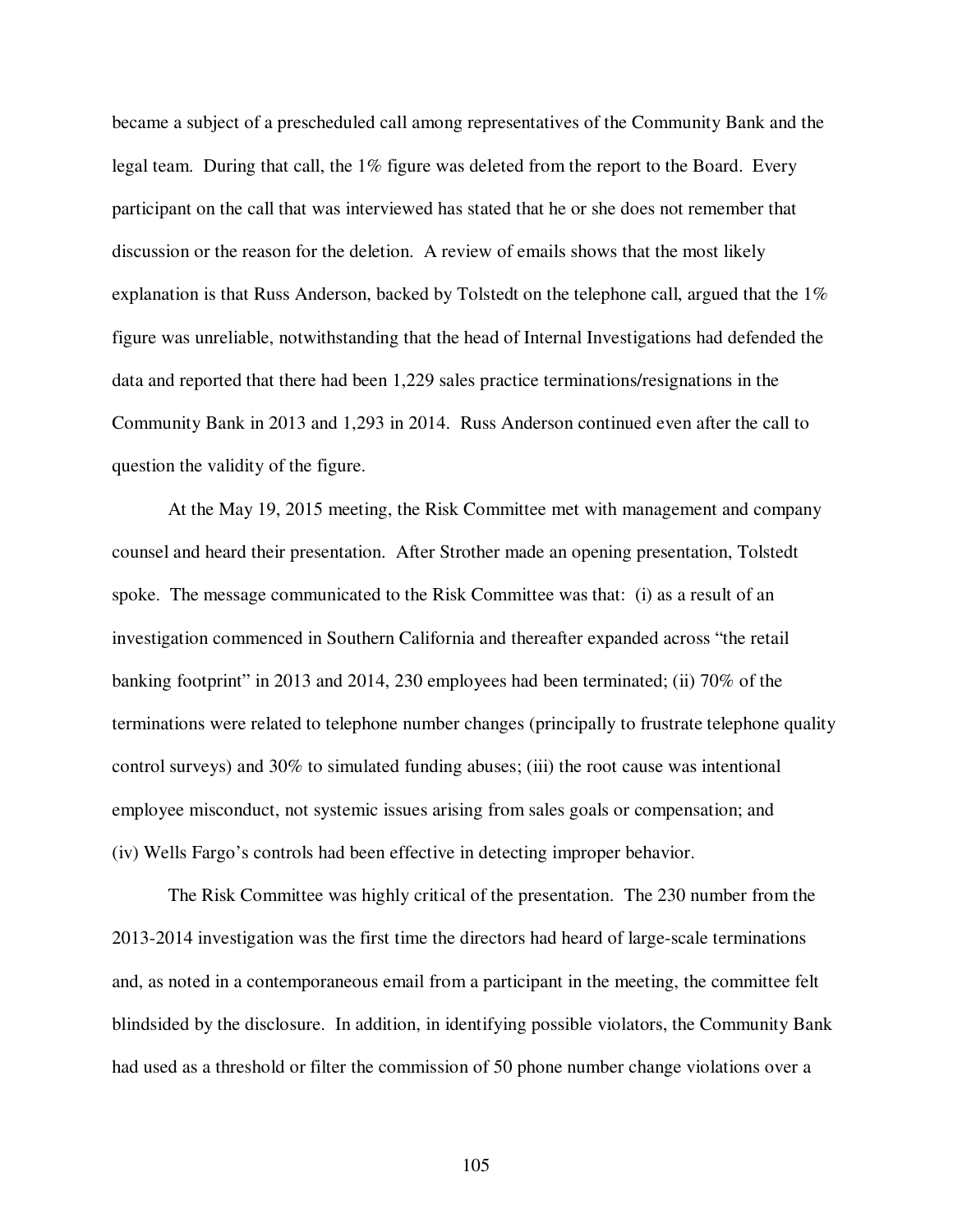three-month time period. As several witnesses recalled, Hernandez vigorously questioned that approach. Witnesses also recalled that the Risk Committee was critical of the Community Bank for taking too long to conduct a customer harm analysis.

The actual aggregate termination numbers for 2013 and 2014 of 1,229 and 1,293, respectively, as determined by Internal Investigations, went unmentioned at the May 19 meeting. Even if the Community Bank genuinely believed that the actual termination figures were unnecessary or had shortcomings, the Risk Committee had asked for that exact information, which was readily available, and its deletion created an inaccurate picture as to the scope and extent of sales practice problems. Multiple Board members have stated that they felt misled by the presentation; they left with the understanding that sales integrity terminations were in the range of 200-300 and were largely localized in Southern California. The Board was not provided with the correct aggregated termination data until well into 2016.

After the meeting, Stumpf called Loughlin, who was on vacation, and told him that the meeting (which Stumpf had not attended) did not go well, and the presentation was not well done.

Following the Risk Committee's harsh reaction to the May presentation, management reported that it was ramping up attention to the issue. At the full Board of Directors meeting in June, Loughlin reported that Corporate Risk was now planning a comprehensive review and initiative regarding the company's sales practices, to cover Community Bank, Mortgage Banking and Wealth Brokerage and Retirement. He planned also to retain a third-party consulting firm to conduct an independent review of Wells Fargo's training, compensation and sales practices. Management committed to report to the full Board at its scheduled October 2015 meeting. On a risk awareness "Dashboard" submitted to the Board in June 2015, sales practices, including

106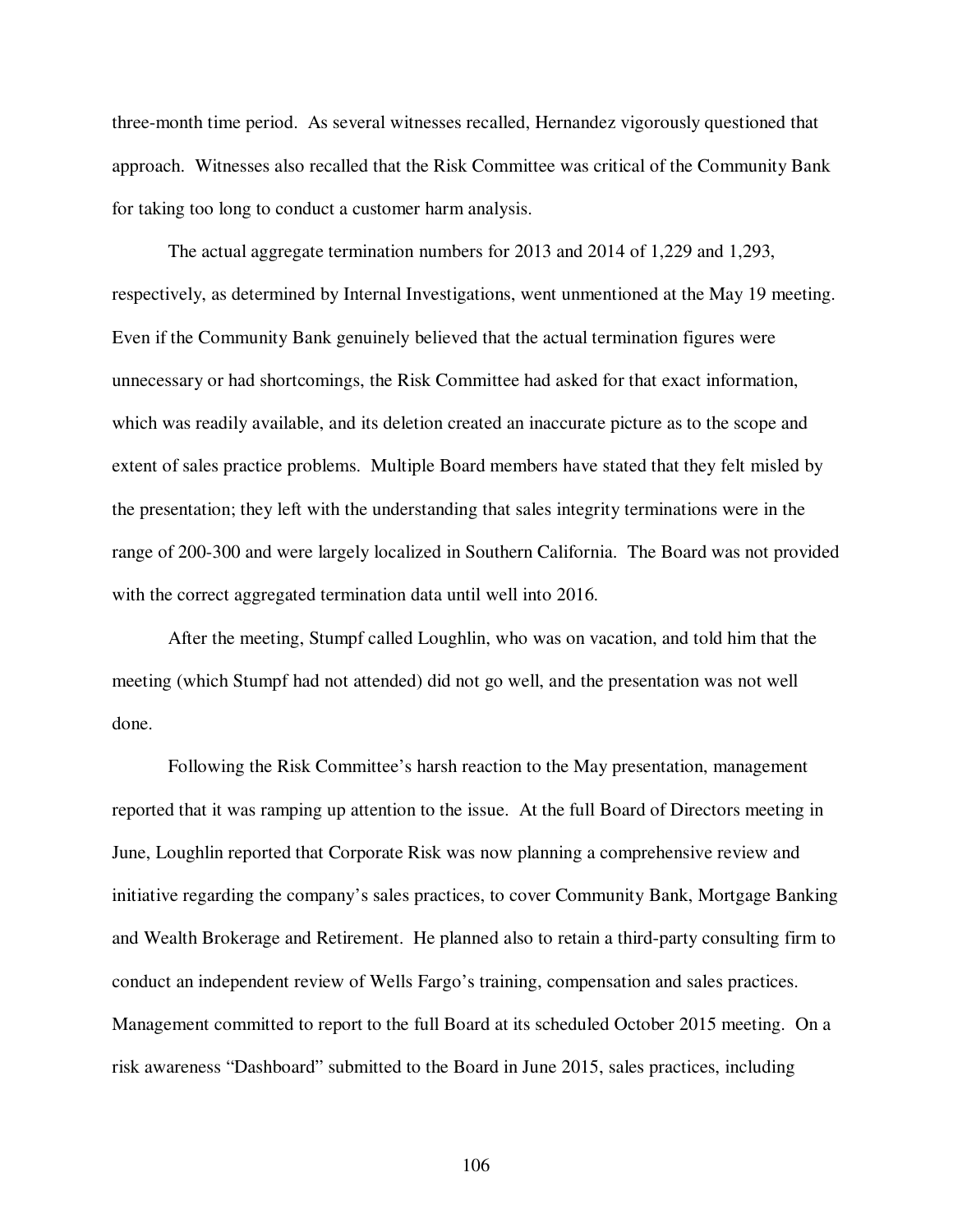lawsuits and heightened regulatory compliance activity, were elevated to cross-functional and reputational risks.

The October 27, 2015 Board of Directors meeting was largely dedicated to a review of sales practices. The full Board received a report from Accenture, the consultant engaged by Wells Fargo to review sales practices in the Community Bank; a presentation from Tolstedt on steps being taken to effectuate the reforms called for by Accenture; and a report from Loughlin on how Risk was bolstering oversight of sales practices. The Board also had discussions with management on the retention of PwC to conduct an analysis of customer harm, with a completion date of January 31, 2016. As witnesses recalled, Hernandez again was highly critical of the presentation by Tolstedt; he believed she was minimizing the issue before the Board.

Management reported to the Board regarding its intensified efforts. At the November 17, 2015 A&E Committee meeting, the BSA Officer reported that Internal Investigations was now "working with the new Corporate Risk-led Sales Practices Initiative." He reported that sales integrity now made up roughly 25% of internal investigation cases, and that confirmed fraud or confirmed policy violations were being found in 75% of those investigations. At the same meeting, the Chief Compliance Officer reported to both the A&E and Risk Committees on discussions with regulators and compliance activities on remediation of sales practices. Sales practices remained ranked as a High risk and as an "Enterprise Priority."

In December 2015, Hernandez and the lead independent director, Stephen Sanger, met with Stumpf in Washington, D.C., over dinner. They expressed to Stumpf their view that Tolstedt could no longer effectively lead the Community Bank.

Meanwhile, with the support of the Risk Committee, the risk organization was growing rapidly. At the February 2016 Risk Committee meeting, Loughlin reported that risk

107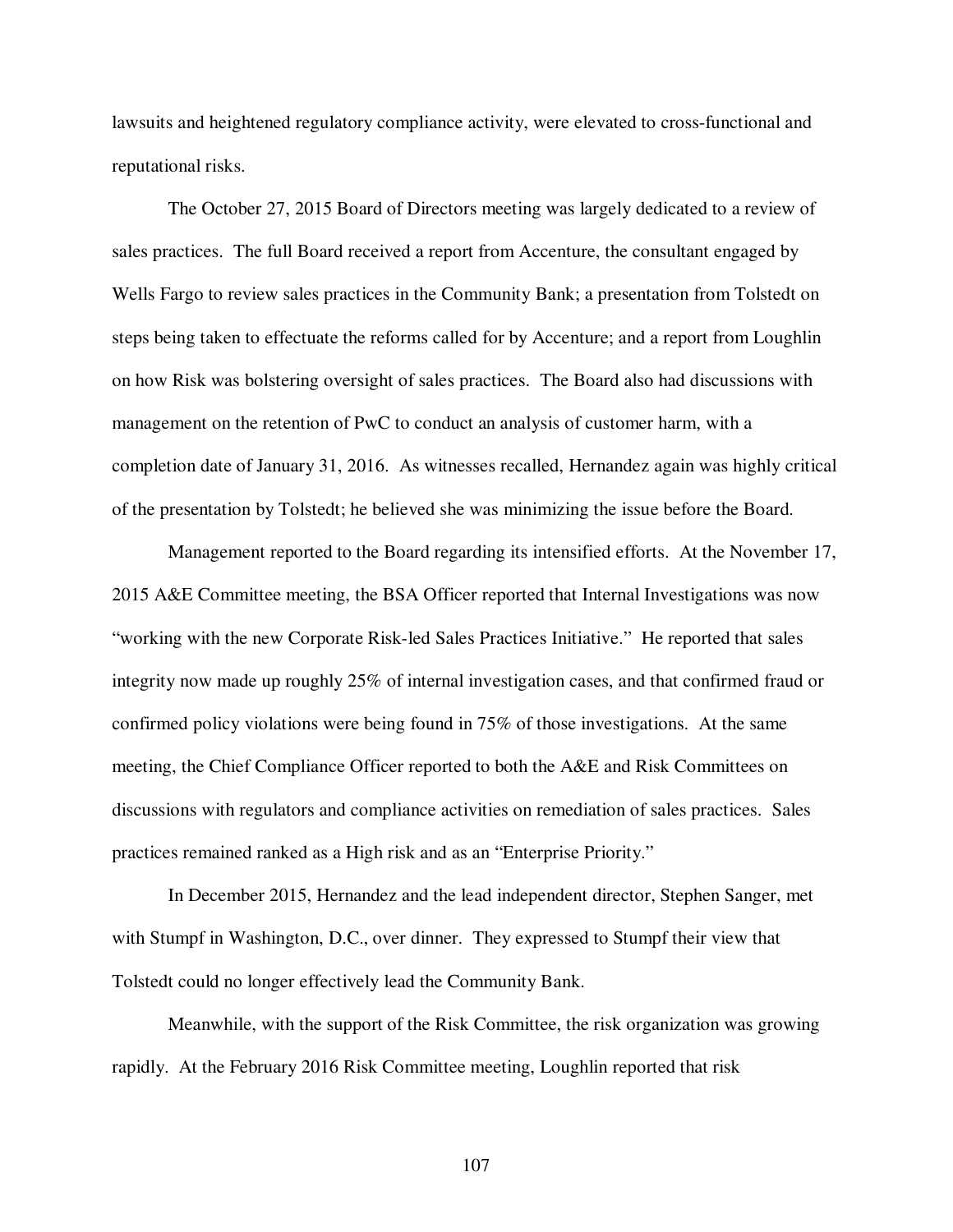professionals had grown by 16% in 2015, with over 10,000 professionals now monitoring risk. A new Head of Sales Practice Oversight for Risk was added in November 2015, and a new head for Community Banking Sales and Service Conduct Risk was hired the previous month. For 2016, the Corporate Risk budget was set to increase another 15.9%, with additional professionals to be hired in many areas including oversight of sales practices.

Throughout 2016, management kept the Board informed of ongoing discussions with the Los Angeles City Attorney and with Wells Fargo's banking regulators to resolve the litigation and to respond to regulatory concerns and implement corrective actions for sales practices. PwC summarized its findings on customer harm for the directors. Also, the Risk Committee continued to authorize Corporate Risk's rapid expansion.

On February 23, 2016, the Board's Human Resources Committee met to determine compensation for 2015 for senior executives, including Tolstedt. By now, the reaction of Board members to Tolstedt was a complicated one. The Board, especially the Risk Committee, was concerned and critical of the sales practice issues, but, at this point, Board members still understood it to be mostly a Southern California problem with terminations in the range of 230. Hernandez was especially critical of Tolstedt, whom he believed was intentionally misleading the Board. Most other directors, while believing that she had been overly optimistic and minimized problems, were not yet that critical. Many thought, however, that because of her defensiveness, controlling management style, resistance to change and reluctance to cooperate or work with individuals outside the Community Bank, she was the wrong person to continue to lead the Community Bank. By now she was reporting directly to Sloan, who had requested six months to assess her performance and her ability to change and improve, a request viewed as reasonable by most Board members. And Stumpf still was supportive of her. He strongly

108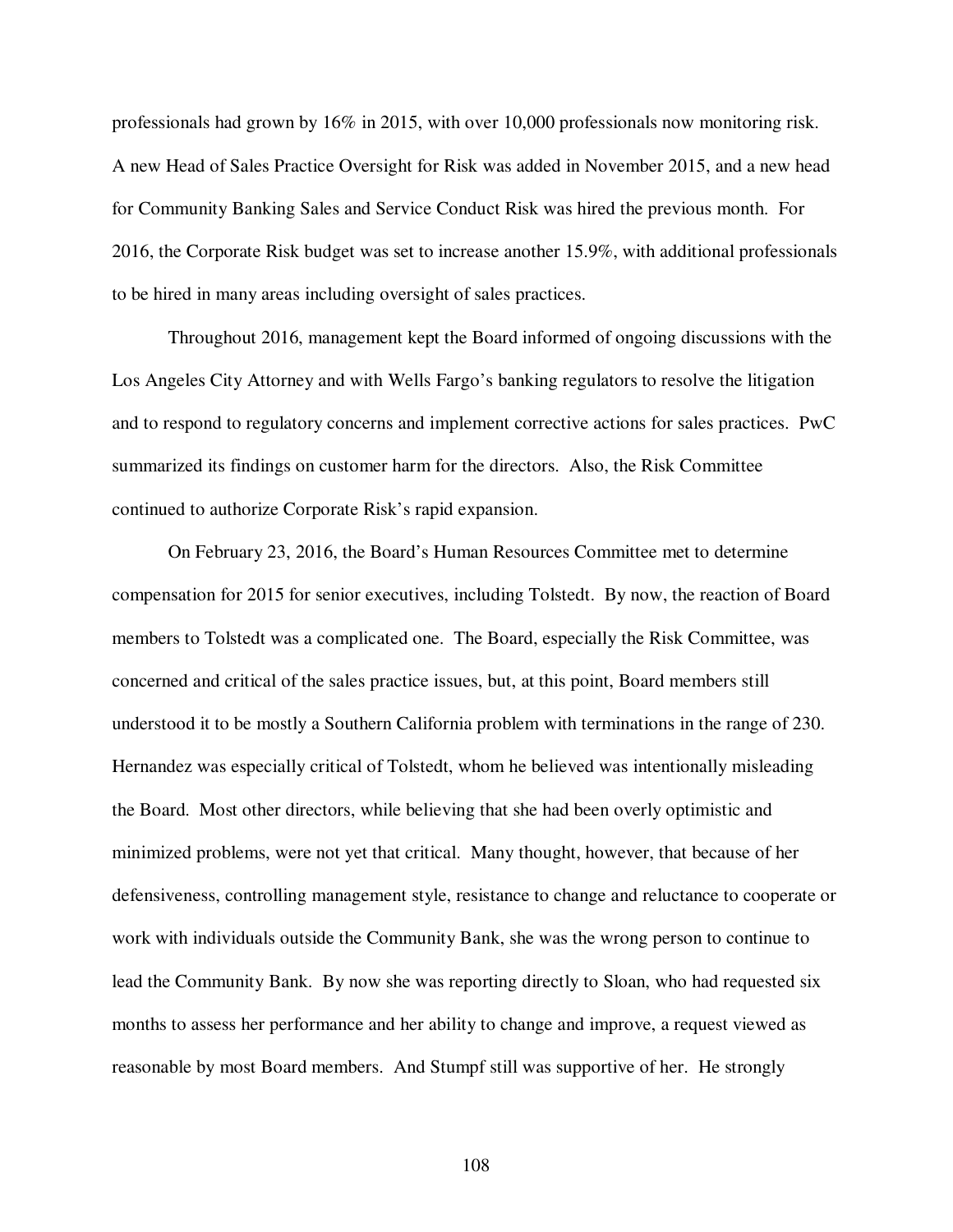advocated before the HRC that all the senior executives on his team, including Tolstedt, should be treated similarly in compensation. After several directors on the HRC challenged Stumpf, he persisted and the HRC accepted his recommendation.

Throughout the spring and summer, management advised the Board of ongoing settlement discussions with the Los Angeles City Attorney, the CFPB and the OCC. In early May 2016, after A&E directors had asked for more robust involvement by the ethics office, the A&E Committee received a written report from the Chief Global Ethics Officer. That report included information about sales integrity violations, including, for the first time, accurate termination/resignation numbers for 2014 and 2015: 1,327 in the Community Bank for 2014, declining by 30% to 960 in 2015. The A&E Committee was shown termination data at its July meeting for the first five months of 2016.

With Sloan's assessment of Tolstedt completed, effective July 31, 2016, a Board resolution provided that she would cease serving as an executive officer of Wells Fargo. At that time, it was announced that she would retire as of December 31, 2016.

Settlements with the Los Angeles City Attorney, the OCC and the CFPB followed on September 8, 2016. From the CFPB settlement, the directors for the first time learned that approximately 5,300 Wells Fargo employees had been terminated between January 1, 2011, and March 7, 2016, for sales practice violations. Board members advocated the discontinuance of all retail product sales goals, which management announced on September 13, 2016, effective January 1, 2017. Subsequently, at the Board's urging, the effective date for discontinuing sales goals was moved up to October 1, 2016.

On approximately September 21, 2016, the independent members of the Board of Directors retained Shearman & Sterling to advise them as independent (and previously